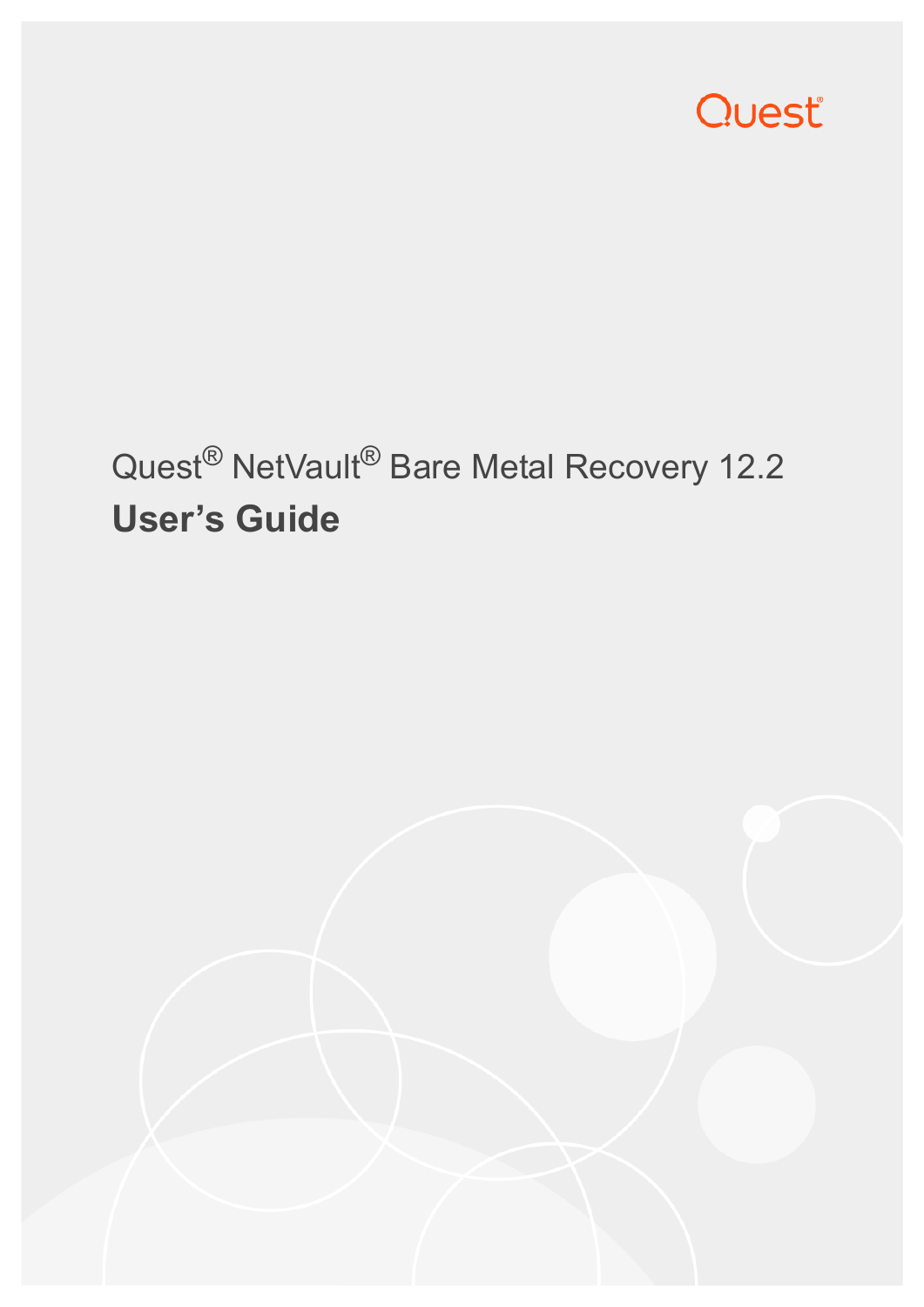#### **© 2019 Quest Software Inc.**

#### **ALL RIGHTS RESERVED.**

This guide contains proprietary information protected by copyright. The software described in this guide is furnished under a software license or nondisclosure agreement. This software may be used or copied only in accordance with the terms of the applicable agreement. No part of this guide may be reproduced or transmitted in any form or by any means, electronic or mechanical, including photocopying and recording for any purpose other than the purchaser's personal use without the written permission of Quest Software Inc.

The information in this document is provided in connection with Quest Software products. No license, express or implied, by estoppel or otherwise, to any intellectual property right is granted by this document or in connection with the sale of Quest<br>Software products. EXCEPT AS SET FORTH IN THE TERMS AND CONDITIONS AS SPECIFIED IN THE LICENSE<br>A EXPRESS, IMPLIED OR STATUTORY WARRANTY RELATING TO ITS PRODUCTS INCLUDING, BUT NOT LIMITED TO, THE IMPLIED WARRANTY OF MERCHANTABILITY, FITNESS FOR A PARTICULAR PURPOSE, OR NON-INFRINGEMENT. IN NO EVENT SHALL QUEST SOFTWARE BE LIABLE FOR ANY DIRECT, INDIRECT, CONSEQUENTIAL, PUNITIVE, SPECIAL OR INCIDENTAL DAMAGES (INCLUDING, WITHOUT LIMITATION, DAMAGES FOR LOSS OF PROFITS, BUSINESS<br>INTERRUPTION OR LOSS OF INFORMATION) ARISING OUT OF THE USE OR INABILITY TO USE THIS DOCUMENT, EVEN IF QUEST SOFTWARE HAS BEEN ADVISED OF THE POSSIBILITY OF SUCH DAMAGES. Quest Software makes no representations or warranties with respect to the accuracy or completeness of the contents of this document and reserves the right to make changes to specifications and product descriptions at any time without notice. Quest Software does not make any commitment to update the information contained in this document.

If you have any questions regarding your potential use of this material, contact:

Quest Software Inc. Attn: LEGAL Dept. 4 Polaris Way Aliso Viejo, CA 92656

Refer to our website [\(https://www.quest.com](https://www.quest.com)) for regional and international office information.

#### **Patents**

Quest Software is proud of our advanced technology. Patents and pending patents may apply to this product. For the most current information about applicable patents for this product, please visit our website at [https://www.quest.com/legal.](https://www.quest.com/legal)

#### **Trademarks**

Quest, the Quest logo, NetVault, and NetVault SmartDisk are trademarks and registered trademarks of Quest Software Inc. For a complete list of Quest marks, visit<https://www.quest.com/legal/trademark-information.aspx>. All other trademarks and registered trademarks are property of their respective owners.

#### **Legend**

- **WARNING: A WARNING icon indicates a potential for property damage, personal injury, or death.**
- **CAUTION: A CAUTION icon indicates potential damage to hardware or loss of data if instructions are not followed.** Ţ

**IMPORTANT NOTE**, **NOTE**, **TIP**, **MOBILE**, or **VIDEO:** An information icon indicates supporting information.f.

NetVault Bare Metal Recovery User's Guide Updated - April 2019 Software Version - 12.2 VOG-101-12.2-EN-01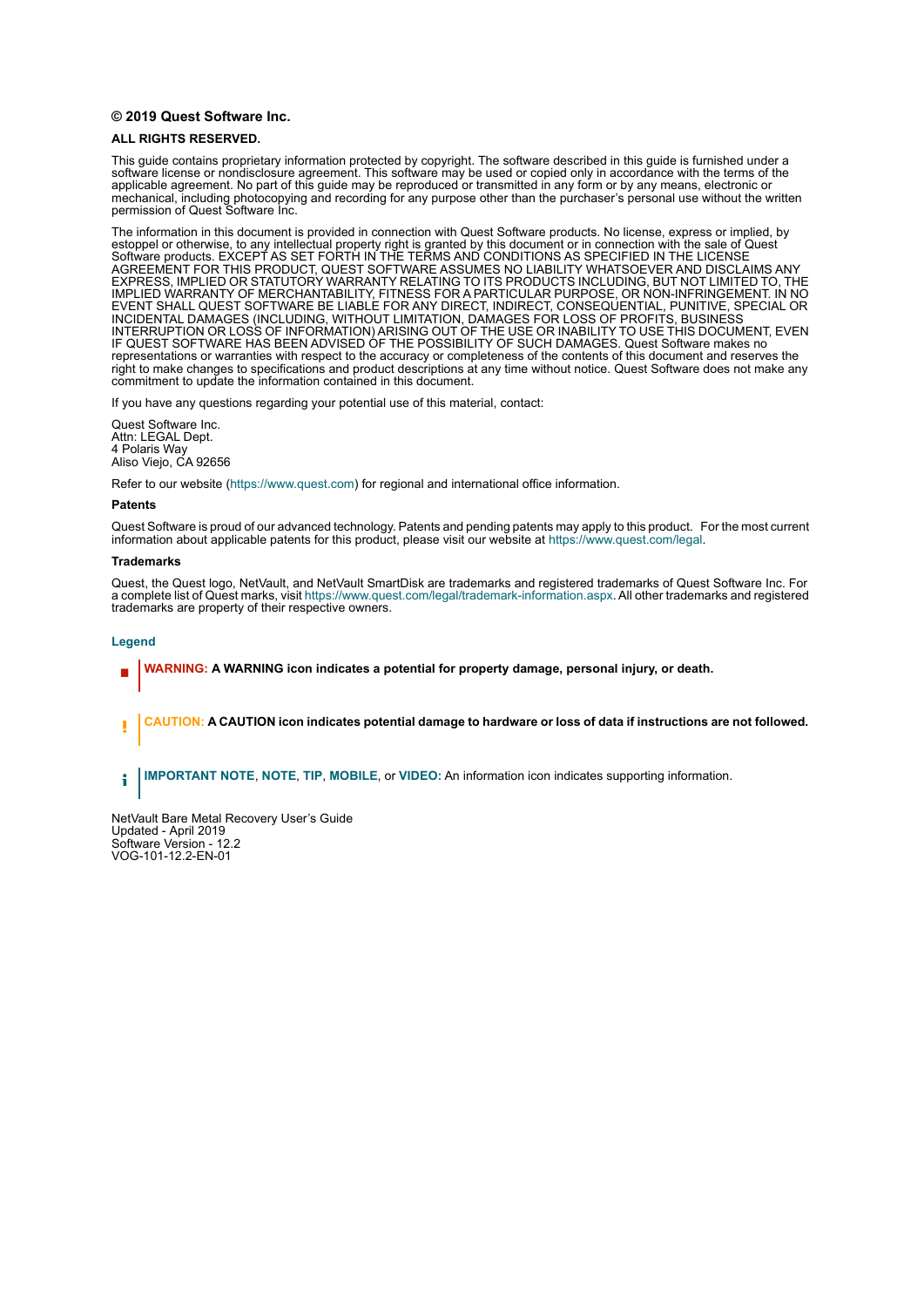# **Contents**

| Plug-in Offline Client only x86/x86-64 clients with Windows-based NetVault Backup Server |  |
|------------------------------------------------------------------------------------------|--|
| Plug-in Offline Client only x86/x86-64 Clients with Linux-based NetVault Backup Server   |  |
|                                                                                          |  |
| Plug-in Live Client for Windows with                                                     |  |
| Windows-based NetVault Backup Server deployment  12                                      |  |
| Plug-in Live Client for Windows with Linux-based NetVault Backup Server deployment 13    |  |
| Plug-in Live Client for Linux with Linux-based NetVault Backup Server deployment 14      |  |
| Plug-in Live Client for Linux with Windows-based NetVault Backup Server deployment 15    |  |
| Plug-in Live Client for Windows and for Linux with Linux-based NetVault Backup Server    |  |
| Plug-in Live Client for Windows and for Linux with Windows-based NetVault Backup Server  |  |
|                                                                                          |  |
|                                                                                          |  |
|                                                                                          |  |
|                                                                                          |  |
|                                                                                          |  |
|                                                                                          |  |
|                                                                                          |  |
|                                                                                          |  |
|                                                                                          |  |
| Configuring Plug-in Server for use with Plug-in Offline Client 20                        |  |
|                                                                                          |  |
| Adding a NetVault Bare Metal Recovery Client to the Plug-in Server 23                    |  |
| Booting a NetVault Bare Metal Recovery Client with Plug-in Offline Client 24             |  |
|                                                                                          |  |
|                                                                                          |  |
| Prerequisites for backing up data with Plug-in Offline Client 31                         |  |
|                                                                                          |  |
|                                                                                          |  |
|                                                                                          |  |

Quest NetVault Bare Metal Recovery 12.2 User's Guide Contents **<sup>3</sup>**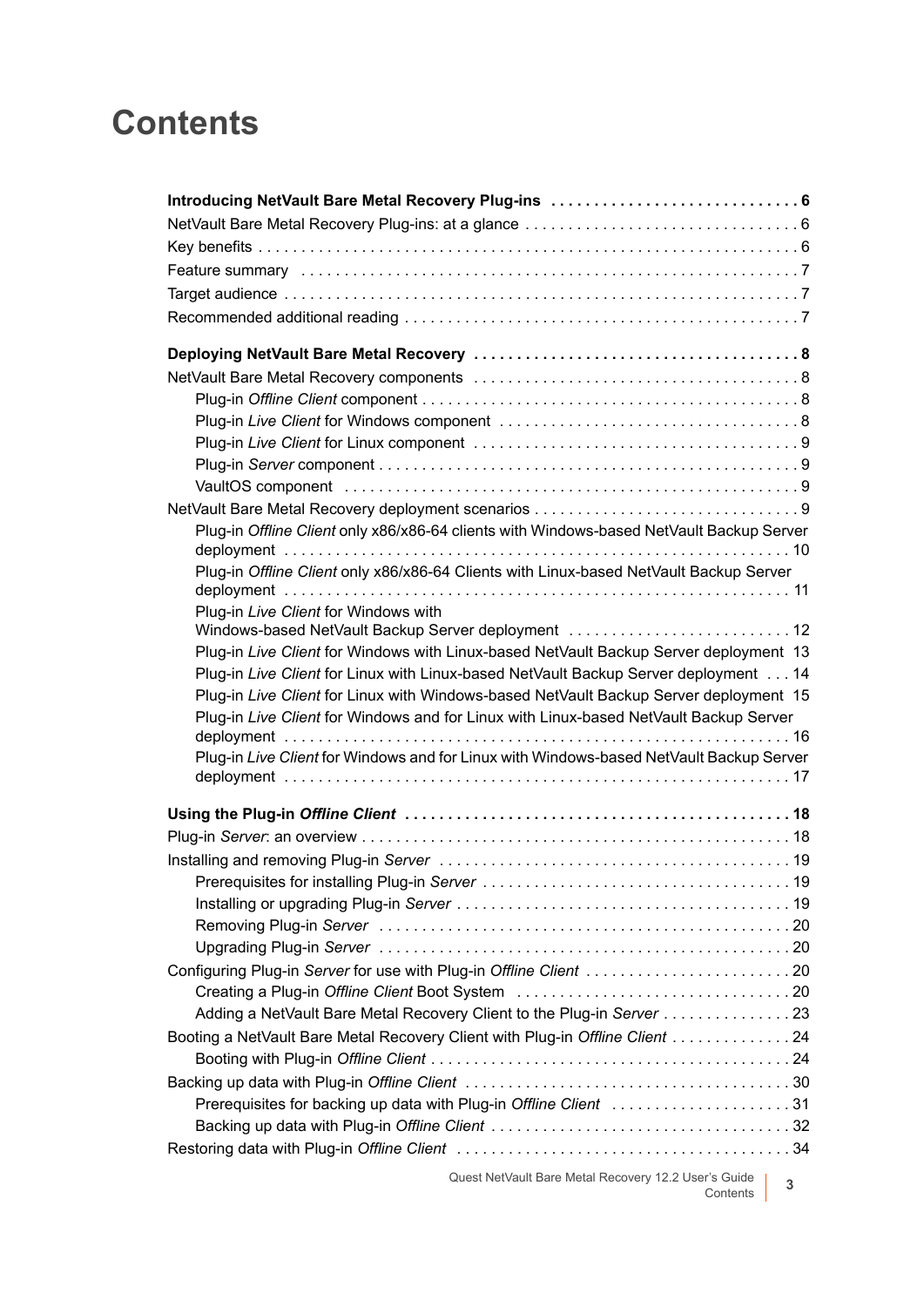| Making the disk blank before restoring a backup created using Disk Raw Mode 35               |  |
|----------------------------------------------------------------------------------------------|--|
| Using Plug-in Offline Client to restore data to a physical machine 36                        |  |
| Using Plug-in Offline Client to restore data as a VMDK Image 39                              |  |
| Using Plug-in Offline Client to recover data to a standby NetVault Bare Metal Recovery       |  |
|                                                                                              |  |
| Using NetVault Bare Metal Recovery Plug-in Live Client for Windows 44                        |  |
|                                                                                              |  |
| Plug-in Live Client environment overview for Windows  45                                     |  |
| Configuring Plug-in Server for use with Plug-in Live Client for Windows  45                  |  |
| Creating a Plug-in Offline Client Boot System                                                |  |
|                                                                                              |  |
| Adding a NetVault Bare Metal Recovery Client to the Plug-in Server for use with Plug-in Live |  |
|                                                                                              |  |
|                                                                                              |  |
| Installing or upgrading Plug-in Server for use with Plug-in Live Client for Windows 50       |  |
| Adding Plug-in Live Clients for use with Plug-in Live Client for Windows  51                 |  |
| Installing or upgrading Plug-in Live Client for                                              |  |
| Upgrading Plug-in Live Client on Windows Server 2008 and later 52                            |  |
|                                                                                              |  |
|                                                                                              |  |
| Prerequisites for backing up data with Plug-in Live Client for Windows 52                    |  |
| Performing an online backup of data with Windows Server 2008 or later using Plug-in Live     |  |
|                                                                                              |  |
| Booting a NetVault Bare Metal Recovery Client with Plug-in Offline Client 57                 |  |
|                                                                                              |  |
|                                                                                              |  |
| Restoring to a physical machine with Plug-in Live Client for Windows 59                      |  |
| Restoring data as a VMDK Image with Plug-in Live Client for Windows  63                      |  |
| Using NetVault Bare Metal Recovery Plug-in Live Client for Linux  67                         |  |
|                                                                                              |  |
|                                                                                              |  |
|                                                                                              |  |
| Installing or upgrading Plug-in Live Client for Linux on each Linux-based NetVault Bare      |  |
|                                                                                              |  |
|                                                                                              |  |
|                                                                                              |  |
|                                                                                              |  |
| Finalizing and submitting the job for a backup with Plug-in Live Client for Linux 75         |  |
| Creating the required bootable CD for use with Plug-in Live Client for Linux 75              |  |
| Creating the CD and saving it for future use with Plug-in Live Client for Linux 75           |  |
| Creating the CD at the time of recovery for use with Plug-in Live Client for Linux  76       |  |
|                                                                                              |  |
| Restoring data using a DR image with Plug-in Live Client for Linux 78                        |  |
| Booting the target NetVault Bare Metal Recovery Client with the appropriate OS and drivers   |  |
| Monitoring job progress and finalizing a recovery with Plug-in Live Client for Linux 84      |  |
|                                                                                              |  |

Quest NetVault Bare Metal Recovery 12.2 User's Guide Contents **<sup>4</sup>**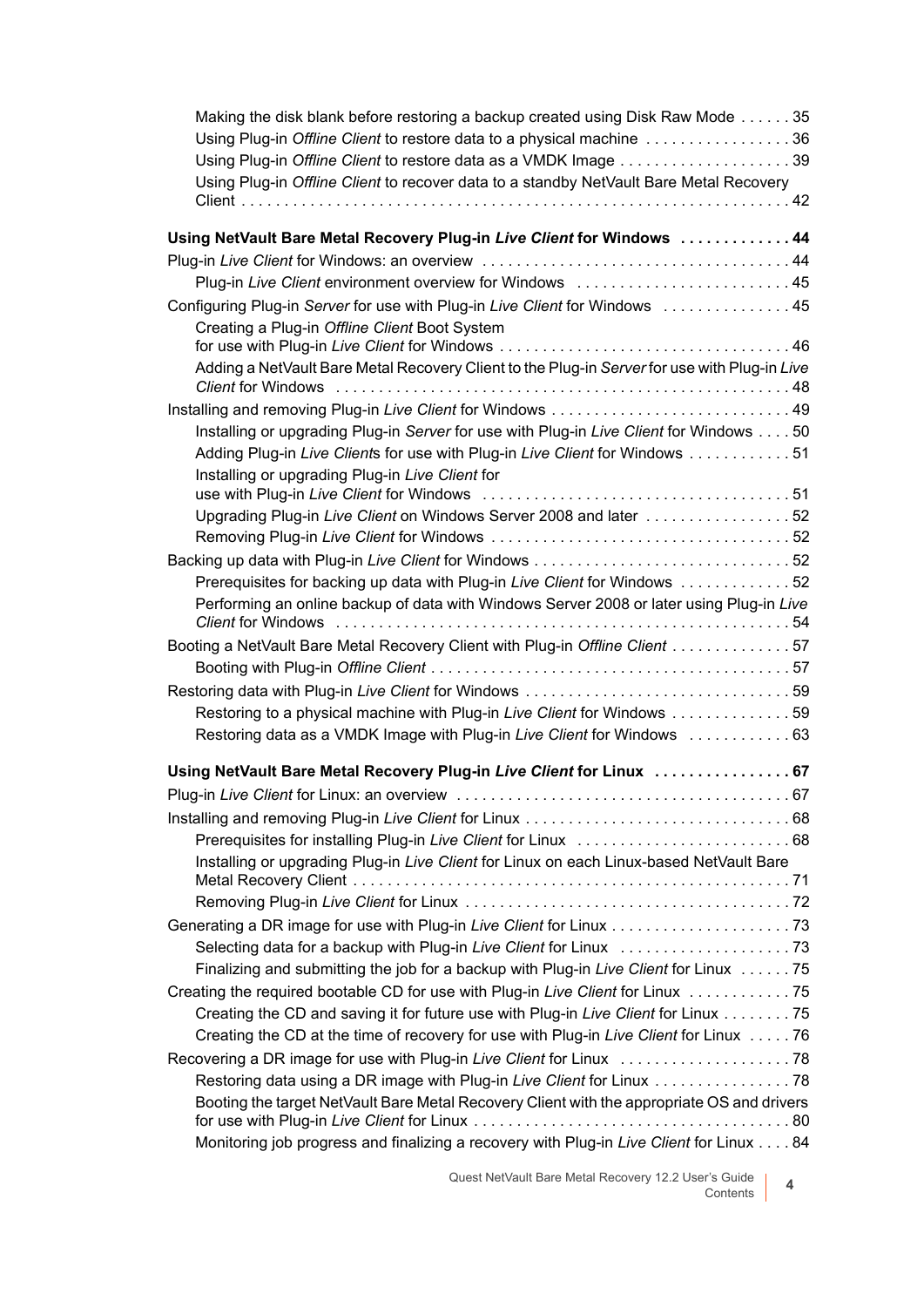| Completing post-restore requirements for use with Plug-in Live Client for Linux  85 |
|-------------------------------------------------------------------------------------|
| NetVault Bare Metal Recovery physical-to-virtual (P2V) recovery 88                  |
|                                                                                     |
|                                                                                     |
|                                                                                     |
|                                                                                     |
| Performing a restore in which Disk Numbers are different from the backup 91         |
|                                                                                     |
| Restoring a saveset creates a filesystem with default parameters 91                 |
| VMware ESX and ESXi Server 4.x and earlier not supported with Windows PE 92         |
|                                                                                     |
|                                                                                     |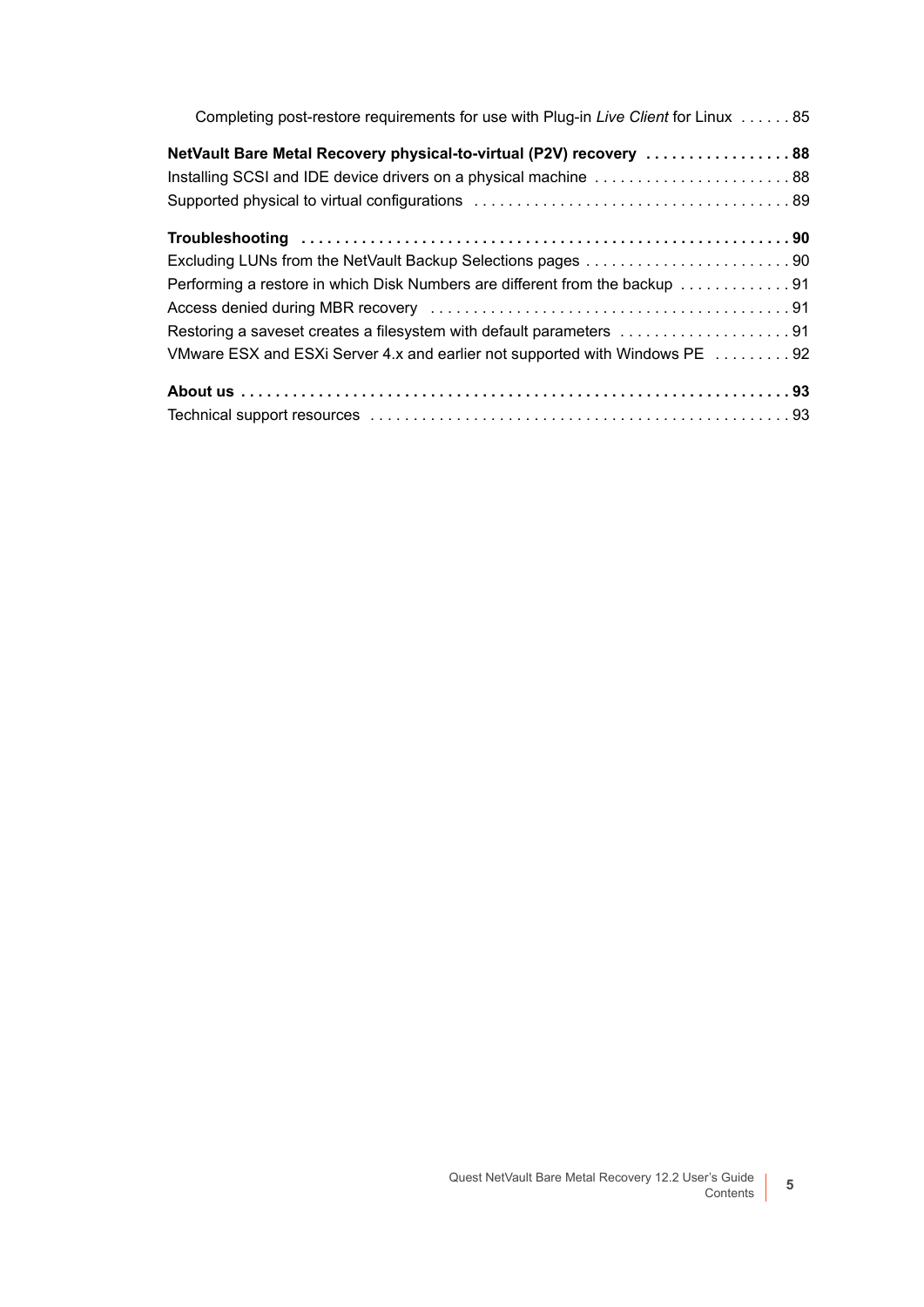# <span id="page-5-0"></span>**Introducing NetVault Bare Metal Recovery Plug-ins**

- **•** [NetVault Bare Metal Recovery Plug-ins: at a glance](#page-5-1)
- **•** [Key benefits](#page-5-2)
- **•** [Feature summary](#page-6-0)
- **•** [Target audience](#page-6-1)
- **•** [Recommended additional reading](#page-6-2)

# <span id="page-5-1"></span>**NetVault Bare Metal Recovery Plug-ins: at a glance**

Quest<sup>®</sup> NetVault<sup>®</sup> Bare Metal Recovery Plug-ins reduce the time required to recover a failed disk drive and restore operations. Online full-partition backups and offline block-level backups can be scheduled as an extension to your existing backup routine. If a server fails, you can use the provided minimal operating system (OS) to recover a system that has no functioning OS. After it is in a state to be restored, the Quest NetVault Backup (NetVault Backup) web-based user interface (WebUI) is used to restore the most recent system image. NetVault Bare Metal Recovery improves your ability to meet Recovery Time Objectives (RTOs) and service-level agreements (SLAs) by eliminating much of the manual intervention and guesswork commonly associated with the task of rebuilding a disk. By automating system recovery — including recovery of operating systems, network settings, system settings, applications, disk partitions, and data — NetVault Bare Metal Recovery ensures that the disk rebuild is completed correctly.

# <span id="page-5-2"></span>**Key benefits**

- **Speeds bare metal recovery to minimize downtime**: A typical bare metal recovery can consume an entire day. Using NetVault Bare Metal Recovery, you can reduce the task of rebuilding a disk to a few hours — minimizing downtime and improving user productivity. NetVault Bare Metal Recovery provides protection for operating systems, network settings, systems settings, application binaries, disk partitions, and data. Providing protection down to the partition level, NetVault Bare Metal Recovery lets you choose between online backups, allowing a protected system to remain online and available to your users and offline block-level backups. Using the Plug-in *Offline Client* minimal OS that is provided, NetVault Bare Metal Recovery lets you recover a system that has no functional OS. NetVault Bare Metal Recovery substantially reduces the time consuming manual steps typically required to rebuild the disk and restore operations and enables you to meet aggressive RTOs.
- **Reduces risk by reducing manual intervention**: One problem inherent to bare metal recoveries is the amount of information required to ensure success on the first attempt. A typical manual bare metal recovery may include sixteen or more steps, with each requiring input of values that must be correct to minimize the effect on users. By providing protection down to the partition level during regularly scheduled

**6**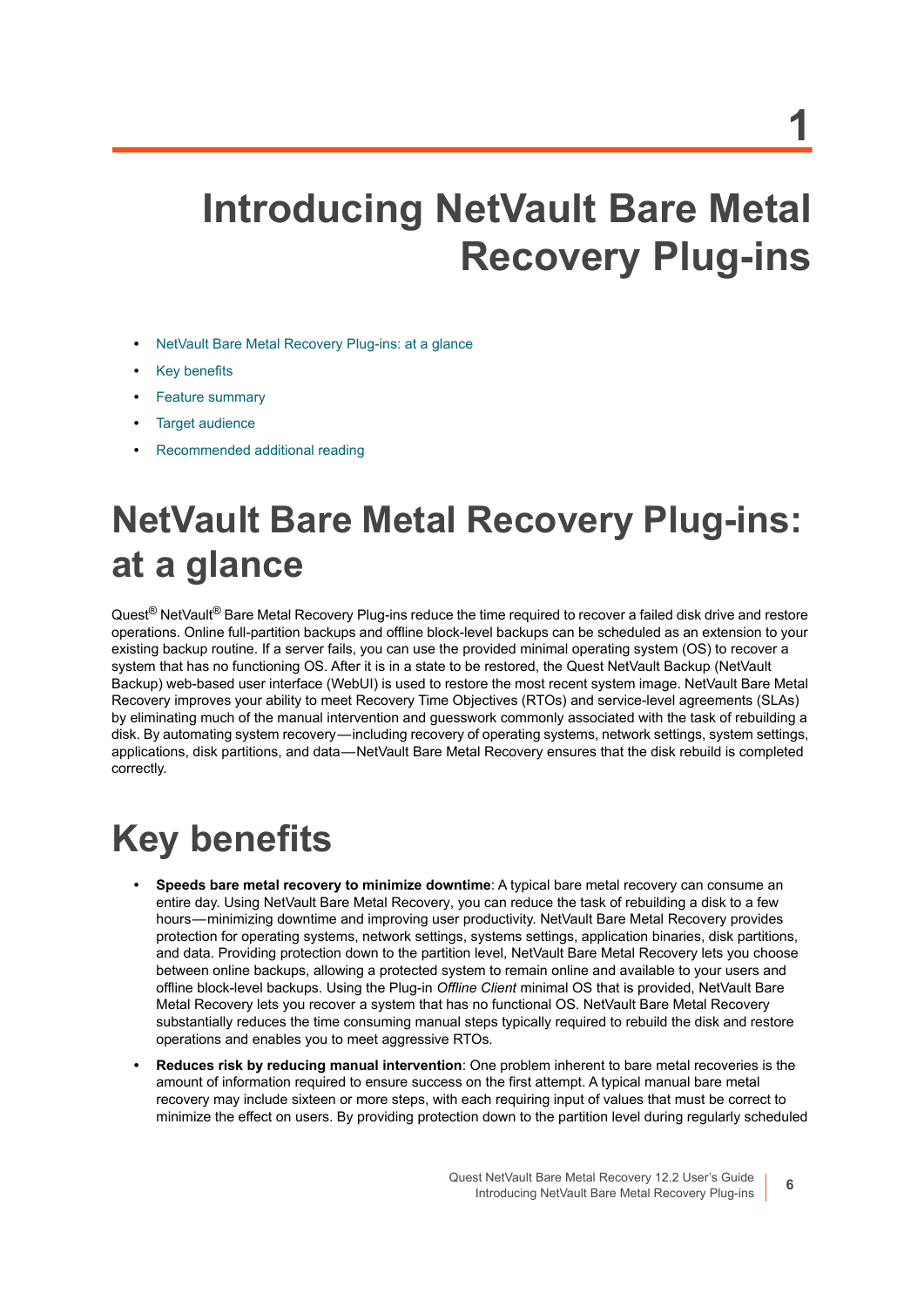online or offline backups, NetVault Bare Metal Recovery manages these steps for you, eliminates guesswork, and keeps you current with changes and modified server configurations.

**• Ensures business continuity**: NetVault Bare Metal Recovery provides an added level of protection to ensure business continuity. NetVault Bare Metal Recovery takes advantage of NetVault Backup's integration with a range of backup devices. NetVault Bare Metal Recovery gives you the confidence that your critical system settings are captured regularly and stored offsite for disaster-recovery purposes. When combined with Quest NetVault Backup Plug-ins, NetVault Bare Metal Recovery ensures a comprehensive data-protection strategy.

# <span id="page-6-0"></span>**Feature summary**

- **•** Online full partition backups
- **•** Offline block-level backups
- **•** Windows Volume Shadow Copy Service (VSS)-based backups
- **•** Protect boot and system Images on Linux platforms
- **•** Recover machines with no functional OS
- **•** Boot from provided minimal OS to initiate recovery

# <span id="page-6-1"></span>**Target audience**

System administration experience is recommended when using the **Plug-in** *Offline Client* or the **Plug-in** *Live Client*. Although it is not necessary to have this level of experience to perform routine backups, the initial configuration of each plug-in, the configuration of a target NetVault Bare Metal Recovery Client, and the restore procedure require administrator knowledge.

# <span id="page-6-2"></span>**Recommended additional reading**

The following documentation is also available:

- **•** *Quest NetVault Backup Installation Guide:* This guide provides details on installing the NetVault Backup Server and Client software.
- **•** *Quest NetVault Backup Administrator's Guide:* This guide explains how to use NetVault Backup and describes the functionality common to all plug-ins.

You can download these guides from [https://support.quest.com/technical-documents/.](https://support.quest.com/technical-documents/)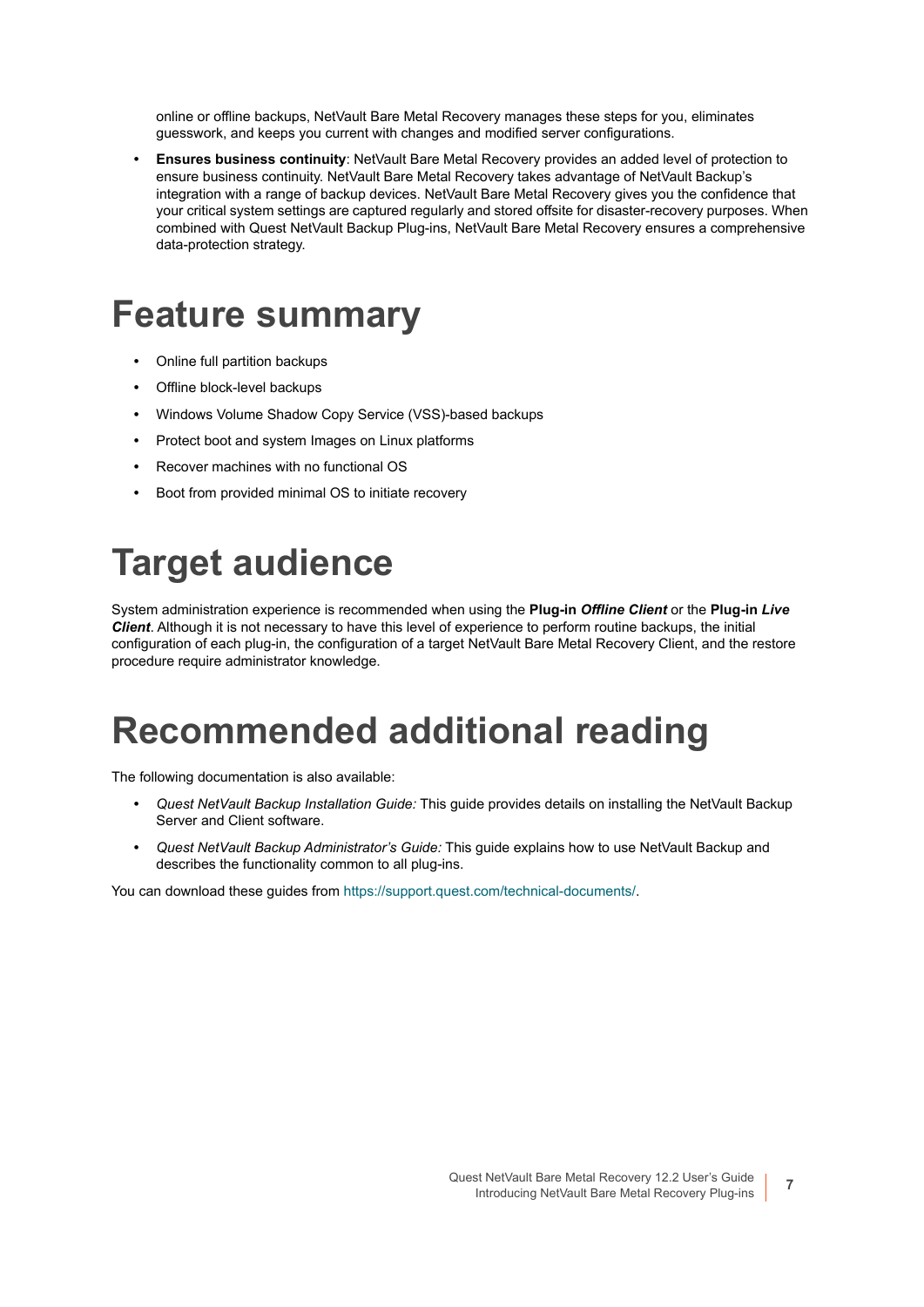# <span id="page-7-0"></span>**Deploying NetVault Bare Metal Recovery**

- **•** [NetVault Bare Metal Recovery components](#page-7-1)
- **•** [NetVault Bare Metal Recovery deployment scenarios](#page-8-3)

# <span id="page-7-1"></span>**NetVault Bare Metal Recovery components**

NetVault Bare Metal Recovery includes two key components, or plug-ins, each of which provides its own form of disaster recovery (DR) backup, and a third component that serves as a basic OS that is used to prepare a target NetVault Bare Metal Recovery Client for backup and restore.

NetVault Bare Metal Recovery includes the following technical components:

- **Plug-in** *Offline Client* **for x86/x86-64 Clients**
- **Plug-in** *Live Client* **for Windows**
- **Plug-in** *Live Client* **for Linux**
- **Plug-in** *Server*

The topics that follow provide a brief description of each of these components.

# <span id="page-7-2"></span>**Plug-in** *Offline Client* **component**

The Plug-in *Offline Client* implements a block-by-block backup and restore technique to recover a system. This operation takes the target system offline and makes it unavailable. This step is done to either:

- **Backup**: An *Offline Backup* backs up all aspects of a target system OS, applications, system settings. This step is ideal for new systems that have been configured for use.
- **Restore**: An *Offline Restore* recovers a machine that has no functional OS to a previously configured state.

## <span id="page-7-3"></span>**Plug-in** *Live Client* **for Windows component**

The Plug-in *Live Client* for Windows makes it possible to back up a full Windows system *while it remains online and active*. When recovery is required, the Plug-in *Offline Client* is used to boot the target NetVault Bare Metal Recovery Client and recover data; that is, an Offline Restore is required.

**8**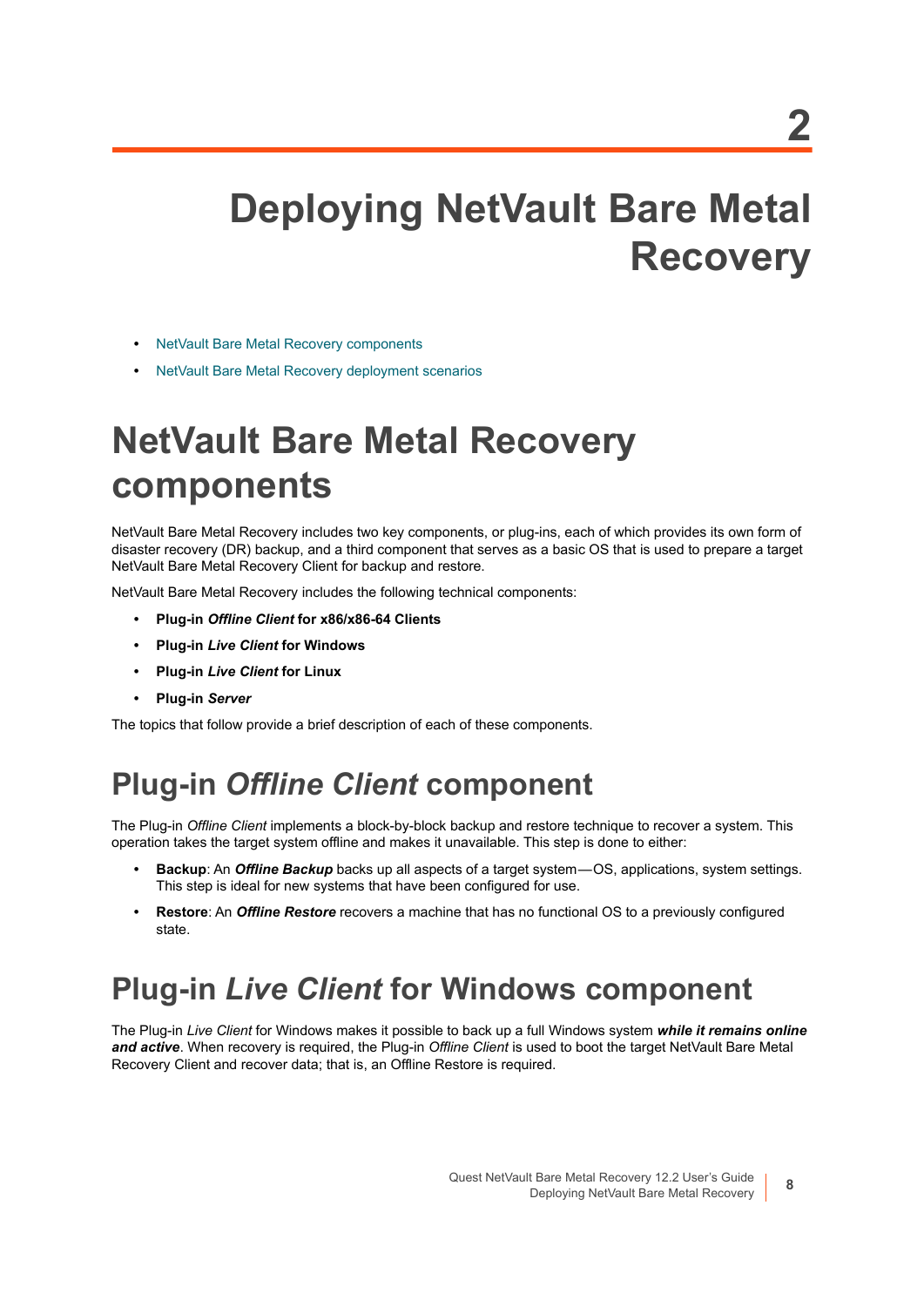# <span id="page-8-0"></span>**Plug-in** *Live Client* **for Linux component**

The Plug-in *Live Client* for Linux makes it possible to back up a full Linux system *while it remains online and active*. The Plug-in *Live Client* for Linux uses Storix, a third-party DR boot utility, to boot the target NetVault Bare Metal Recovery Client and recover data; that is, an Offline Restore is required.

## <span id="page-8-1"></span>**Plug-in** *Server* **component**

The Plug-in *Server* resides on the NetVault Backup Server and enables backup and recovery of a target client's data by using the Plug-in *Offline Client* or the Plug-in *Live Client*.

## <span id="page-8-2"></span>**VaultOS component**

The Plug-in *Offline Client* includes a component known as VaultOS. VaultOS is a minimal OS that is used to boot a target DR client system to prepare it for backup or restore, depending on the plug-in in use. This minimal OS starts the target client, loads all applicable device drivers, and leaves its hard drive in a state suitable for either backup or restore.

There are two versions of the VaultOS, one that uses a Linux boot loader and one that uses a Windows Preinstallation Environment (Windows PE). The version that you choose to use also affects which Plug-in *Offline Client* features are available to use.

### **Important notes regarding the VaultOS component**

Review the following list of important notes regarding VaultOS. The things that you should be aware of varies depending on whether you are using the Linux-based VaultOS or the Windows PE-based VaultOS.

- **•** Each version of the Plug-in *Offline Client* and Plug-in *Live Client* offers a specific form of the VaultOS; for example, the Plug-in *Live Client* for Linux system uses its own form of VaultOS. Details on the setup and use of this component are covered in the relevant topic of this guide.
- **•** Physical-to-virtual (P2V) restores and restores to dissimilar hardware are only supported using the Windows PE-based Plug-in *Offline Client*.

# <span id="page-8-3"></span>**NetVault Bare Metal Recovery deployment scenarios**

This topic details deployment scenarios for the following NetVault Bare Metal Recovery products.

- **•** [Plug-in Offline Client only x86/x86-64 clients with Windows-based NetVault Backup Server deployment](#page-9-0)
- **•** [Plug-in Offline Client only x86/x86-64 Clients with Linux-based NetVault Backup Server deployment](#page-10-0)
- **•** [Plug-in Live Client for Windows with Windows-based NetVault Backup Server deployment](#page-11-0)
- **•** [Plug-in Live Client for Windows with Linux-based NetVault Backup Server deployment](#page-12-0)
- **•** [Plug-in Live Client for Linux with Linux-based NetVault Backup Server deployment](#page-13-0)
- **•** [Plug-in Live Client for Linux with Windows-based NetVault Backup Server deployment](#page-14-0)
- **•** [Plug-in Live Client for Windows and for Linux with Linux-based NetVault Backup Server deployment](#page-15-0)
- **•** [Plug-in Live Client for Windows and for Linux with Windows-based NetVault Backup Server deployment](#page-16-0)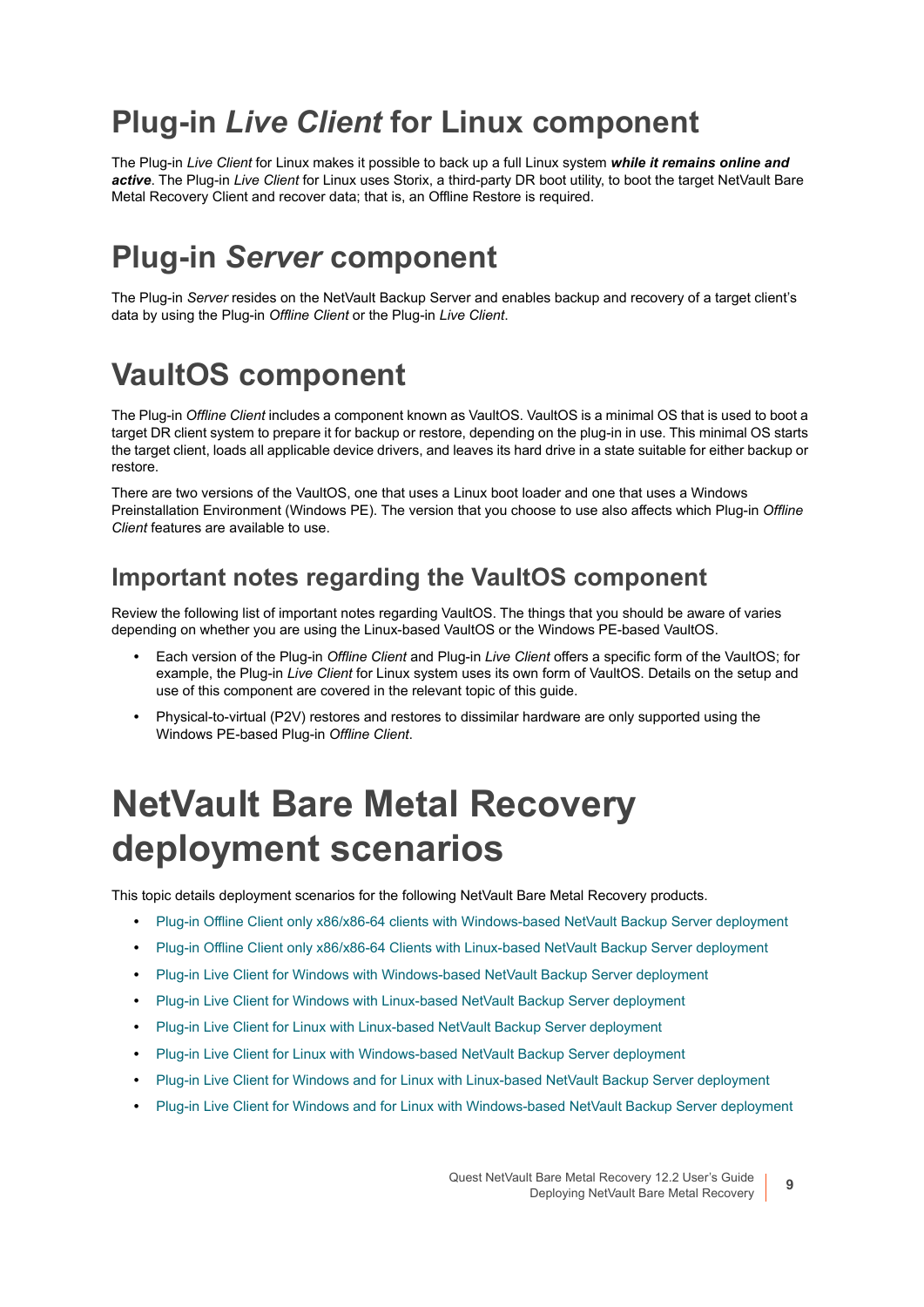## <span id="page-9-0"></span>**Plug-in** *Offline Client* **only x86/x86-64 clients with Windows-based NetVault Backup Server deployment**

This scenario is deployed when you want to perform offline or cold backups of Intel x86 Clients and you have deployed a Windows-based NetVault Backup Server.

The Plug-in *Server* for Windows component is installed on the Windows-based NetVault Backup Server, and the Plug-in *Offline Client* is used to perform the backup and recovery of the Intel x86 Clients.

**Figure 1. NetVault Bare Metal Recovery for offline only x86/x86-64 clients with Windows-based server**



For more information, see [Using the Plug-in](#page-17-2) *Offline Client*.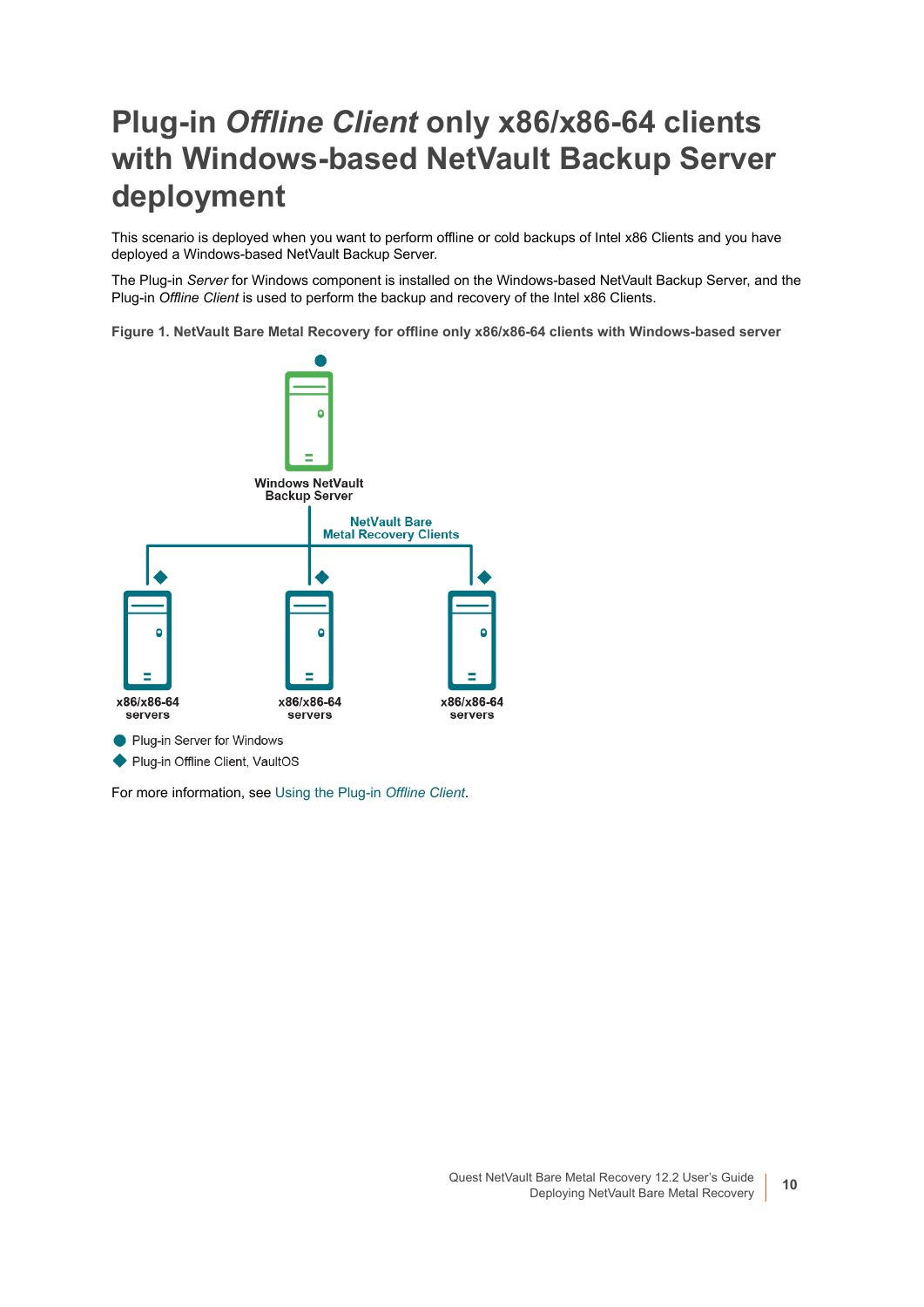## <span id="page-10-0"></span>**Plug-in** *Offline Client* **only x86/x86-64 Clients with Linux-based NetVault Backup Server deployment**

This scenario is deployed when you want to perform offline or cold backups of Intel x86 Clients and you have deployed a Linux-based NetVault Backup Server.

The Plug-in *Server* for Linux component is installed on the Linux NetVault Backup Server, and the Plug-in *Offline Client* is used to perform the backup and recovery of the Intel x86 Clients.

**Figure 2. NetVault Bare Metal Recovery for offline only x86/x86-64 clients with Linux-based server**



For more information, see [Using the Plug-in](#page-17-2) *Offline Client*.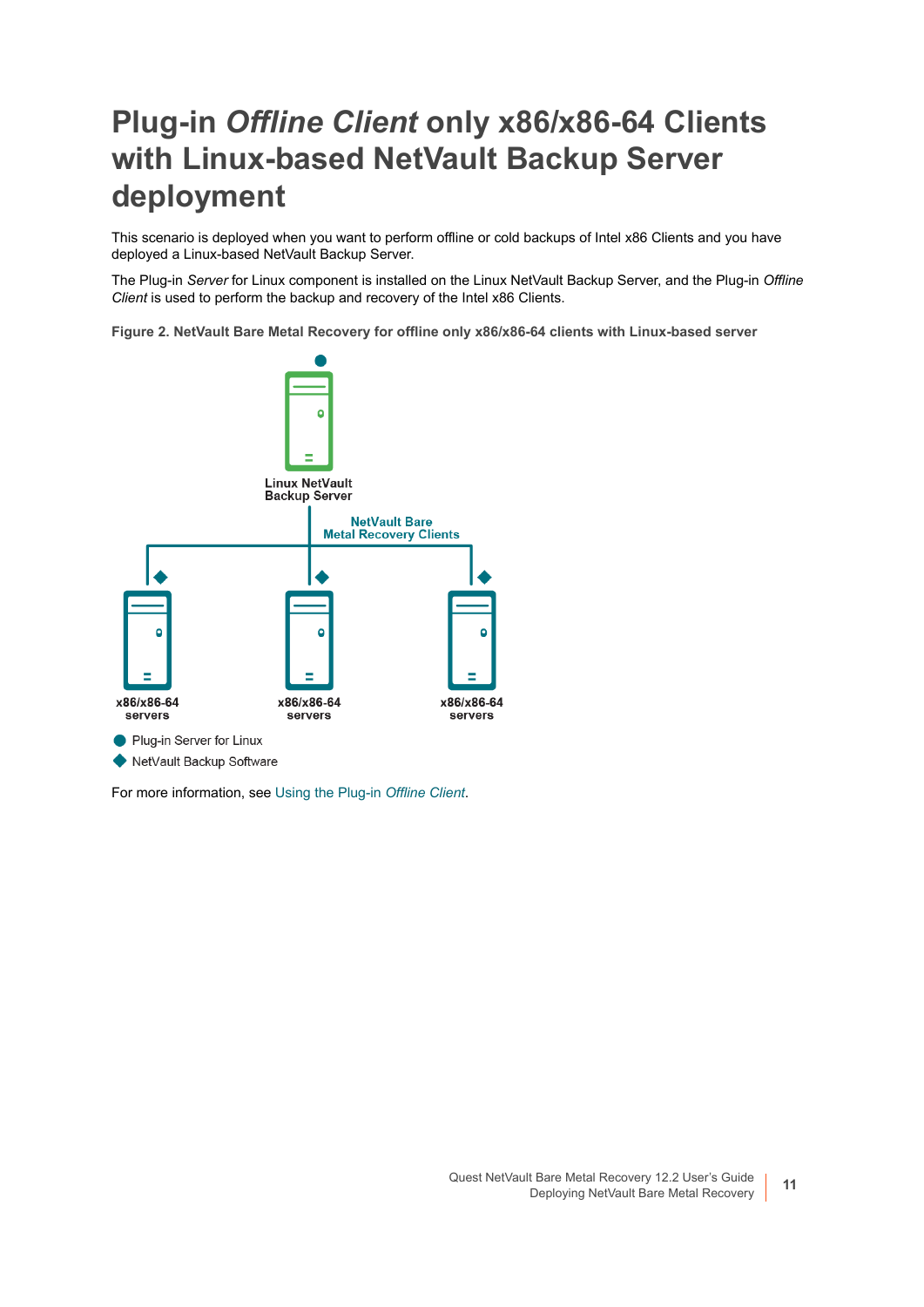## <span id="page-11-0"></span>**Plug-in** *Live Client* **for Windows with Windows-based NetVault Backup Server deployment**

This scenario is deployed when you want to perform online or hot backups of Windows Clients and you have deployed a Windows-based NetVault Backup Server.

The Plug-in *Server* for Windows component is installed on the Windows-based NetVault Backup Server. The Plugin *Live Client* for Windows is installed on each Windows Client that you want to protect with online or hot backups.

In this scenario, Plug-in *Offline Client* is used to perform the recovery of the Windows Clients.

**Figure 3. NetVault Bare Metal Recovery Client for Windows with Windows-based server**



Plug-in Server for Windows

Plug-in Live Client for Windows, Client component (required for backup)

◆ Plug-in Offline Client, VaultOS (required for restore)

For more information, see [Using NetVault Bare Metal Recovery Plug-in](#page-43-2) *Live Client for Windows*.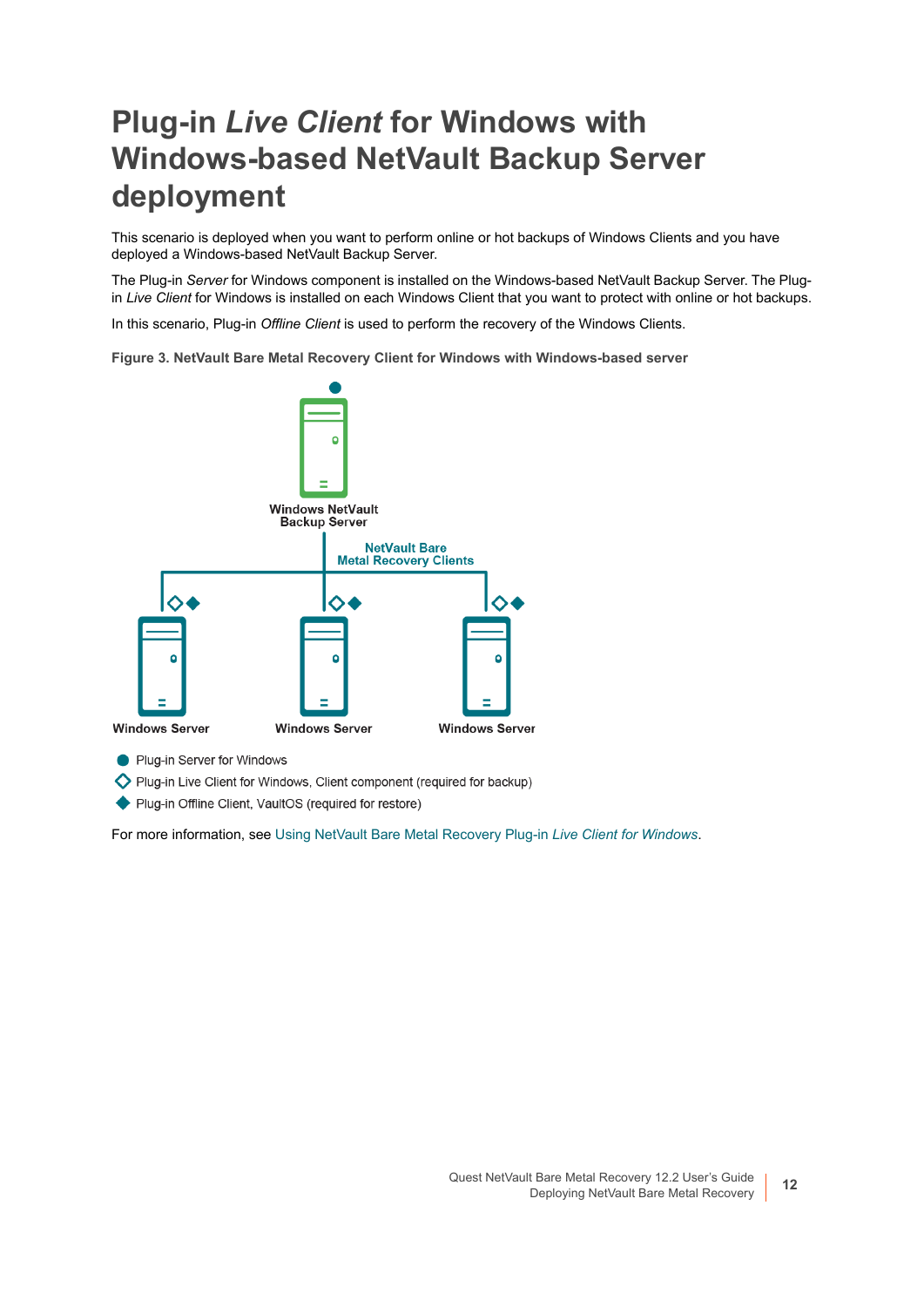## <span id="page-12-0"></span>**Plug-in** *Live Client* **for Windows with Linuxbased NetVault Backup Server deployment**

This scenario is deployed when you want to perform online or hot backups of Windows Clients and you have deployed a Linux-based NetVault Backup Server.

The Plug-in *Server* for Linux component is installed on the Linux-based NetVault Backup Server and the Plug-in *Live Client* for Windows is installed on each Windows Client that you want to protect with online or hot backups.

In this scenario, Plug-in *Offline Client* is used to perform the recovery of the Windows Clients.

**Figure 4. NetVault Bare Metal Recovery Client for Windows with Linux-based server**



Plug-in Server for Linux

Plug-in Live Client for Windows, Client component (required for backup)

◆ Plug-in Offline Client, VaultOS (required for restore)

For more information, see [Using NetVault Bare Metal Recovery Plug-in](#page-43-2) *Live Client for Windows*.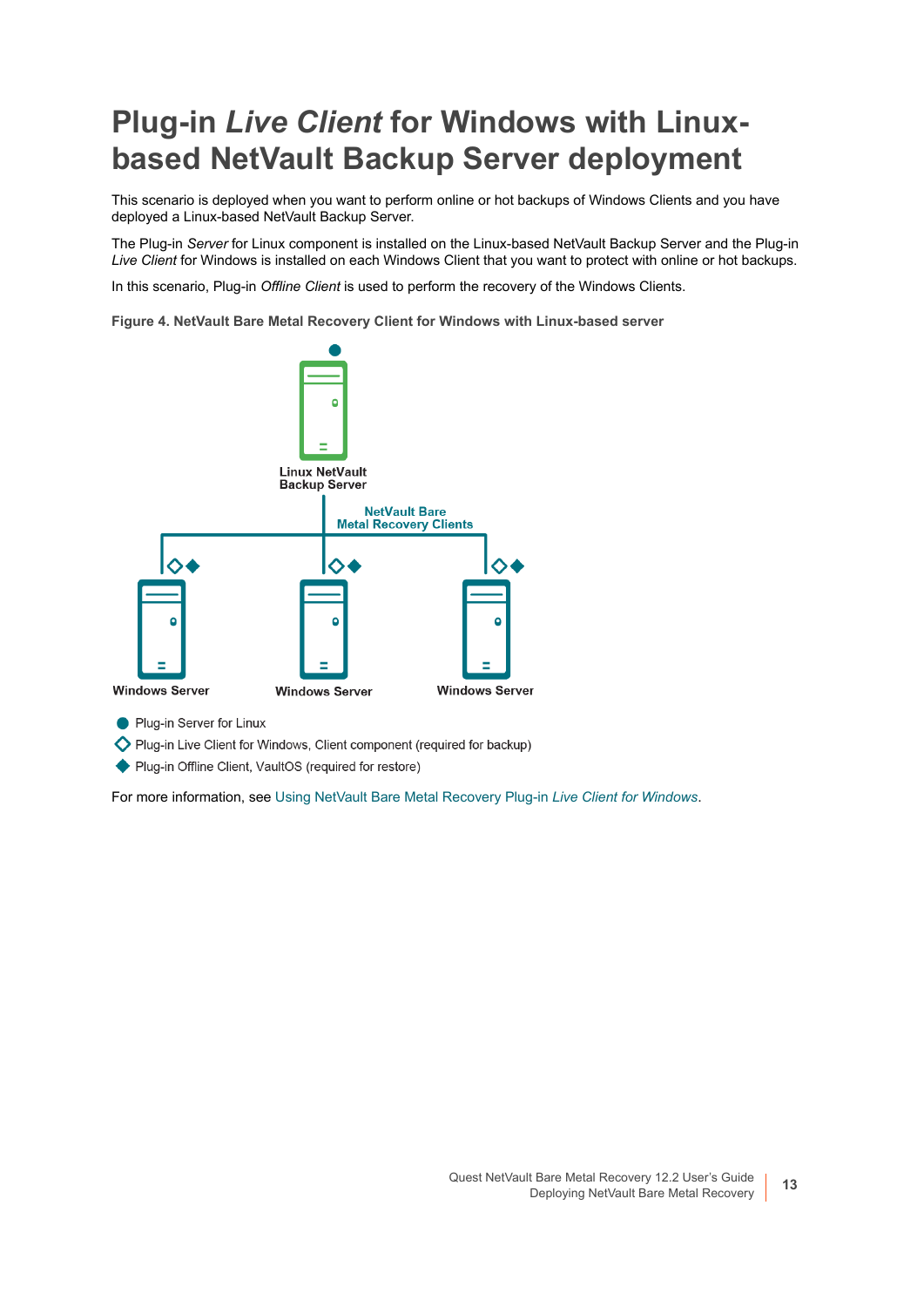## <span id="page-13-0"></span>**Plug-in** *Live Client* **for Linux with Linux-based NetVault Backup Server deployment**

This scenario is deployed when you want to perform online or hot backups of Linux Clients and you have deployed a Linux-based NetVault Backup Server.

The Plug-in *Live Client* for Linux, Linux Server Component is installed on the Linux-based NetVault Backup Server. The Plug-in *Live Client* for Linux, Linux Client Component is installed on each Linux Client that you want to protect with online or hot backups.

**Figure 5. NetVault Bare Metal Recovery Client for Linux with Linux Server**



O Plug-in Live Client for Linux, Linux Server component (required for restore)

Plug-in Live Client for Linux, Linux Client component (required for backup)

For more information, see [Using NetVault Bare Metal Recovery Plug-in](#page-66-2) *Live Client for Linux*.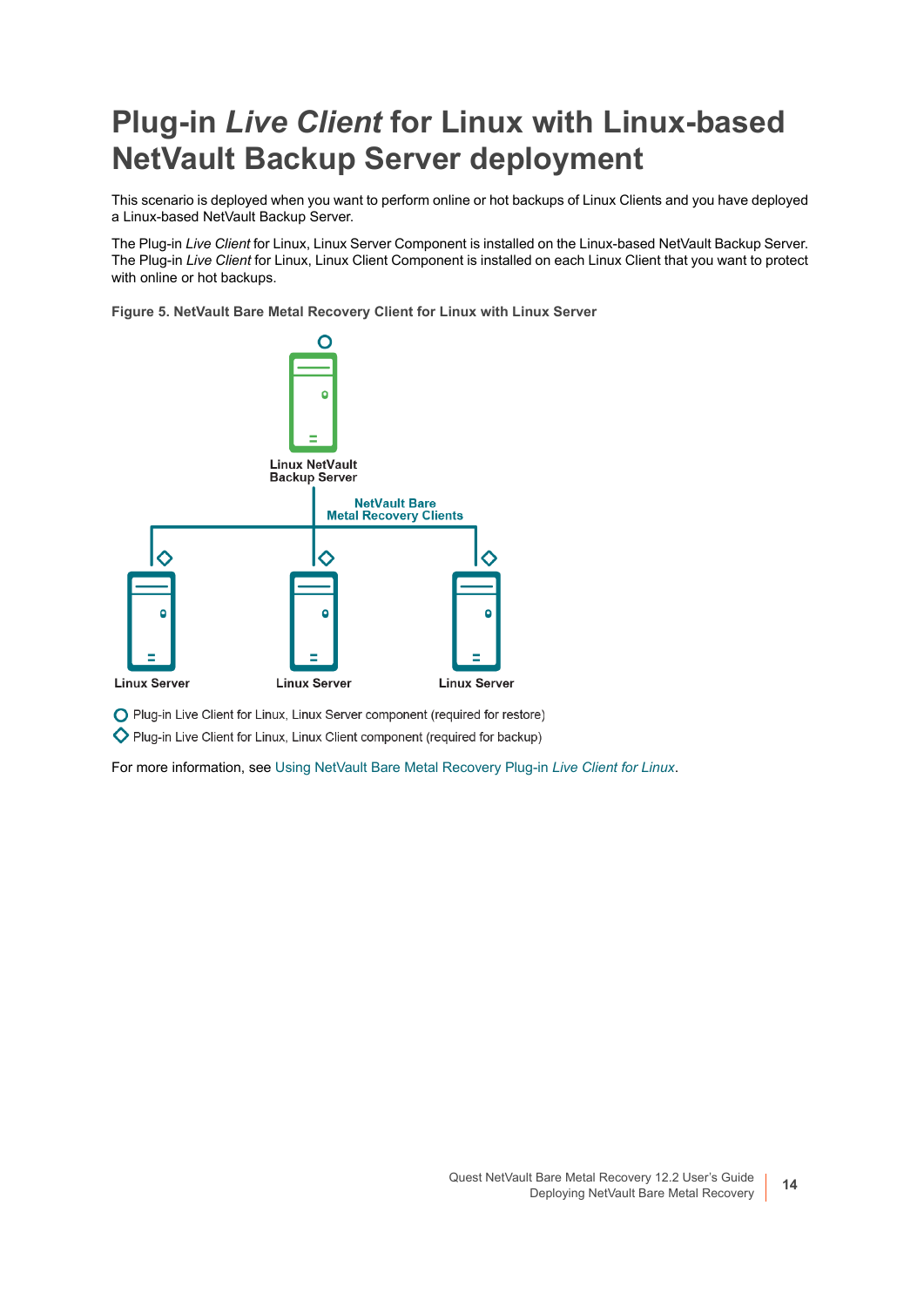## <span id="page-14-0"></span>**Plug-in** *Live Client* **for Linux with Windowsbased NetVault Backup Server deployment**

This scenario is deployed when you want to perform online or hot backups of Linux Clients and you have deployed a Windows-based NetVault Backup Server.

The Plug-in *Live Client* for Linux, Windows Server Component is installed on the Windows-based NetVault Backup Server and the Plug-in *Live Client* for Linux, Linux Client Component is installed on each Linux Client that you want to protect with online or hot backups.

**Figure 6. NetVault Bare Metal Recovery Client for Linux with Windows-based server**



O Plug-in Live Client for Linux, Windows Server component (required for restore)

Plug-in Live Client for Linux, Linux Client component (required for backup)

For more information, see [Using NetVault Bare Metal Recovery Plug-in](#page-66-2) *Live Client for Linux*.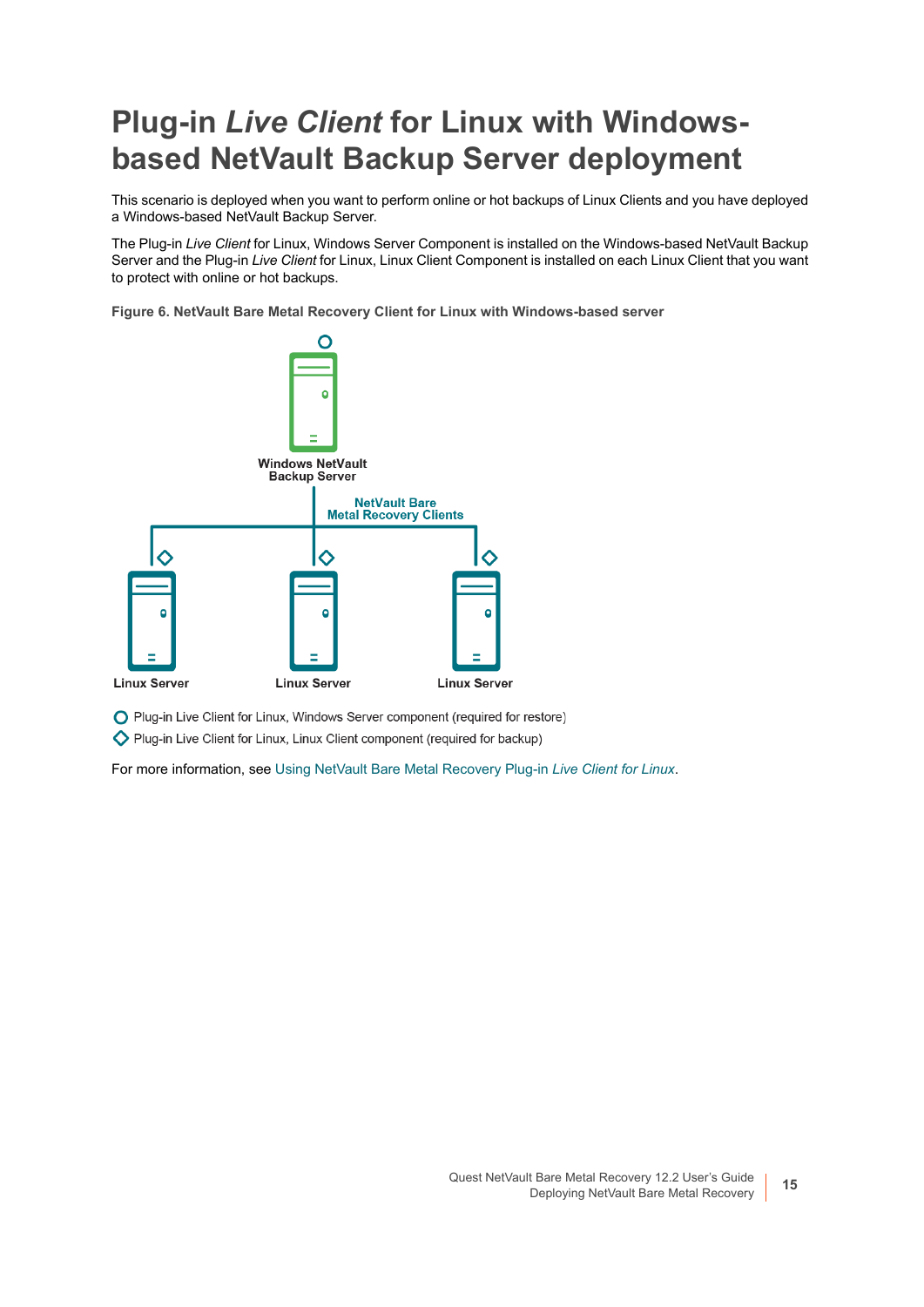## <span id="page-15-0"></span>**Plug-in** *Live Client* **for Windows and for Linux with Linux-based NetVault Backup Server deployment**

This scenario is deployed when you want to perform online or hot backups of both Linux and Windows Clients and you have deployed a Linux-based NetVault Backup Server.

The Plug-in *Live Client* for Linux, Windows-based Server Component is installed on the Windows-based NetVault Backup Server. The Plug-in *Live Client* for Linux, Linux-based Client Component is installed on each Linux Client that you want to protect with online or hot backups.

Also, the Plug-in *Server* for Linux component is installed on the Linux-based NetVault Backup Server and the Plugin *Live Client* for Windows is installed on each Windows Client that you want to protect with online or hot backups.

In this scenario, Plug-in *Offline Client* is used to perform the recovery of the Windows Clients.

**Figure 7. NetVault Bare Metal Recovery Client for Windows and Client for Linux with Linux-based server**



- Plug-in Server for Linux
- O Plug-in Live Client for Linux, Linux Server component (required for restore)
- ◆ Plug-in Live Client for Windows, Client component (required for backup)
- Plug-in Offline Client, VaultOS (required for restore)
- Plug-in Live Client for Linux, Linux Client component (required for backup)

For more information, see [Using NetVault Bare Metal Recovery Plug-in](#page-43-2) *Live Client for Windows* and [Using](#page-66-2)  [NetVault Bare Metal Recovery Plug-in](#page-66-2) *Live Client for Linux*.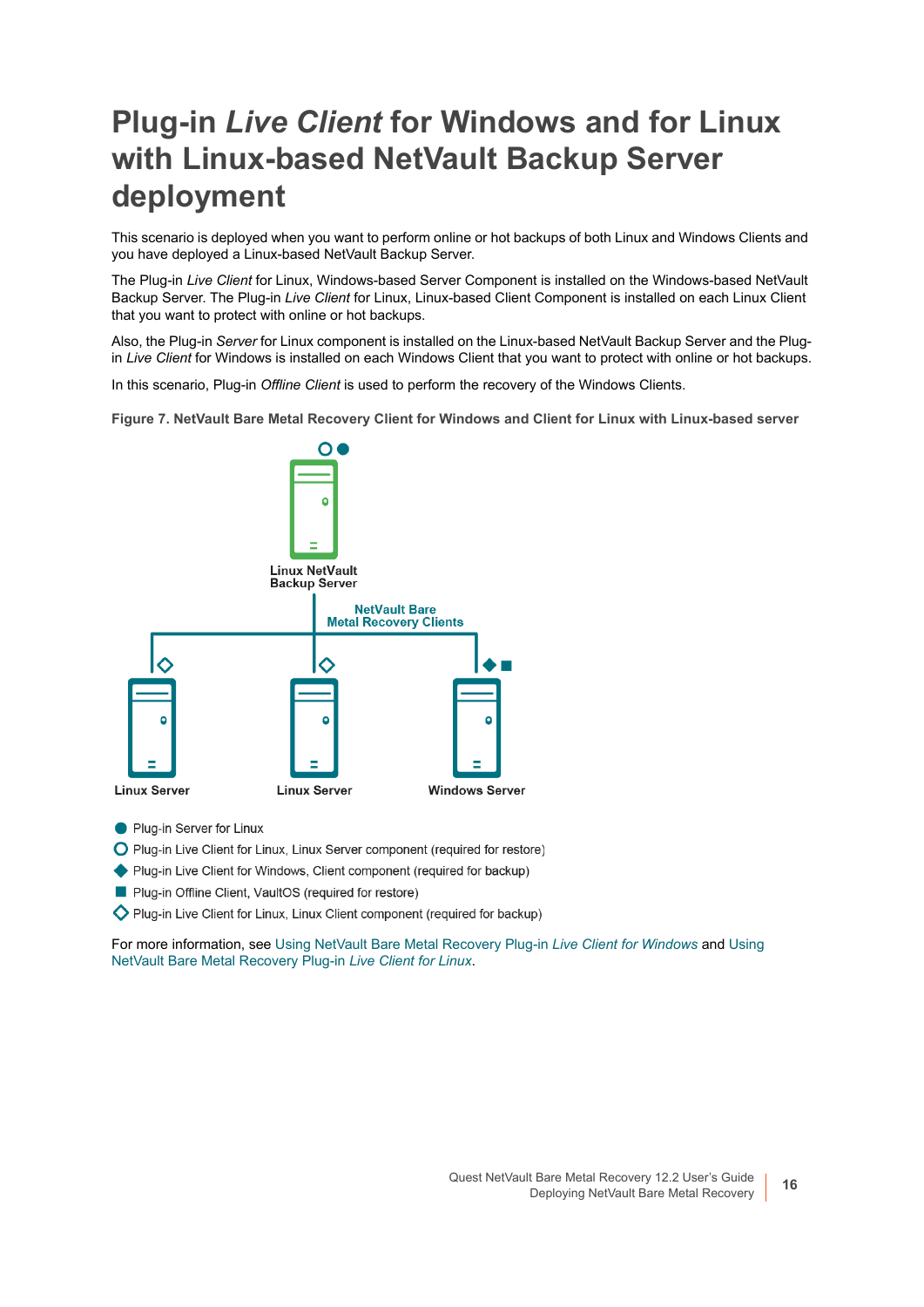## <span id="page-16-0"></span>**Plug-in** *Live Client* **for Windows and for Linux with Windows-based NetVault Backup Server deployment**

This scenario is deployed when you want to perform online or hot backups of both Linux and Windows Clients and you have deployed a Windows-based NetVault Backup Server.

The Plug-in *Live Client* for Linux, Windows-based Server Component is installed on the Windows-based NetVault Backup Server and the Plug-in *Live Client* for Linux, Linux-based Client Component is installed on each Linux Client that you want to protect with online or hot backups.

Also, the Plug-in *Server* for Windows component is installed on the Windows-based NetVault Backup Server, and the Plug-in *Live Client* for Windows is installed on each Windows Client that you want to protect with online or hot backups.

In this scenario, Plug-in *Offline Client* is used to perform the recovery of the Windows Clients.

**Figure 8. NetVault Bare Metal Recovery Client for Windows and NetVault Bare Metal Recovery for Linux with Windows-based server**



- Plug-in Server for Windows
- O Plug-in Live Client for Linux, Windows Server component (required for restore)
- ◆ Plug-in Live Client for Windows, Client component (required for backup)
- Plug-in Offline Client, VaultOS (required for restore)
- Plug-in Live Client for Linux, Linux Client component (required for backup)

For more information, see [Using NetVault Bare Metal Recovery Plug-in](#page-43-2) *Live Client for Windows* and [Using](#page-66-2)  [NetVault Bare Metal Recovery Plug-in](#page-66-2) *Live Client for Linux*.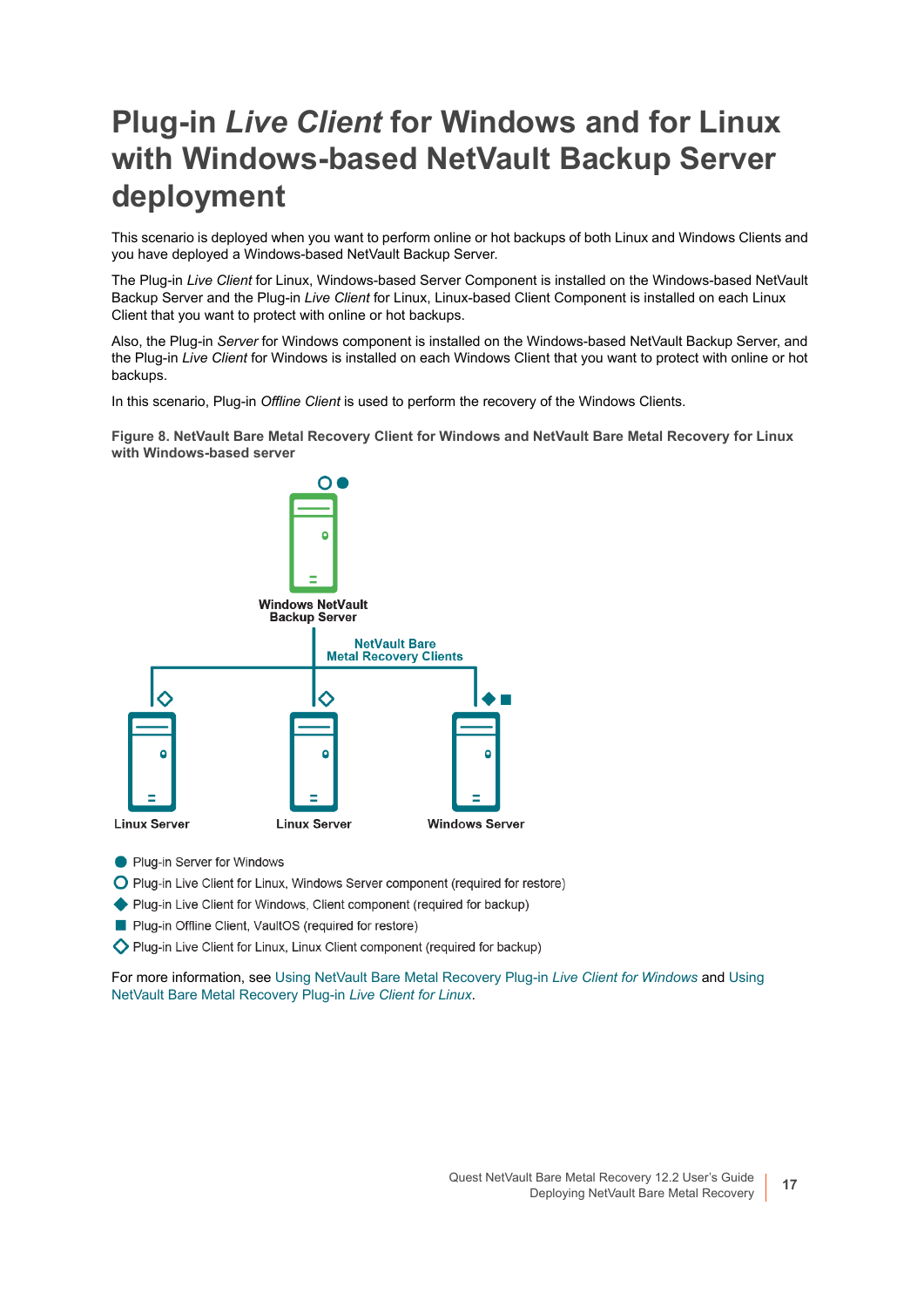# <span id="page-17-2"></span><span id="page-17-0"></span>**Using the Plug-in** *Offline Client*

- **[Plug-in Server: an overview](#page-17-1)**
- **•** [Installing and removing Plug-in Server](#page-18-0)
- **•** [Configuring Plug-in Server for use with Plug-in Offline Client](#page-19-2)
- **•** [Booting a NetVault Bare Metal Recovery Client with Plug-in Offline Client](#page-23-0)
- **•** [Backing up data with Plug-in Offline Client](#page-29-0)
- **•** [Restoring data with Plug-in Offline Client](#page-33-0)

# <span id="page-17-1"></span>**Plug-in** *Server***: an overview**

The **Plug-in** *Server* resides on the NetVault Backup Server and enables backup and recovery of a target client's data by using the Plug-in *Offline Client*. The processes required to set up and use the **Plug-in** *Server* must be followed in a specific order. The following list outlines how to establish a **Plug-in** *Server* environment.

- **Required components**:
	- **▪** Verify that you have the Plug-in *Server* and Plug-in *Offline Client*.
	- **▪** If you are installing the hybrid version of the Plug-in *Server* on a pure 64-bit Linux Server that uses the hybrid version of NetVault Backup, you must install the zlib.i686 file first. To do so, run: yum install zlib.i686
- **Installation**: Install the Plug-in *Server* on the NetVault Backup Server.
- **Configuration**: Configure the Plug-in *Server*.
	- **▪** Create a Plug-in *Offline Client* Boot System, for example, to a writable CD.
	- **▪** Add the target NetVault Bare Metal Recovery Clients to the Plug-in *Server* on the NetVault Backup Server.
- **Backup**: Perform an offline backup of the desired NetVault Bare Metal Recovery Client machine.
	- **▪** Boot the target NetVault Bare Metal Recovery Client system with Plug-in *Offline Client*.
	- **▪** From the NetVault Backup Server, administer backup of the NetVault Bare Metal Recovery Client by selecting data to be backed up-for example, partitions, drives, volumes.
	- **IMPORTANT:** If you are targeting large-sector-4K-Windows drives for backup, the EFI partition ÷۱ size must be larger than 256 MB. For more information, see [https://docs.microsoft.com/en](https://docs.microsoft.com/en-us/windows-hardware/manufacture/desktop/configure-uefigpt-based-hard-drive-partitions)[us/windows-hardware/manufacture/desktop/configure-uefigpt-based-hard-drive-partitions.](https://docs.microsoft.com/en-us/windows-hardware/manufacture/desktop/configure-uefigpt-based-hard-drive-partitions)
- **Restore**: Perform an offline restore to the target NetVault Bare Metal Recovery Client.
	- **▪** Boot the target NetVault Bare Metal Recovery Client system with Plug-in *Offline Client*.
	- **▪** From the NetVault Backup Server, administer restores to the target NetVault Bare Metal Recovery Client by selecting data included in the DR backup.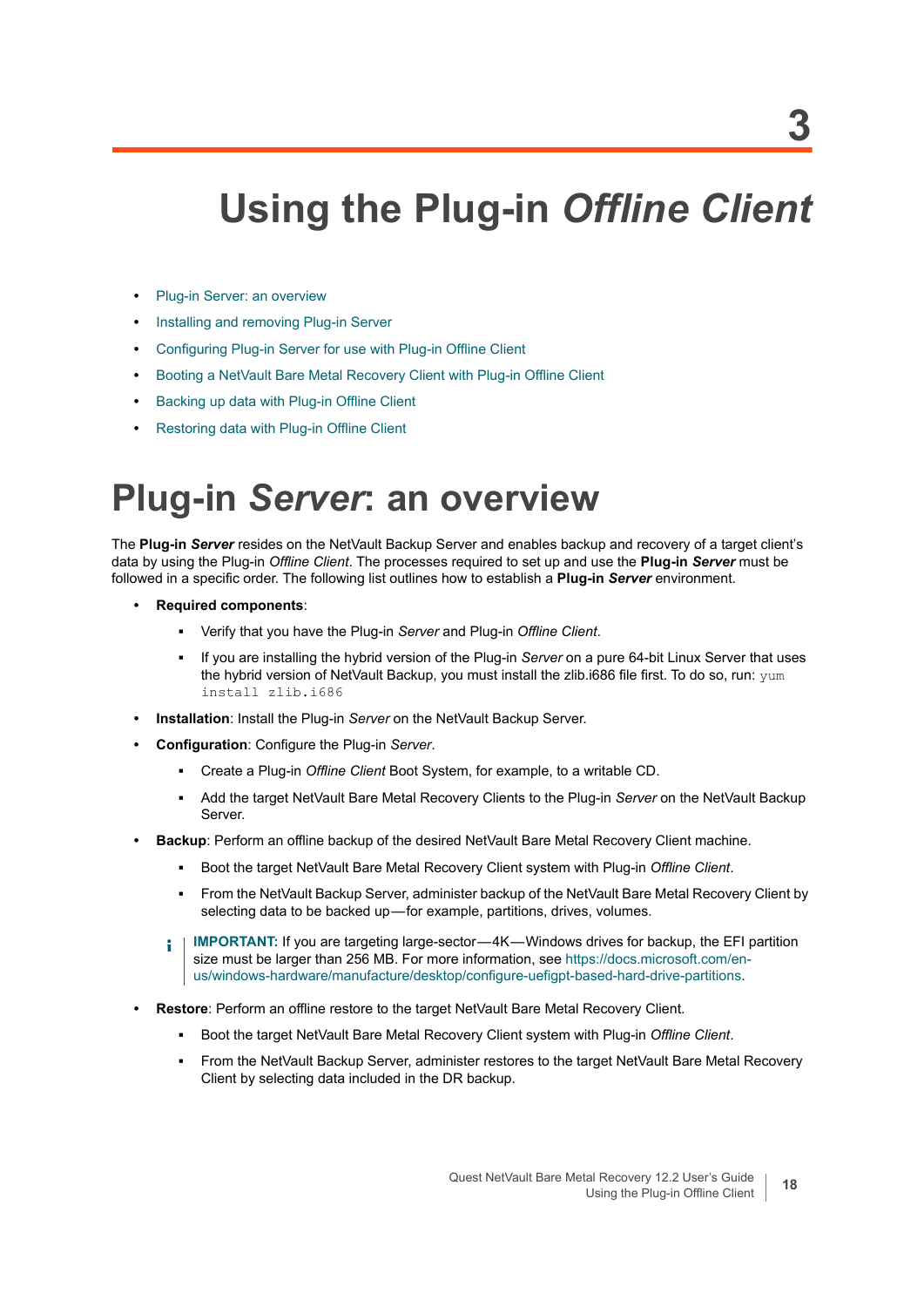# <span id="page-18-0"></span>**Installing and removing Plug-in** *Server*

This topic covers the steps required to install, and upgrade, or remove the Plug-in *Server*.

- **•** [Prerequisites for installing Plug-in Server](#page-18-1)
- **•** [Installing or upgrading Plug-in Server](#page-18-2)
- **•** [Removing Plug-in Server](#page-19-0)
- **•** [Upgrading Plug-in Server](#page-19-1)

### <span id="page-18-1"></span>**Prerequisites for installing Plug-in** *Server*

Before installing or upgrading the **Plug-in** *Server*, review the following points and take the applicable actions:

- **Plug-in** *Server* **component compatibility**: For the Plug-in *Server* to function correctly, all its associated components *must be the proper version*; that is, version "X" of the Plug-in *Server* only works with its appropriate version of Plug-in *Offline Client*. For complete compatibility information, see the *Quest NetVault Backup Compatibility Guide*.
- **Existing Plug-in** *Server* **backups (upgrades** *only***)**: Backups performed with earlier versions of this plugin may not be compatible with the newest release of the plug-in. Before upgrading to the newest version, see the *Quest NetVault Backup Compatibility Guide* for complete compatibility information.

Before installing the Plug-in *Server*, verify that the following requirements have been met:

- **•** The Server version of NetVault Backup software must be installed on at least one machine.
- The NetVault Bare Metal Recovery Client machine—the target of the backup or restore—must have a supported Intel x86-based OS installed.

### <span id="page-18-2"></span>**Installing or upgrading Plug-in** *Server*

The Plug-in *Server* must be installed on a NetVault Backup Server.

- 1 From the machine acting as the NetVault Backup Server, access the **NetVault Configuration Wizard** or **Manage Clients** page.
	- **NOTE:** If the selected clients are all the same type, you can use the configuration wizard to install the ÷. plug-in on multiple clients at the same time. When you select multiple clients, verify that the plug-in binary file is compatible with the OS and platforms of the target clients. From the **Manage Clients**  page, you can only select one client for plug-in installation.
		- **▪** To access the **NetVault Configuration Wizard** page:
			- a In the Navigation pane, click **Guided Configuration**.
			- b On the **NetVault Configuration Wizard** page, click **Install Plugins**.
			- c On the next page, select the applicable clients.
		- **▪** To access the **Manage Clients** page:
			- a In the Navigation pane, click **Manage Clients**.
			- b On the **Manage Clients** page, select the machine that contains the NetVault Backup Server, and click **Manage**.
			- c On the **View Client** page, click the **Install Plugin** button ( $\left( \frac{1}{2} \right)$ ).
- 2 Click **Choose Plug-in File**, navigate to the location of the **".npk"** installation file for the plug-in, for example, on the installation CD or the directory to which the file was downloaded from the website.

Based on the operating system (OS) in use, the path for this software may vary on the installation CD.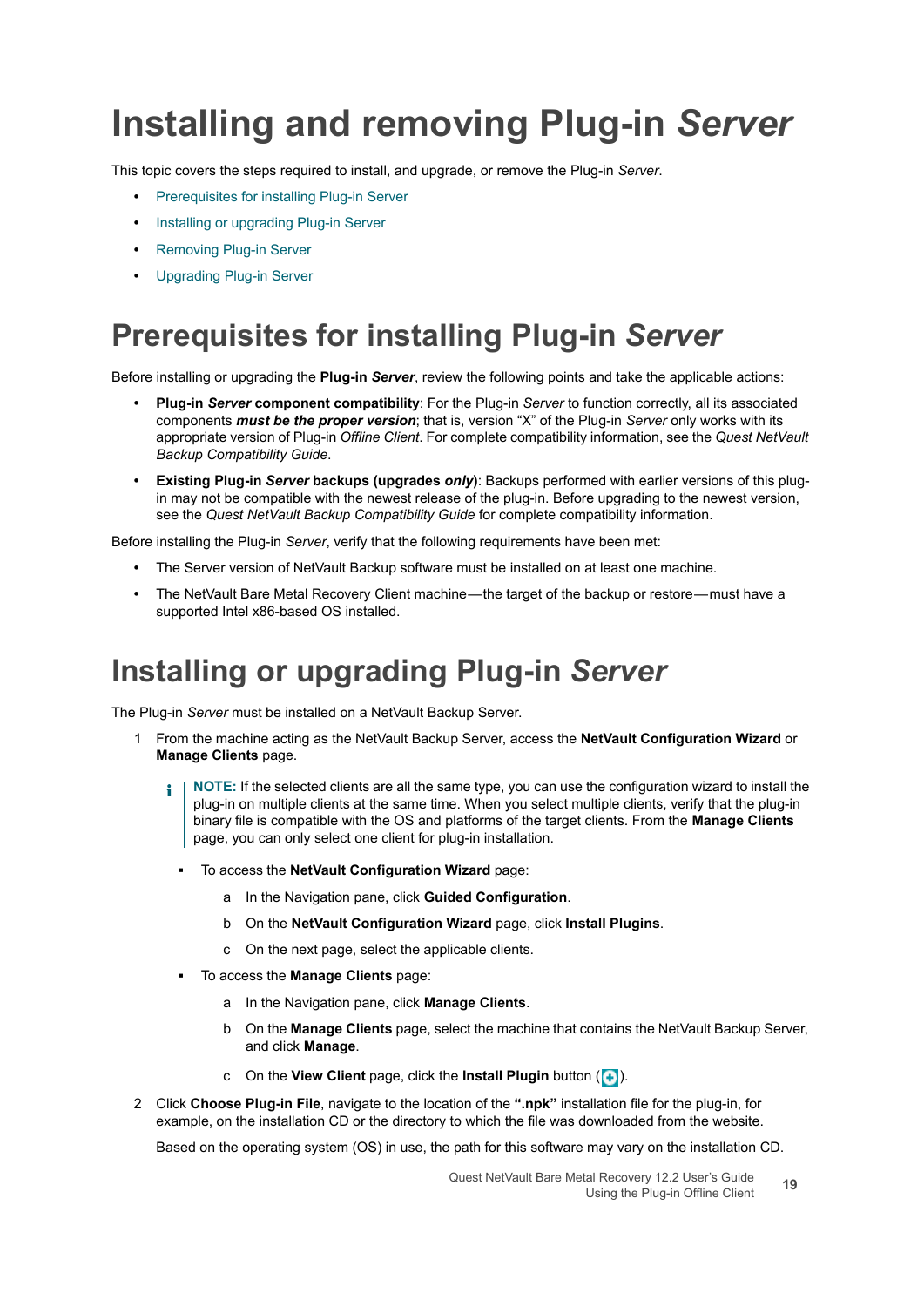- 3 Select the file entitled **"drc-***x-x-x-x***.npk,"** where **xxxx** represents the version number and platform, and click **Open**.
	- **IMPORTANT:** If you are using the Quest NetVault Backup Installation CD to install a plug-in to a UNIX ì system, you might have to mount the CD drive before you can access the disk. For instructions on mounting a drive, see the relevant OS documentation. This issue also applies to accessing files for other procedures required for installation of NetVault Bare Metal Recovery.
- 4 To begin installation, click **Install Plugin**.

After the plug-in is successfully installed, a message is displayed.

### <span id="page-19-0"></span>**Removing Plug-in** *Server*

- 1 In the Navigation pane, click **Manage Clients**.
- 2 On the **Manage Clients** page, select the NetVault Backup Server or the applicable NetVault Backup Heterogeneous Client, and click **Manage**.
- 3 In the **Installed Software** table on the **View Client** page, select **Plug-in** *Server*, labeled "**VaultDR APM,**" and click the **Remove Plugin** button ( $\Box$ ).
- 4 In the **Confirm** dialog box, click **Remove**.

## <span id="page-19-1"></span>**Upgrading Plug-in** *Server*

- 1 Uninstall the previous version of the Plug-in *Server*. For details, see [Removing Plug-in Server.](#page-19-0)
- 2 Install the new version of the Plug-in *Server*. For details, see [Installing or upgrading Plug-in Server.](#page-18-2)

# <span id="page-19-2"></span>**Configuring Plug-in** *Server* **for use with Plug-in** *Offline Client*

The second phase of setting up the Plug-in *Server* involves environment configuration, which is divided into two steps. The following topics illustrate the procedures that must be followed to complete these steps.

- **•** [Creating a Plug-in Offline Client Boot System](#page-19-3)
- **•** [Adding a NetVault Bare Metal Recovery Client to the Plug-in Server](#page-22-0)

### <span id="page-19-3"></span>**Creating a Plug-in** *Offline Client* **Boot System**

Before using the Plug-in *Server*, create a Plug-in *Offline Client* Boot System. This minimal OS loads to a target machine's memory, rather than to its hard drive. This process leaves the hard drives inactive (offline) and in a suitable state for backup or restore. The Plug-in *Offline Client* is created on a writable CD. You can also boot from a LiveCD with the Plug-in *Offline Client* binaries on a separate device, such as a Universal Serial Bus (USB) device that uses the 3.0 protocol or earlier. This process is described in [Creating a rescue device for use with a](#page-21-0)  [LiveCD](#page-21-0).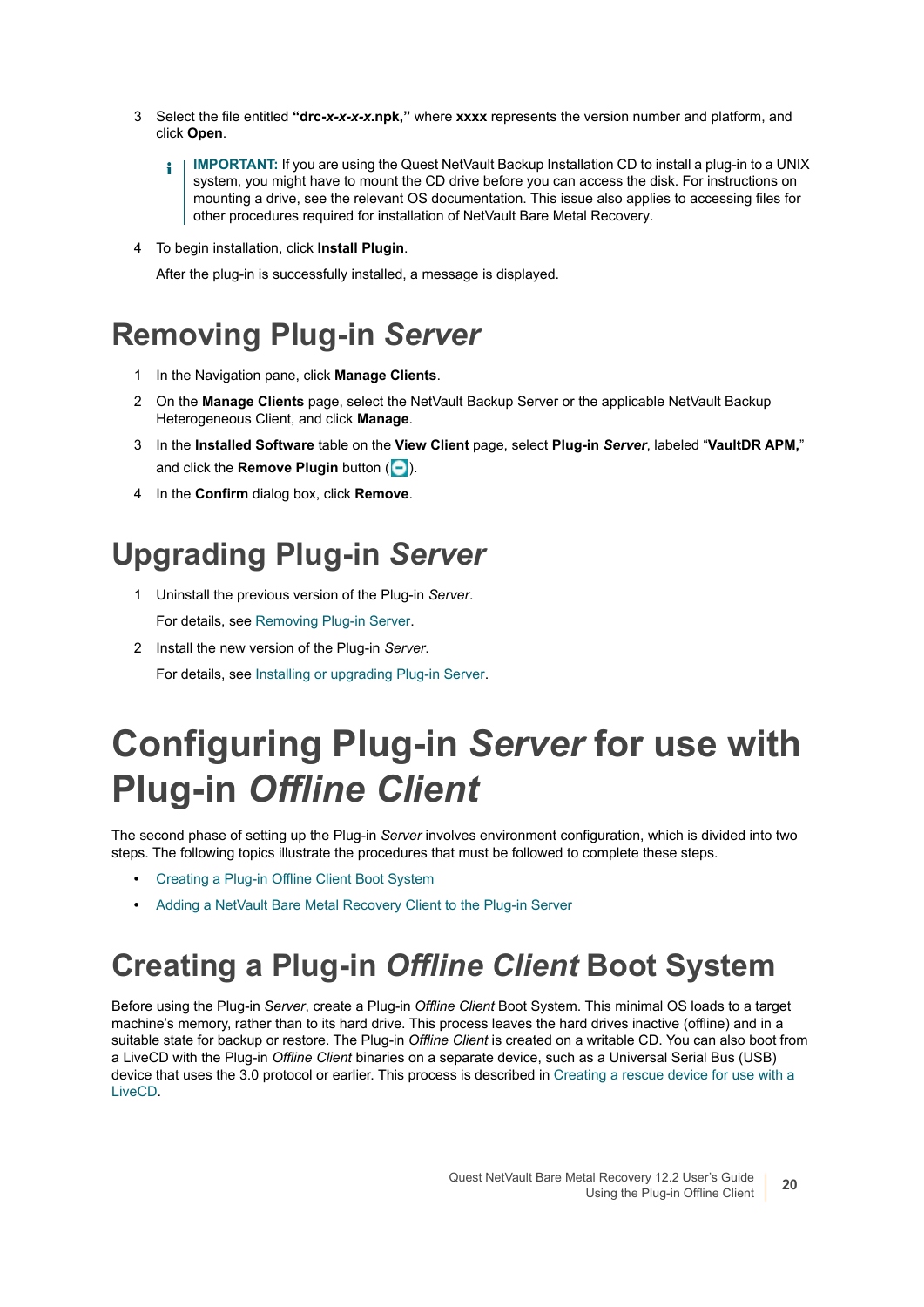### **Creating a Linux-based Boot System**

The following items are required for this procedure:

- **•** VaultOS ISO image obtained through download
- **•** A writable DVD and CD drive
- **•** A blank DVD and CD
- **•** DVD- and CD-generation software
- **NOTE:** Quest recommends that you shut down all applications running on this machine before starting this i procedure.
	- 1 Download **Plug-in** *Offline Client***, VaultOS** from the Quest website.
	- 2 Note the name and location of this file, for example, "/home/vaultos\_x86\_v*xxx*.zip," where *xxx* represents the software version number.
	- 3 Insert a blank CD in the writable drive.
	- 4 Create a CD with the CD-generation software using the **"vaultos\_x86\_v***xxx***.iso"** file.

For details on this procedure, see the relevant documentation for the CD-generation software in use.

#### **Creating a Windows PE-based Boot System**

You can complete this process on any Windows system for which the following requirements are met:

- **•** Windows Assessment and Deployment Kit (ADK) for Windows 8 obtained through download
- **•** Windows Server 2008 R2 or later
- **"NetVault Bare Metal Recovery ISO Builder for Plug-in** *Offline Client* **for Windows"** file on the Quest NetVault Backup Installation CD or downloaded from the Quest website
- **•** A writable DVD and CD drive
- **•** A blank DVD and CD
- **•** DVD- and CD-generation software
- **NOTE:** Quest recommends that you shut down all applications running on this machine before starting this ÷ procedure
	- 1 Download the **Windows ADK** for Windows 8 from: [http://www.microsoft.com/en](http://www.microsoft.com/en-us/download/details.aspx?id=30652)[us/download/details.aspx?id=30652](http://www.microsoft.com/en-us/download/details.aspx?id=30652)
	- 2 Install the **Windows ADK** on a Windows Server 2008 R2 or later system.

You can use the default directory, C:\Program Files (x86)\Windows Kits\8.0, or a different directory of your choosing.

**IMPORTANT:** Installation of Windows ADK also installs Microsoft .NET Framework if it is not already i installed. After .NET Framework is installed, the system is automatically restarted.

3 Extract the **"NetVault Bare Metal Recovery ISO Builder for Plug-in** *Offline Client for Windows***"** file to the **Windows ADK** machine.

This step creates two files, **"nvbmrisocreate.exe"** and **"nvbmriso.pkg."**

4 Verify that the path to where you intend to create the ISO image exists.

If the directory does not exist when you run the next step, the ISO image is not created.

<span id="page-20-0"></span>5 To create the Windows PE ISO image, navigate to the directory that contains the extracted **"nvbmrisocreate.exe"** file, type the following at the command prompt, and press **Enter**:

The following list describes what you can specify for each option: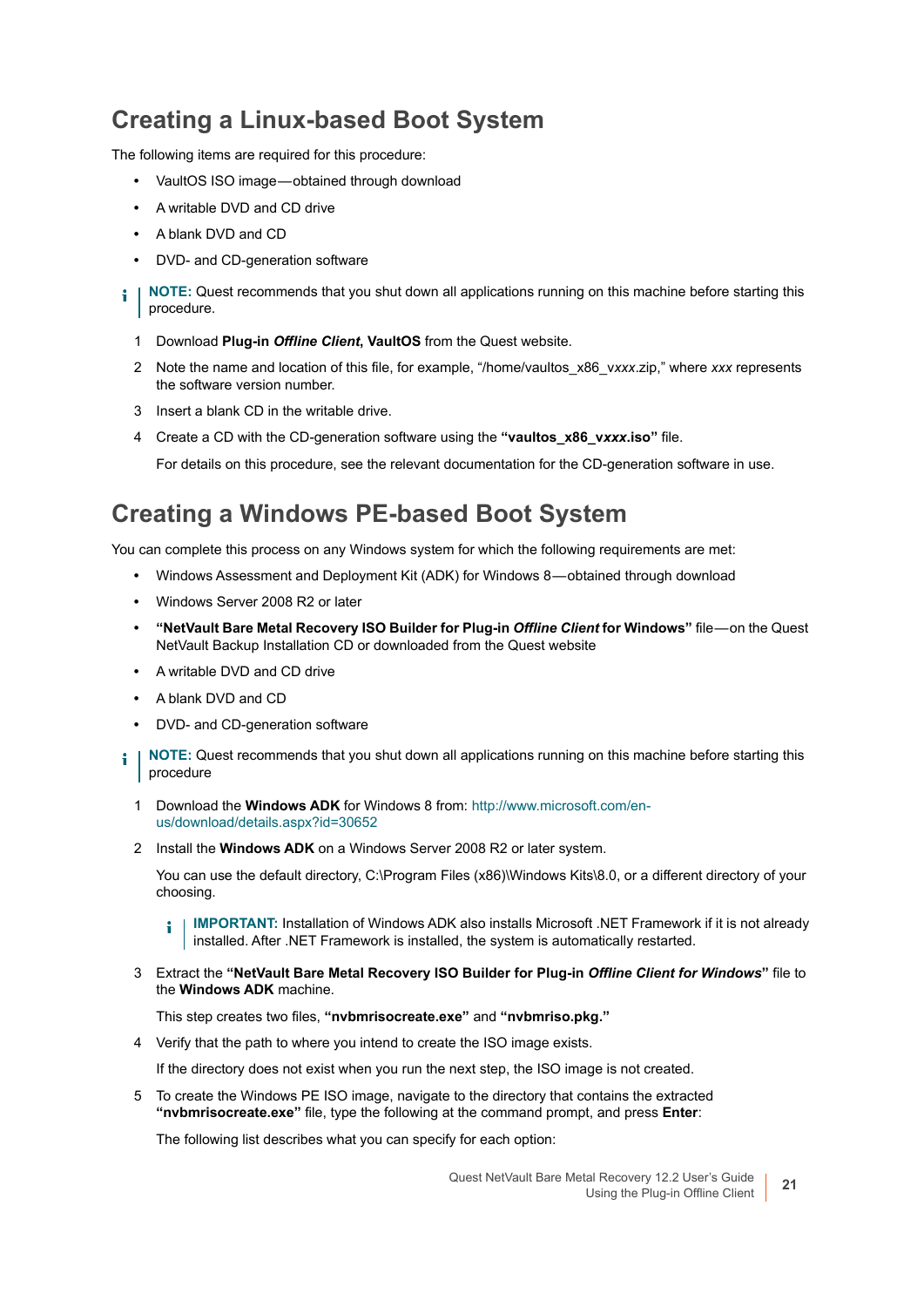- **▪ /TYPE**: If you are working with an earlier version of the Plug-in *Offline Client*, enter **WAIK** for Windows Automated Installation Kit (AIK). If you are using version 6.1 or later, you can enter **ADK**.
- **▪ /PKG**: Enter the full path and filename for the Plug-in *Offline Client* .pkg file that you downloaded separately.
- **▪ /DIR**: Enter the full path to the location of the Windows AIK or ADK directory.
- **▪ /OUT**: Enter the path where the bootable ISO image should be created.
- **/ADDDRV**: Enter the full path where the downloaded device drivers are stored.
- **/BIT:32:** If you must create a backward-compatible version of VaultOS for use with a 32-bit version of Windows PE, enter this option.

#### **Example:**

```
nvbmrisocreate /TYPE:ADK
/PKG:"<pathToFile>\nvbmriso.pkg"
/DIR:"C:\Program Files (x86)\Windows Kits\8.0"
/OUT:"C:\temp\bmr.iso"
```
- 6 Insert a blank CD in the writable drive.
- 7 Create a CD with CD-generation software using the **"bmr.iso"** file generated in [Step 5.](#page-20-0)

#### <span id="page-21-0"></span>**Creating a rescue device for use with a LiveCD**

A LiveCD is an OS that boots from a CD without the necessity of installing to a hard drive. This tool lets you initiate DR without the OS on disk. Plug-in *Server* supports booting from a LiveCD with VaultOS on a separate device, such as a USB device (Rescue USB) that uses the 3.0 protocol or earlier, or a different CD (Rescue CD).

The following items are required to create a Rescue CD or Rescue USB device:

- **•** The **"drdaemon"** and **"vaultdr\_client.sh"** files obtained through download.
- **•** A USB port and a USB device with enough space to hold the **"drdaemon"** and **"vaultdr\_client.sh"** files; 1 MB is sufficient,

 $-$ or $-$ 

- **•** A blank CD and a writable CD drive.
- **i** | NOTE: You need two CD drives on the target system to use a Rescue CD with a LiveCD.
	- 1 Download **Plug-in** *Offline Client***, VaultOS** from the Quest website.
	- 2 Note the name and location of this file, for example, "/home/vaultos\_x86\_v*xxx*.zip," where *xxx* represents the software version number.
	- 3 Insert a blank CD in the writable drive.
	- 4 Create a CD with the CD-generation software using the **"vaultos\_x86\_v***xxx***.iso"** file.

For details on this procedure, see the relevant documentation for the CD-generation software in use.

For instructions on booting from a LiveCD, see [Booting the NetVault Bare Metal Recovery Client from a LiveCD](#page-28-0).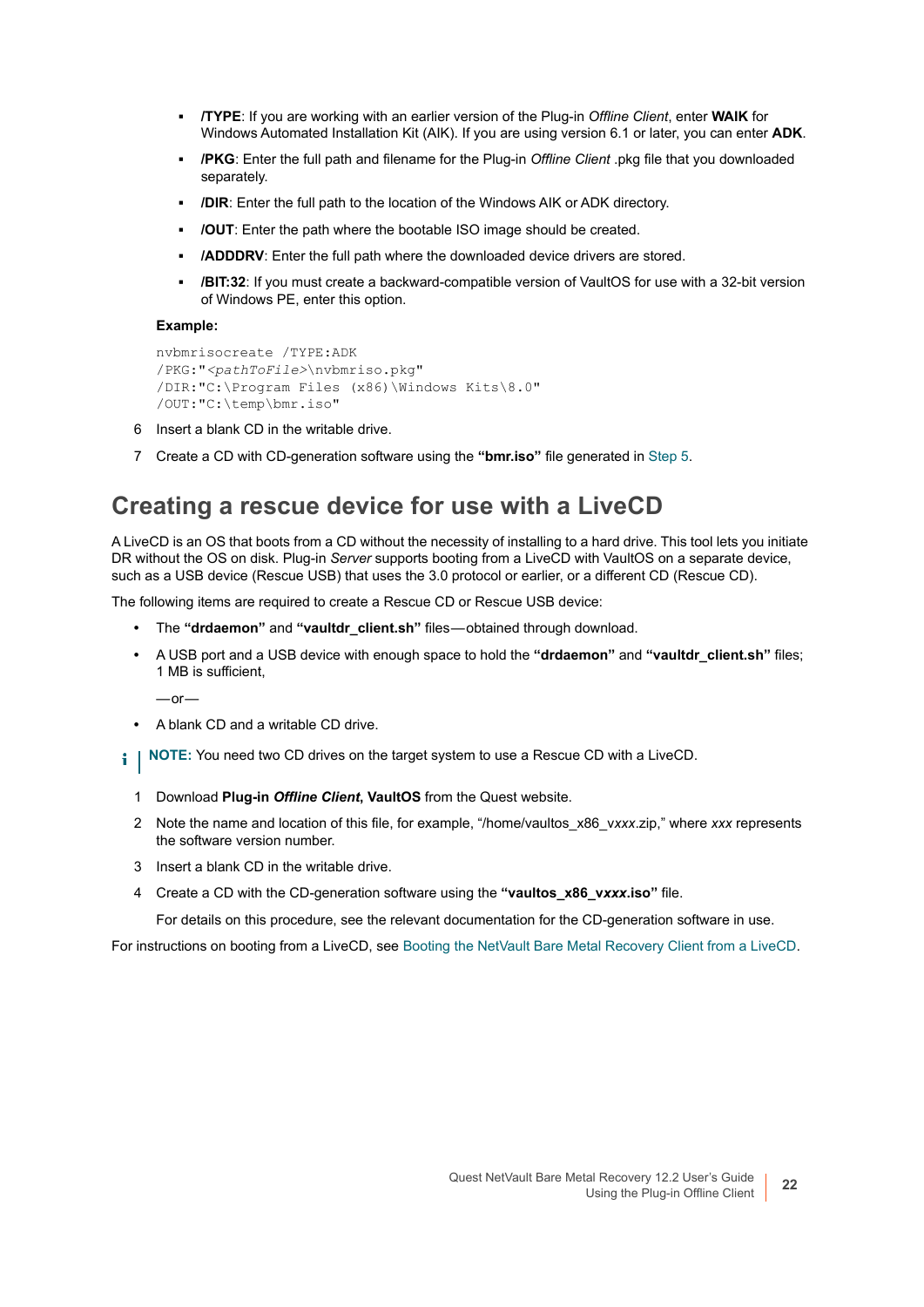## <span id="page-22-0"></span>**Adding a NetVault Bare Metal Recovery Client to the Plug-in** *Server*

To access a NetVault Bare Metal Recovery Client machine correctly for backup and restore, add it to the Plug-in *Server*. After you have added an initial NetVault Bare Metal Recovery Client to the NetVault Backup Server, repeat these steps to add additional clients.

- 1 In the Navigation pane of the NetVault Backup WebUI, click **Create Backup Job**.
- 2 Next to the **Selections** list, click **Create New**.
- 3 On the **NetVault Backup Selections** page, double-click the NetVault Backup Server with the Plug-in Server installed on it-to open it.
- 4 Click the Plug-in *Server*, labeled **"VaultDR APM,"** and select **Add Client** from the context menu.
- 5 When the **Add Bare Metal Recovery Plug-in Offline Client** dialog box is displayed, complete the following fields to add the client:
	- **▪ Client Name**: The name of the applicable NetVault Bare Metal Recovery Client. NetVault Backup scans the network, looking for available systems that can be added as NetVault Bare Metal Recovery Clients, and displays them in the drop-down list.
	- **▪ Address(es)**: A comma-separated list of addresses that can either be IP addresses or resolvable network names, for example, 10.55.55.1, Server 1, 10.55.55.2, that see the machine to add.
	- **▪ Port Number**: The port used to invoke drdaemon, for example, 15555. The default is 10000.
- 6 Click **Next**.

After the client is successfully added to the server, a message is displayed.

7 Repeat these steps as required until all NetVault Bare Metal Recovery Clients have been added.

### <span id="page-22-1"></span>**Editing an existing NetVault Bare Metal Recovery Client**

With a NetVault Bare Metal Recovery Client added to the NetVault Backup Server, the settings made during the original addition process can be edited, if necessary.

- 1 In the Navigation pane, click **Create Backup Job**.
- 2 Next to the **Selections** list, click **Create New**.
- 3 On the **NetVault Backup Selections** page, double-click the NetVault Backup Server with the Plug-in Server installed on it-to open it.
- 4 To expand the Plug-in *Server* icon, labeled **"VaultDR APM,"** double-click it.
- 5 Click the applicable **NetVault Bare Metal Recovery Client**, and select **Edit Client** from the context menu.
- 6 When the **Edit Bare Metal Recovery Plug-in Offline Client** dialog box is displayed, update the applicable values:
	- **▪ Client Name**: This field contains the current name for the selected client. Changing this value updates the name of the NetVault Bare Metal Recovery Client in NetVault Backup.
	- **▪ Address(es)**: This field contains the IP address originally set for this client. You can change this value or add additional, comma-separated addresses.
	- **▪ Port Number**: This field contains the port used to invoke drdaemon, for example, 15555. The default is 10000.
- 7 To close the dialog box and commit the changes, click **OK**.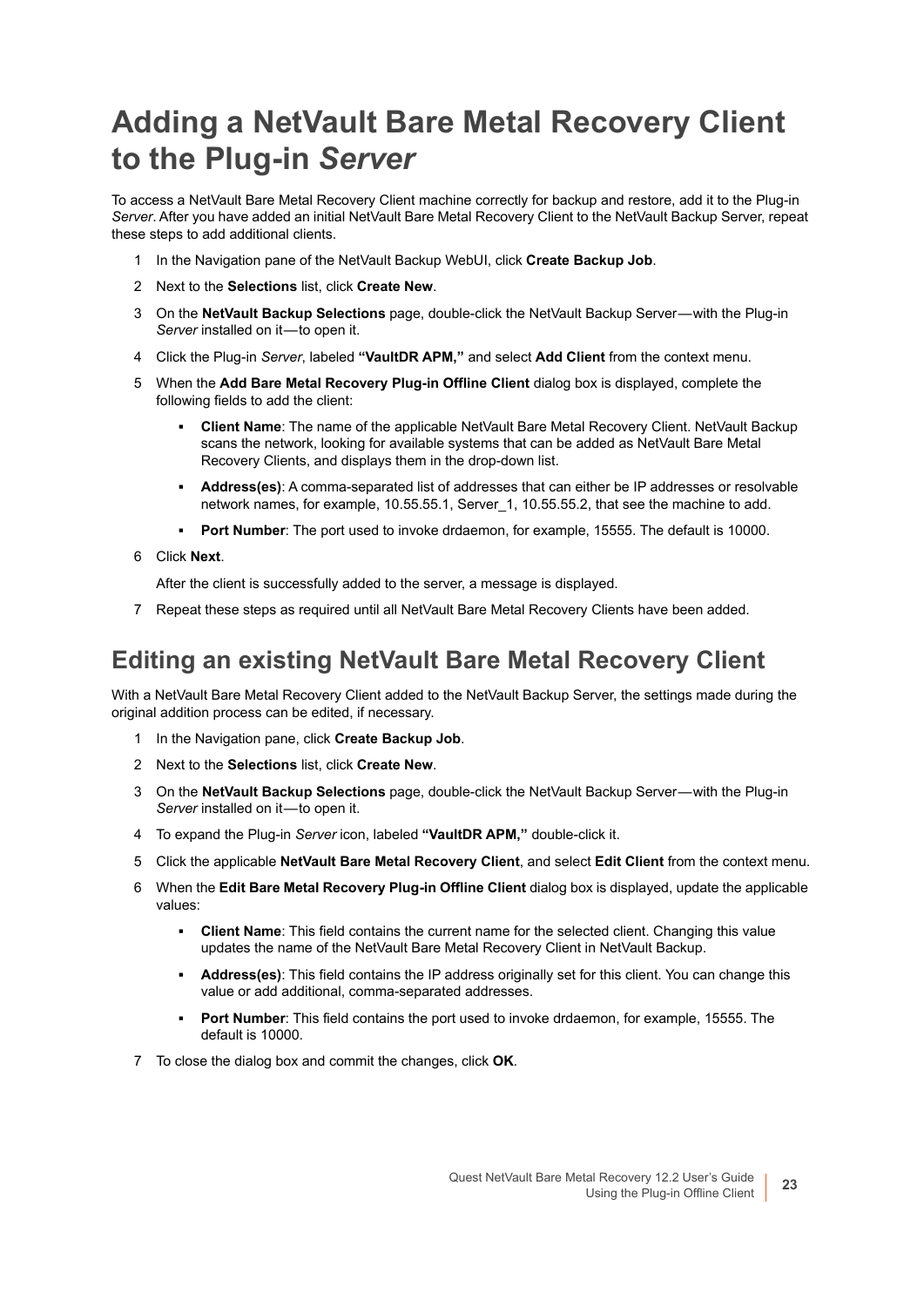### **Removing a NetVault Bare Metal Recovery Client**

If you must remove an existing NetVault Bare Metal Recovery Client from the NetVault Backup Server, perform the following steps:

- 1 In the Navigation pane, click **Create Backup Job**.
- 2 Next to the **Selections** list, click **Create New**.
- 3 On the **NetVault Backup Selections** page, double-click the NetVault Backup Server with the Plug-in Server installed on it-to open it.
- 4 Double-click the Plug-in *Server*, labeled **"VaultDR APM."**
- 5 Click the applicable client, and select **Remove Client** from the context menu.
- 6 When the confirmation dialog box is displayed, click **Yes**.

# <span id="page-23-0"></span>**Booting a NetVault Bare Metal Recovery Client with Plug-in** *Offline Client*

To use the Plug-in *Server* to back up or restore a target NetVault Bare Metal Recovery Client, take the system offline and boot it with the required components. This process is accomplished by booting the NetVault Bare Metal Recovery Client machine with the Plug-in *Offline Client* Boot System — the media created in the processes explained in [Creating a Plug-in Offline Client Boot System.](#page-19-3) Rather than installing software to the NetVault Bare Metal Recovery Client's hard drive, this boot system loads a minimal OS to the NetVault Bare Metal Recovery Client's memory. Loading the OS to the memory leaves the hard drive inactive (offline) and in a suitable state for either backup or restore.

### <span id="page-23-1"></span>**Booting with Plug-in** *Offline Client*

This process entails the configuration of network equipment installed on the target NetVault Bare Metal Recovery Client; that is, loading driver software for the system's network interface card or small computer system interface (NIC/SCSI) card to memory to use the device and access the system.

The overall boot routine with Plug-in *Offline Client* can be broken down into two phases. Also, if you are using the Windows PE-based configuration, you can use one of the following procedures to inject drivers into Windows PE when the network driver is not available on the Windows PE image.

**i** | IMPORTANT: Before starting this procedure, verify the boot order of the target NetVault Bare Metal Recovery Client. The machine's CD drive must be the first source of a boot for this process to work.

#### <span id="page-23-2"></span>**Using a Windows Server 2012-based virtual machine with Plug-in** *Offline Client* **for Linux**

If your VMware virtual machine (VM) is based on Windows Server 2012 or 2012 R2 and you use the Plug-in *Offline Client* for Linux, update the VMware configuration file to use the E1000 adapter.

1 Locate and open the VMware configuration file.

This file is located in the directory where you created the virtual machine. For example, C:\Documents and Settings\My Documents\My Virtual Machines\*<machine>*\\*.vmx.

2 Locate the E100OE entry, and change it to E1000.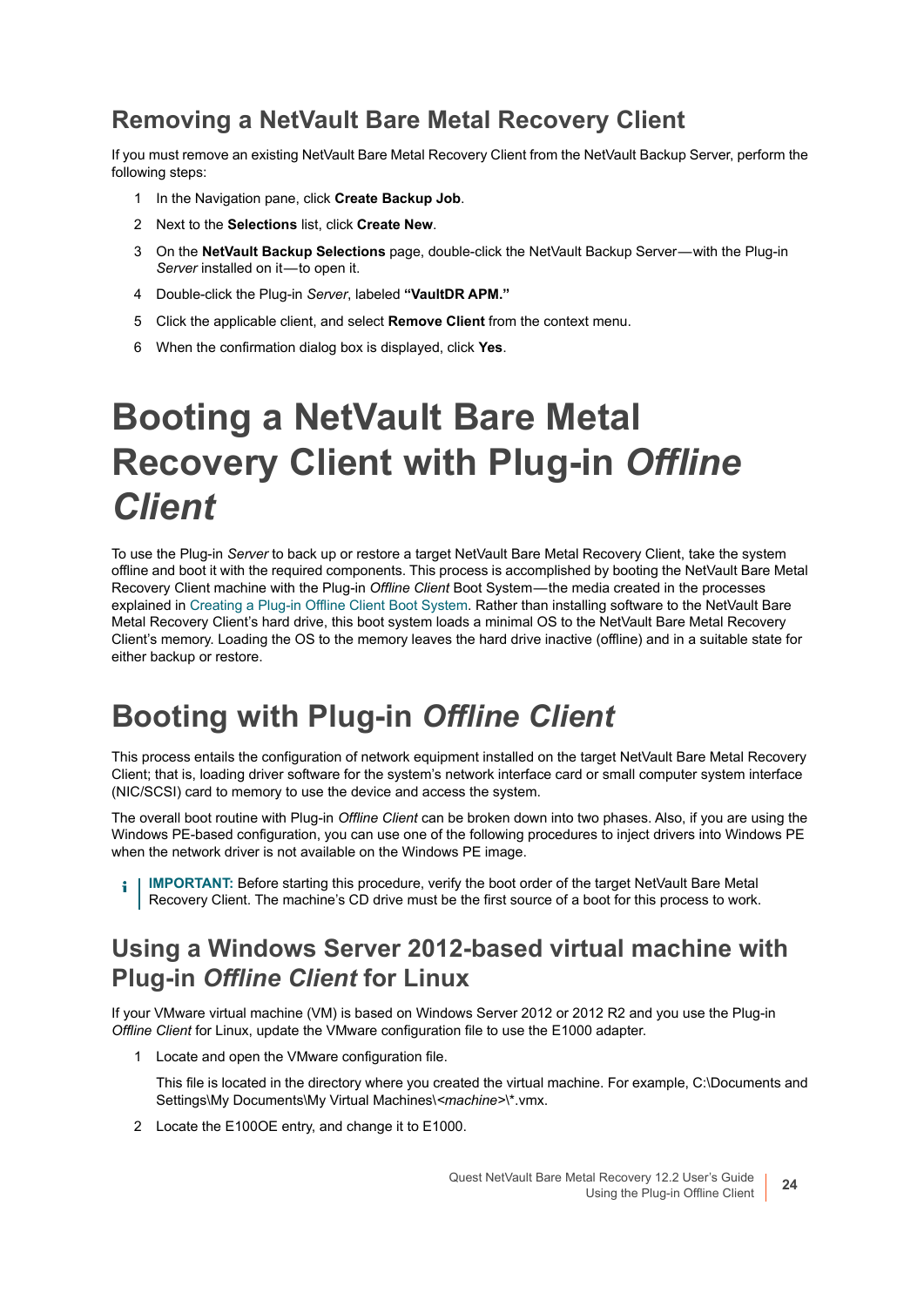3 Save and close the .vmx file.

### **Gathering NetVault Bare Metal Recovery Client network information**

In this first phase of the process, you gather specific network-related information from the NetVault Bare Metal Recovery Client for use in the boot routine, for example, NIC and SCSI interface values. This requirement includes the following values:

- **IP Address**
- **Network Mask**
- **Gateway**
- **IMPORTANT:** If the target NetVault Bare Metal Recovery Client is configured with multiple NIC/SCSI devices ÷ for access, Quest recommends that you gather the preceding information for *each device*. The Plug-in Offline Client boot routine recognizes *all* these devices and requests that you configure each, individually, with this information, but only one of the devices must be configured successfully for use.

The following topics offer sample procedures that you can use to obtain these required values, based on the OS in place on the target NetVault Bare Metal Recovery Client.

#### **Gathering the information for Linux-based NetVault Bare Metal Recovery Client**

- 1 Log in locally to the Linux NetVault Bare Metal Recovery Client, and initiate a terminal session.
- 2 At the prompt, type the following command:

ifconfig

- 3 In the content that is revealed, locate and record the **IP Address** and the **Network Mask** values.
- 4 At the prompt, type the following command:

route

5 In the content that is revealed, locate and record the **Gateway** value; when the command is issued, this value is revealed as the default value.

#### **Gathering the information for Windows-based NetVault Bare Metal Recovery Client**

- 1 Log in locally to the Windows NetVault Bare Metal Recovery Client, and start a Command Prompt session.
- 2 At the prompt, type the following command:

ipconfig

3 In the content that is revealed, locate and record the **IP Address**, **Subnet Mask (Network Mask)**, and **Default Gateway** values.

With all relevant networking information noted, you can boot the target NetVault Bare Metal Recovery Client, as described in the next topic, [Booting the NetVault Bare Metal Recovery Client with the Windows PE-based Plug-in](#page-25-0)  [Offline Client](#page-25-0).

### **Booting the NetVault Bare Metal Recovery Client with the Linux-based Plug-in** *Offline Client*

With all relevant networking information noted, you can boot the target NetVault Bare Metal Recovery Client.

1 Turn off the NetVault Bare Metal Recovery Client, and insert the VaultOS CD; if connected through a USB port, the port must use the 3.0 protocol or earlier.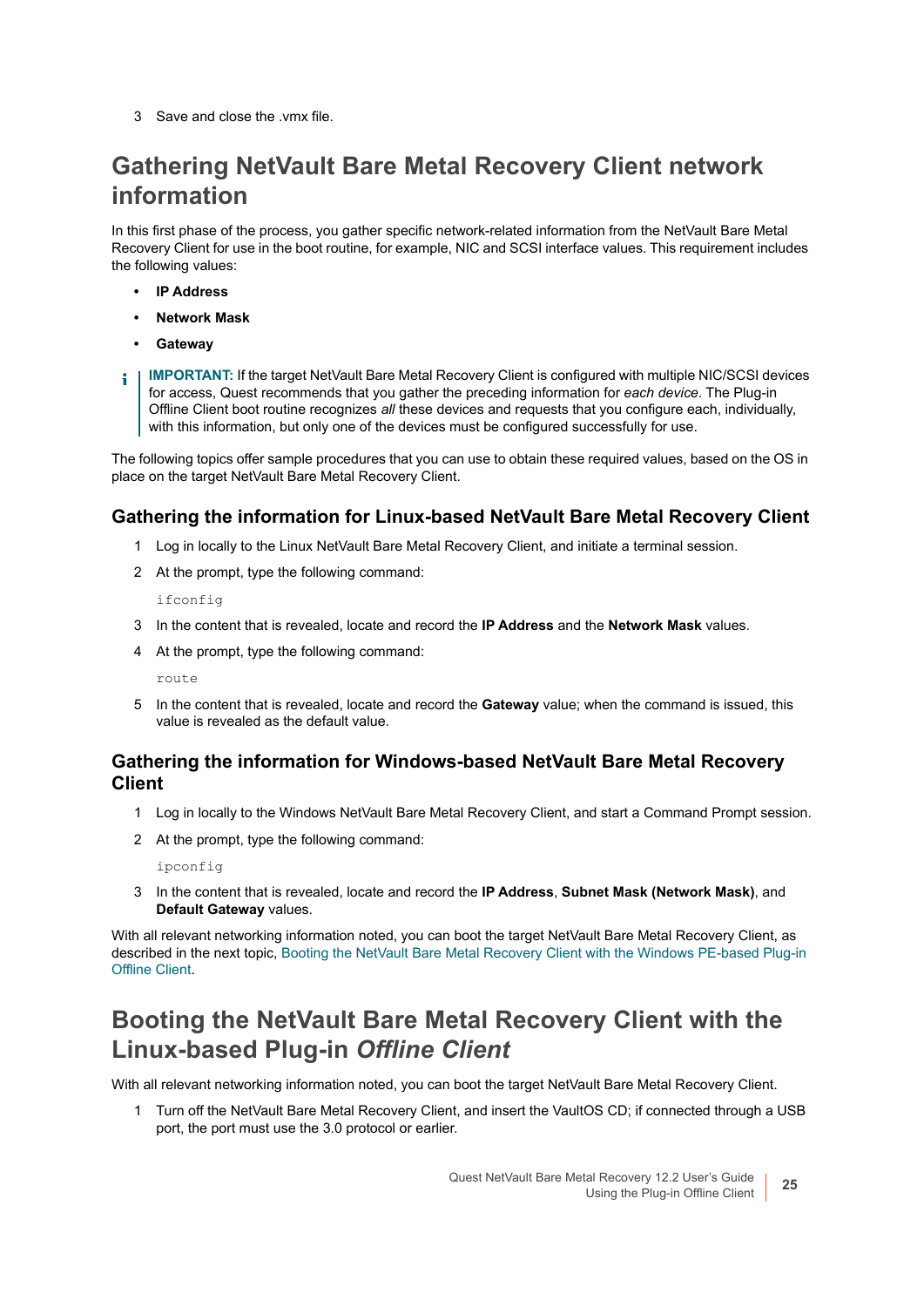On reboot, there is a 5-second delay after the boot prompt is displayed.

2 Press **Enter** to start the sequence immediately.

A series of dialog boxes appear as various applications are loaded to system memory. The initial load sequence may take several minutes, during which time the screen may appear blank.

By default, the system uses Dynamic Host Configuration Protocol (DHCP) for the Internet Protocol version 4 (IPv4) and IPv6 settings. If you want to change the network settings, complete the following steps:

- a Double-click the **NetCFG** icon on the desktop.
- b When the **Network Connections** dialog box is displayed, select the connection that you want to change, and click **Edit**.
	- **IMPORTANT:** You can only use one active network interface during the backup and restore operation.
- c Click the **IPv4 Settings** tab, select **Manual** from the **Method** list, click **Add**, and enter the IP, netmask, and gateway addresses in the applicable fields. Leave the **DNS servers** field blank.
- d Click the **IPv6 Settings** tab, select **Manual** from the **Method** list, click **Add**, and enter the IP, prefix, and gateway addresses in the applicable fields. Leave the **DNS servers** field blank.
- e When you are finished, click **Save** to return to the **Network Connections** dialog box, and then click **Close**.

The Client is now prepared for backup or restore.

#### <span id="page-25-0"></span>**Booting the NetVault Bare Metal Recovery Client with the Windows PE-based Plug-in** *Offline Client*

To boot from a standard Plug-in *Offline Client* CD, perform the following steps.

1 Turn off the NetVault Bare Metal Recovery Client, and insert the Plug-in *Offline Client* CD; if connected through a USB port, the port must use the 3.0 protocol or earlier.

On reboot, the NetVault Bare Metal Recovery graphical user interface (GUI) is displayed.

- <span id="page-25-1"></span>2 When the **BMR Network Configuration** dialog box is displayed, select the applicable option:
	- **Use DHCP** (recommended): To use the Dynamic Host Configuration Protocol (DHCP) to configure the network interface, select this option.
	- **▪ Use Static IP Address**: To enter specific IP addresses, select this option, and enter the addresses in the **IP Address**, **Subnet Mask**, and **Default Gateway** fields.
- <span id="page-25-2"></span>3 To submit the information, click **Config**, and then click **OK** when the confirmation message is displayed.
- 4 To close the **BMR Network Configuration** dialog box and start the **NetVault Bare Metal Recovery Agent**, click **Exit**.

After the network configuration is completed, the agent is started and the initialization process is finished. The NetVault Bare Metal Recovery Client is now prepared for backup or restore.

You can use the list preceding the **Run** button to output information related to the NetVault Bare Metal Recovery GUI when you issue the **Run** command.

Also, the information displayed in the text window is automatically exported to the **"x:\questbmr\bmr\_gui.log"** file.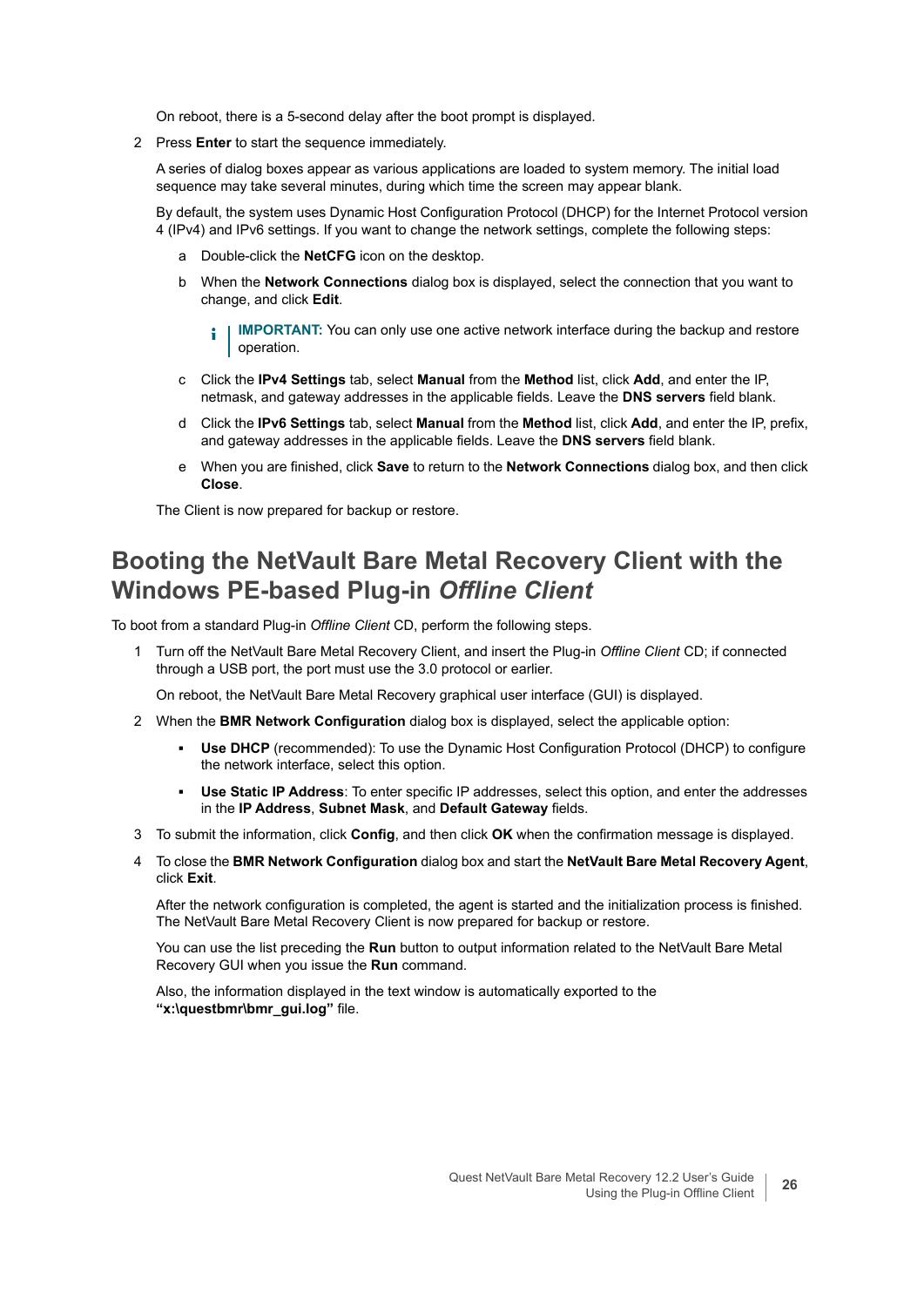### <span id="page-26-1"></span>**Loading drivers dynamically**

Sometimes, Windows PE might recognize the hardware attached to the target machine. To load drivers without restarting Windows PE, perform the following steps.

- <span id="page-26-0"></span>**NOTE:** These steps are based on targeting a network adapter. For other types of hardware, some steps i. might not be required.
	- 1 Prepare a device, such as a CD, that contains the files needed for the driver, including the **"\*.inf"** file.
	- 2 Use the Plug-in *Offline Client* CD to start the NetVault Bare Metal Recovery Client.
	- 3 When the **BMR Network Configuration** dialog box is displayed, click **Exit** to close it.
	- 4 To open a DOS prompt, click **Launch CMD**.
	- 5 Insert the device created in [Step 1](#page-26-0), which contains the driver files.
	- 6 To load the driver, type the following at the command prompt, and press **Enter**:

drvload *<pathToDriverINFfile>*

#### **Example:**

drvload a:\netadm.inf

7 To access the **BMR Network Configuration** dialog box, type the following at the command prompt, and press **Enter**:

qnet

8 From the **Network Adapters** list, select the item that you just added, and then continue from [Step 2](#page-25-1) under [Booting the NetVault Bare Metal Recovery Client with the Windows PE-based Plug-in Offline Client](#page-25-0).

#### **Injecting drivers and restarting drdaemon to facilitate storage controller recognition**

Sometimes, Windows PE might recognize the hardware attached to the target machine. To load drivers without restarting Windows PE, perform the following steps.

<span id="page-26-2"></span>1 Prepare a device including the **"\*.inf"** file.

Examples of devices include a USB device that uses the 3.0 protocol or earlier, or a network location that contains the files needed for the driver.

- 2 Use the Plug-in *Offline Client* CD to start the NetVault Bare Metal Recovery Client.
- 3 When the **BMR Network Configuration** dialog box is displayed, do one of the following:
	- **▪** If the system detects the adapter and displays it in the **Network Adapters** list, select the item, and then complete [Step 2](#page-25-1) and [Step 3](#page-25-2) under [Booting the NetVault Bare Metal Recovery Client with the](#page-25-0)  [Windows PE-based Plug-in Offline Client](#page-25-0)
	- If the system does not detect the adapter, complete the steps outlined under Loading drivers [dynamically.](#page-26-1)
- 4 To open a DOS prompt, click **Launch CMD**.
- 5 Insert the device created in [Step 1](#page-26-2), or map to the applicable network drive.
- 6 To load the driver, type the following at the command prompt, and press **Enter**:

drvload *<pathToDriverINFfile>*

**Example:**

drvload a:\cpqcissm.inf

7 To start the Windows Task Manager, type the following at the command prompt, and press **Enter**:

taskmgr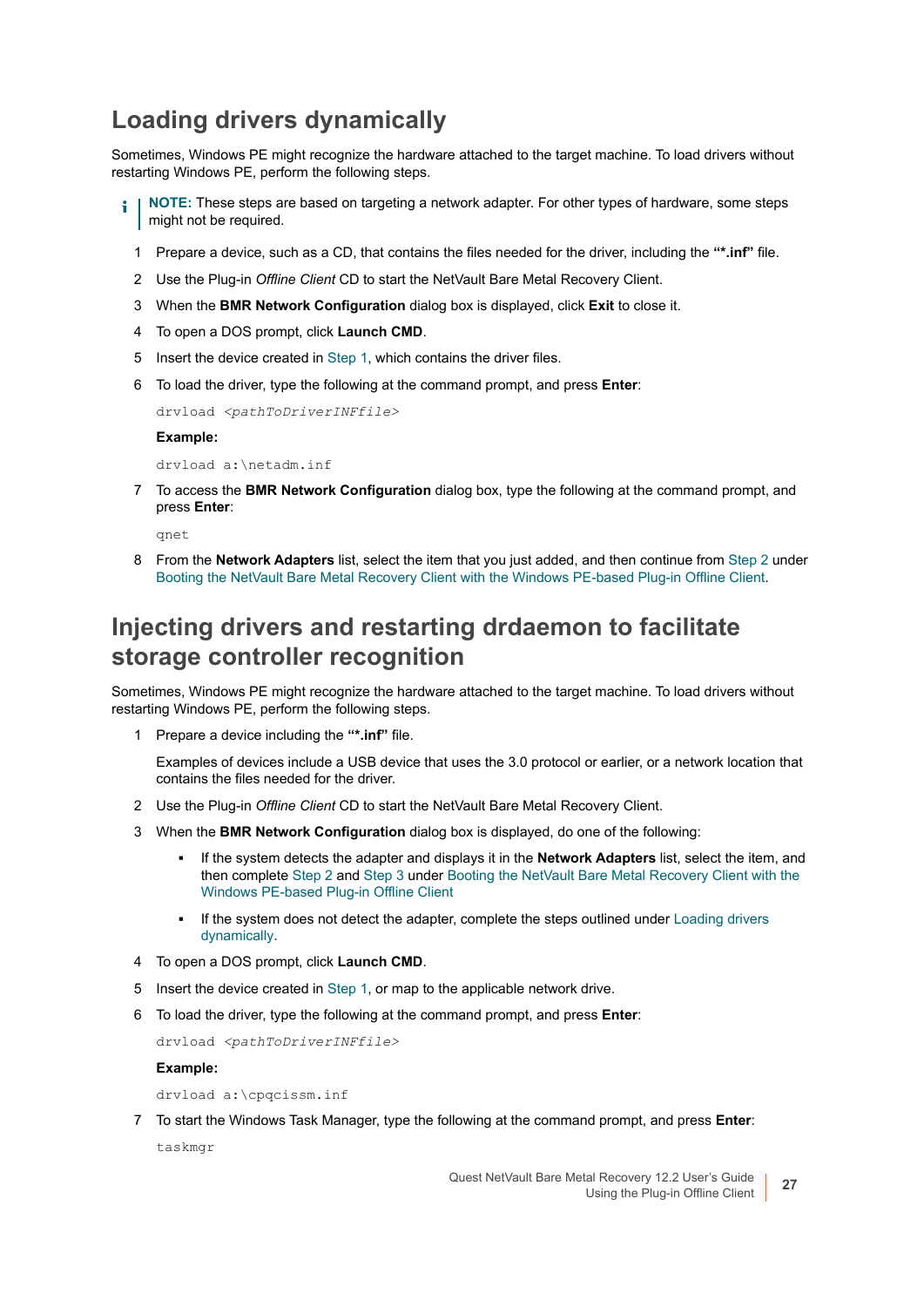- 8 In the **Windows Task Manager** screen, select the **Processes** tab, right-click **drdaemon**, select **End Process**, and close the Task Manager.
- 9 To restart the **drdaemon**, type the following at a command prompt (if necessary, click **Launch CMD** again), and press **Enter**:

drdaemon

### **Injecting drivers into the Plug-in** *Offline Client* **image**

If you do not, or cannot, use a device such as a USB device, 3.0 protocol or earlier, to load a driver after Windows PE has started, use the following process to add the driver to the Plug-in *Offline Client* image and then re-create the Plug-in *Offline Client* image with the added driver. To complete this process, you must have Windows ADK for Windows 8 installed, the applicable **"\*.inf"** file, a program capable of extracting an ISO image, and a method for repackaging the ISO as a bootable image or bootable CD. The following steps are based on Windows 7; these steps might differ depending on your environment.

- 1 Download the **Windows ADK** for Windows 8 from: [http://www.microsoft.com/en](http://www.microsoft.com/en-us/download/details.aspx?id=30652)[us/download/details.aspx?id=30652](http://www.microsoft.com/en-us/download/details.aspx?id=30652)
- 2 Install the **Windows ADK** on a Windows Server 2008 R2 or later system.

You can use the default directory, C:\Program Files (x86)\Windows Kits\8.0, or a different directory of your choosing.

**IMPORTANT:** Installation of Windows ADK also installs Microsoft .NET Framework if it is not already ì installed. After .NET Framework is installed, the system is automatically restarted.

3 Extract the **"NetVault Bare Metal Recovery ISO Builder for Plug-in** *Offline Client for Windows***"** file to the **Windows ADK** machine.

This step creates two files, **"nvbmrisocreate.exe"** and **"nvbmriso.pkg."**

4 Verify that the path to where you intend to create the ISO image exists.

If the directory does not exist when you run the next step, the ISO image is not created.

<span id="page-27-0"></span>5 To create the Windows PE ISO image, navigate to the directory that contains the extracted **"nvbmrisocreate.exe"** file, type the following at the command prompt, and press **Enter**:

The following list describes what you can specify for each option:

- **▪ /TYPE**: If you are working with an earlier version of the Plug-in *Offline Client*, enter **WAIK** for Windows Automated Installation Kit (AIK). If you are using version 6.1 or later, you can enter **ADK**.
- **▪ /PKG**: Enter the full path and filename for the Plug-in *Offline Client* .pkg file that you downloaded separately.
- **▪ /DIR**: Enter the full path to the location of the Windows AIK or ADK directory.
- **▪ /OUT**: Enter the path where the bootable ISO image should be created.
- **▪ /ADDDRV**: Enter the full path where the downloaded device drivers are stored.
- **/BIT:32**: If you must create a backward-compatible version of VaultOS for use with a 32-bit version of Windows PE, enter this option.

#### **Example:**

```
nvbmrisocreate /TYPE:ADK
/PKG:"<pathToFile>\nvbmriso.pkg"
/DIR:"C:\Program Files (x86)\Windows Kits\8.0"
/OUT:"C:\temp\bmr.iso"
/ADDDRV:"C:\Program Files\Down Load Drivers\"
```
- 6 Insert a blank CD in the writable drive.
- 7 Create a CD with CD-generation software using the **"bmr.iso"** file generated in [Step 5.](#page-27-0)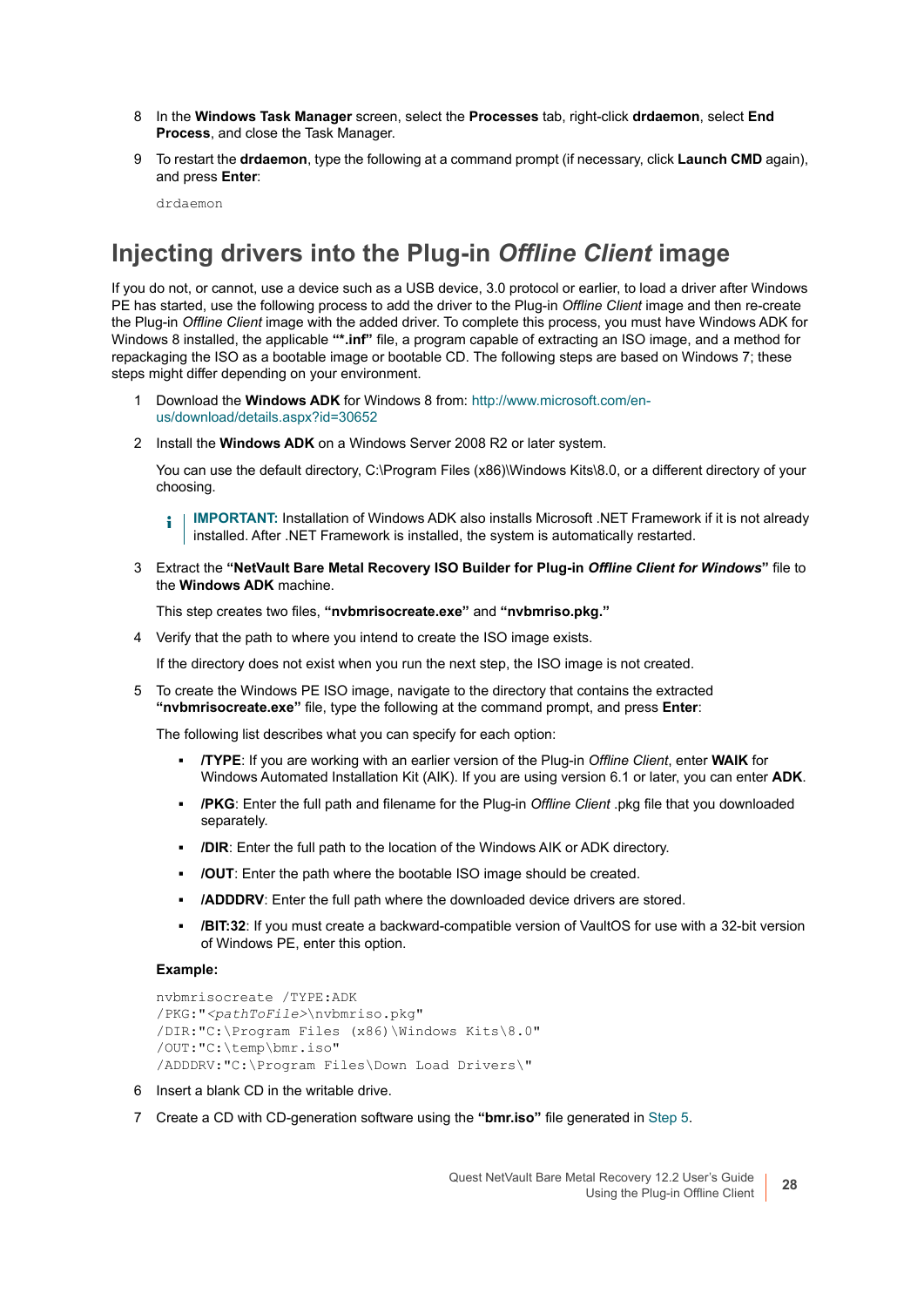#### <span id="page-28-0"></span>**Booting the NetVault Bare Metal Recovery Client from a LiveCD**

If you are booting the NetVault Bare Metal Recovery Client from a LiveCD, perform the following procedure. If you are booting the NetVault Bare Metal Recovery Client from a standard VaultOS CD, proceed to [Booting the](#page-25-0)  [NetVault Bare Metal Recovery Client with the Windows PE-based Plug-in Offline Client](#page-25-0).

The following items are required for this procedure:

**•** A LiveCD containing the desired OS.

Note the following important points:

- **▪** The LiveCD must mount the loop-back device to perform backup and restore with NetVault Backup.
- Some LiveCDs automatically mount all partitions for devices, which can lead to restore failure if the file system is mounted before a backup or restore job. If you boot with a LiveCD, ensure that the file system is unmounted before performing a backup or restore.
- **■** Some LiveCDs automatically use the swap partition for swap operations, which can lead to restore failure if the swap partition is used before a backup or restore job. If you boot with a LiveCD, ensure that the LiveCD does not use the swap partition before performing a backup or restore.
- **•** A Rescue device see [Creating a rescue device for use with a LiveCD](#page-21-0).
- **•** A USB port, for a Rescue USB device, that uses the 3.0 protocol or earlier, or a secondary CD drive, for a Rescue CD, on the target system. If the drive is connected through a USB port, it must use USB 3.0 protocol or earlier.
- **•** If you are using a Rescue CD, you need two CD drives on the target system one for the LiveCD and one for the Rescue CD. If connected through USB ports, the drives must use the USB 3.0 protocol or earlier.
- **IMPORTANT:** When using Windows PE-based VaultOS with NetVault SmartDisk, the **Connect ports for**  ÷ **devices** option in NetVault Backup uses twice as many ports as there are partitions. For example, if you are restoring to a disk that contains seven partitions, the device connection uses 14 ports.

To boot the client, perform the following steps.

- 1 Insert the LiveCD in the CD drive if connected through a USB port, the port must use the 3.0 protocol or earlier-on the target system, and reboot the machine.
- 2 After the OS starts, plug in the device, 3.0 protocol or earlier, or load the Rescue CD.

Usually, the LiveCD automatically mounts the USB/CD drive and shows an icon on the desktop.

3 If the LiveCD automatically mounted the USB/CD drive, use the **"mount -l"** command to find the path where the device is mounted.

**Example:**

```
# mount -l
...
/dev/sdb1 on /media/disk type ext2 (rw,nosuid,nodev)
```
4 If the LiveCD does not automatically mount the USB drive, mount it manually:

**NOTE:** To use a Rescue CD by mounting a CD instead of a USB device, follow the same procedure.i I

a To find the USB devices on the system, use the **"ls -l /dev/disk/by-id/usb\*"** command.

**Example:**

```
# ls -l /dev/disk/by-id/usb*
root 9 2007-09-26 8:16 /dev/disk/by-id/usb-JetFl -> ../../sdb
root 10 2007-09-26 8:16 /dev/disk/by-id/usb-JetFl-part1_-> ../../sdb1
root 10 2007-09-26 8:16 /dev/disk/by-id/usb-JetFl-part2 -> ../../sdb2
```
b Mount the first partition on the device.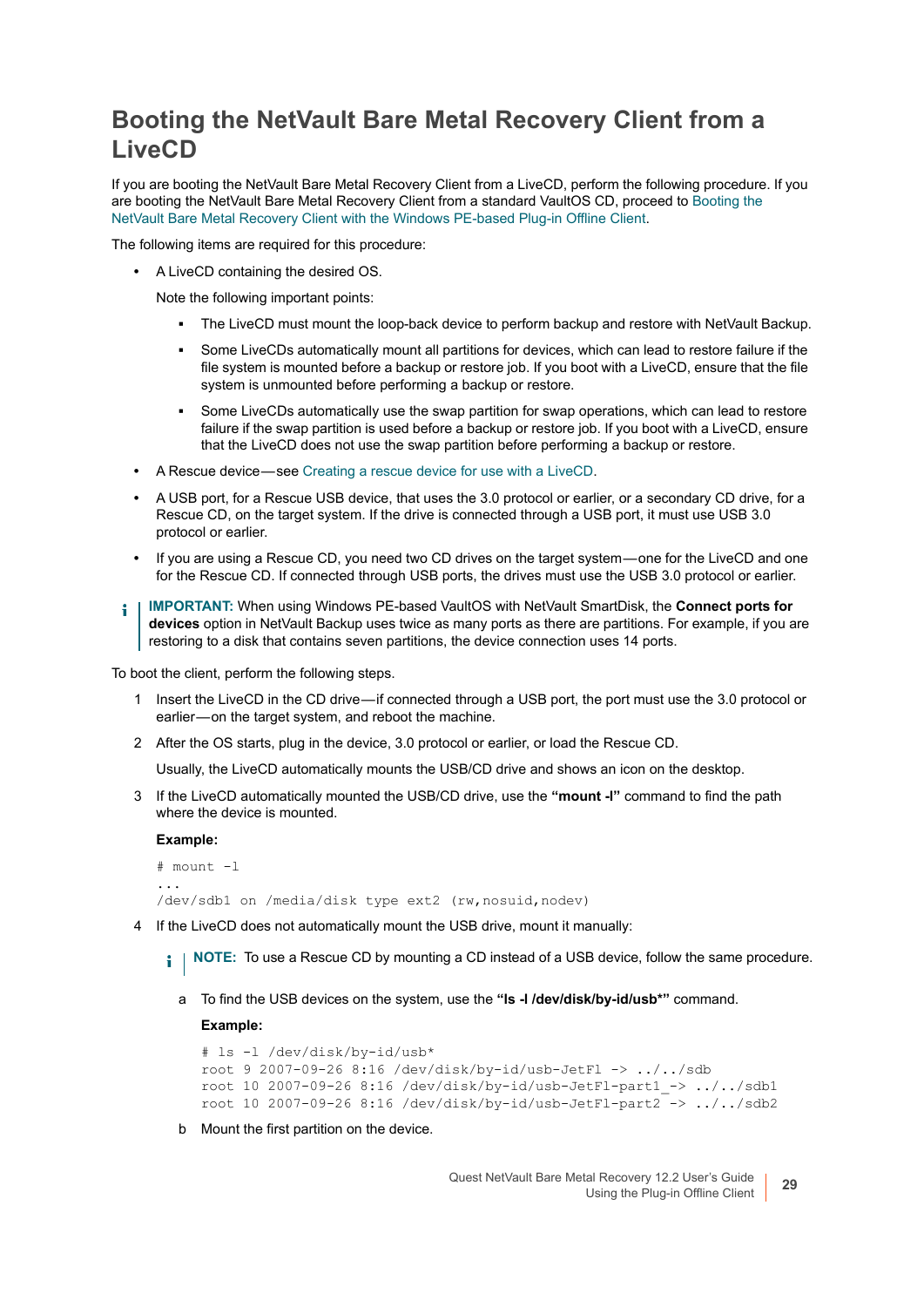#### **Example:**

# mount /dev/sdb1 /mnt/usb

5 To start drdaemon, run the **"vaultdr\_client.sh"** command.

#### **Example:**

```
# cd /mnt/usb
# sh vaultdr_client.sh
```
- 6 If you configured NetVault Bare Metal Recovery to use a port other than the default "10000," exit the **NetVault Bare Metal Recovery Daemon** dialog box, and enter the new port number manually.
	- a To exit the **NetVault Bare Metal Recovery Daemon** dialog box, press **<Ctrl+C>**.
	- b At the command prompt, type the following command, and press **Enter**:

```
drdaemon -p port_number
```
where *port* number is the port you specified in Adding a NetVault Bare Metal Recovery Client to the [Plug-in Server](#page-22-0) or [Editing an existing NetVault Bare Metal Recovery Client.](#page-22-1)

- **NOTE:** If you want to restart NetVault Bare Metal Recovery Daemon from the command prompt without changing the port number, type drdaemon and press **Enter**.
- 7 If you want to enable multipath support, type the following at a command prompt, and press **Enter**:

```
drdaemon -o mpath
```
**NOTE:** You can enter the **-o mpath** and **-p** *port\_number* options together.

# <span id="page-29-0"></span>**Backing up data with Plug-in** *Offline Client*

The Plug-in *Server* lets you back up full systems. In addition, the plug-in provides detailed backup capabilities that let you select individual disk partitions for backup. This plug-in includes the following items:

- **OS**
- **Applications**
- **Specific User Information**

From the NetVault Backup Selections page, you can select the following Plug-in *Server* items for backup:

- **Disk Partitions**: All (or individual) partitions can be selected for backup.
	- **IMPORTANT:** If you are targeting large-sector -4K Windows drives for backup, the EFI partition i l size must be larger than 256 MB. For more information, see [https://docs.microsoft.com/en](https://docs.microsoft.com/en-us/windows-hardware/manufacture/desktop/configure-uefigpt-based-hard-drive-partitions)[us/windows-hardware/manufacture/desktop/configure-uefigpt-based-hard-drive-partitions.](https://docs.microsoft.com/en-us/windows-hardware/manufacture/desktop/configure-uefigpt-based-hard-drive-partitions)
- **Mounted Volumes (Linux and UNIX)**: All of which are backed up as individual partitions.
	- **NOTE:** The **Master Boot Record (MBR)** and the **Partition Table** items are backed up automatically i. when a partition (all or individual) is backed up using the Plug-in Server. Therefore, these items are not available to select for a backup.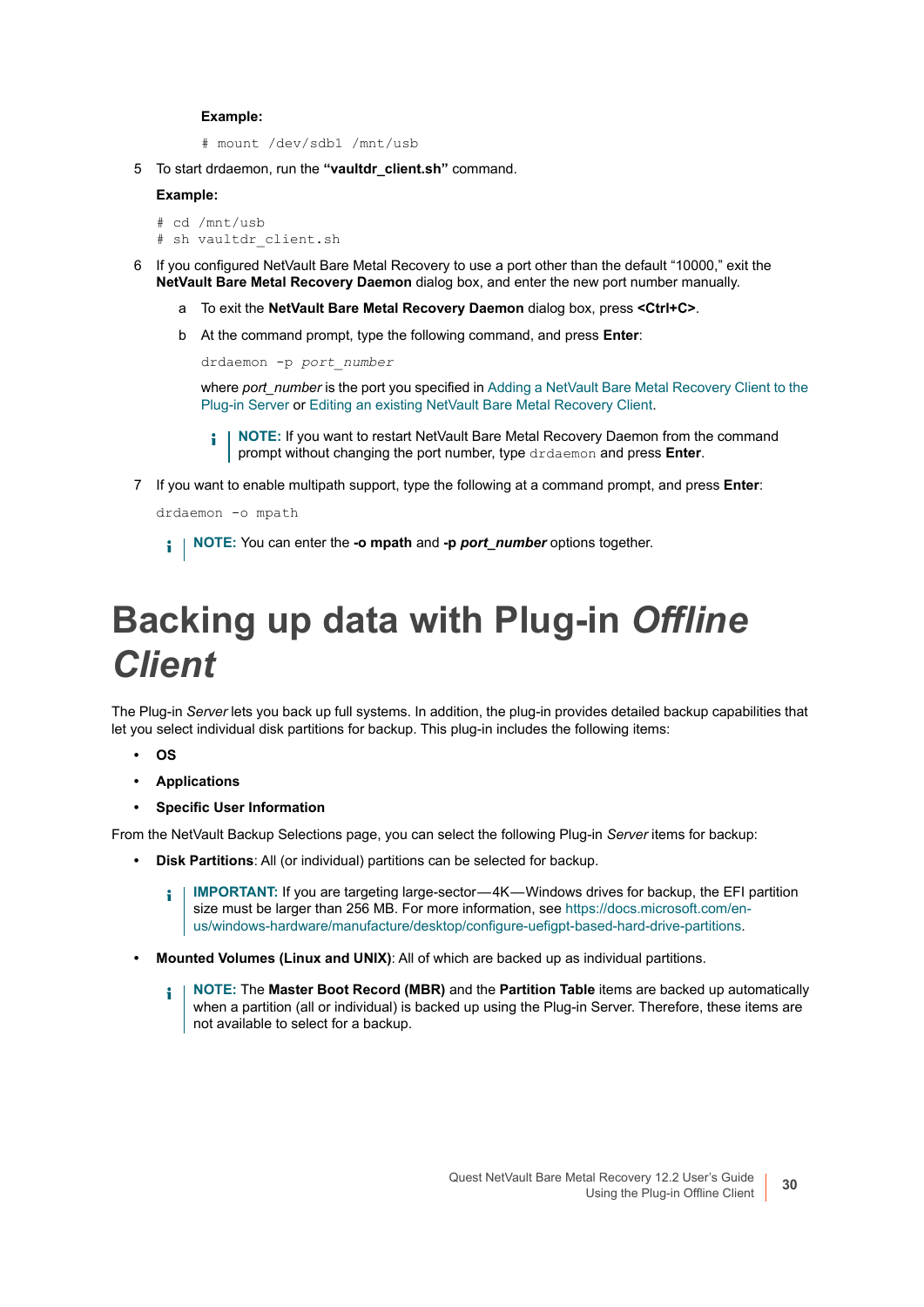# <span id="page-30-0"></span>**Prerequisites for backing up data with Plug-in**  *Offline Client*

Before initiating a backup with the Plug-in *Server*, review the following topics for details on prerequisites that must be met.

**CAUTION: Even if there is no difference between the system devices in a backup and a restore, the order of the disks might be different. If the restored data is started without performing a rename, any data that exists on the disks is lost. To compare the information of the physical disk at backup and restore, note the** *Disk Geometry* **and** *Device Size* **at backup. For more information, see [Performing a](#page-90-3)  [restore in which Disk Numbers are different from the backup.](#page-90-3)**

#### **Booting the NetVault Bare Metal Recovery Client with Plugin** *Offline Client*

Boot the target NetVault Bare Metal Recovery Client with the Plug-in *Offline Client* to prepare it for the backup. To complete the boot routine, review the steps in [Booting with Plug-in Offline Client](#page-23-1).

### <span id="page-30-1"></span>**Verifying Disk Geometry and Device Size**

Before backing up any portion of a NetVault Bare Metal Recovery Client's hard drive, note the **Disk Size** and the **Disk Geometry** of the selected drive. If these items are not accounted for, a restore might fail.

#### **Example of how to note the Drive Disk Size and Disk Geometry**

A Client drive is divided into three partitions. The primary partition is 10 gigabytes (GB), the first logical partition is 7 GB, and the second partition is 3 GB. A backup of the first logical partition is performed with the Plug-in *Server*. On restore of the system after a hard drive failure, if the first logical partition was restored, you must restore it to the proper partition, the first logical partition, or the restore fails.

To verify the geometry and size, perform the following steps.

- 1 With the NetVault Bare Metal Recovery Client booted using Plug-in *Offline Client*, as outlined in [Booting a](#page-23-0)  [NetVault Bare Metal Recovery Client with Plug-in Offline Client](#page-23-0), access the NetVault Backup Server, and start the NetVault Backup WebUI.
- 2 In the Navigation pane, click **Create Backup Job**.
- 3 Next to the **Selections** list, click **Create New**.
- 4 On the **NetVault Backup Selections** page, double-click the NetVault Backup Server the system containing the Plug-in *Server*—to open it.
- 5 Double-click the applicable NetVault Bare Metal Recovery Client displayed under the plug-in to reveal the disks contained within.
- 6 To determine the Disk Geometry, click the applicable disk, and select **Disk Geometry** from the context menu.

The **Device Geometry** dialog box displays details about the partition structure of the selected disk.

- **Partitions**: Each individual partition is listed here by number and the partition type.
- **Bootable**: Displays the current state of the partition ("Yes" or "No").
- **Offset:** Displays the amount by which the partition is offset.
- **▪ Size**: Displays the size of each partition.
- **Type:** Displays the type of partition.
- 7 With this information noted, click **OK**.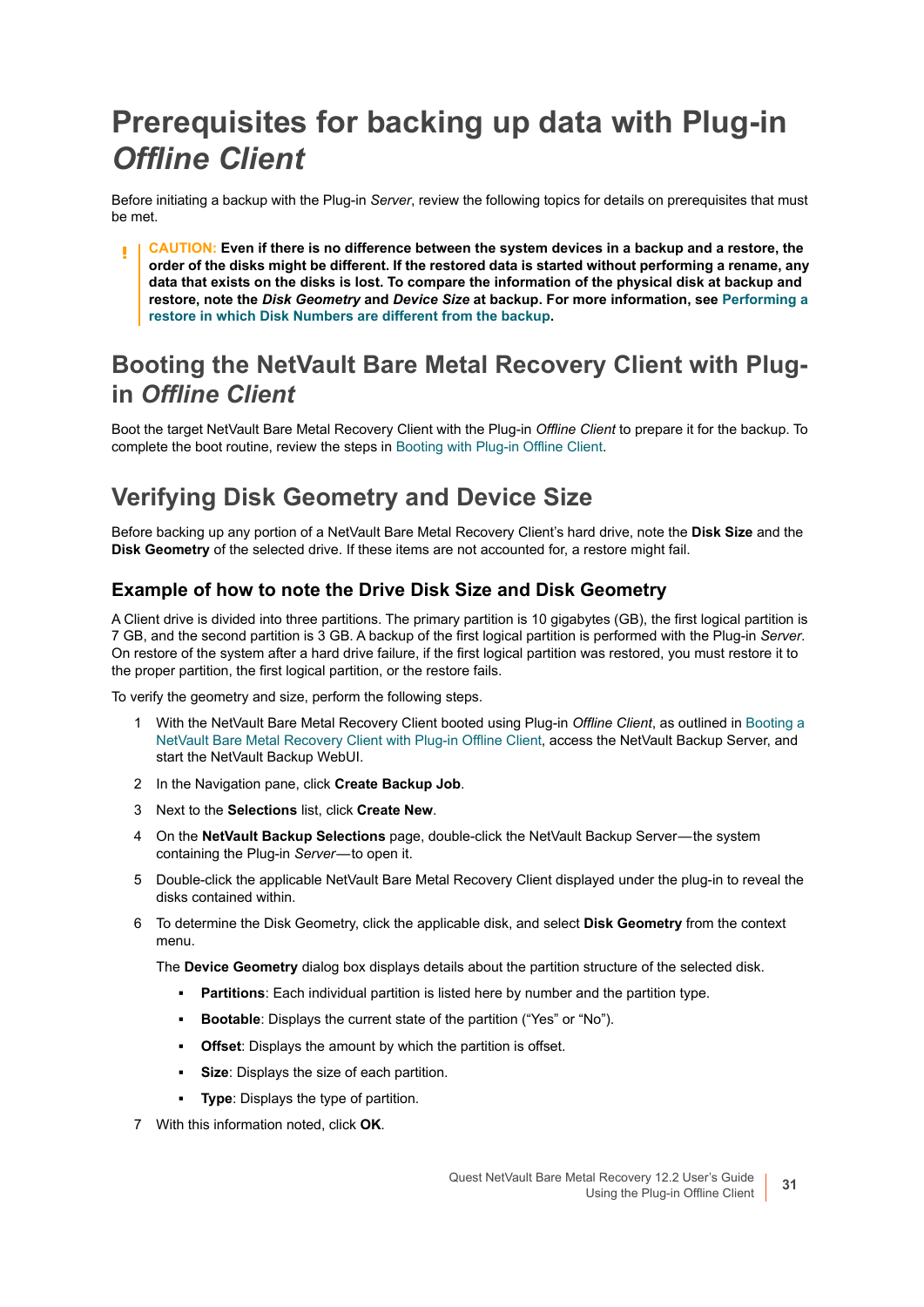8 To determine the overall size of a disk, click the applicable disk, and select **Disk Size** from the context menu.

The **Device Size** dialog box displays details about the size of the selected disk.

- **▪ Device**: The number and type of the disk.
- **▪ Size**: The size of the selected disk.
- 9 With this information noted, click **OK**.

# <span id="page-31-0"></span>**Backing up data with Plug-in** *Offline Client*

Before performing a NetVault Bare Metal Recovery backup, consider the following important points:

- **•** The NetVault Bare Metal Recovery Client machine must be booted with the Plug-in *Offline Client* software before each operation of the Plug-in *Server*, backup or restore. If this procedure is not completed correctly, the NetVault Bare Metal Recovery Client is inaccessible from the NetVault Backup Server. For details on this process, see [Booting a NetVault Bare Metal Recovery Client with Plug-in Offline Client.](#page-23-0)
- **•** When **Disk Raw Mode** is selected, not only is the disk in use backed up, but the entire disk is as well. For example, if 6GB are in use on a 30GB partition, 30GB of media is used to back up the disk. Only use the **Disk Raw Mode** option when a complete hard drive is selected for a Plug-in *Server* backup, that is, not an individual partition.
- **•** Dynamic disks must be backed up by using **Disk Raw Mode** to maintain partition information.
- **•** Plug-in *Offline Client* does not support DR backup spanning multiple libraries. Attempting to restore a backup job that spans multiple libraries fails.
- **•** If your VM is based on Windows Server 2012 or 2012 R2 and you use the Plug-in *Offline Client* for Linux, update the VMware configuration file to use the E1000 adapter. For more information, see [Using a](#page-23-2)  [Windows Server 2012-based virtual machine with Plug-in Offline Client for Linux.](#page-23-2)
- **•** If you use the Windows PE-based VaultOS with BitLocker volumes, you must unlock the encrypted drives *before* running the backup job.
- **•** As stated previously, the **MBR** and the **Partition Table** items are backed up automatically when a partition is backed up using the Plug-in Server. Therefore, these items are not available to select for a backup.

You are now ready to perform a backup of the NetVault Backup Server. The procedure for performing backups includes the steps outlined in the following topics:

- **•** [Selecting data for a backup with Plug-in Offline Client](#page-31-1)
- **•** [Setting backup options for backing up data with Plug-in Offline Client](#page-32-0)
- **•** [Finalizing and submitting the job for backing up data with Plug-in Offline Client](#page-33-1)

### <span id="page-31-1"></span>**Selecting data for a backup with Plug-in** *Offline Client*

You must use sets — Backup Selection Set, Backup Options Set, Schedule Set, Target Set, and Advanced Options Set- to create a backup job. For more information, see the *Quest NetVault Backup Administrator's Guide*.

- 1 With the NetVault Bare Metal Recovery Client booted with Plug-in *Offline Client*, access the NetVault Backup Server, and start the NetVault Backup WebUI.
- 2 In the Navigation pane, click **Create Backup Job**.

You can also start the wizard from the Guided Configuration link. In the Navigation pane, click **Guided Configuration**. On the **NetVault Configuration Wizard** page, click **Create backup jobs**.

3 In **Job Name**, specify a name for the job.

Assign a descriptive name that lets you easily identify the job when monitoring its progress or restoring data. The job name can contain alphanumeric and non-alphanumeric characters, but it cannot include non-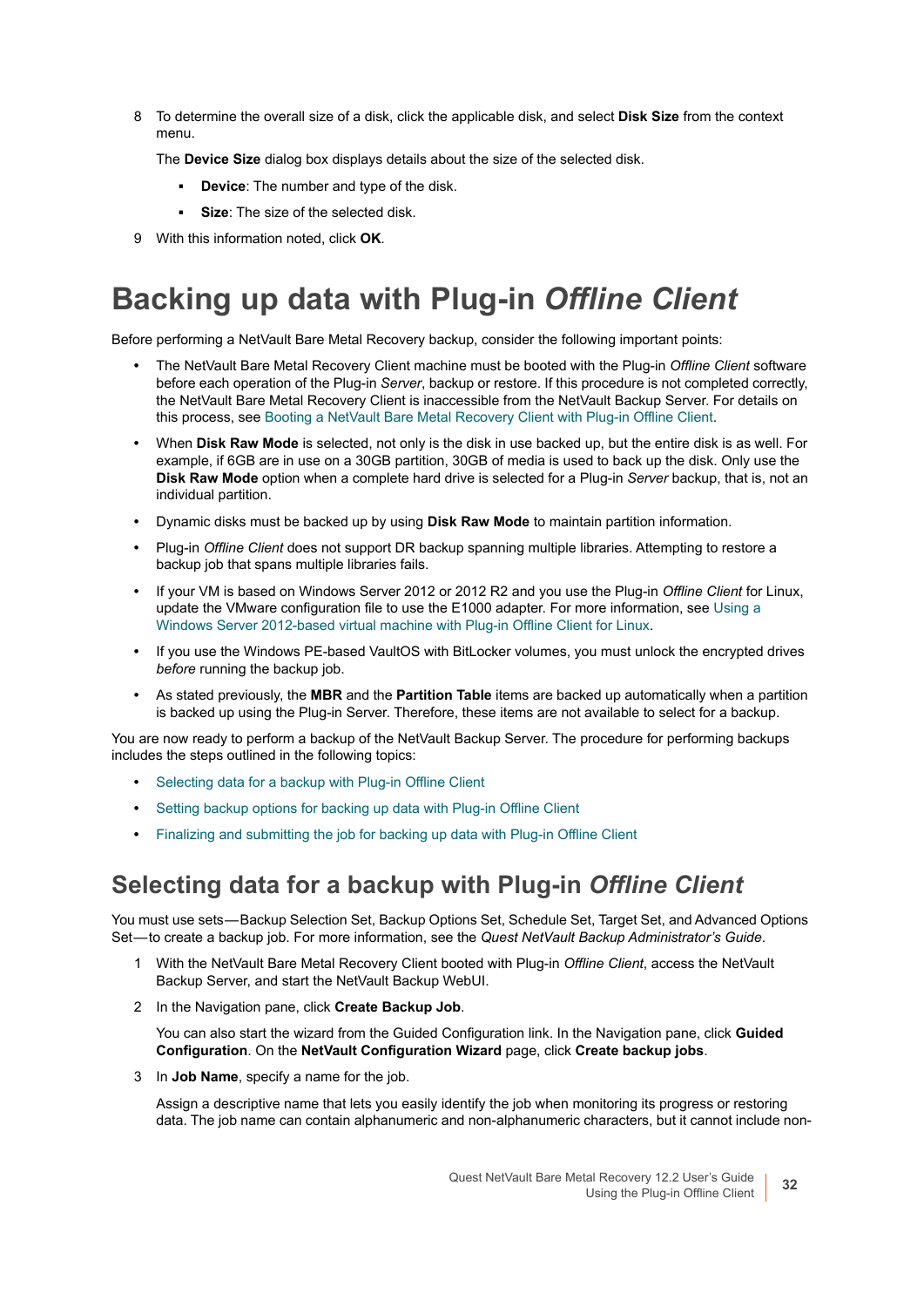English characters. On Linux, the name can have a maximum of 200 characters. On Windows, there is no length restriction. However, a maximum of 40 characters is recommended on all platforms.

- 4 Next to the **Selections** list, click **Create New**.
- 5 Locate the machine acting as the NetVault Backup Server, that is, the machine with the Plug-in *Server* installed, and double-click it to open it.
- 6 In the list that is displayed, locate the Plug-in *Server*, labeled **"VaultDR APM,"** and double-click it to open it and display the hard disks on the client system.
- 7 Select one of the following:
	- **▪** To select the entire disk for a backup, click the box to the left of the disk title.
	- **▪** To select specific items, double-click a disk to open it. Individual partitions are displayed and made available for selection. NetVault Backup provides data on each type of partition, including the size, status, and type. This information is displayed to the right of each partition, in parentheses. Select the items that you want to back up. Selected items contain a green check, items that are not selected are blank, and omitted items contain a red cross.
		- **▫ Primary Partition**: Each hard disk can contain up to four different "true partitions." They are called the primary partitions, and can be individually selected for backup.
		- **▫ Extended Partition**: This partition is the space on the hard disk *not allocated* to the primary partitions. This type of partition *cannot* be selected for a backup. To add it, the *entire* drive must be selected.
		- **□ Logical Partition**: Logical partitions allow multiple system images to run in one machine. This option can be multiple instances of the same OS or different systems. Logical partitions can be individually selected for a backup.
- 8 Click **Save**, enter a name in the **Create New Set** dialog box, and click **Save**.

The name can contain alphanumeric and non-alphanumeric characters, but it cannot include non-English characters. On Linux, the name can have a maximum of 200 characters. On Windows, there is no length restriction. However, a maximum of 40 characters is recommended on all platforms.

### <span id="page-32-0"></span>**Setting backup options for backing up data with Plug-in**  *Offline Client*

The next step involves creating the Backup Options Set.

- 1 Next to the **Plugin Options** list, click **Create New**.
- 2 Select the applicable options:
	- **Disk Raw Mode:** Select this option if you want all partition information for a selected hard drive ignored and a "bit-by-bit" backup of the entire disk image performed. This bit-by-bit form of data transfer occurs during the restore of this backup as well, thus eliminating the need to format the target drive or remove the partition.

Cases in which **Disk Raw Mode** is desired include:

- **▫** The selected hard drive does not have a partition table.
- **▫** NetVault Bare Metal Recovery cannot recognize the partition table.
- **▫** You are backing up data outside the MBR and partitions, for example, dynamic disks.
- **▪ Compression**: To compress data on the NetVault Bare Metal Recovery Client before transfer during backup, select this option. This option reduces overall network traffic during data transfer and also requires less media space to accommodate the NetVault Bare Metal Recovery backup. This option is useful for partitions that contain a large amount of unused space. Selecting this option usually provides better compression than using a network-based or tape-library-based compression feature.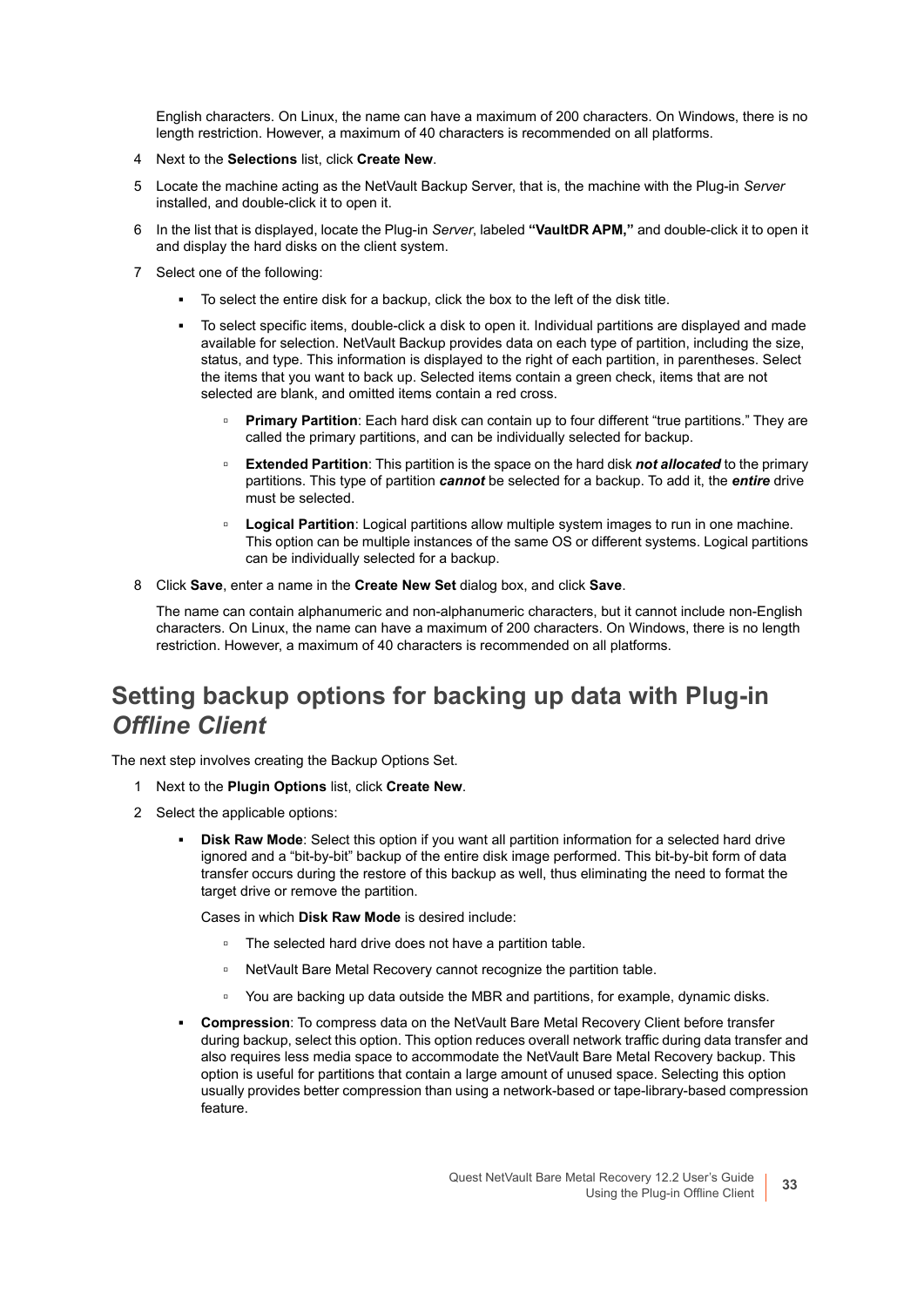- **IMPORTANT:** If you use BitLocker and you enable the **Compression** and **Disk Raw Mode**  ÷ options, the backup process might take longer. This might happen if the size of the data with **Compression** enabled is similar to the size of the uncompressed data and you are using the BitLocker **full volume encryption (FVE)** option. To improve the speed of the backup process, use the BitLocker **used disk space only** option instead of FVE.
- **Back up used blocks only for NTFS partitions: If you are using the Windows PE-based Plug-in** *Offline Client* and the backup includes Windows-based partitions, select this option if you only want to back up the used blocks. If you clear this option, a discrepancy (4 K) between the backup data and the size of the NTFS volume might be reported in the binary log; this option is working as intended, and does not affect a restore. If you are using the Linux-based Plug-in *Offline Client*, this option is visible but not functional.
- 3 Click **Save**.
- 4 In the **Create New Set** dialog box, specify a name for the set, and click **Save**.

The name can contain alphanumeric and non-alphanumeric characters, but it cannot include non-English characters. On Linux, the name can have a maximum of 200 characters. On Windows, there is no length restriction. However, a maximum of 40 characters is recommended on all platforms.

### <span id="page-33-1"></span>**Finalizing and submitting the job for backing up data with Plug-in** *Offline Client*

The final steps include setting additional options on the Schedule, Target Storage, and Advanced Options pages, submitting the job, and monitoring the progress through the Job Status and View Logs pages. These pages and options are common to all NetVault Backup Plug-ins. For more information, see the *Quest NetVault Backup Administrator's Guide*.

- 1 Use the **Schedule**, **Target Storage**, and **Advanced Options** lists to configure any additional required options.
- 2 Click **Save** or **Save & Submit**, whichever is applicable.

**TIP:** To run a job that you have already created and saved, select **Manage Job Definitions** in the i. Navigation pane, select the applicable job, and click **Run Now**.

You can monitor progress on the **Job Status** page and view the logs on the **View Logs** page. For more information, see the *Quest NetVault Backup Administrator's Guide*.

# <span id="page-33-0"></span>**Restoring data with Plug-in** *Offline Client*

The following topics describe how to restore backups to various configurations, such as a physical machine or a Virtual Machine Disk (VMDK) image.

- **•** [Using Plug-in Offline Client to restore data to a physical machine](#page-35-0)
- **•** [Using Plug-in Offline Client to restore data as a VMDK Image](#page-38-0)
- **•** [Using Plug-in Offline Client to recover data to a standby NetVault Bare Metal Recovery Client](#page-41-0)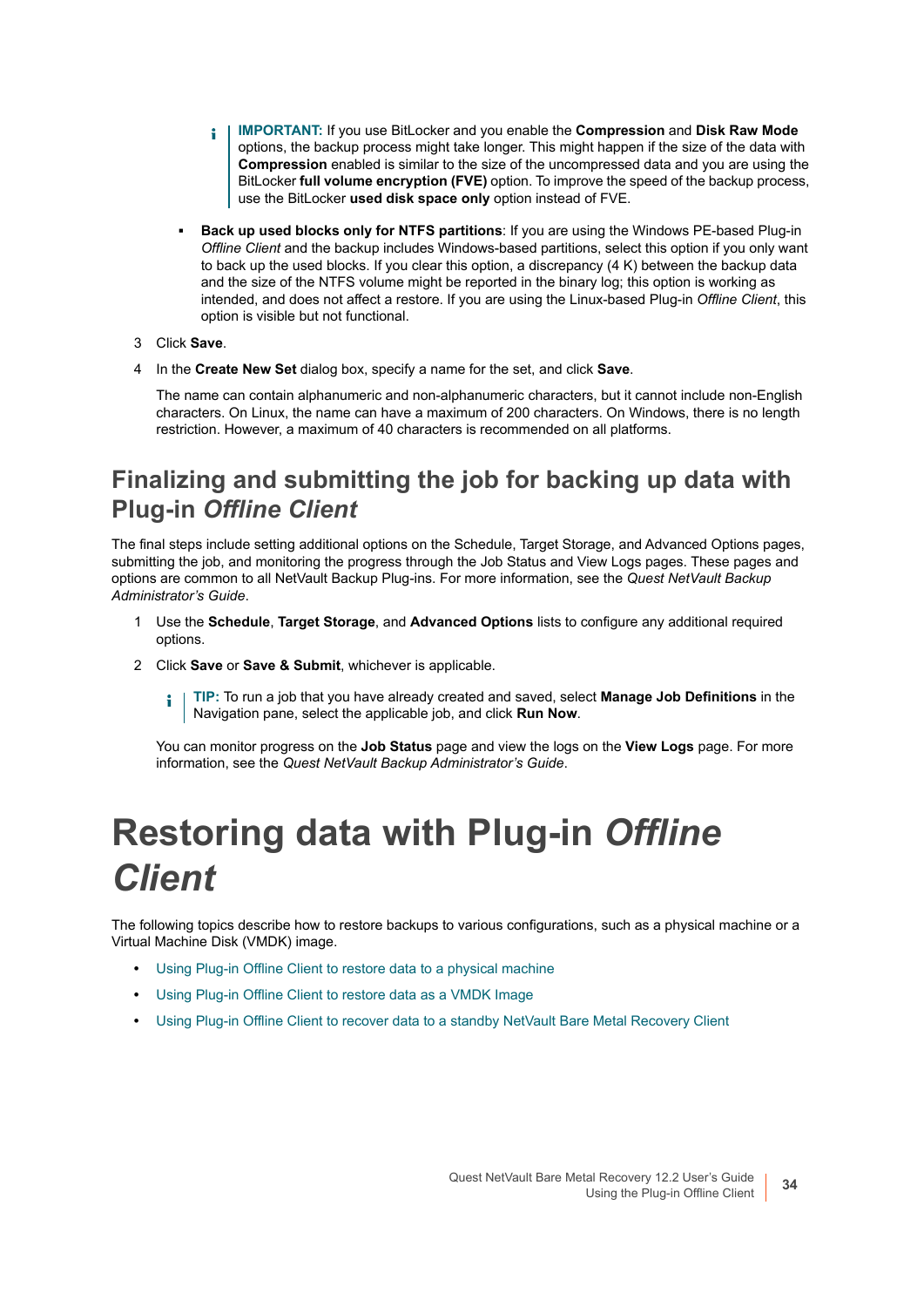**CAUTION: Before attempting to recover to the same disk that you backed up, verify that all existing partitions have been removed; otherwise, recovery to the same disk might fail, unless the data was backed up using** *Disk Raw Mode***.**

**Verify that the Disk Geometry of the OS targeted by the restore matches the geometry of the source OS that was backed up. If they do not match, for example, the source used 32 sectors per track, and the target uses 63 sectors, an error occurs when the system attempts to start.**

Additional notes:

- **•** If your VM is based on Windows Server 2012 or 2012 R2 and you use the Plug-in *Offline Client* for Linux, update the VMware configuration file to use the E1000 adapter. For more information, see [Using a](#page-23-2)  [Windows Server 2012-based virtual machine with Plug-in Offline Client for Linux.](#page-23-2)
- **•** If you are using the Windows PE-based VaultOS, review the next topic, [Making the disk blank before](#page-34-0)  [restoring a backup created using Disk Raw Mode,](#page-34-0) before continuing.
- **•** When you restart a Plug-in *Offline Client* for Linux that is running on a VMware® VM, you might encounter this error:

"A fault has occurred causing a virtual CPU to enter the shutdown state. If this fault had occurred outside of a virtual machine, it would have caused the physical machine to restart. The shutdown state can be reached by incorrectly configuring the virtual machine, a bug in the guest operating system, or a problem in VMware Workstation.

"Click OK to restart the virtual machine or Cancel to power off the virtual machine."

As indicated, click OK to continue.

### <span id="page-34-0"></span>**Making the disk blank before restoring a backup created using Disk Raw Mode**

If you are using the Windows PE-base VaultOS, you created a backup using the Disk Raw Mode option, and you are restoring data to a physical machine or standby NetVault Bare Metal Recovery Client, render the disk blank before beginning the restore and recovery process.

- 1 Log in locally to the Windows NetVault Bare Metal Recovery Client, and start a Command Prompt session.
- 2 At the prompt, type the following command:

DISKPART

3 To list all the target disks, type:

LIST DISK

4 To specify the number the target disk that you want to render blank, type:

SELECT DISK <number>

5 To erase the disk, type:

CLEAN

6 After the process is finished, type:

**EXTT**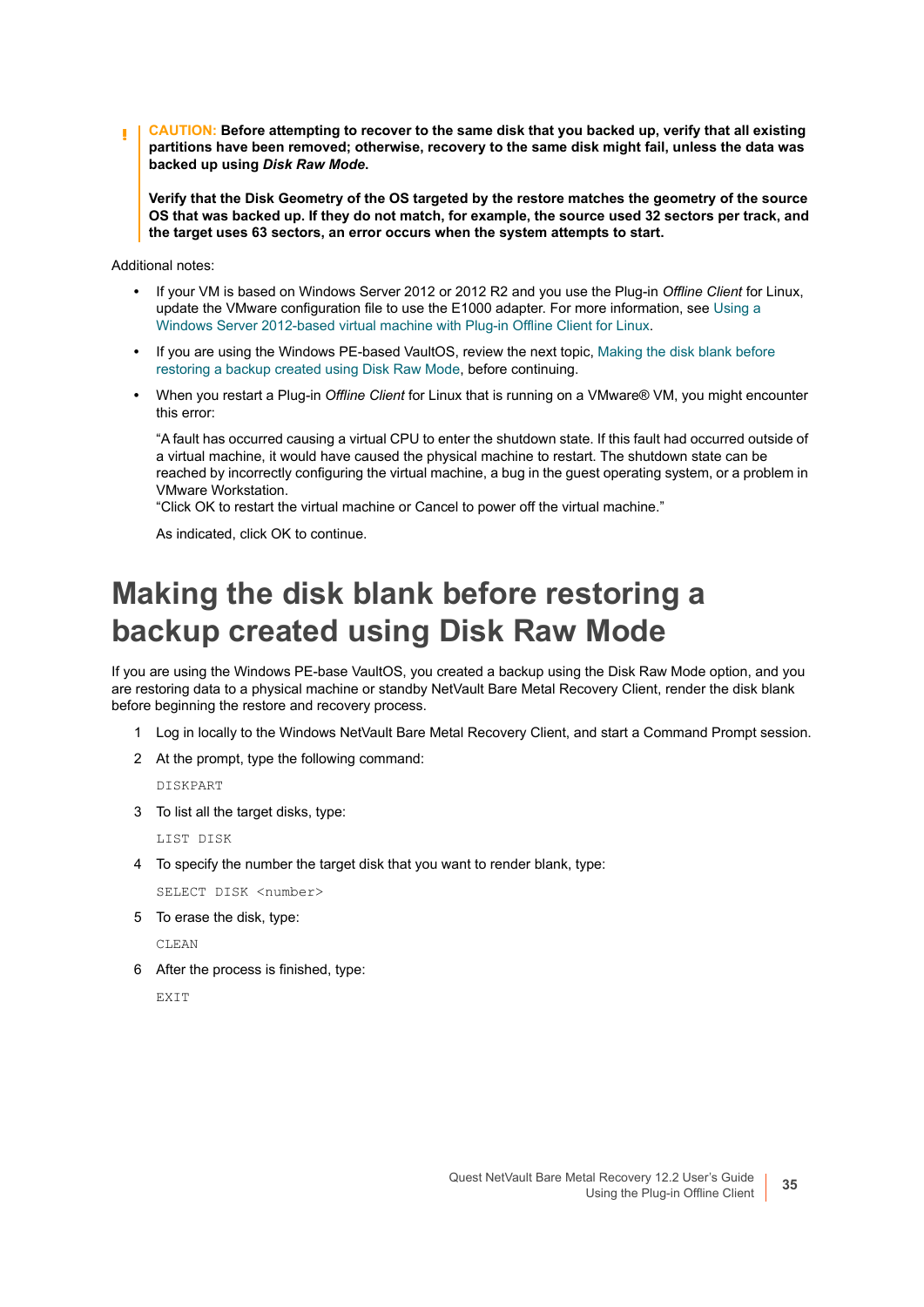## <span id="page-35-0"></span>**Using Plug-in** *Offline Client* **to restore data to a physical machine**

This option lets you recover backups of the client to a physical machine that has the same hardware specification as the machine that was used for backup. It includes the following:

- **•** [Prerequisites for restoring data with Plug-in Offline Client to a physical machine](#page-35-1)
- **•** [Restore procedure for using Plug-in Offline Client to restore data to a physical machine](#page-36-0)
- **•** [Post-restore for using Plug-in Offline Client to restore data to a physical machine](#page-38-1)
- **CAUTION: Even if there is no difference between the system devices in a backup and a restore, the**  ΠI **order of the disks might be different. If the restored data is started without performing a rename, any data that exists on the disks is lost. To compare the information of the physical disk at backup and restore, note the** *Disk Geometry* **and** *Device Size* **at backup. For more information, see [Performing a](#page-90-3)  [restore in which Disk Numbers are different from the backup.](#page-90-3)**

**For version 1.1.6 and later, also compare the Disk ID of the targeted disk on the** *Create Selection Set*  **page to the Disk ID of the same disk on the** *NetVault Backup Selections* **page.**

**Quest strongly recommends that you disconnect all disks that contain critical data from the server before you boot the Plug-in Offline Client.**

#### <span id="page-35-1"></span>**Prerequisites for restoring data with Plug-in** *Offline Client* **to a physical machine**

A DR restore procedure is a delicate operation. Before setting up and running a DR restore, the prerequisites covered in the following topics must be met.

#### **Ensure that device filenames match**

The target device name on the NetVault Bare Metal Recovery Client, for example, Disk 0 (IDE), must be the same as it was at the time of backup.

**IMPORTANT:** When relocating a DR backup, ensure that the hard disk installed on the new relocation target ÷ has the same name as the hard disk that existed in the original target machine.

#### **Boot the NetVault Bare Metal Recovery Client with Plug-in** *Offline Client*

Boot the target NetVault Bare Metal Recovery Client with the Plug-in *Offline Client* to prepare it for the restore of a DR image. To complete the boot routine, perform the steps covered in [Booting a NetVault Bare Metal Recovery](#page-23-0)  [Client with Plug-in Offline Client.](#page-23-0)

#### **Gather noted Device Size and Disk Geometry information**

This information should have been noted before the backup — see [Verifying Disk Geometry and Device Size](#page-30-1). Have this information handy to complete the restore correctly.

#### **Obtain new license key if reactivation is required (Windows only)**

Sometimes, the restored Windows system might require reactivation. Verify that you have the necessary license key for reactivation.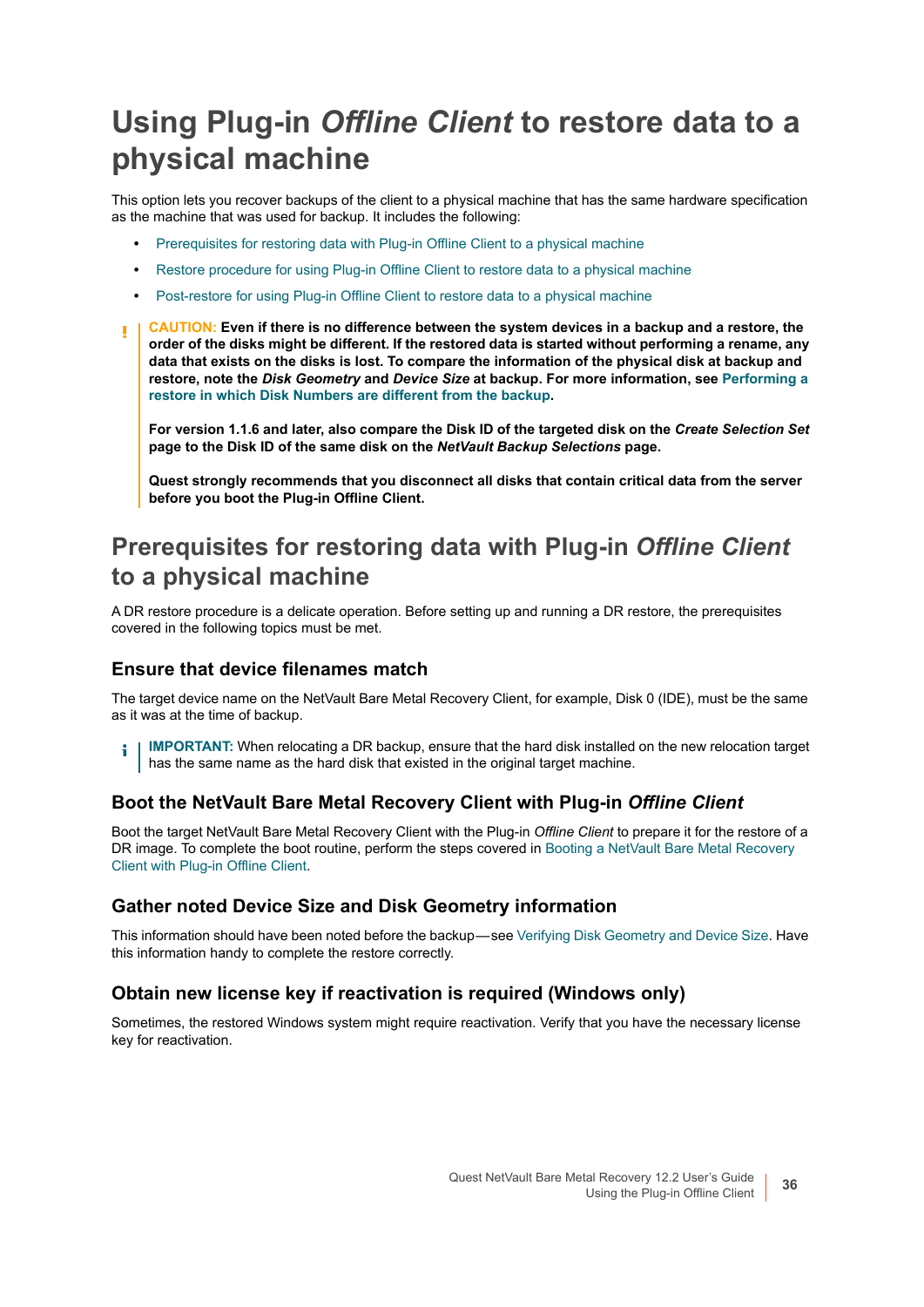#### **Verify access to the target NetVault Bare Metal Recovery Client**

The NetVault Bare Metal Recovery Client machine that is to serve as a target for the restore must be accessible to the Plug-in *Server*. To check access, perform the following steps.

- 1 With the NetVault Bare Metal Recovery Client booted with Plug-in *Offline Client*, access the NetVault Backup Server, and start the NetVault Backup WebUI.
- 2 Access the **NetVault Backup Selections** page to verify that the applicable client machine has been added as a NetVault Bare Metal Recovery Client.
	- a Open the Plug-in *Server* to reveal existing clients.
	- b Click the applicable NetVault Bare Metal Recovery Client, and select **Edit** from the context menu.
	- c When the **Edit Bare Metal Recovery Client** dialog box is displayed, verify that the data is correct or change it as required.
	- d If the NetVault Bare Metal Recovery Client is added correctly, skip to the [Restore procedure for](#page-36-0)  [using Plug-in Offline Client to restore data to a physical machine](#page-36-0) topic; otherwise, proceed to the next step.
- 3 Add the applicable NetVault Bare Metal Recovery Client.

For detailed instructions, see [Adding a NetVault Bare Metal Recovery Client to the Plug-in Server](#page-22-0).

4 Continue to the [Restore procedure for using Plug-in Offline Client to restore data to a physical machine](#page-36-0) topic.

### <span id="page-36-0"></span>**Restore procedure for using Plug-in** *Offline Client* **to restore data to a physical machine**

The procedure for restoring a DR restore to a physical machine includes the steps outlined in the following topics:

- **•** [Selecting data for a restore](#page-36-1)
- **•** [Setting restore options](#page-37-0)
- **•** [Finalizing and submitting the job](#page-37-1)

#### <span id="page-36-1"></span>**Selecting data for a restore**

- 1 In the Navigation pane of the NetVault Backup WebUI on the NetVault Backup Server, click **Create Restore Job**.
- 2 On the **Create Restore Job Choose Saveset** page, select **Plug-in** *Server* from the **Plugin Type** list.
- 3 To filter the items displayed in the saveset table further, use the **Client**, **Date**, and **Job ID** lists.

The table displays the saveset name (job title and saveset ID), creation date and time, and size. By default, the list is sorted by creation date.

4 In the saveset table, locate the applicable client, and select the applicable item.

When you select a saveset, the following details are displayed in the **Saveset Information** area: Job ID, job title, server name, client name, plug-in name, saveset date and time, retirement setting, Incremental Backup or not, Archive or not, saveset size, and snapshot-based backup or not.

- 5 Click **Next**.
- 6 On the **Create Selection Set** page, select the data that you want to restore.
	- **▪** To restore the entire disk, click the box to the left of the applicable disk title to select it.
	- **▪** To select specific items, double-click a disk to open it, and then select the items that you want to restore.
		- **▫** The **Dos Compatibility Region** is the first 32k to 512 bytes from start of the disk that immediately follows the Master Boot Record (MBR). NetVault Bare Metal Recovery backs up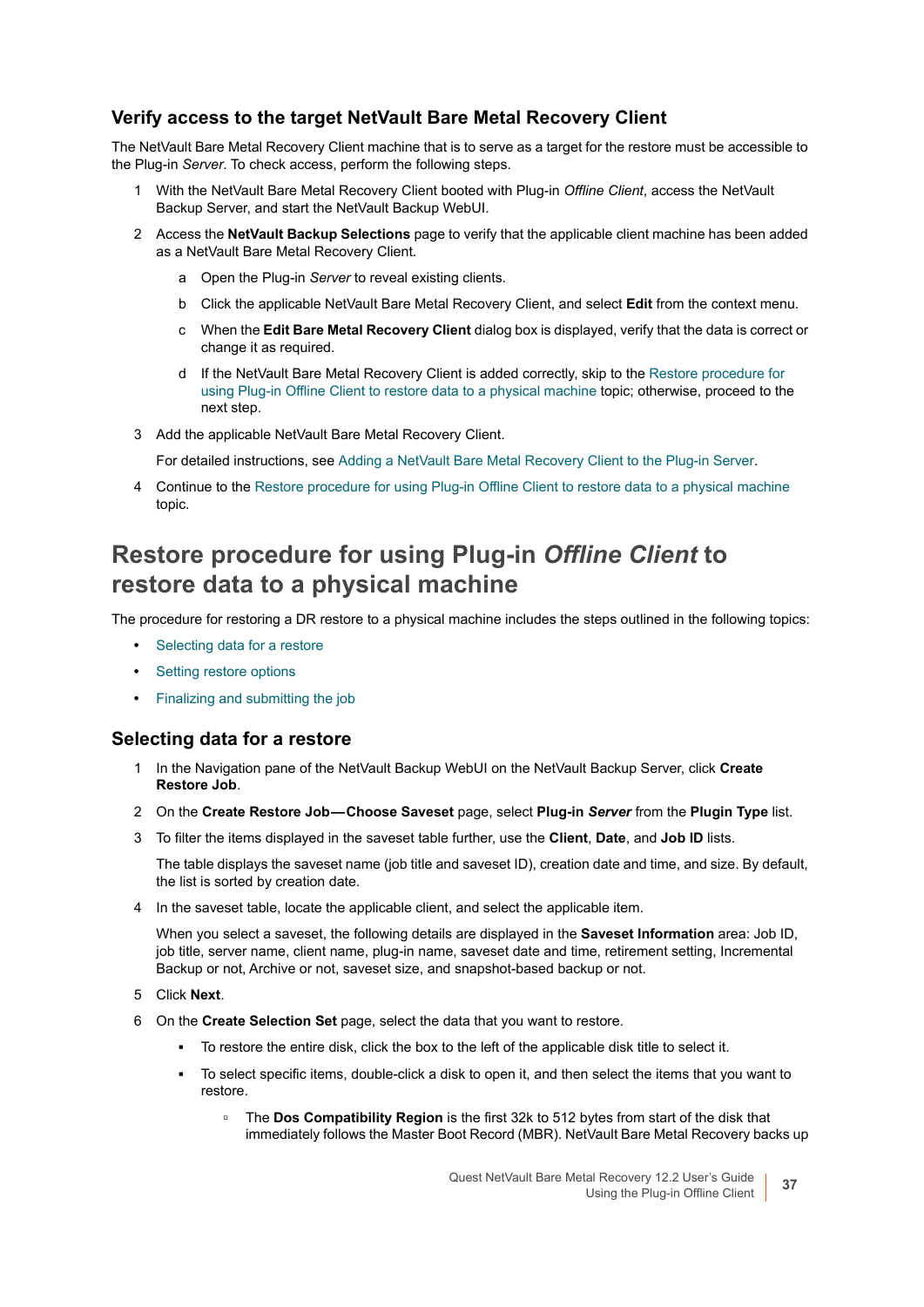this region to support GRUB Stage 1.5. However, this region is always backed up and restored regardless of the existence of GRUB Stage 1.5. This option is not selectable.

- **▫ Master Boot Record & System Partition**
- **▫ Individual Partitions**

#### <span id="page-37-0"></span>**Setting restore options**

1 On the **Create Selection Set** page, click **Edit Plugin Options**, and select **Physical Machine** (the default) as the **Restore Type** to restore the backup of a client to a physical machine.

When **Physical Machine** is selected, the **Physical Recovery Options** frame containing the **Restore Name** field is shown. The default value of this field is the NetVault Backup name for the NetVault Bare Metal Recovery Client from which this backup was originally performed, based on the backup saveset selected. This name is associated with a specific IP address that was previously configured. If this value is left at its default setting, selected data is restored to the machine that was originally backed up. You can use this field to relocate restored data to a standby NetVault Bare Metal Recovery Client, if necessary. For complete details on this procedure and its use of this option, see [Using Plug-in Offline Client to recover](#page-41-0)  [data to a standby NetVault Bare Metal Recovery Client.](#page-41-0)

If you are using the Windows PE-based Plug-in *Offline Client*, selecting **Physical Machine** also makes the driver-related fields available. These options support using different hardware during a restore.

- 2 If you are using the Windows PE-based Plug-in *Offline Client*, complete the applicable options:
	- **▪ Inject Boot-Critical Device Driver**: If you are restoring to different hardware that also uses a different mass storage controller, select this option. After you select this option, the **Boot-Critical Driver Directory** and **Driver Injection Only** options become available.
	- **▪ Boot-Critical Driver Directory**: If you selected the **Inject Boot-Critical Device Driver** option, enter the complete path to the local drive where the drivers for the mass storage controller are stored.
	- **Driver Injection Only:** If you previously completed a restore but pointed to an incorrect location in the **Boot-Critical Driver Directory** field, select this option to run the driver-injection portion of the restore process again. This option eliminates the need to restore the data again, but lets you inject the correct drivers. Check that you enter the correct path in the **Boot-Critical Driver Directory** field. By default, the **Inject Boot-Critical Device Driver** option remains selected; do not clear it as this option prevents the **Driver Injection Only** option from working.

#### <span id="page-37-1"></span>**Finalizing and submitting the job**

The final steps include setting additional options on the Schedule, Source Options, and Advanced Options pages, submitting the job, and monitoring the progress through the Job Status and View Logs pages. These pages and options are common to all NetVault Backup Plug-ins. For more information, see the *Quest NetVault Backup Administrator's Guide*.

- 1 To save the settings, click **Ok**, and then click **Next**.
- 2 In **Job Name**, specify a name for the job if you do not want to use the default setting.

Assign a descriptive name that lets you easily identify the job when monitoring its progress. The name can contain alphanumeric and non-alphanumeric characters, but it cannot include non-English characters. On Linux, the name can have a maximum of 200 characters. On Windows, there is no length restriction. However, a maximum of 40 characters is recommended on all platforms.

3 In the **Target Client** list, select the machine on which you want to restore the data.

**TIP:** You can also click **Choose**, and then locate and select the applicable client in the **Choose the**  f. **Target Client** dialog box.

- 4 Use the **Schedule**, **Source Options**, and **Advanced Options** lists to configure any additional required options.
- 5 Click **Save** or **Save & Submit**, whichever is applicable.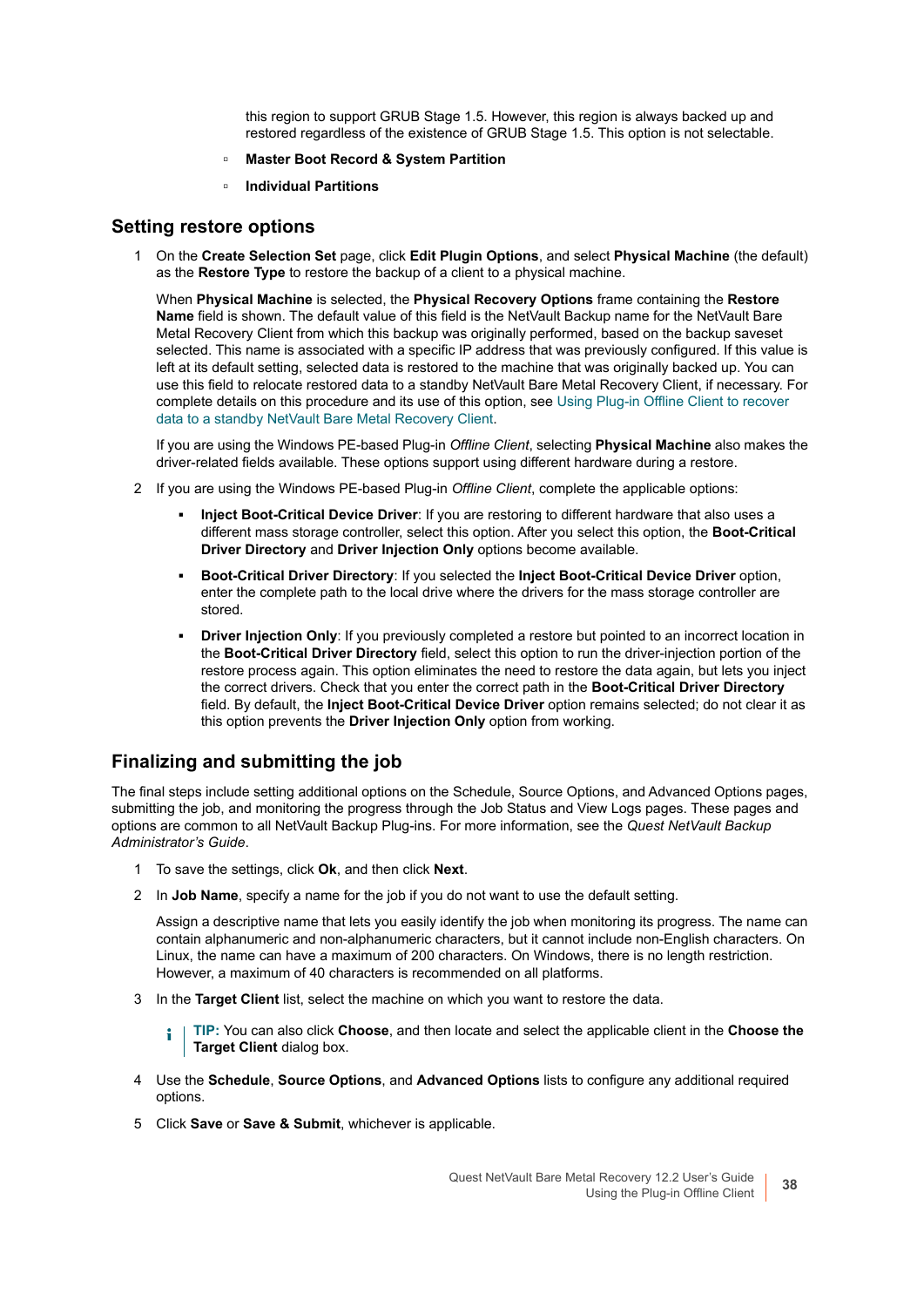You can monitor progress on the **Job Status** page and view the logs on the **View Logs** page. For more information, see the *Quest NetVault Backup Administrator's Guide*.

- **NOTE:** Be aware of the following items: ÷
	- **•** If selecting individual partitions for a restore, also select the **Master Boot Record and System Partition** item. Failure to do so results in a failed restore.
	- **•** When performing a restore of a Plug-in *Server* backup, options available in the **Target Client** list should be left at their default settings. If a target other than the intended is selected from this list the restore fails.
	- **•** If you select the inject driver-related options, NetVault Bare Metal Recovery attempts to inject the drivers into every disk during the restore process.
	- **•** After completing a restore to a different machine, a "disk read error" occurs when you start the new machine if the size of the Integrated Drive Electronics (IDE) disk does not match the size of the IDE disk on the original (backed-up) machine. To work around this issue, change the disk size in the BIOS to match the original machine.
	- **•** If you are using the Linux-based Plug-in *Offline Client* with IDE/Parallel Advance Technology Attachment (PATA) disks and the backup was created using Plug-in *Offline Client* v5.6.4 or earlier, use the Rename feature to force the system to reexamine and map the disk correctly. Partitions backed up before v5.7.1 are named using an "hd*<x>*" format, while v5.7.1 and later use an "sd*<x>*" format. Failure to use the rename feature causes the restore to fail with a "Error: All disk name requested from client is not equal to the backup disk name /dev/hda" message.
	- **•** If you are using the Linux-based Plug-in *Offline Client* and you are migrating a physical server to a virtual environment in which the Client is Windows-based, install the disk drivers on the OS *before* you back up the machine. For more information, see [NetVault Bare Metal Recovery](#page-87-0)  [physical-to-virtual \(P2V\) recovery.](#page-87-0)

### **Post-restore for using Plug-in** *Offline Client* **to restore data to a physical machine**

After restoring a backup to a different machine, review following points and take the applicable action:

- **Bring SAN disks online (Windows Server 2008 only)**: If you are using the Enterprise or Datacenter Edition of Windows Server 2008, the default policy for storage-area network (SAN) disks does not include automatically mounting them — this issue does not apply to drive C. After the restore is completed, use **Disk Management** to set the disk to **online**.
- **Network connection renamed**: Because a different network card is in use, the Network Connection is automatically renamed to local area connection 2.
- **Physical address**: Because a different network card is in use, the physical address, Media Access Controller 9MAC), is different. If you use applications that rely on this address, work with the application's vendor to address the change.

## **Using Plug-in** *Offline Client* **to restore data as a VMDK Image**

This option lets you recover backups of the client to a VMDK Image, which can then be attached to a VM created from VMware. This option converts the backup of a physical machine to a VM.

Plug-in *Server* must be installed on the NetVault Backup Server.

This procedure includes the steps outlined in the following topics:

- **•** [Selecting data for a restore using Plug-in Offline Client to restore data as a VMDK Image](#page-39-0)
- **•** [Setting restore options for using Plug-in Offline Client to restore data as a VMDK Image](#page-39-1)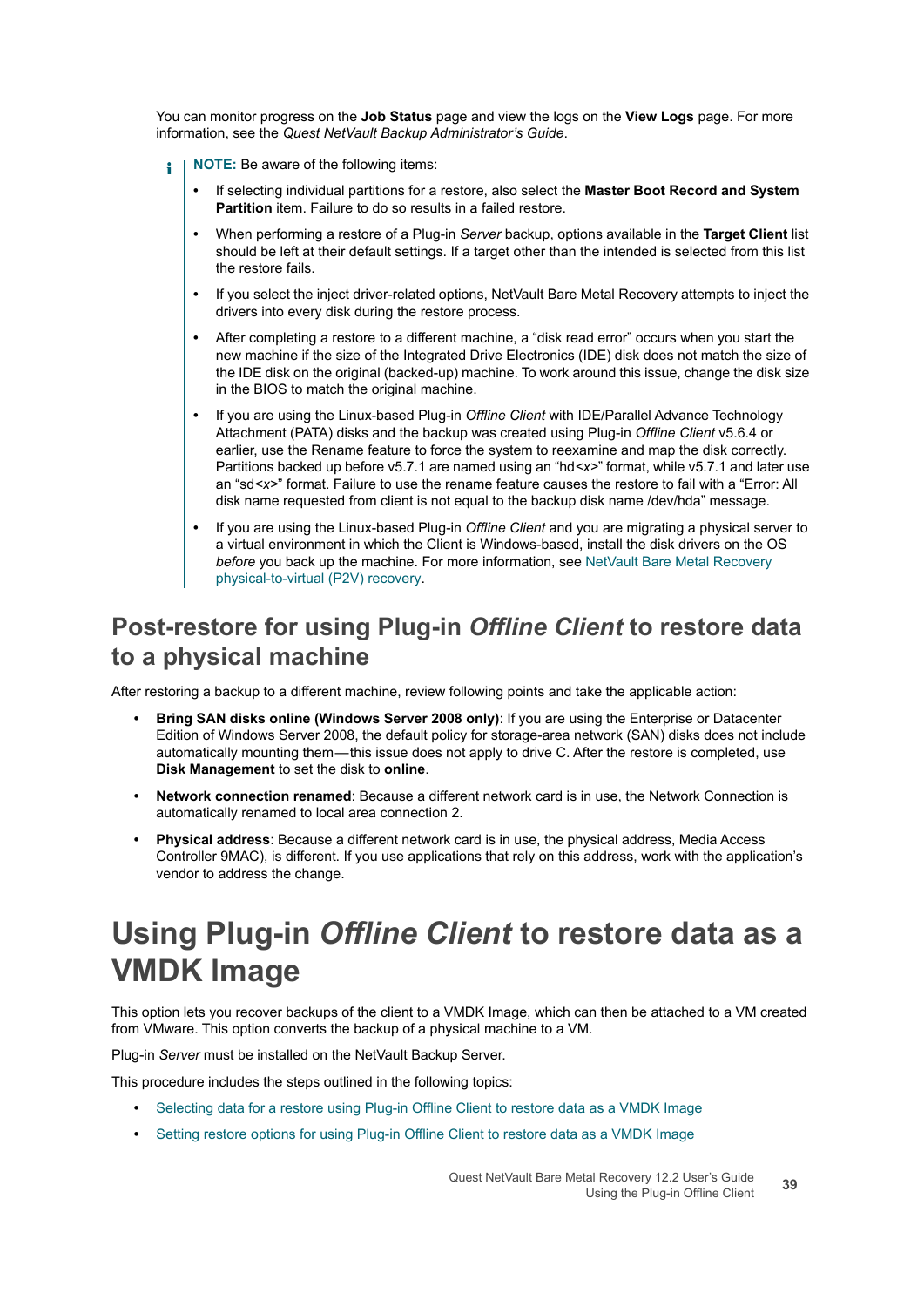- **•** [Finalizing and submitting the job for using Plug-in Offline Client to restore data as a VMDK Image](#page-40-0)
- **•** [Creating the VM from the restored VMDK Image](#page-40-1)

### <span id="page-39-0"></span>**Selecting data for a restore using Plug-in** *Offline Client* **to restore data as a VMDK Image**

- 1 In the Navigation pane of the NetVault Backup WebUI on the NetVault Backup Server, click **Create Restore Job**.
- 2 On the **Create Restore Job Choose Saveset** page, select **Plug-in** *Server* from the **Plugin Type** list.
- 3 To filter the items displayed in the saveset table further, use the **Client**, **Date**, and **Job ID** lists.

The table displays the saveset name (job title and saveset ID), creation date and time, and size. By default, the list is sorted by creation date.

4 In the saveset table, locate the applicable client, and select the applicable item.

When you select a saveset, the following details are displayed in the **Saveset Information** area: Job ID, job title, server name, client name, plug-in name, saveset date and time, retirement setting, Incremental Backup or not, Archive or not, saveset size, and snapshot-based backup or not.

- 5 Click **Next**.
- 6 On the **Create Selection Set** page, select the data that you want to restore.
	- **▪** To restore the entire disk, click the box to the left of the applicable disk title to select it.
	- **▪** To select specific items, double-click a disk to open it, and then select the **Master Boot Record & System Partition** and individual partitions that you want to restore.
	- **i** | IMPORTANT: If restoring to a VMDK Image, both Master Boot Record & System Partition and the individual partitions or the restore job fails.

### <span id="page-39-1"></span>**Setting restore options for using Plug-in** *Offline Client* **to restore data as a VMDK Image**

1 On the **Create Selection Set** page, click **Edit Plugin Options**, and select **VMDK Images** as the **Restore Type**.

This type of restore provides two additional options — either to restore the VMDK Image to a local directory of the NetVault Backup Server or to restore to a remote VMware ESX or VMware ESXi Server.

2 If you want to restore the VMDK Image to a local directory of the NetVault Backup Server, in the **Local Target Directory** box of the **VMDK Recovery Options** frame, enter a valid path to the location for storing recovered images.

If this field is left blank, the default is the NetVault Backup "temp" directory, "…/NetVault Backup/tmp."

- 3 If you want to restore the VMDK Image to a remote ESX or ESXi Server, complete the following steps:
	- a Select the **Restore to Remote ESX Server** check box in the **VMDK Recovery Options** frame.
	- b Enter the values for **ESX Host**, **Port**, **Username**, **Password**, and **Path**.

These options are required to restore VMDK Images directly to an ESX or ESXi Server. This step is useful when there is no local storage space on the NetVault Backup Server machine or when using ESX or ESXi Server.

- **▫ ESX Host**: Enter the host name or IP address of the ESX or ESXi Server.
- **▫ Port**: Enter the remote console port on the ESX or ESXi Server.
- **□ Username**: Enter the user name for logging in to the ESX or ESXi Server.
- **▫ Password**: Enter the password for the specified user name.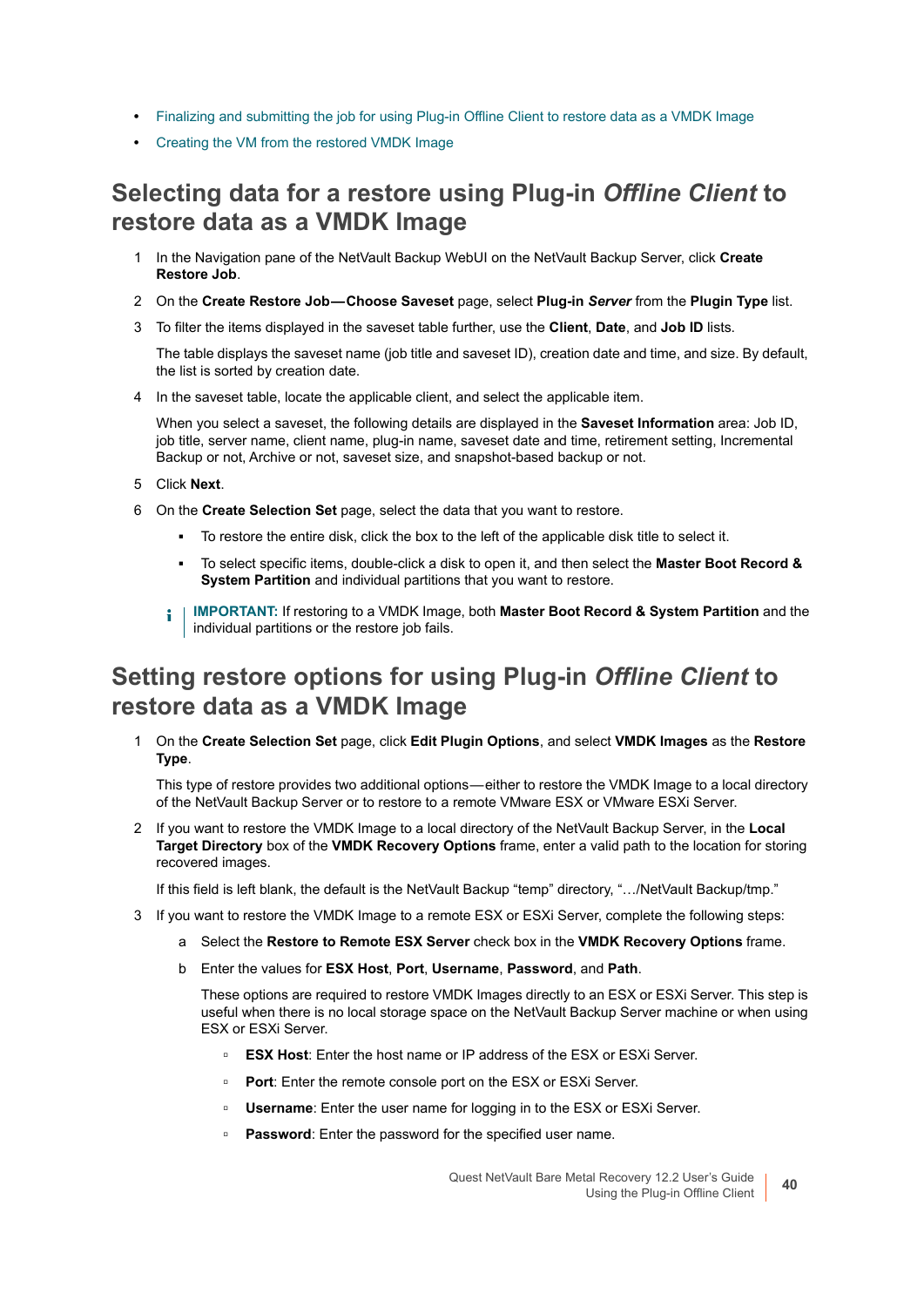**▫ Path**: Enter the directory on the ESX or ESXi Server where the VMDK files should be created. This path should always start with a datastore within square brackets — **[datastore] dir**. If the path specified does not exist, the plug-in cannot connect to the ESX or ESXi Server.

### <span id="page-40-0"></span>**Finalizing and submitting the job for using Plug-in** *Offline Client* **to restore data as a VMDK Image**

The final steps include setting additional options on the Schedule, Source Options, and Advanced Options pages, submitting the job, and monitoring the progress through the Job Status and View Logs pages. These pages and options are common to all NetVault Backup Plug-ins. For more information, see the *Quest NetVault Backup Administrator's Guide*.

- 1 To save the settings, click **Ok**, and then click **Next**.
- 2 In **Job Name**, specify a name for the job if you do not want to use the default setting.

Assign a descriptive name that lets you easily identify the job when monitoring its progress. The name can contain alphanumeric and non-alphanumeric characters, but it cannot include non-English characters. On Linux, the name can have a maximum of 200 characters. On Windows, there is no length restriction. However, a maximum of 40 characters is recommended on all platforms.

3 In the **Target Client** list, select the machine on which you want to restore the data.

**TIP:** You can also click **Choose**, and then locate and select the applicable client in the **Choose the**  f. **Target Client** dialog box.

- 4 Use the **Schedule**, **Source Options**, and **Advanced Options** lists to configure any additional required options.
- 5 Click **Save** or **Save & Submit**, whichever is applicable.

You can monitor progress on the **Job Status** page and view the logs on the **View Logs** page. For more information, see the *Quest NetVault Backup Administrator's Guide*.

#### <span id="page-40-1"></span>**Creating the VM from the restored VMDK Image**

After the restore job has completed, you can create a VM from the restored VMDK file using the VMware Server console.

- 1 Log in to the VMware Server console.
- 2 Confirm that the VMDK file is located in the datastore path that was specified under **ESX Server Options**.
- 3 On the VMware ESX or VMware ESXi Server, browse the datastore and navigate to the specified path. The path should contain a file with the extension ".vmdk".
- 4 In the upper-left corner of the VMware Server console, click the **Create Virtual Machines** icon.
- 5 When the **Configuration** dialog box is displayed, select **Custom**, and click **Next**.
- 6 In the **Name** field on the **Name and Location** dialog box, enter a descriptive name for your VM, and click **Next**.
- 7 When the **Datastore** dialog box is displayed, select a datastore in which to store the VM, and click **Next**.
- 8 When the **Virtual Machine Version** dialog box is displayed, select the version, and click **Next**.
- 9 When the **Guest Operating System** dialog box is displayed, select the guest OS, and click **Next**.
- 10 When the **CPUs** dialog box is displayed, select the number of virtual processors on the VM, and click **Next**.
- 11 When the **Memory** dialog box is displayed, configure the VM's memory size, and click **Next**.
- 12 When the **Network** dialog box is displayed, configure the VM's network connections, and click **Next**.
- 13 When the **SCSI Controller** dialog box is displayed, select the SCSI Controller type, and click **Next**.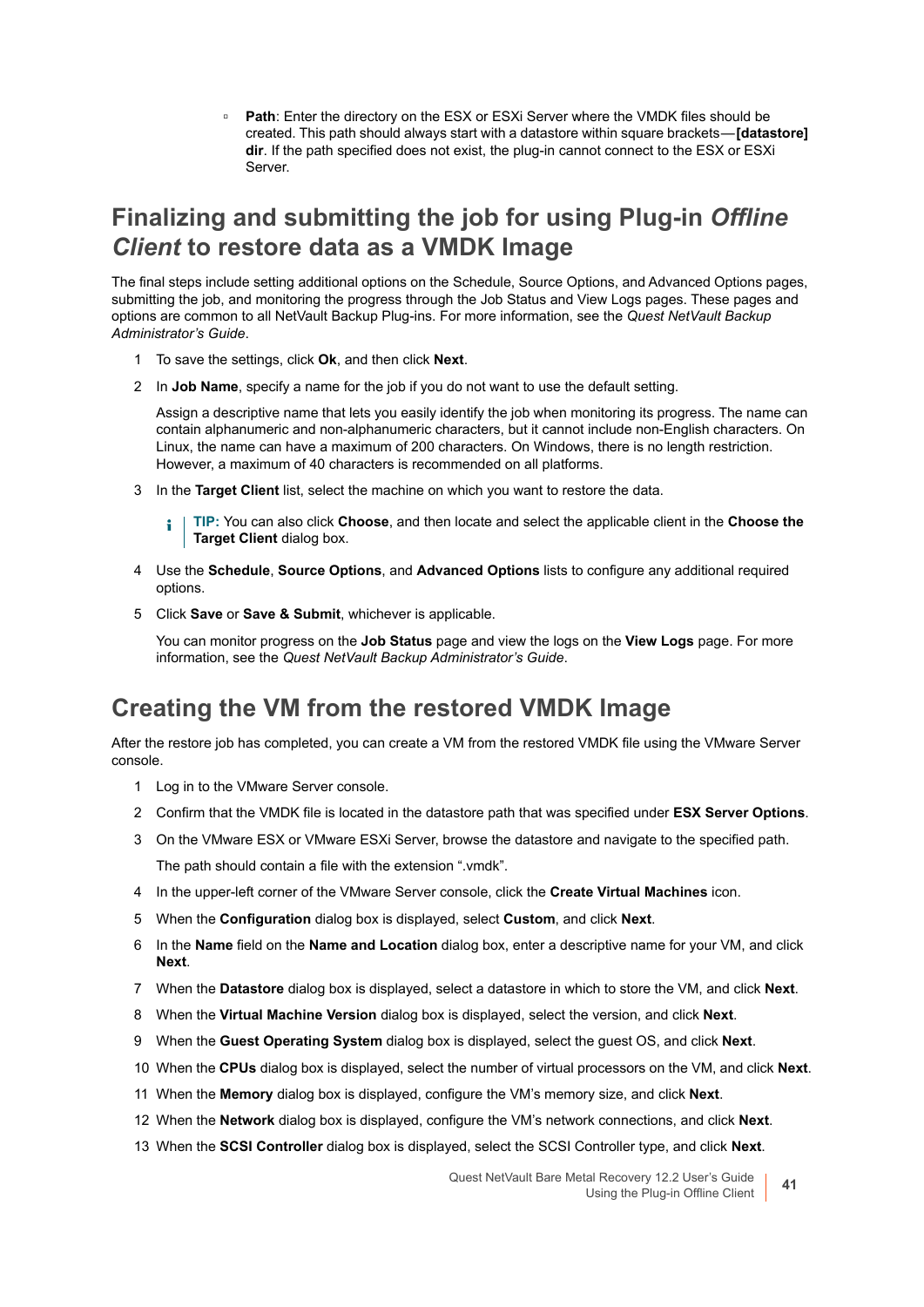- **NOTE:** NetVault Bare Metal Recovery only supports LSI Logic Parallel SCSI controllers for ESX 4.0 ÷. and LSI Logic SCSI for ESX 3.5.
- 14 When the **Select a Disk** dialog box is displayed, select **Use an existing virtual disk**, and click **Next**.
- 15 When the **Browse Datastores** dialog box is displayed, navigate to the datastore to locate the VMDK file, select it, and click **OK**.
- 16 When the **Advanced Options** dialog box is displayed, select any applicable options, and click **Next**.
- 17 When the **Ready to Complete** dialog box is displayed, review the summary of the VM you created, and then click **Finish**.
- 18 When the new VM is displayed in the left pane of the VMware console, right-click it, and select **Open Console** from the menu.
- 19 Turn on the VM from the console.

The Windows logo is displayed following a successful boot.

- **NOTE:** Additional notes for creating the VM from the restored VMDK Image: i
	- **•** Quest recommends installing VMware Tools before using the VM. For instructions, see the VMware documentation for instructions.
	- **•** The **"@"** character cannot be used in the datastore path.
	- **•** When restoring to an ESX or ESXi Server, verify that there is sufficient free disk space available on the ESX or ESXi VM. For details on calculating the required disk space, see [http://kb.vmware.com/selfservice/microsites/search.do?cmd=displayKC&docType=kc&externalId](http://kb.vmware.com/selfservice/microsites/search.do?cmd=displayKC&docType=kc&externalId=1003755) =1003755
	- **•** The block size determines the minimum amount of disk space that any file takes up on Virtual Machine File System (VMFS) datastores. Choose the block size carefully when creating VMFS datastores. The following block sizes are available:
		- **•** 1 MB block size = 256 GB maximum file size
		- **•** 2 MB block size = 512 GB maximum file size
		- **•** 4 MB block size = 1024 GB (1 TB) maximum file size
		- **•** 8 MB block size = 2048 GB (2 TB) maximum file size

### <span id="page-41-1"></span><span id="page-41-0"></span>**Using Plug-in** *Offline Client* **to recover data to a standby NetVault Bare Metal Recovery Client**

If a hardware failure occurs in a specific client machine, you can restore a previous NetVault Bare Metal Recovery backup to a different, preconfigured NetVault Bare Metal Recovery Client, or "standby." To accomplish this restore, use the information provided in the following topics.

Before performing the recovery procedure, consider the following important points:

- **•** This procedure only works when restoring backups performed with the standard Plug-in *Server*.
- **•** The target NetVault Bare Metal Recovery Client, the "standby," for this operation must be preconfigured using the procedure described in [Adding a NetVault Bare Metal Recovery Client to the Plug-in Server.](#page-22-0)
- **•** When attempting this operation, there must be sufficient disk space on the standby machine; otherwise, the operation fails. For more information, see [Verifying Disk Geometry and Device Size.](#page-30-0)
- **•** With this process, the new target machine *must have* a similar hardware configuration to that of the originally backed-up machine, regarding the NIC and SCSI cards used. If the hardware in use differs too much from the original, driver software conflicts may occur, resulting in a failed restore.
- **•** Values entered in the **Restore Name** field are case-sensitive. Ensure that the exact NetVault Backup name of the machine to be relocated to is entered in this field; otherwise, the restore fails.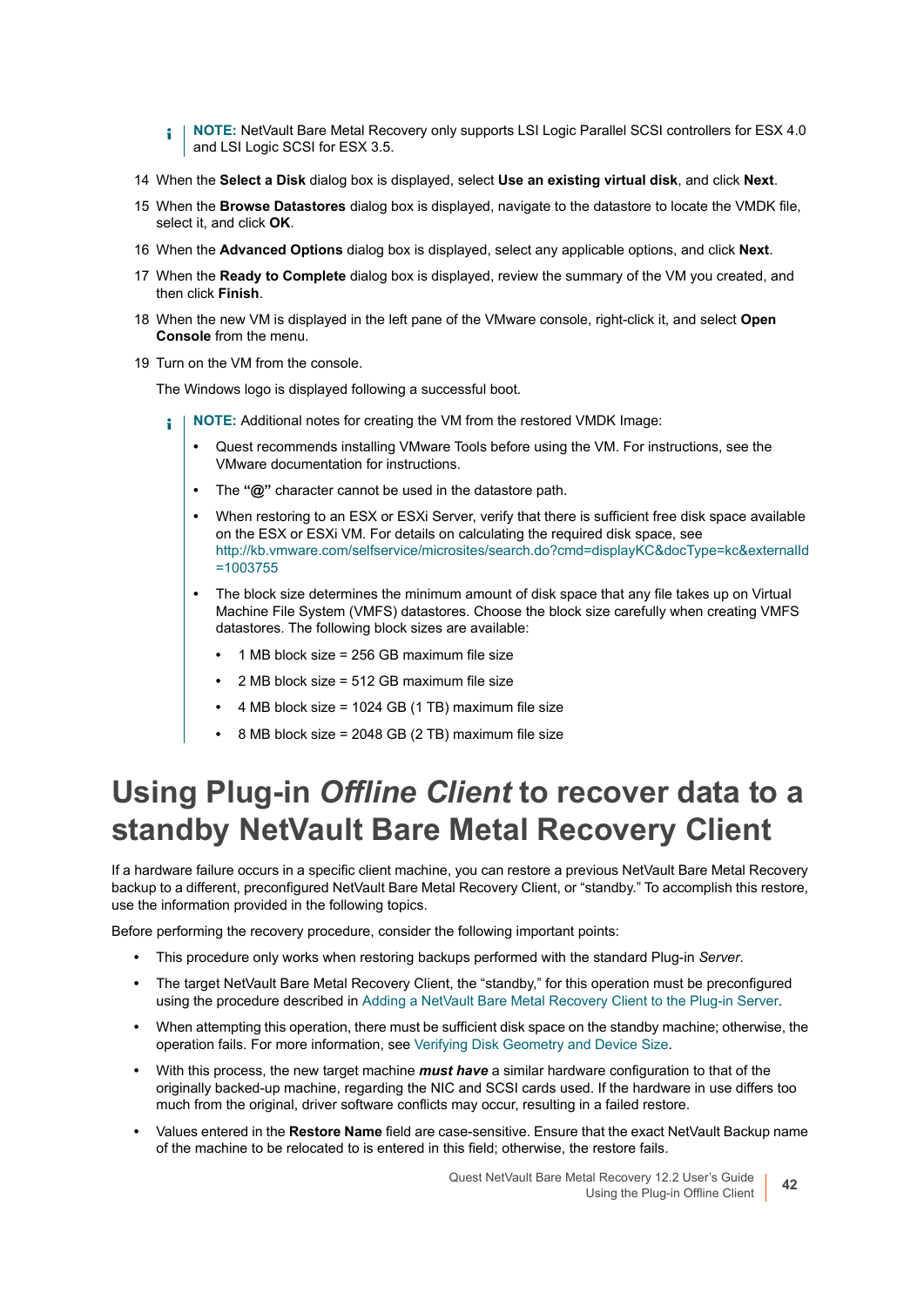- **•** Relocations of this type *must be* restored to the same partition they were backed up from. For example, if a NetVault Bare Metal Recovery backup was taken of a system's **"C:\"** partition on a Windows-based system, the restore must be performed to the relocation target's **"C:\"** partition as well. You cannot restore to a different partition.
- **•** If you are restoring a 64-bit Linux Client that uses the Unified Extensible Firmware Interface (UEFI) with Plug-in *Offline Client* for Linux, add the applicable entry in the UEFI/EFI boot manager the first time that you boot the standby client after the restore. To do so, during the boot routine, press **Esc**, select **Boot Maintenance Manager > Configure boot options > Add boot**, add HD(1, GPT, <partitionGUID>, *<partitionOffset>*,*<partitionSize>*)/EFI/*<LinuxDistribution>*/grub(64).efi, and commit the changes.

To recover to a standby NetVault Bare Metal Recovery Client, perform the following steps.

- 1 In the Navigation pane of the NetVault Backup WebUI, click **Create Restore Job**.
- 2 On the **Create Restore Job Choose Saveset** page, select **Plug-in** *Server* from the **Plugin Type** list.
- 3 To filter the items displayed in the saveset table further, use the **Client**, **Date**, and **Job ID** lists.

The table displays the saveset name (job title and saveset ID), creation date and time, and size. By default, the list is sorted by creation date.

- 4 In the saveset table, locate the applicable client, and select the applicable item.
- 5 Click **Next**.
- 6 On the **Create Selection Set** page, select and open the disk to be relocated.
- <span id="page-42-0"></span>7 Click a disk item, and select **Rename** from the context menu.
- <span id="page-42-1"></span>8 In the **Rename/Relocate** dialog box, enter the Disk Number of the disk to be restored, and click **Ok**.

For example, enter 0 for system disk 1, 1 for system disk 2, and so on. Evaluation of the SCSI disks is completed before the IDE disks. So a system with two SCSI disks and two IDE disks would have the numbering 0-SCSI 1, 1-SCSI 2, 2-IDE 1, 3-IDE 2.

- 9 Repeat [Step 7](#page-42-0) and [Step 8](#page-42-1) for each disk you want to relocate.
- 10 On the **Create Selection Set** page, click **Edit Plugin Options**, and ensure that **Physical Machine** is the selected **Restore Type**.
- 11 In the **Restore Name** box, enter the name of the preconfigured NetVault Bare Metal Recovery Client that is to serve as the standby machine.
- 12 Continue with the restore, as explained previously in [Using Plug-in Offline Client to restore data to a](#page-35-0)  [physical machine,](#page-35-0) and submit the job.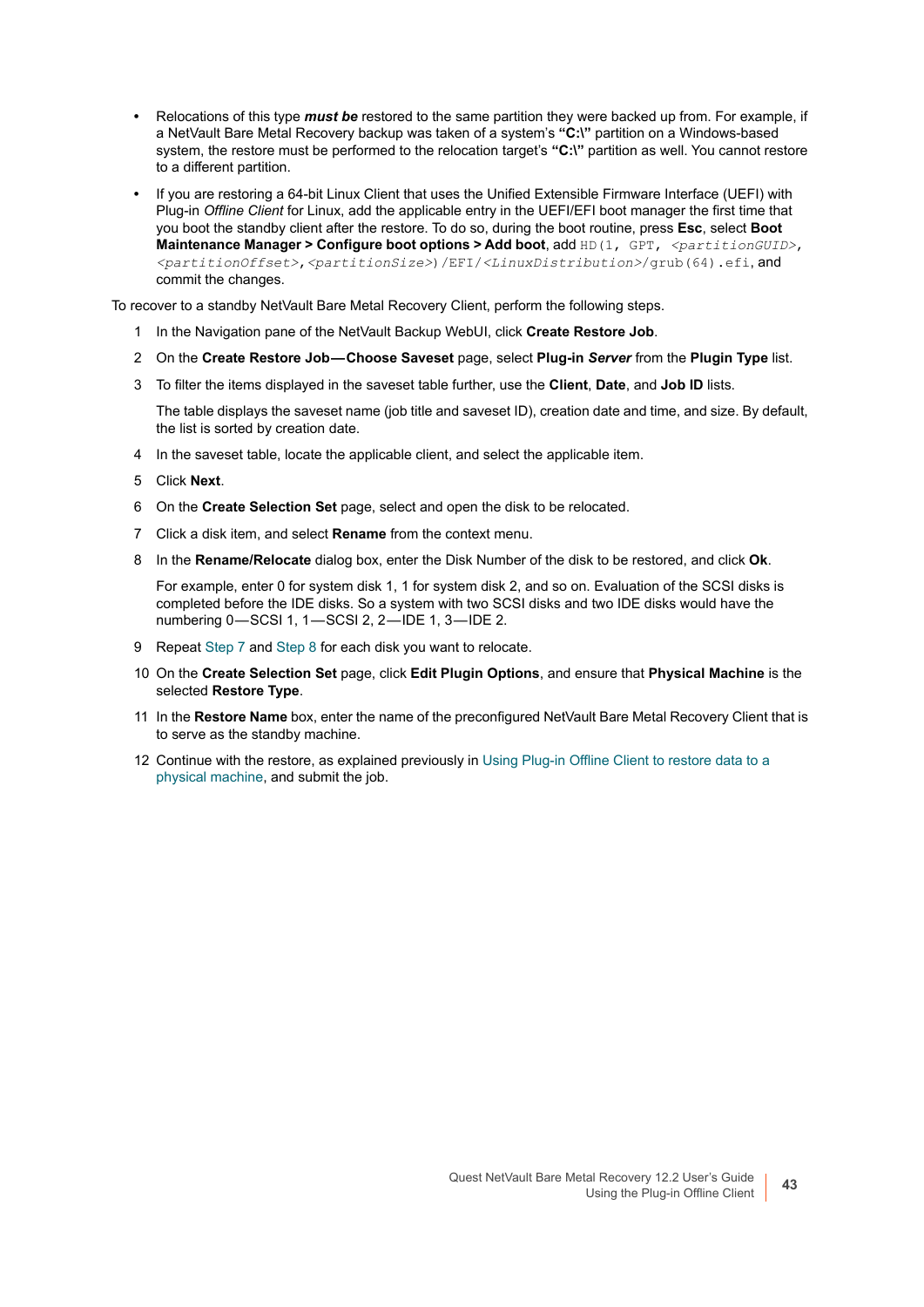# **Using NetVault Bare Metal Recovery Plug-in** *Live Client* **for Windows**

- **•** [Plug-in Live Client for Windows: an overview](#page-43-0)
- **•** [Configuring Plug-in Server for use with Plug-in Live Client for Windows](#page-44-0)
- **•** [Installing and removing Plug-in Live Client for Windows](#page-48-0)
- **•** [Backing up data with Plug-in Live Client for Windows](#page-51-0)
- **•** [Booting a NetVault Bare Metal Recovery Client with Plug-in Offline Client](#page-56-0)
- **•** [Restoring data with Plug-in Live Client for Windows](#page-58-0)

# <span id="page-43-0"></span>**Plug-in** *Live Client* **for Windows: an overview**

This topic describes how to install, configure, and use Plug-in *Live Client* for Windows for backing up and restoring data.

Plug-in *Live Client* for Windows, referred to as the Plug-in *Live Client*, is a DR solution that lets you back up and restore a hard disk on a target client, including the OS, applications, system settings, partition information, and data.

- **Backup**: Backup lets you target a Windows-based system, and perform a full and complete backup of its contents while the system remains *online and available* to users.
- **Recovery**: Recovery requires that you use the included Plug-in *Offline Client* boot utility to take the protected Windows-based system *offline*, which allows for complete access to its hard disk for restore operations.

In addition, the Plug-in *Live Client* also provides the following features:

- **VSS-based snapshots**: For VSS-enabled applications such as SQL Server, Exchange, and SharePoint, the software uses VSS to quiesce these applications before taking the snapshot. Using VSS to quiesce the applications reduces the amount of application crash recovery that must be performed after recovery of the image file. This method is supported on Windows Server 2008 and later.
- **Eliminate backup 'whitespace'**: This feature lets you back up only the used blocks on the partition. For example, if a machine has a **"C:"** drive of size 10 GB and only 6 GB is used, the plug-in only backs up 6 GB, the used space. This feature saves a considerable amount of time and space.
- **Restore as VMDK Image**: This feature restores the backup of a physical machine to a VMDK Image that can be used to create a VM.
- **IMPORTANT:** This plug-in works with the **Plug-in Server**. Before backing up with the **Plug-in Live Client**, f. install the Plug-in Server and verify connectivity between target NetVault Bare Metal Recovery Clients and the NetVault Backup Server where Plug-in Server is installed. In addition, the Plug-in Server is required to perform all restores of **Plug-in Live Client** backups.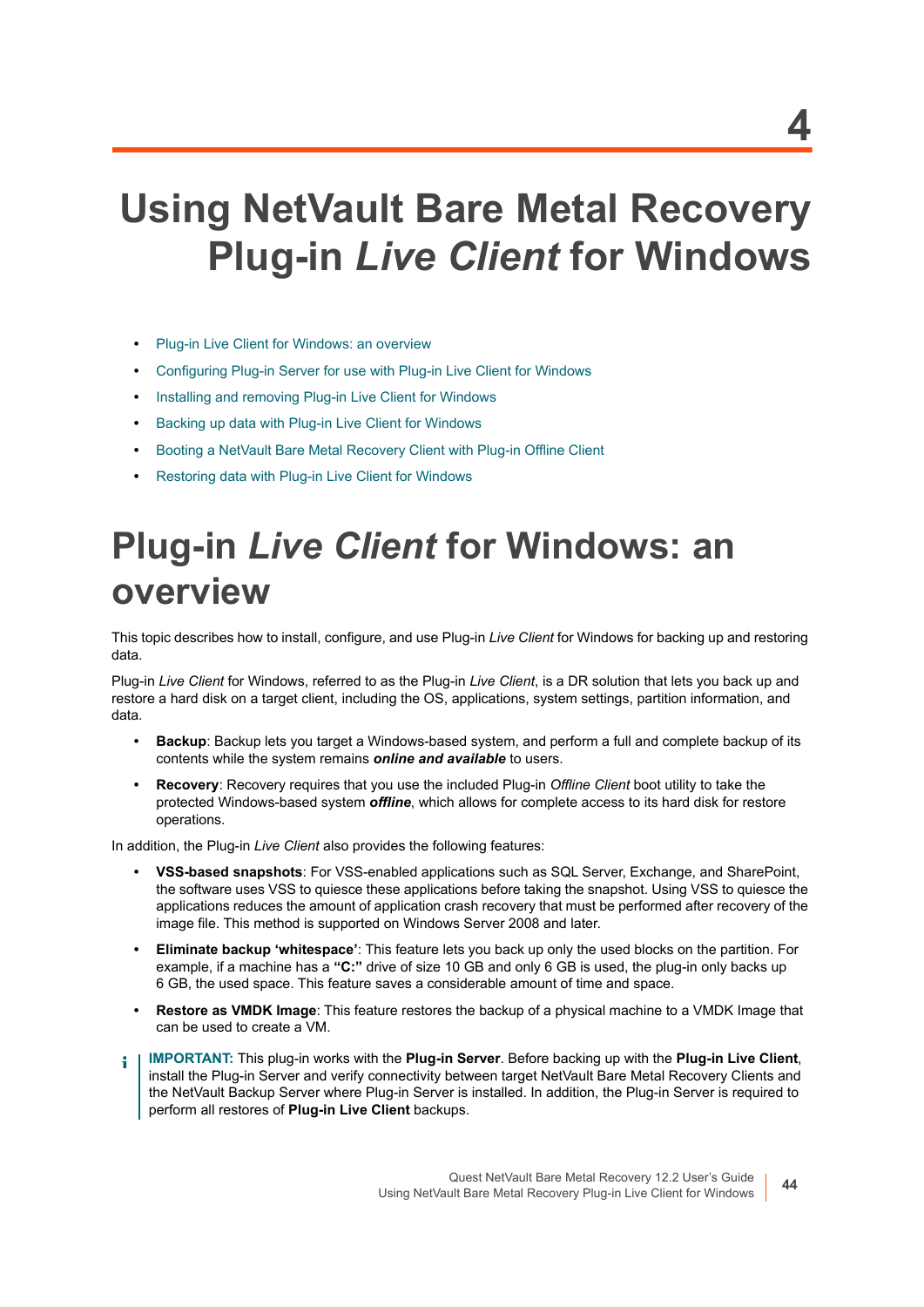## **Plug-in** *Live Client* **environment overview for Windows**

The processes required to set up and use the **Plug-in** *Live Client* must be followed in a specific order. The following list offers a rough outline of how to establish a **Plug-in** *Live Client* environment.

- **Required components**: Verify that you have the Plug-in *Server*, Plug-in *Live Client*, and Plug-in *Offline Client*.
- **Configure the Plug-in** *Server***.**
	- **▪** Install the Plug-in *Server* on the NetVault Backup Server.
	- **▪** Create a Plug-in *Offline Client* Boot System, for example, to a writable CD.
	- **▪** Add the target NetVault Bare Metal Recovery Clients to the Plug-in *Server* on the NetVault Backup Server.
- **Verify access to the Plug-in** *Server*: Verify that all target NetVault Bare Metal Recovery Clients are accessible to the **Plug-in** *Server*. Failure to do so may result in an inability to perform a restore.
	- **▪** Boot the target NetVault Bare Metal Recovery Client system with Plug-in *Offline Client*.
	- **▪** From the NetVault Backup Server, access the Plug-in *Server* to ensure that the target NetVault Bare Metal Recovery Client is accessible to the Plug-in *Server*.
- <span id="page-44-1"></span>**• Configure the Plug-in** *Live Client* **for Windows.**
	- **▪** Add client machines to be backed up by the Plug-in *Live Client* to the NetVault Backup Server; that is, by using the **Manage Clients** page in the NetVault Backup WebUI.
	- **Install the Plug-in** *Live Client* on any NetVault Backup Heterogeneous Client machine requiring *active* DR backups, for example, the clients added in [Step](#page-44-1) ▪, but not the NetVault Backup Server itself.
- **Perform online backups with the Plug-in** *Live Client*: From the NetVault Backup Server, perform online backups as required, of each NetVault Bare Metal Recovery Client using the Plug-in *Live Client*, for example, OS, applications, system settings.
- **Recovery**: Perform an *offline* restore to the target NetVault Bare Metal Recovery Client.
	- **▪** Boot the target NetVault Bare Metal Recovery Client system with Plug-in *Offline Client*.
	- **▪** From the NetVault Backup Server, administer restores to the target NetVault Bare Metal Recovery Client by selecting data included in the Plug-in *Live Client* backups.

# <span id="page-44-0"></span>**Configuring Plug-in** *Server* **for use with Plug-in** *Live Client* **for Windows**

The second phase of setting up the **Plug-in** *Server* involves environment configuration. The topics that follow fully illustrate the procedures that must be followed to complete both of these steps.

- **•** [Creating a Plug-in Offline Client Boot System for use with Plug-in Live Client for Windows](#page-45-0)
- **•** [Adding a NetVault Bare Metal Recovery Client to the Plug-in Server for use with Plug-in Live Client for](#page-47-0)  [Windows](#page-47-0)
- **NOTE:** The only configurations required apply to the use of the Plug-in Server. There are no configuration ÷ requirements necessary with the **Plug-in Live Client**, and there are no configuration options available.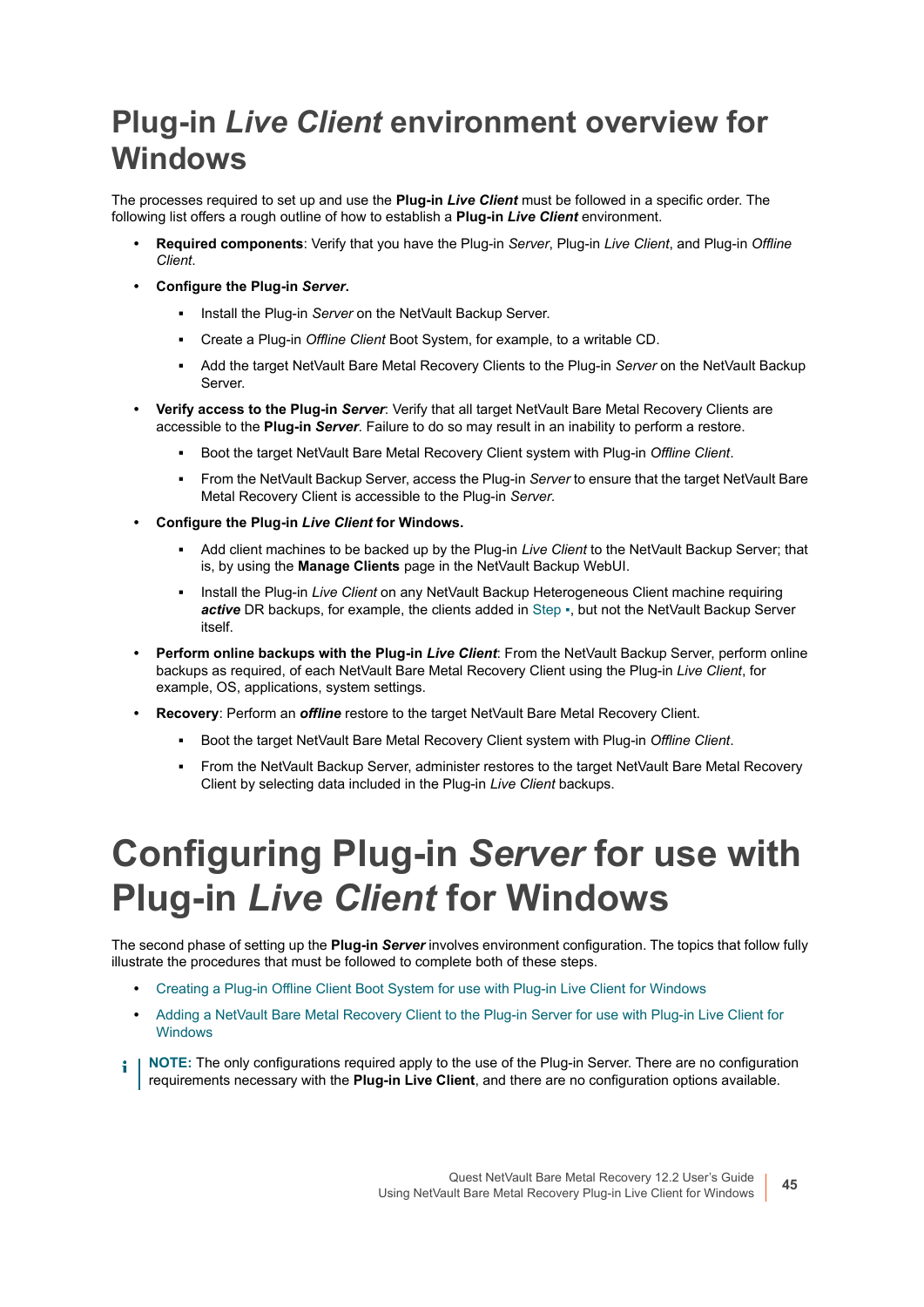## <span id="page-45-0"></span>**Creating a Plug-in** *Offline Client* **Boot System for use with Plug-in** *Live Client* **for Windows**

The initial backup requirement with the Plug-in *Server*, and all restore operations, require the use of the Plug-in *Offline Client* Boot System to boot the target NetVault Bare Metal Recovery Client. This minimal OS loads to a target machine's memory, rather than to its hard drive. This process leaves the hard drives inactive (offline) and in a suitable state for backup or restore.

The Plug-in *Offline Client* is created on a writable CD. The Plug-in *Server* lets you create a bootable CD that can be used to prepare a client machine for the restore process.

### **Creating a Linux-based Boot System for use with Plug-in**  *Live Client* **for Windows**

The following items are required for this procedure:

- **•** VaultOS ISO image obtained through download
- **•** A writable DVD and CD drive
- **•** A blank DVD and CD
- **•** DVD- and CD-generation software
- **NOTE:** Quest recommends that you shut down all applications running on this machine before starting this ÷ procedure
	- 1 Download the **Plug-in** *Offline Client* from the Quest website.
	- 2 Note the name and location of this file, for example, "\home\vaultos\_x86\_v*xxx*.zip," where *xxx* represents the software version number.
	- 3 Insert a blank CD in the writable drive.
	- 4 Create a CD with the CD-generation software using the **"vaultos\_x86\_v***xxx***.iso"** file.

For details on this procedure, see the relevant documentation for the CD-generation software in use.

### **Creating a Windows PE-based Boot System for use with Plug-in** *Live Client* **for Windows**

You can complete this process on any Windows system for which the following requirements are met:

- **•** Windows ADK for Windows 8 obtained through download
- **•** Windows Server 2008 R2 or later system
- **"NetVault Bare Metal Recovery ISO Builder for Plug-in** *Offline Client* **for Windows"** file on the Quest NetVault Backup Installation CD or downloaded from the Quest website
- **•** A writable DVD and CD drive
- **•** A blank DVD and CD
- **•** DVD- and CD-generation software
- **i** | NOTE: Quest recommends that you shut down all applications running on this machine before starting this procedure
	- 1 Download the **Windows ADK** for Windows 8 from: [http://www.microsoft.com/en](http://www.microsoft.com/en-us/download/details.aspx?id=30652)[us/download/details.aspx?id=30652](http://www.microsoft.com/en-us/download/details.aspx?id=30652)
	- 2 Install the **Windows ADK** on a Windows Server 2008 R2 or later system.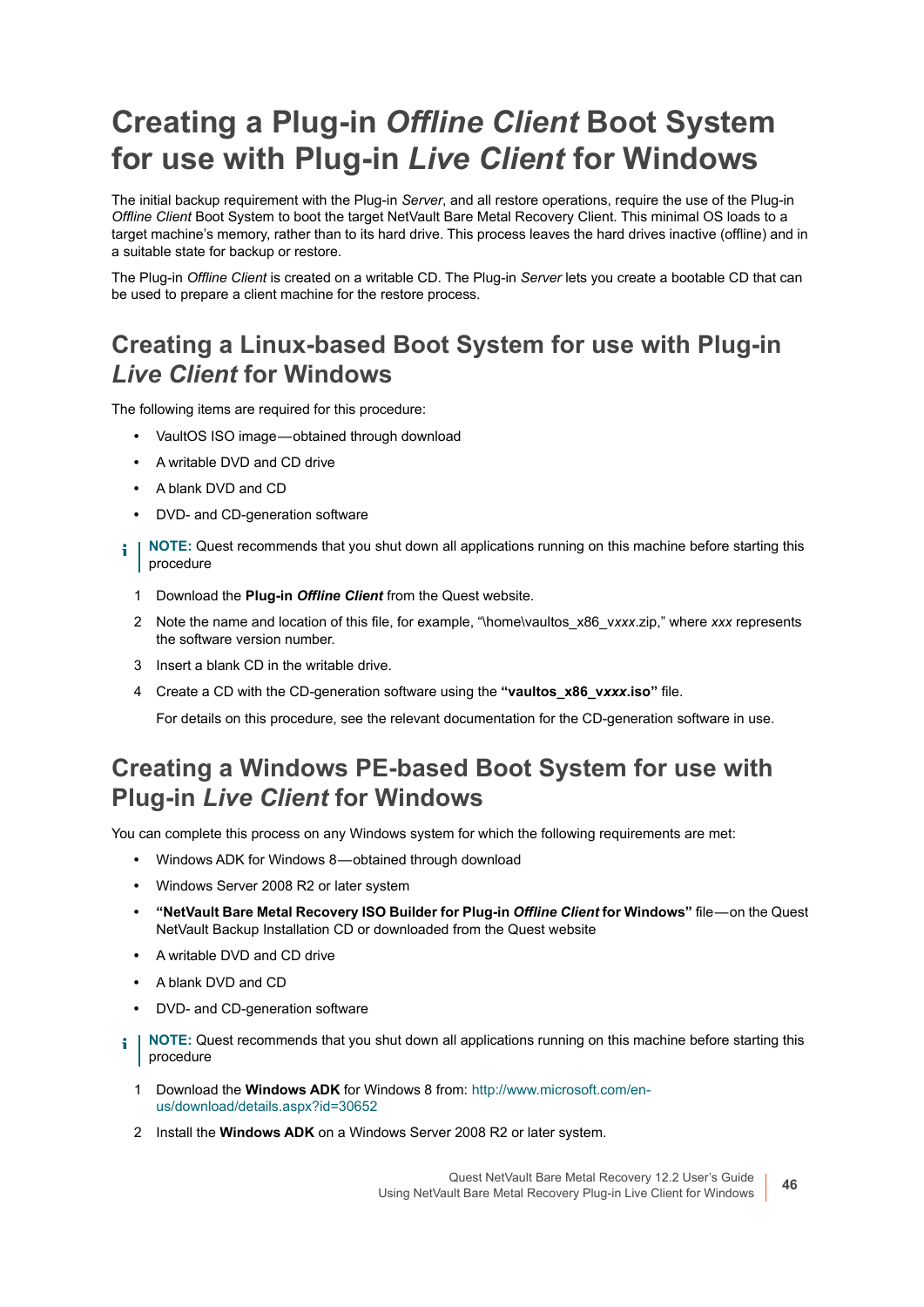You can use the default directory, C:\Program Files (x86)\Windows Kits\8.0, or a different directory of your choosing.

**IMPORTANT:** Installation of Windows ADK also installs Microsoft .NET Framework if it is not already f. installed. After .NET Framework is installed, the system is automatically restarted.

3 Extract the **"NetVault Bare Metal Recovery ISO Builder for Plug-in** *Offline Client for Windows***" file** to the **Windows ADK** machine.

This step creates two files, **"nvbmrisocreate.exe"** and **"nvbmriso.pkg."**

4 Verify that the path to where you intend to create the ISO image exists.

If the directory does not exist when you run the next step, the ISO image is not created.

<span id="page-46-0"></span>5 To create the Windows PE ISO image, navigate to the directory that contains the extracted **"nvbmrisocreate.exe"** file, type the following at the command prompt, and press **Enter**:

The following list describes what you can specify for each option:

- **▪ /TYPE**: If you are working with an earlier version of the Plug-in *Offline Client*, enter **WAIK**. If you are using version 6.1 or later, you can enter **ADK**.
- **▪ /PKG**: Enter the full path and filename for the Plug-in *Offline Client* .pkg file that you downloaded separately.
- **▪ /DIR**: Enter the full path to the location of the Windows AIK or ADK directory.
- **▪ /OUT**: Enter the path where the bootable ISO image should be created.
- **▪ /ADDDRV**: Enter the full path where the downloaded device drivers are stored.
- **/BIT:32:** If you must create a backward-compatible version of VaultOS for use with a 32-bit version of Windows PE, enter this option.

#### **Example:**

```
nvbmrisocreate /TYPE:ADK
/PKG:"<pathToFile>\nvbmriso.pkg"
/DIR:"C:\Program Files (x86)\Windows Kits\8.0"
/OUT:"C:\temp\bmr.iso"
/ADDDRV:"C:\Program Files\Down Load Drivers\"
```
- 6 Insert a blank CD in the writable drive.
- 7 Create a CD with CD-generation software using the **"bmr.iso"** file generated in [Step 5.](#page-46-0)

#### **Installing VaultOS on a writable CD for use with Plug-in** *Live Client* **for Windows**

The VaultOS ISO image lets you create a bootable CD that can be used to prepare a Client machine for the restore process. This procedure can be performed on any machine that meets the following requirements:

The following items are required for this procedure:

- **•** VaultOS ISO image, either from the installation CD or obtained through download
- **•** A writable CD drive
- **•** A blank CD
- **•** CD-generation software

To create the CD, perform the following steps.

- **i** | NOTE: Quest recommends that you shut down all applications running on this machine before starting this procedure
	- 1 Based on installation type installation CD or downloaded file), navigate to the following directory: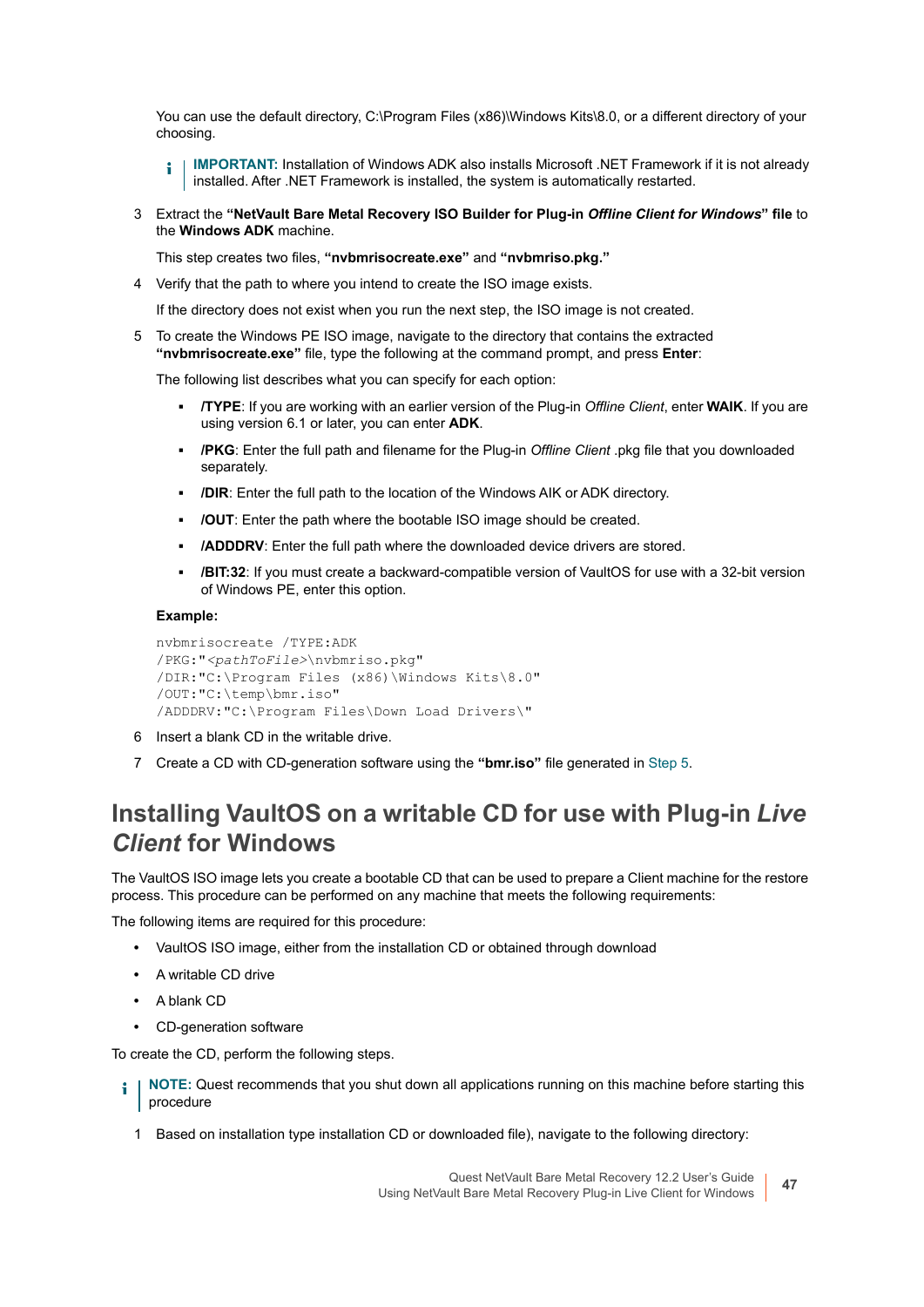…\*<OperatingSystem>*\vaultdr\vaultos

2 Locate the CD image file entitled **"vaultos\_x86\_v***xxx***.iso"** where *xxx* indicates the VaultOS software version.

If you are using an installation CD, copy it to the machine's local hard drive. Otherwise, note the directory path to this file.

- 3 Insert a blank CD in the writable drive.
- 4 Create a CD with the CD-generation software using the **"vaultos\_x86\_v***xxx***.iso"** file.

For details on this procedure, see the relevant documentation for the CD-generation software in use.

## <span id="page-47-0"></span>**Adding a NetVault Bare Metal Recovery Client to the Plug-in** *Server* **for use with Plug-in** *Live Client* **for Windows**

To access a NetVault Bare Metal Recovery Client machine correctly for backup and restore, add it to the Plug-in *Server*. After you have added an initial NetVault Bare Metal Recovery Client to the NetVault Backup Server, repeat these steps to add additional clients.

- 1 In the Navigation pane of the NetVault Backup WebUI, click **Create Backup Job**.
- 2 Next to the **Selections** list, click **Create New**.
- 3 On the **NetVault Backup Selections** page, double-click the NetVault Backup Server with the Plug-in Server installed on it-to open it.
- 4 Click the Plug-in *Server*, labeled **"VaultDR APM,"** and select **Add Client** from the context menu.
- 5 When the **Add Bare Metal Recovery Plug-in Offline Client** dialog box is displayed, complete the following fields to add the client:
	- **▪ Client Name**: The name of the applicable NetVault Bare Metal Recovery Client. NetVault Backup scans the network, looking for available systems that can be added as NetVault Bare Metal Recovery Clients, and displays them in the drop-down list.
		- **IMPORTANT:** The **Client Name** must be the NetVault Bare Metal Recovery Client name ÷ exactly as it is displayed on the NetVault Bare Metal Recovery Client machine. If the **Client Name** is not the same, restore jobs may fail.
	- **▪ Address(es)**: A comma-separated list of addresses that can either be IP addresses or resolvable network names—for example, 10.55.55.1, Server 1, 10.55.55.2 — that see the machine to add.
	- **▪ Port Number**: The port used to invoke drdaemon, for example, 15555. The default is 10000.
- 6 Click **Next**.

After the client is successfully added to the server, a message is displayed.

7 Repeat these steps as required until all NetVault Bare Metal Recovery Clients have been added.

### **Editing an existing NetVault Bare Metal Recovery Client for use with Plug-in** *Live Client* **for Windows**

With a NetVault Bare Metal Recovery Client added to the NetVault Backup Server, the settings made during the original addition process can be edited, if necessary.

- 1 In the Navigation pane, click **Create Backup Job**.
- 2 Next to the **Selections** list, click **Create New**.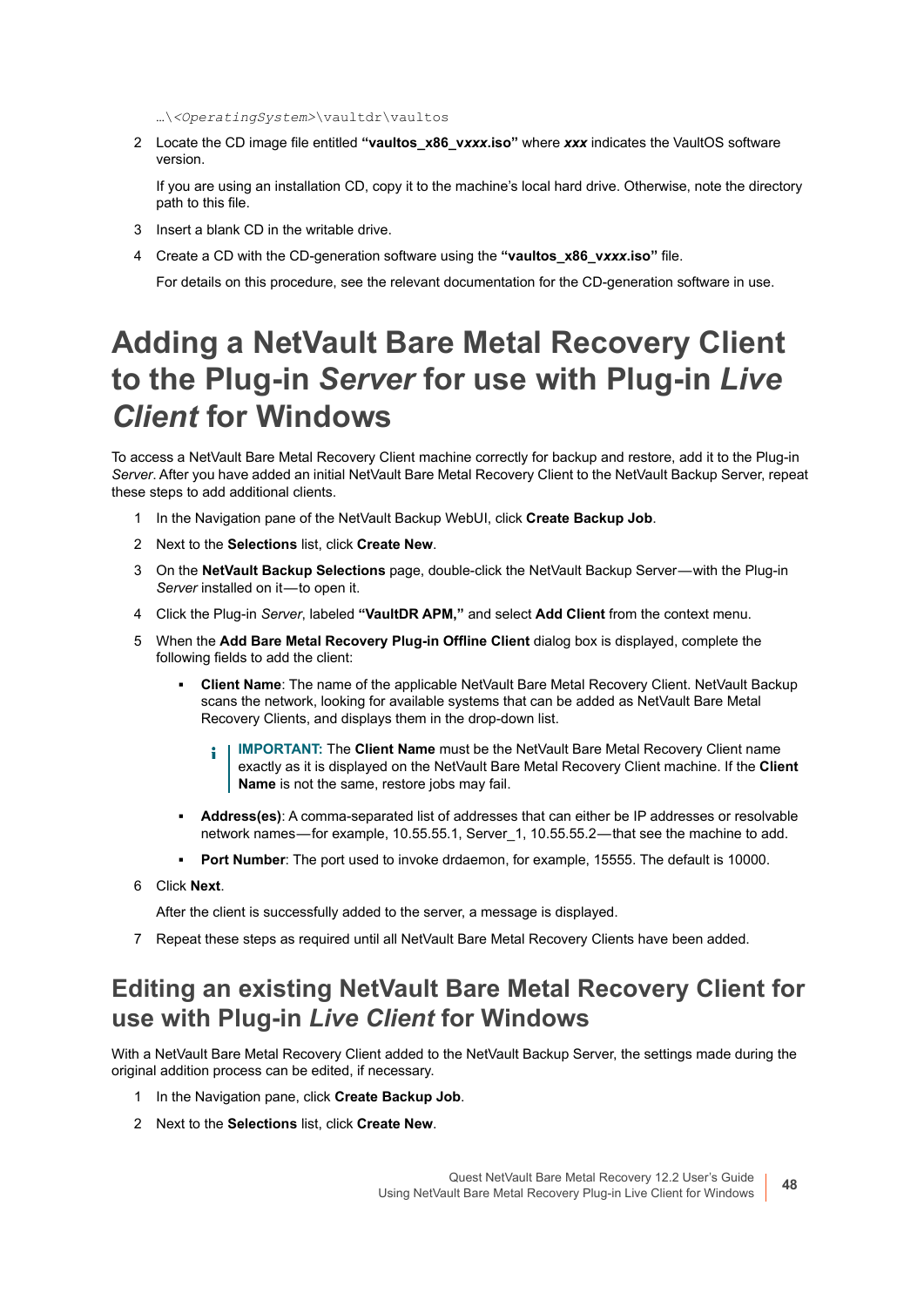- 3 On the **NetVault Backup Selections** page, double-click the NetVault Backup Server with the Plug-in *Server* installed on it-to open it.
- 4 To expand the Plug-in *Server* icon, labeled **"VaultDR APM,"** double-click it.
- 5 Click the applicable **NetVault Bare Metal Recovery Client**, and select **Edit Client** from the context menu.
- 6 When the **Edit Bare Metal Recovery Plug-in Offline Client** dialog box is displayed, update the applicable values:
	- **Client Name:** This field contains the current name for the selected client. Changing this value updates the name of the NetVault Bare Metal Recovery Client in NetVault Backup.
	- **▪ Address(es)**: This field contains the IP address originally set for this client. You can change this value or add additional, comma-separated addresses.
	- **▪ Port Number**: This field contains the port used to invoke drdaemon, for example, 15555. The default is 10000.
- 7 To close the dialog box and commit the changes, click **OK**.

#### **Removing a NetVault Bare Metal Recovery Client from use with Plug-in** *Live Client* **for Windows**

If you must remove an existing NetVault Bare Metal Recovery Client from the NetVault Backup Server, perform the following steps:

- 1 In the Navigation pane, click **Create Backup Job**.
- 2 Next to the **Selections** list, click **Create New**.
- 3 On the **NetVault Backup Selections** page, double-click the NetVault Backup Server with the Plug-in *Server* installed on it-to open it.
- 4 Click the Plug-in *Server*, labeled **"VaultDR APM,"** and select **Remove Client** from the context menu.
- 5 When the confirmation dialog box is displayed, click **Yes**.

# <span id="page-48-0"></span>**Installing and removing Plug-in** *Live Client* **for Windows**

The **Plug-in** *Server* must be installed on a NetVault Backup Server, which is completed through the Manage Clients page.

- **•** [Installing or upgrading Plug-in Server for use with Plug-in Live Client for Windows](#page-49-0)
- **•** [Adding Plug-in Live Clients for use with Plug-in Live Client for Windows](#page-50-0)
- **•** [Installing or upgrading Plug-in Live Client for use with Plug-in Live Client for Windows](#page-50-1)
- **•** [Upgrading Plug-in Live Client on Windows Server 2008 and later](#page-51-1)
- **•** [Removing Plug-in Live Client for Windows](#page-51-2)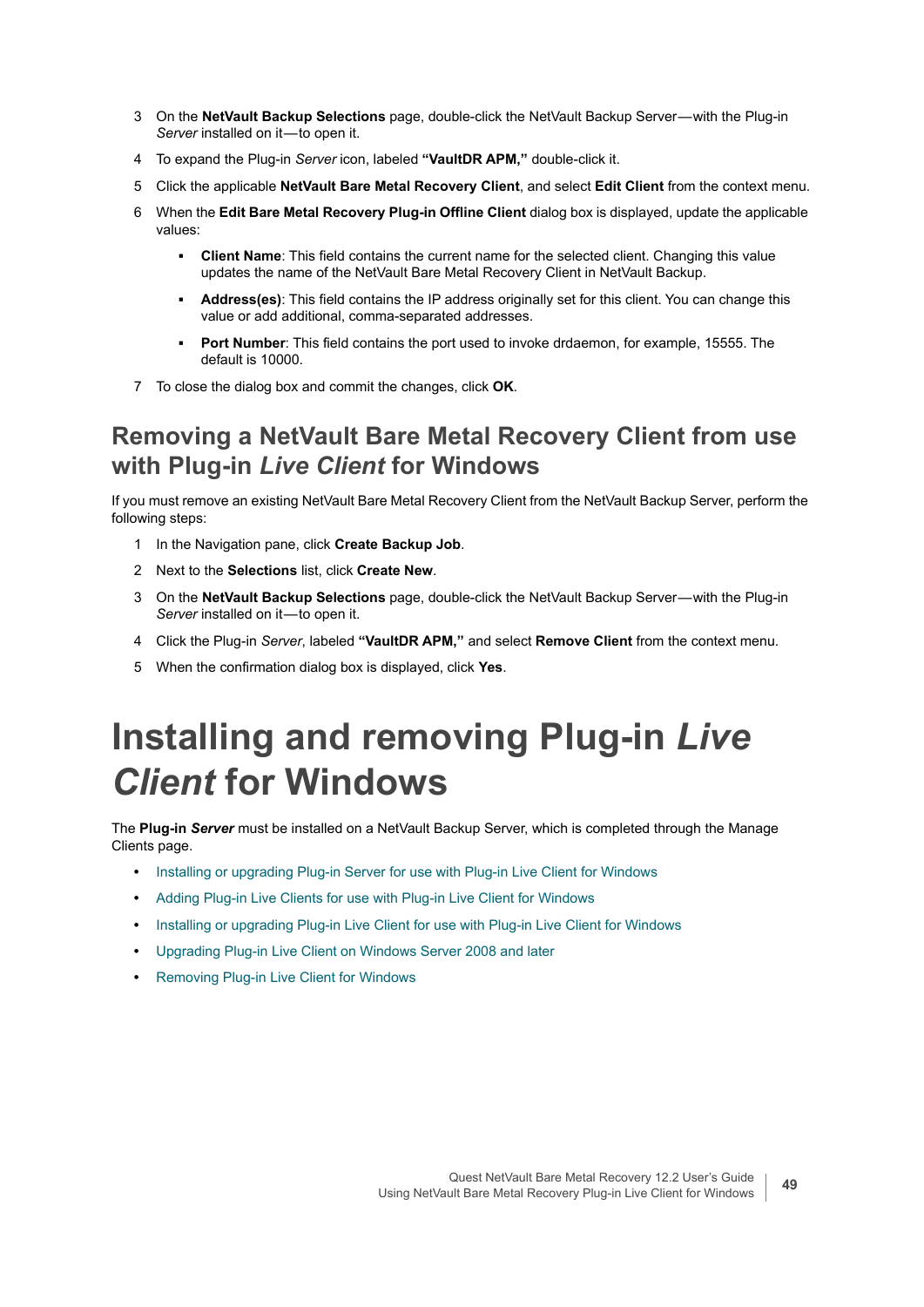## <span id="page-49-0"></span>**Installing or upgrading Plug-in** *Server* **for use with Plug-in** *Live Client* **for Windows**

Before installing the Plug-in *Live Client*, install the **Plug-in** *Server*. Before installing the **Plug-in** *Server*, verify that the following requirements have been met:

- **•** The Server version of the NetVault Backup software must be installed on at least one machine.
- The NetVault Bare Metal Recovery Client machine—the target of the backup or restore—must have a supported Windows OS installed.
- **IMPORTANT:** For the Plug-in Server to function correctly, all its associated components must be the proper ÷. version; that is, version "X" of the **Plug-in Server** only works with its appropriate version of Plug-in *Live Client*. For details on supported versions, see the *Quest NetVault Backup Compatibility Guide*.
	- 1 From the machine acting as the NetVault Backup Server, access the **NetVault Configuration Wizard** or **Manage Clients** page.
		- **NOTE:** If the selected clients are all the same type, you can use the configuration wizard to install the ÷ plug-in on multiple clients at the same time. When you select multiple clients, verify that the plug-in binary file is compatible with the OS and platforms of the target clients. From the **Manage Clients**  page, you can only select one client for plug-in installation.
			- **▪** To access the **NetVault Configuration Wizard** page:
				- a In the Navigation pane, click **Guided Configuration**.
				- b On the **NetVault Configuration Wizard** page, click **Install Plugins**.
				- c On the next page, select the applicable clients.
			- **▪** To access the **Manage Clients** page:
				- a In the Navigation pane, click **Manage Clients**.
				- b On the **Manage Clients** page, select the machine that contains the NetVault Backup Server, and click **Manage**.
				- c On the **View Client** page, click the **Install Plugin** button  $(\cdot)$ .
	- 2 Click **Choose Plug-in File**, navigate to the location of the **".npk"** installation file for the plug-in, for example, on the installation CD or the directory to which the file was downloaded from the website.

Based on the operating system (OS) in use, the path for this software may vary on the installation CD.

- 3 Select the file entitled **"drc-***x-x-x-x***.npk,"** where **xxxx** represents the version number and platform, and click **Open**.
	- **IMPORTANT:** If you are using the Quest NetVault Backup Installation CD to install a plug-in to a UNIX ÷ system, you might have to mount the CD drive before you can access the disk. For instructions on how to accomplish this step, see the relevant operating system's documentation. This issue also applies to accessing files for other procedures required for installation of NetVault Bare Metal Recovery.
- 4 To begin installation, click **Install Plugin**.

After the plug-in is successfully installed, a message is displayed.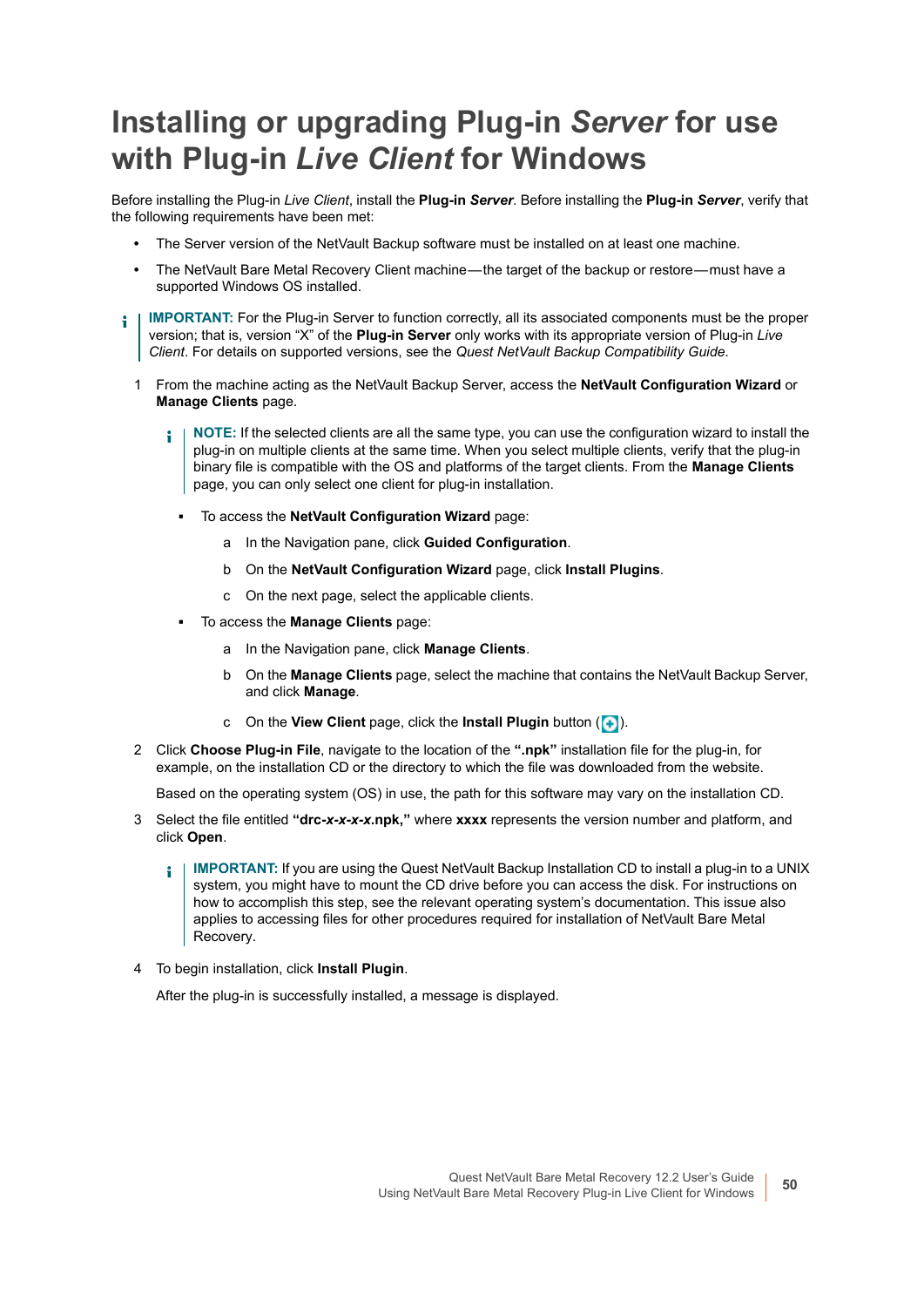## <span id="page-50-0"></span>**Adding Plug-in** *Live Client***s for use with Plug-in**  *Live Client* **for Windows**

After the **Plug-in** *Server* is installed on the NetVault Backup Server, the next step is to add the client machines that are to be backed up using the Plug-in *Live Client*. This step is accomplished by using the Manage Clients page of the NetVault Backup WebUI on the NetVault Backup Server. For complete details on the use of this window to add clients to the NetVault Backup Server, see the *Quest NetVault Backup Administrator's Guide*.

With the desired clients added, the Plug-in *Live Client* can be installed remotely from the NetVault Backup Server.

## <span id="page-50-1"></span>**Installing or upgrading Plug-in** *Live Client* **for use with Plug-in** *Live Client* **for Windows**

Install Plug-in *Live Client* on each NetVault Backup Heterogeneous Client from which Plug-in *Live Client* functionality is desired; that is, if attempting to conduct a Plug-in *Live Client* backup of a remote NetVault Backup Heterogeneous Client, this plug-in *must be* installed on that client.

Before installing the Plug-in *Live Client*, verify that the following requirements have been met:

- **•** At least the Client version of NetVault Backup software must be installed.
- The client machine—the target of the backup or restore—must be running a supported Windows platform. For details on the Windows platforms supported by the Plug-in *Live Client*, see the *Quest NetVault Backup Compatibility Guide*.
- **•** Approximately 10–20 percent of the hard drive's space must remain free and available for use.
- **•** The **Plug-in** *Server* must be installed on the NetVault Backup Server.
- **•** The system to serve as the NetVault Bare Metal Recovery Client must have been added to the NetVault Backup Server by using the Manage Clients page, as explained in [Adding Plug-in Live Clients for use with](#page-50-0)  [Plug-in Live Client for Windows](#page-50-0).
- 1 From the machine acting as the NetVault Backup Server, access the **NetVault Configuration Wizard** or **Manage Clients** page.
	- **NOTE:** If the selected clients are all the same type, you can use the configuration wizard to install the f. plug-in on multiple clients at the same time. When you select multiple clients, verify that the plug-in binary file is compatible with the OS and platforms of the target clients. From the **Manage Clients**  page, you can only select one client for plug-in installation.
		- **▪** To access the **NetVault Configuration Wizard** page:
			- a In the Navigation pane, click **Guided Configuration**.
			- b On the **NetVault Configuration Wizard** page, click **Install Plugins**.
			- c On the next page, select the applicable client one or more of the clients added in [Adding](#page-50-0)  [Plug-in Live Clients for use with Plug-in Live Client for Windows.](#page-50-0)
		- **▪** To access the **Manage Clients** page:
			- a In the Navigation pane, click **Manage Clients**.
			- b On the **Manage Clients** page, select the applicable client (one of the clients added in [Adding](#page-50-0)  [Plug-in Live Clients for use with Plug-in Live Client for Windows\)](#page-50-0), and click **Manage**.
			- c On the **View Client** page, click the **Install Plugin** button (**4**).
- 2 Click **Choose Plug-in File**, navigate to the location of the **".npk"** installation file for the plug-in, for example, on the installation CD or the directory to which the file was downloaded from the website.

Based on the operating system (OS) in use, the path for this software may vary on the installation CD.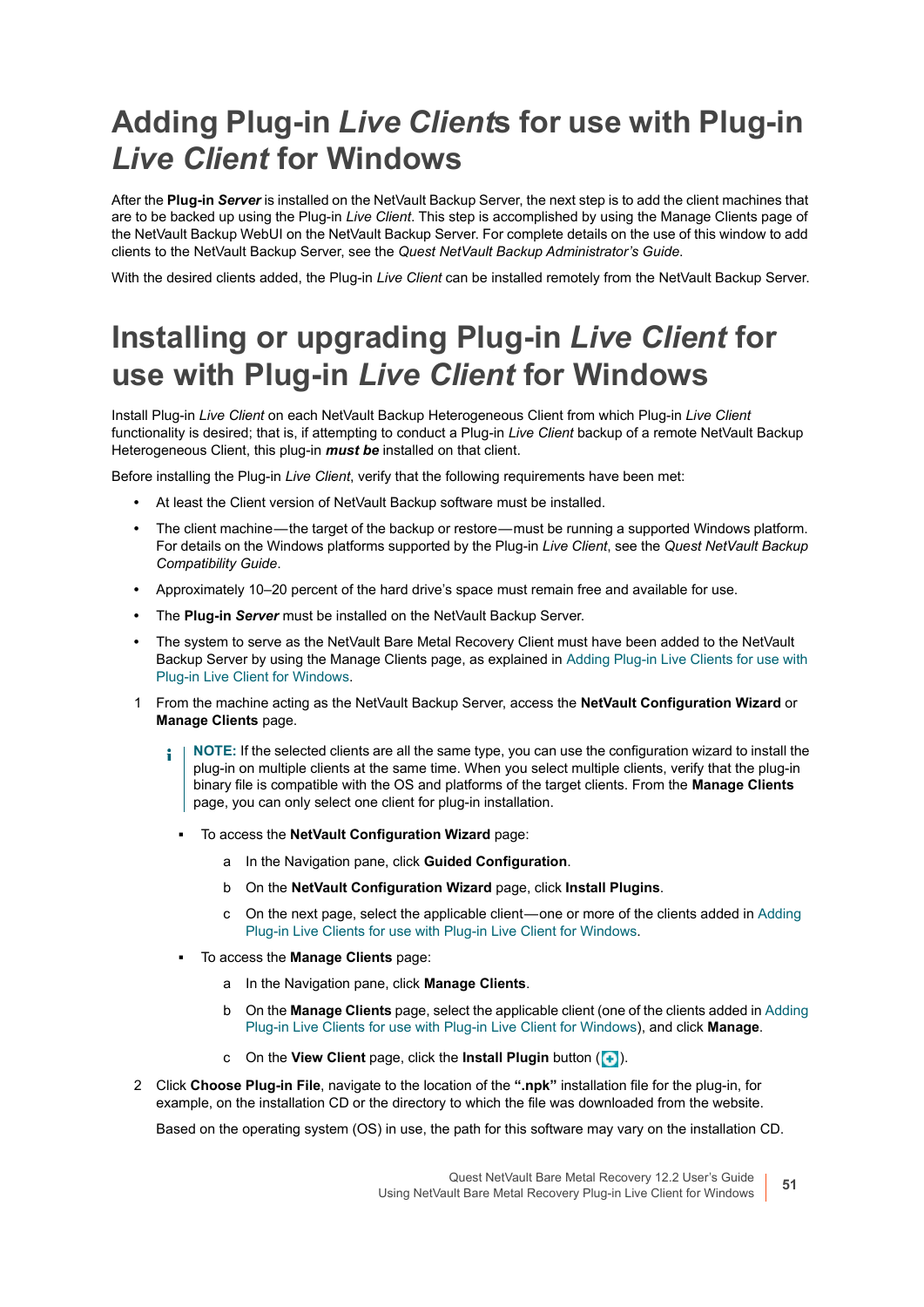- 3 Select the file entitled **"drw-***x-x-x-x***.npk,"** where **xxxx** represents the version number and platform, and click **Open**.
- 4 To begin installation, click **Install Plugin**.

After the plug-in is successfully installed, a message is displayed.

## <span id="page-51-1"></span>**Upgrading Plug-in** *Live Client* **on Windows Server 2008 and later**

- 1 Uninstall the previous version of Plug-in *Live Client* for Windows; for details, see [Removing Plug-in Live](#page-51-2)  [Client for Windows.](#page-51-2)
- 2 Install Plug-in *Live Client* for Windows; for details, see [Installing or upgrading Plug-in Live Client for use](#page-50-1)  [with Plug-in Live Client for Windows.](#page-50-1)

**I IMPORTANT:** After completing the upgrade process, re-create backup and restore iobs.

## <span id="page-51-2"></span>**Removing Plug-in** *Live Client* **for Windows**

- 1 In the Navigation pane, click **Manage Clients**.
- 2 On the **Manage Clients** page, select the applicable NetVault Backup Heterogeneous Client, and click **Manage**.
- 3 In the **Installed Software** table on the **View Client** page, select the applicable plug-in for removal, for example, **Plug-in** *Live Client* **for Windows**, and click the **Remove Plugin** button ( ).
- 4 In the **Confirm** dialog box, click **Remove**.

# <span id="page-51-0"></span>**Backing up data with Plug-in** *Live Client* **for Windows**

Backups of a target NetVault Bare Metal Recovery Client are broken down into a two-part process. The topics that follow illustrate all the steps used to perform both phases of the Plug-in *Live Client* backup process.

- **•** [Prerequisites for backing up data with Plug-in Live Client for Windows](#page-51-3)
- **•** [Performing an online backup of data with Windows Server 2008 or later using Plug-in Live Client for](#page-53-0)  [Windows](#page-53-0)

## <span id="page-51-3"></span>**Prerequisites for backing up data with Plug-in**  *Live Client* **for Windows**

This topic documents any prerequisite procedures that must be followed, before performing a backup with the Plug-in *Live Client*.

The following limitations apply to backups performed with the Plug-in *Live Client* for Windows:

- **•** Backup of Dynamic Disks is not supported.
- **•** Backup of Active Directory is not supported.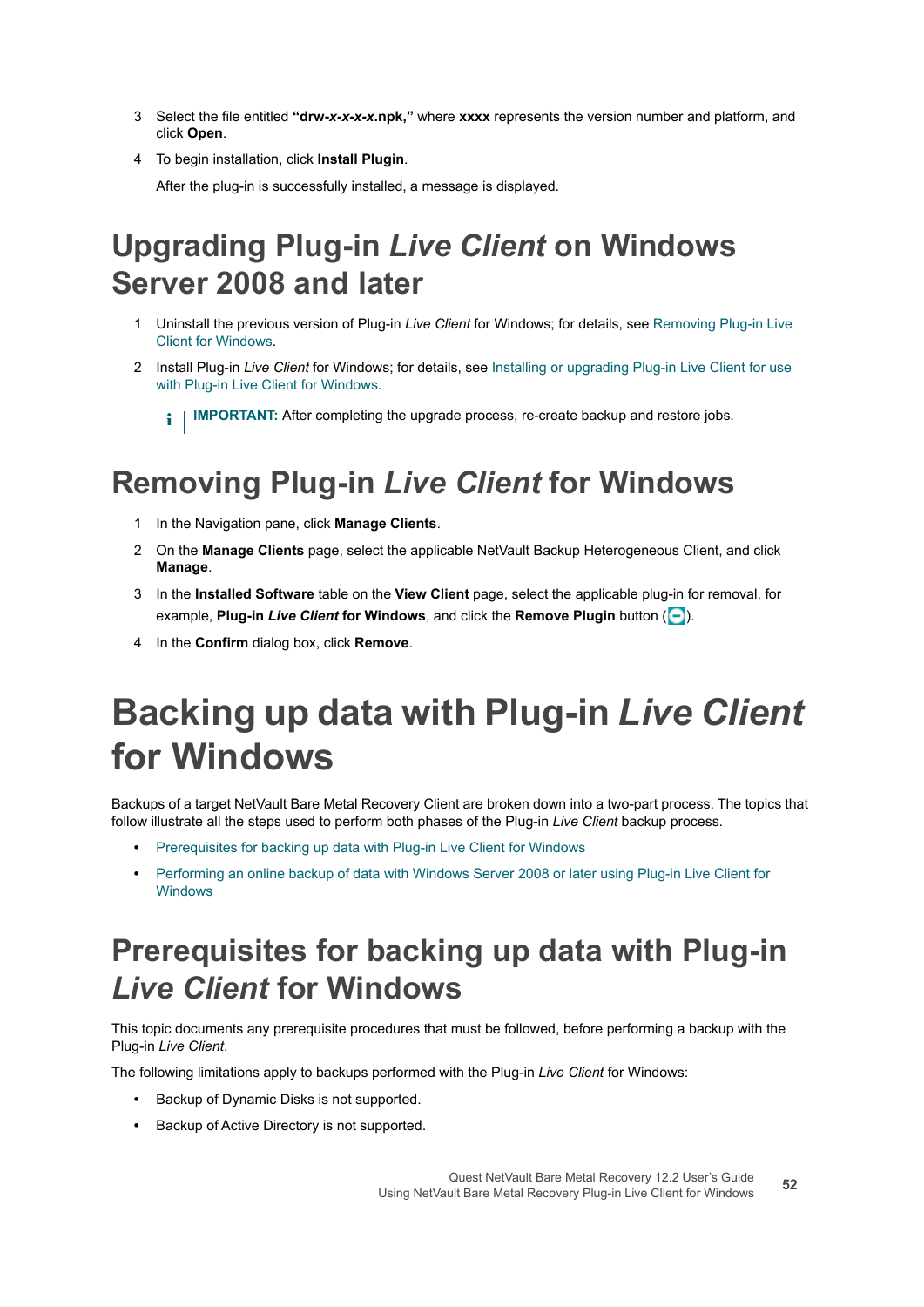- **•** The Plug-in *Live Client* checks for the required VMware driver during a backup. If the required driver is not present, the backup job completes with warnings. If recovery to a VMDK Image is not intended, the VMware driver is not required and you can update the configuration file to disable the warning.
	- **▪ To update the configuration file, perform the following steps:**
		- a Locate and open the **"nvdrw.cfg"** file in a text editor.

This file is located in **\\NetVault Backup\config\**. If the file does not exist, you can create it.

b Add the following section:

[VM Option] CheckVmDriver=FALSE

- c Save and close the file.
- **▪ To install the VMware device driver, perform the following steps:**
	- a Download the VMware drivers from the Quest website.
	- **i** | NOTE: For VMDK Image recovery, only SCSI drivers are supported.
		- b Copy the required device driver, for example, **"vm\_lsi\_2008.inf,"** to the physical machine.
		- c To install the required device driver on the physical machine, locate the file on the physical machine.
		- d Right-click it, and select **Install** from the menu.
		- e When the **Hardware Installation** warning message is displayed, click **Continue Anyway**.
		- f Reboot the system for the new settings to take effect.
- **•** If the space allocated for shadow copies on the volume is insufficient, the oldest persistent shadow copy may be lost when you perform a backup. For information about shadow copies and how they are implemented, see the MSDN Library page at: [http://msdn.microsoft.com/en](http://msdn.microsoft.com/en-us/library/bb968832(VS.85).aspx)[us/library/bb968832\(VS.85\).aspx](http://msdn.microsoft.com/en-us/library/bb968832(VS.85).aspx)
- **•** For instructions on allocating space for shadow copies, see: [http://technet.microsoft.com/en](http://technet.microsoft.com/en-us/library/cc786104.aspx)[us/library/cc786104.aspx](http://technet.microsoft.com/en-us/library/cc786104.aspx)

### **Verifying access to the Plug-in** *Server* **for use with Plug-in**  *Live Client* **for Windows**

Before using the Plug-in *Live Client* to perform active backups of a target NetVault Bare Metal Recovery Client, verify that the NetVault Bare Metal Recovery Client is bootable with Plug-in *Offline Client*, and that it is accessible to the **Plug-in** *Server*. This procedure is performed to ensure that the target NetVault Bare Metal Recovery Client is accessible at restore time. Note the following:

- **•** Failure to perform this verification process may result in the inability to restore backups taken with the Plugin *Live Client*.
- **•** You only need to perform this procedure *once* for a target NetVault Bare Metal Recovery Client, unless its networking hardware is changed later. If so, you must perform these procedures again.
- **•** This procedure must be performed for each NetVault Bare Metal Recovery Client that is to be backed up with the Plug-in *Live Client*.

#### **Part 1: Boot the NetVault Bare Metal Recovery Client with Plug-in** *Offline Client*

Boot the target NetVault Bare Metal Recovery Client with the Plug-in *Offline Client* to prepare it for the backup. To complete the boot routine, review all the steps in [Booting a NetVault Bare Metal Recovery Client with Plug-in](#page-56-0)  [Offline Client](#page-56-0).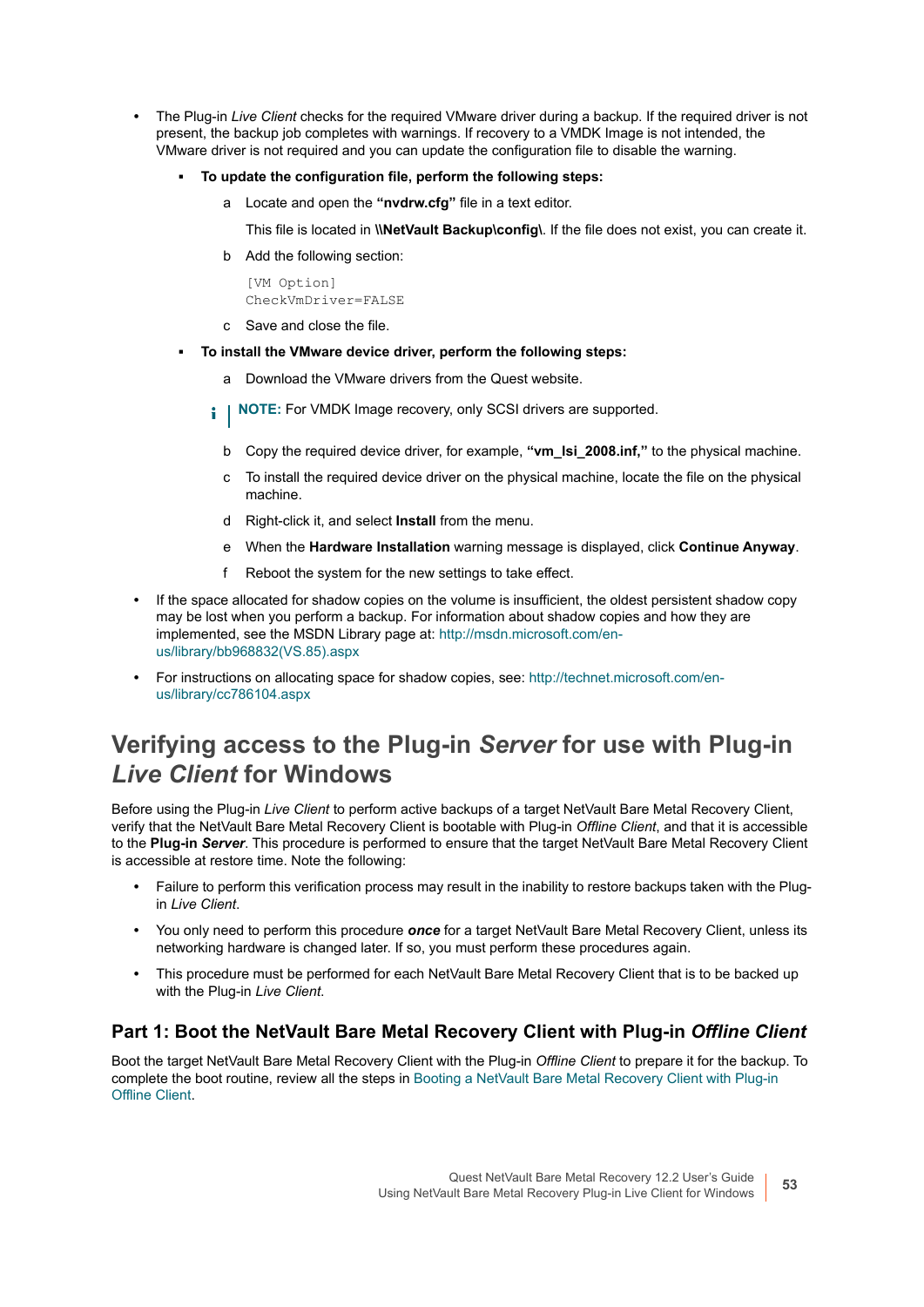#### **Part 2: Verify access to the NetVault Bare Metal Recovery Client**

- 1 After you have booted the NetVault Bare Metal Recovery Client using Plug-in *Offline Client*, outlined in [Booting a NetVault Bare Metal Recovery Client with Plug-in Offline Client,](#page-56-0) access the NetVault Backup Server and start the NetVault Backup WebUI.
- 2 Access the NetVault Backup Backup window, and double-click the NetVault Backup Server-the system containing the **Plug-in Server**—to open it.
- 3 Open the **Plug-in** *Server* by double-clicking it.
- 4 Locate the appropriate NetVault Bare Metal Recovery Client displayed under the plug-in, and double-click it to open it.

One of two results occurs:

- **▪ System disks are revealed**: If selectable disks are revealed, you have verified that the NetVault Bare Metal Recovery Client is accessible.
- **▪ An error message is revealed**: If a dialog box displays stating **"Failed to connect to client,"** the NetVault Bare Metal Recovery Client is not accessible. This issue occurs for any number of reasons. The most common reason is that the networking hardware was not correctly configured during boot of the NetVault Bare Metal Recovery Client with Plug-in *Offline Client*. Reboot the target NetVault Bare Metal Recovery Client with Plug-in *Offline Client*, outlined in [Booting a NetVault Bare](#page-56-0)  [Metal Recovery Client with Plug-in Offline Client,](#page-56-0) and ensure that the proper network-related values are used.

### <span id="page-53-1"></span>**Verifying Disk Geometry and Device Size for use with Plugin** *Live Client* **for Windows**

The Plug-in *Live Client* makes it possible to view the disk geometry of a selected system. Quest recommends that you note this information before you back up a system with the Plug-in *Live Client*. When restoring previously backed-up data, if this information is not accounted for, a restore could fail.

- 1 From the NetVault Backup Server, start the NetVault Backup WebUI.
- 2 In the Navigation pane, click **Create Backup Job**.
- 3 Next to the **Selections** list, click **Create New**.
- 4 On the **NetVault Backup Selections** page, double-click the client that contains the Plug-in *Live Client* to open it.
- 5 Open the Plug-in *Live Client* by double-clicking it.
- 6 Double-click the applicable NetVault Bare Metal Recovery Client displayed under the plug-in to reveal the disks contained within.
- 7 To determine the Disk Geometry, click the applicable disk, and select **Disk Geometry** from the context menu.

The **Device Geometry** dialog box displays the size and quantity for various items pertaining to the selected disk.

8 With this information noted, click **OK**.

## <span id="page-53-0"></span>**Performing an online backup of data with Windows Server 2008 or later using Plug-in**  *Live Client* **for Windows**

As noted in previous topics, the Plug-in *Live Client* lets you back up full systems and individual partitions contained within that system, while they remain online and active.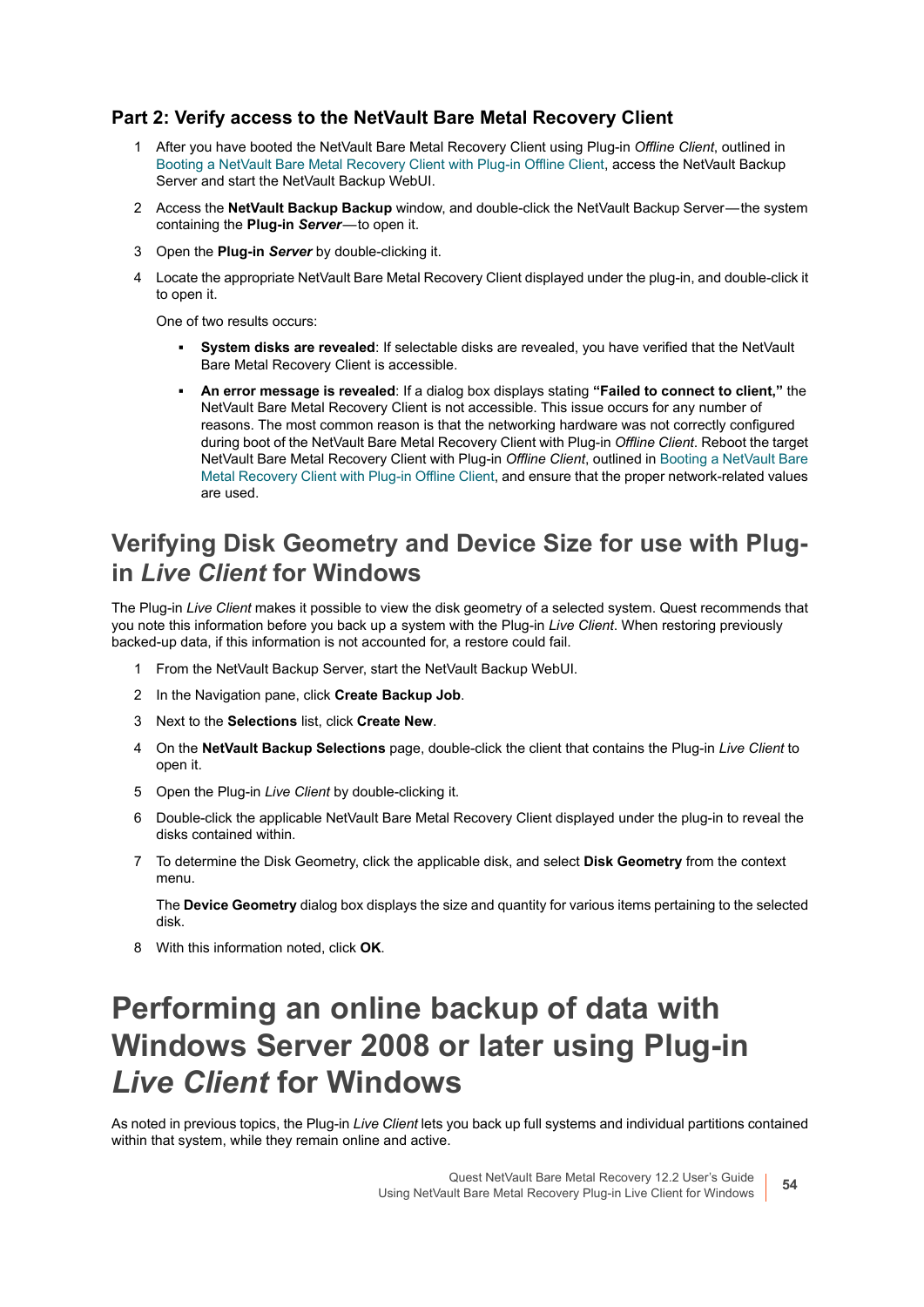The following topics describe the steps required to complete a successful backup with Plug-in *Live Client*:

- **•** [Selecting data for a backup with Plug-in Live Client for Windows using Windows Server 2008 or later](#page-54-0)
- **•** [Setting backup options for a backup with Plug-in Live Client for Windows using Windows Server 2008 or](#page-54-1)  [later](#page-54-1)
- **•** [Finalizing and submitting the job for a backup with Plug-in Live Client for Windows using Windows Server](#page-55-0)  [2008 or later](#page-55-0)

### <span id="page-54-0"></span>**Selecting data for a backup with Plug-in** *Live Client* **for Windows using Windows Server 2008 or later**

You must use sets — Backup Selection Set, Backup Options Set, Schedule Set, Target Set, and Advanced Options Set — to create a backup job and create a DR image. For more information, see the *Quest NetVault Backup Administrator's Guide*.

1 In the Navigation pane of the NetVault Backup WebUI running on the NetVault Backup Server, click **Create Backup Job**.

You can also start the wizard from the Guided Configuration link. In the Navigation pane, click **Guided Configuration**. On the **NetVault Configuration Wizard** page, click **Create backup jobs**.

2 In **Job Name**, specify a name for the job.

Assign a descriptive name that lets you easily identify the job when monitoring its progress or restoring data. The job name can contain alphanumeric and non-alphanumeric characters, but it cannot include non-English characters. On Windows, there is no length restriction. However, a maximum of 40 characters is recommended on all platforms.

- 3 Next to the **Selections** list, click **Create New**.
- 4 Double-click the NetVault Backup Client that is to serve as a target for a DR backup, that is, a machine containing an installation of the Plug-in *Live Client* for Windows, to open it.
- 5 In the list of installed plug-ins, double-click the client that you want to back up, for example, the client on which the Plug-in *Live Client* is installed)
- 6 To open the Plug-in *Live Client* and display the hard disks on the client system, double-click the Plug-in *Live Client*.
- 7 Select one of the following:
	- **▪** To select the entire disk for a backup, click the box to the left of the disk title.
	- **▪** To select specific items, double-click a disk to open it. Individual partitions are displayed and made available for selection. Information about each partition is displayed; for example, the partition number; the drive letter assigned — **"C:"**, **"D:"**; the file system — NTFS, HPFS. Select the items that you want to back up. Selected items contain a green check, items that are not selected are blank, and omitted items contain a red cross.
- 8 Click **Save**, enter a name in the **Create New Set** dialog box, and click **Save**.

The name can contain alphanumeric and non-alphanumeric characters, but it cannot include non-English characters. On Windows, there is no length restriction; however, a maximum of 40 characters is recommended.

### <span id="page-54-1"></span>**Setting backup options for a backup with Plug-in** *Live Client* **for Windows using Windows Server 2008 or later**

The next step involves creating the Backup Options Set.

- 1 If you are using Windows Server 2008 or later and you do *not* want to back up only used blocks on a partition, click **Create New** next to the **Plugin Options** list.
- 2 Clear the **Back up used blocks only for NTFS partitions** option.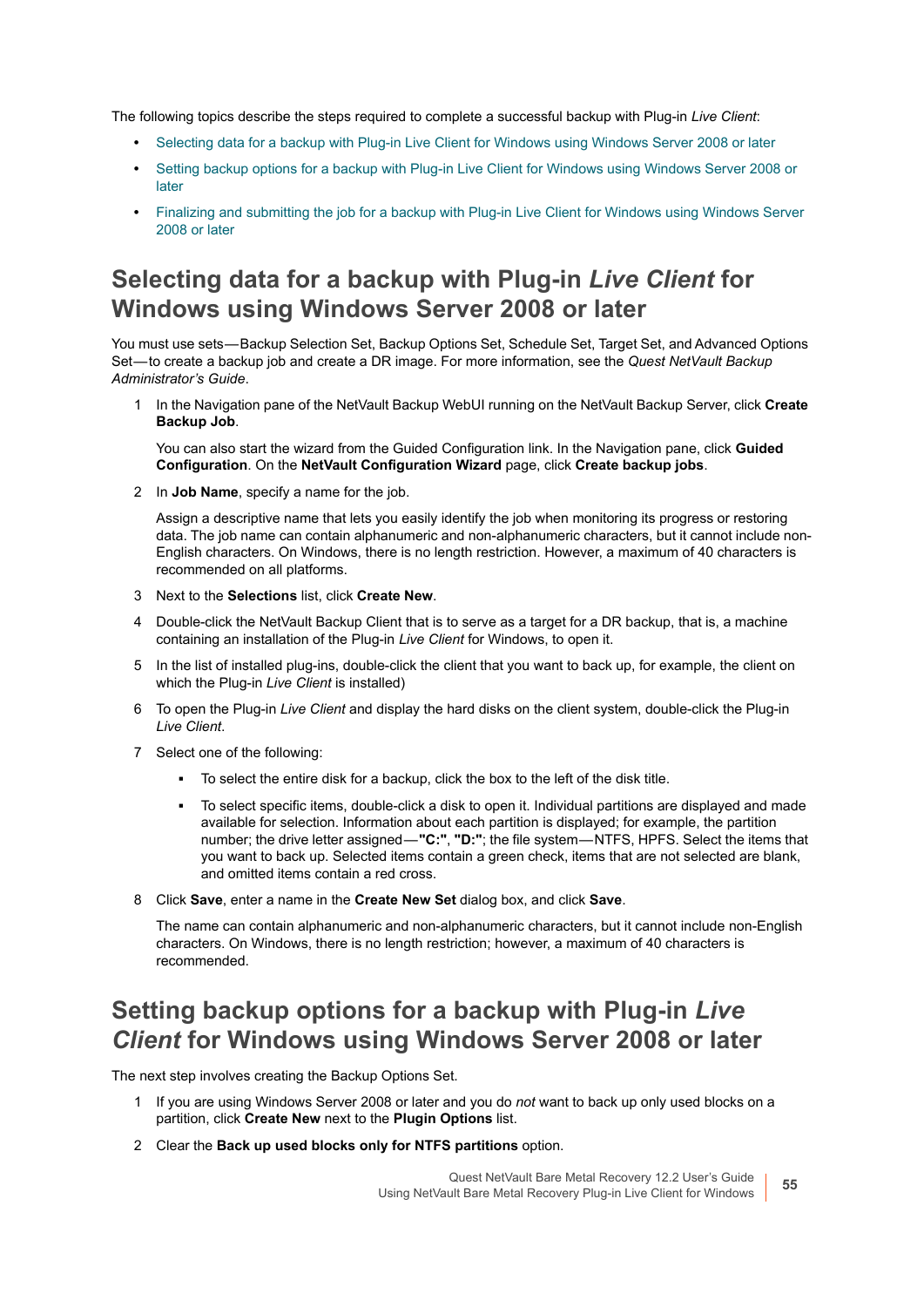This option lets you back up only the used blocks on the partition, which can save a considerable amount of space and time. For example, if a machine has a 10 GB **"C:"** drive and only 6 GB is used, selecting this option backs up 6 GB because this amount is the actual used space. The **Back up used blocks only for NTFS partitions** option is selected by default. If you clear this option, a discrepancy (4 K) between the backup data and the size of the NTFS volume might be reported in the binary log; this feature is working as intended, and does not affect a restore.

- 3 Click **Save** to save the set.
- 4 In the **Create New Set** dialog box, specify a name for the set, and click **Save**.

The name can contain alphanumeric and non-alphanumeric characters, but it cannot include non-English characters. On Windows, there is no length restriction; however, a maximum of 40 characters is recommended.

### <span id="page-55-0"></span>**Finalizing and submitting the job for a backup with Plug-in**  *Live Client* **for Windows using Windows Server 2008 or later**

The final steps include setting additional options on the Schedule, Target Storage, and Advanced Options pages, submitting the job, and monitoring the progress through the Job Status and View Logs pages. These pages and options are common to all NetVault Backup Plug-ins. For more information, see the *Quest NetVault Backup Administrator's Guide*.

- 1 Use the **Schedule**, **Target Storage**, and **Advanced Options** lists to configure any additional required options.
- 2 Click **Save** or **Save & Submit**, whichever is applicable.
	- **TIP:** To run a job that you have already created and saved, select **Manage Job Definitions** in the ÷ Navigation pane, select the applicable job, and click **Run Now**.

You can monitor progress on the **Job Status** page and view the logs on the **View Logs** page. For more information, see the *Quest NetVault Backup Administrator's Guide*.

- **NOTE:** Be aware of the following: f.
	- **•** Attempts to perform a Plug-in *Live Client* backup of a system whose hard disk is full or nearly full, may fail. The plug-in requires a portion of the local system's hard disk to synchronize data. If enough free space is not available for this synchronization of data, the backup fails.
	- **•** On Windows Server 2008 clients and later, you cannot take two backup snapshots at the same time, for example, if you initiate simultaneous backups on two clients from the same server. Shadow copy creation is serialized. This issue is a known limitation of Volume Shadow Copy Service (VSS).
	- **•** The **Master Boot Record (MBR)** and the **Partition Table** items are backed up automatically when a partition (all or individual) is backed up with this plug-in.
	- **•** Plug-in *Live Client* does not support DR backups spanning multiple libraries. Attempting to restore a backup job that spans multiple libraries fails.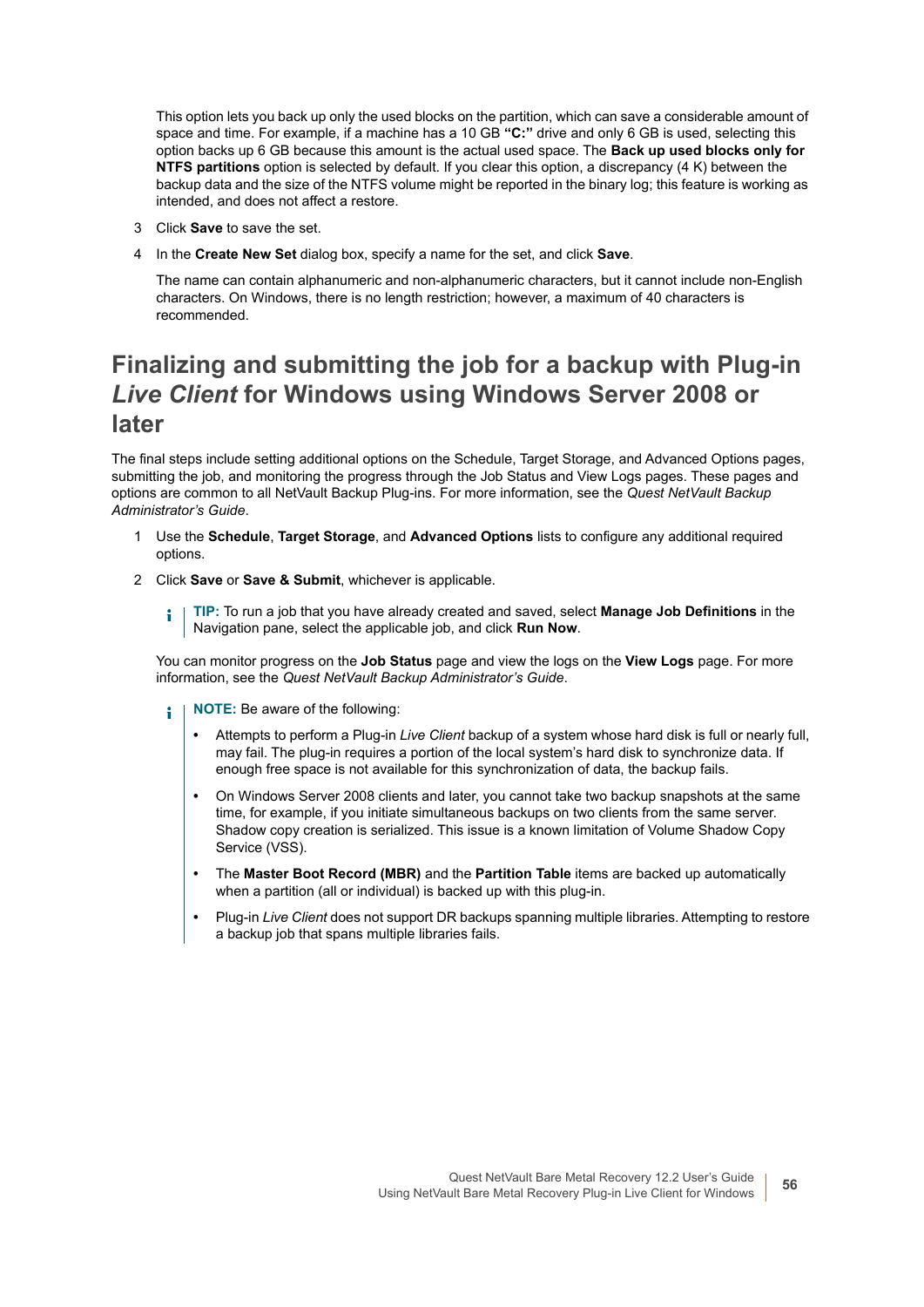# <span id="page-56-0"></span>**Booting a NetVault Bare Metal Recovery Client with Plug-in** *Offline Client*

When performing backups using the Plug-in *Live Client*, a target NetVault Bare Metal Recovery Client can be active and currently in use by a user, that is, *online*. However, various operations associated with the Plug-in *Live Client* require that the target NetVault Bare Metal Recovery Client is taken *offline* and made accessible to the NetVault Backup Server. This process includes the following operations:

- **Verifying access to the Plug-in** *Server*
- **All restore operations**

To bring a target DR system to this offline state, the Plug-in *Offline Client* is used to load a minimal OS to a target NetVault Bare Metal Recovery Client's memory. The Plug-in *Offline Client* boot routine entails the configuration of network equipment installed on the target NetVault Bare Metal Recovery Client; that is, loading driver software for the system's NIC/SCSI card to memory to use the device and access the system. This boot routine varies based on the version of Plug-in *Offline Client* in use:

## **Booting with Plug-in** *Offline Client*

This process entails the configuration of network equipment installed on the target NetVault Bare Metal Recovery Client; that is, loading driver software for the system's NIC/SCSI card to memory to use the device and access the system.

**IMPORTANT:** Before starting this procedure, verify the boot order of the target NetVault Bare Metal i. Recovery Client. The machine's CD drive must be the first source of a boot for this process to work.

### **Gathering NetVault Bare Metal Recovery Client network information**

In this first phase, you gather specific network-related information from the NetVault Bare Metal Recovery Client for use in the boot routine, for example, NIC and SCSI interface values. This requirement includes the following values:

- **IP Address**
- **Network Mask**
- **Gateway**
- **IMPORTANT:** If the target NetVault Bare Metal Recovery Client is configured with multiple NIC/SCSI devices ÷ for access, Quest recommends that you gather the preceding information for *each device*. The Plug-in Offline Client boot routine recognizes *all* these devices and requests that you configure each, individually, with this information, but only one of the devices actually must be configured successfully for use.

To obtain all these network values, perform the following steps.

- 1 Log in locally to the Windows-based NetVault Bare Metal Recovery Client, and start a Command Prompt session.
- 2 At the prompt, type the following command:

ipconfig

3 In the content that is revealed, locate and record the **IP Address**, **Subnet Mask (Network Mask)**, and **Default Gateway** values.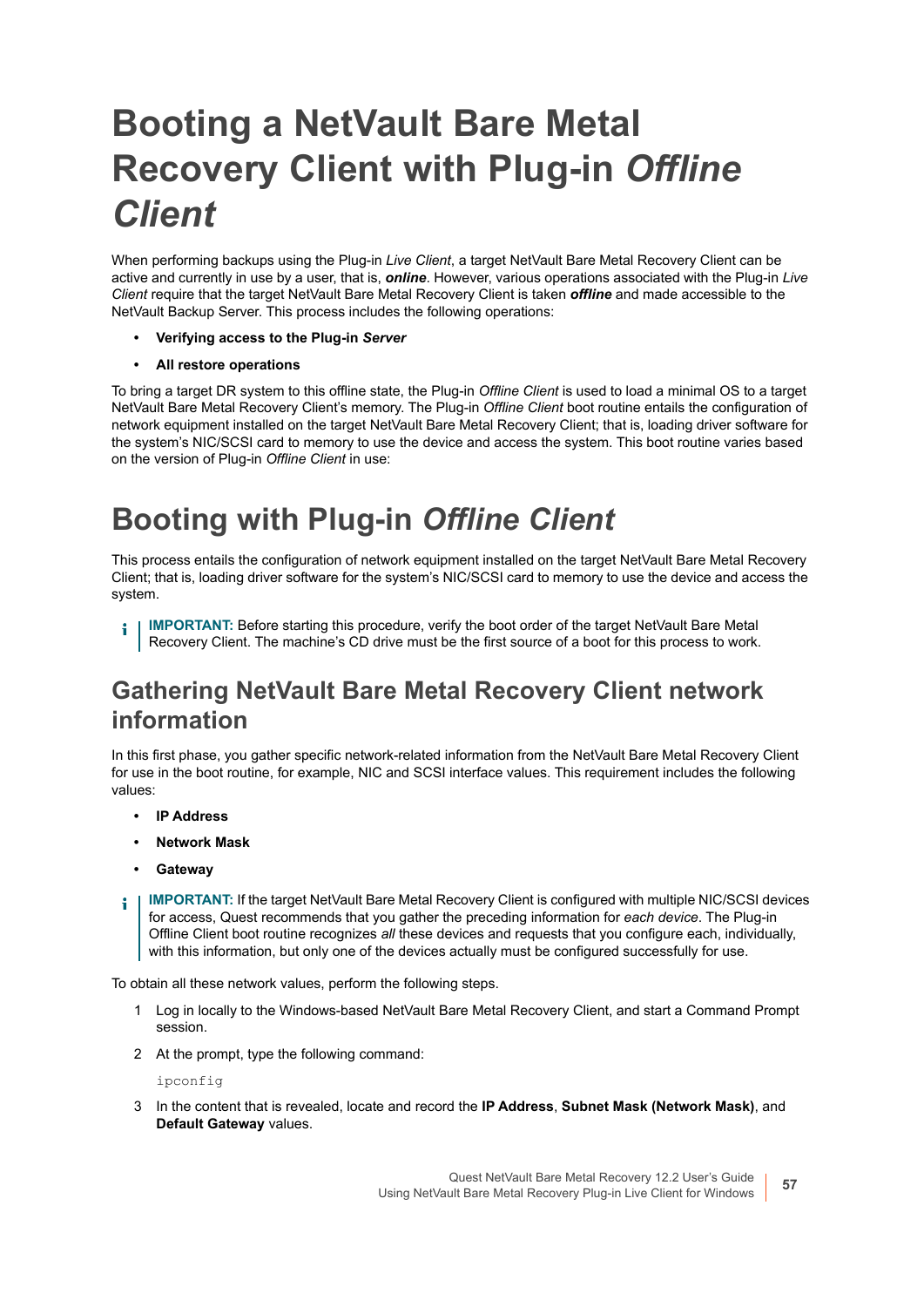### **Booting the NetVault Bare Metal Recovery Client with the Linux-Based Plug-in** *Offline Client*

With all relevant networking information noted, you can boot the target NetVault Bare Metal Recovery Client.

1 Turn off the NetVault Bare Metal Recovery Client, and insert the VaultOS CD; if connected through a USB port, the port must use the 3.0 protocol or earlier.

On reboot, there is a 5-second delay after the boot prompt is displayed.

2 Press **Enter** to start the sequence immediately.

A series of dialog boxes appear as various applications are loaded to system memory. The initial load sequence may take several minutes, during which time the screen may appear blank.

By default, the system uses DHCP for the IPv4 and IPv6 settings. If you want to change the network settings, complete the following steps:

- a Double-click the **NetCFG** icon on the desktop.
- b When the **Network Connections** dialog box is displayed, select the connection that you want to change, and click **Edit**.
	- **IMPORTANT:** You can only use one active network interface during the backup and restore ÷ operation.
- c Click the **IPv4 Settings** tab, select **Manual** from the **Method** list, click **Add**, and enter the IP, netmask, and gateway addresses in the applicable fields. Leave the **DNS servers** field blank.
- d Click the **IPv6 Settings** tab, select **Manual** from the **Method** list, click **Add**, and enter the IP, prefix, and gateway addresses in the applicable fields. Leave the **DNS servers** field blank.
- e When you are finished, click **Save** to return to the **Network Connections** dialog box, and then click **Close**.

The Client is now prepared for backup or restore.

### **Booting the NetVault Bare Metal Recovery Client with the Windows PE-based Plug-in** *Offline Client*

With all relevant networking information noted, you can boot the target NetVault Bare Metal Recovery Client. To boot from a standard Plug-in *Offline Client* CD, perform the following steps.

1 Turn off the NetVault Bare Metal Recovery Client, and insert the Plug-in *Offline Client* CD; if connected through a USB port, the port must use the 3.0 protocol or earlier.

On reboot, the NetVault Bare Metal Recovery interface is displayed.

- 2 When the **BMR Network Configuration** dialog box is displayed, select the applicable option:
	- **Use DHCP** (recommended): To use the Dynamic Host Configuration Protocol (DHCP) to configure the network interface, select this option.
	- **▪ Use Static IP Address**: To enter specific IP addresses, select this option, and enter the addresses in the **IP Address**, **Subnet Mask**, and **Default Gateway** fields.
- 3 To submit the information, click **Config**, and then click **OK** when the confirmation message is displayed.
- 4 To close the **BMR Network Configuration** dialog box and start the **NetVault Bare Metal Recovery Agent**, click **Exit**.

After the network configuration is completed, the agent is started and the initialization process is completed. The NetVault Bare Metal Recovery Client is now prepared for backup or restore.

You can use the list preceding the **Run** button to output information related to the NetVault Bare Metal Recovery GUI when you issue the **Run** command.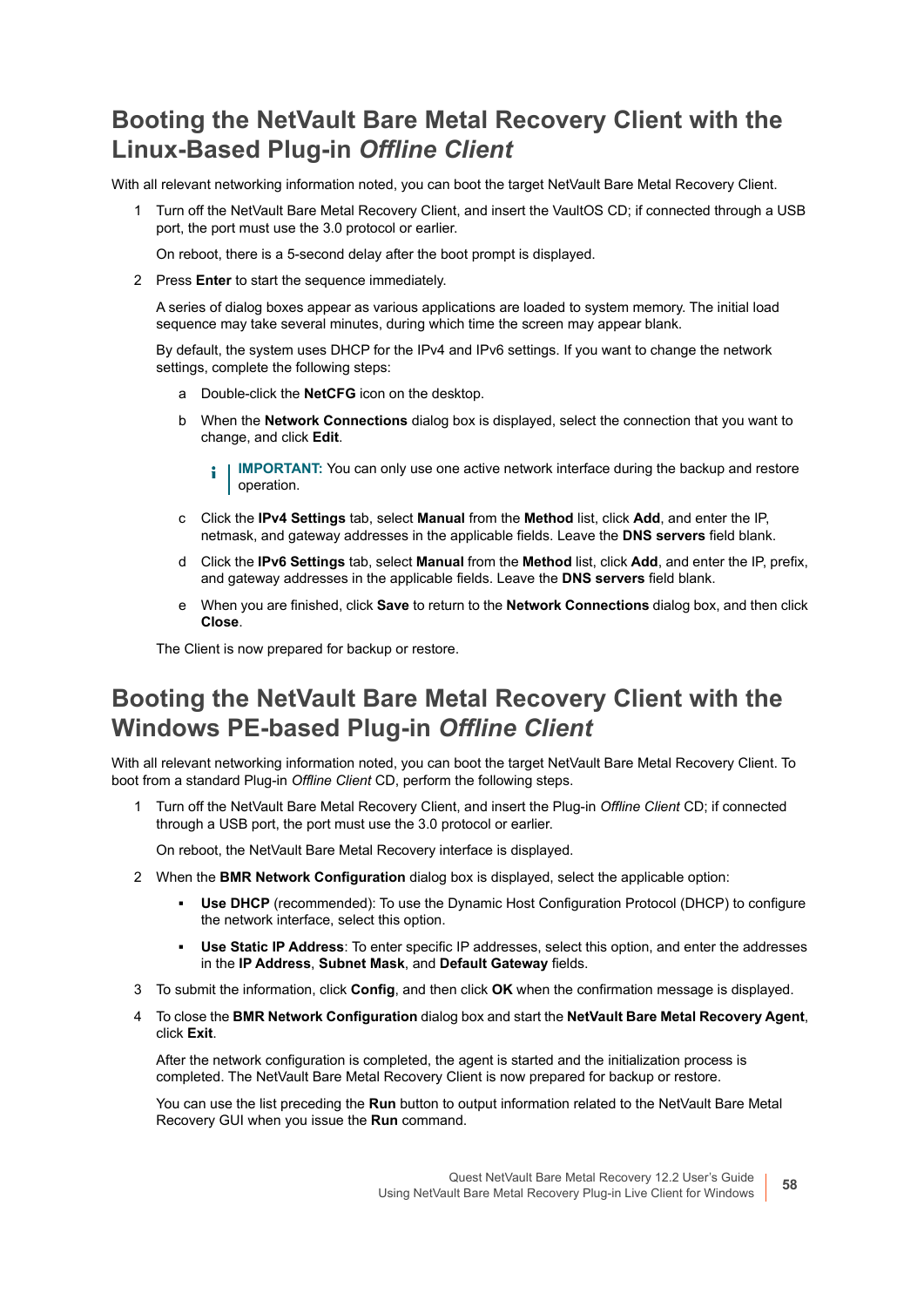Also, the information displayed in the text window is automatically exported to the **"x:\questbmr\bmr\_gui.log"** file.

# <span id="page-58-0"></span>**Restoring data with Plug-in** *Live Client* **for Windows**

The restore of data backed up with the Plug-in *Live Client* is handled by the **Plug-in** *Server***.** Backups performed using the Plug-in *Live Client* are revealed beneath the **Plug-in** *Server* node , labeled "**VaultDR APM,**" on the **Create Selection Set** page of the NetVault Backup WebUI.

The topics that follow illustrate all the procedures required to perform a restore of a Plug-in *Live Client* backup.

- **•** [Restoring to a physical machine with Plug-in Live Client for Windows](#page-58-1)
- **•** [Restoring data as a VMDK Image with Plug-in Live Client for Windows](#page-62-0)
- **I IMPORTANT:** Verify that the Disk Geometry of the OS targeted by the restore matches the geometry of the source OS that was backed up. If they do not match, for example, the source used 32 sectors per track, and the target uses 63 sectors, an error occurs when the system attempts to start.

## <span id="page-58-1"></span>**Restoring to a physical machine with Plug-in**  *Live Client* **for Windows**

The following topic details the procedure required to recover a Plug-in *Live Client* backup to a physical machine with the same hardware specifications as the machine used for the backup.

### **Prerequisites for restoring to a physical machine with Plugin** *Live Client* **for Windows**

The restore procedure for a Plug-in *Live Client* backup is a delicate operation. Before setting up and running a restore, the following prerequisites must be met.

#### **BitLocker volumes**

Volumes that are encrypted using BitLocker on Windows Server 2008 clients and later lose encryption after restore. If you are using BitLocker, enable encryption again when you restore the machine.

#### **Shadow copies**

Windows uses VSS persistent snapshots to implement shadow copies in Windows Server 2008 and later. When restored, Windows does not properly recognize these shadow copies. They can become orphaned and consume disk space.

Microsoft does not recommend backing up shadow copies. However, the Plug-in *Live Client* performs backups at the block level so there is no way to prevent the backup of snapshot files. Manually delete the snapshot files and enable shadow copies on the recovered volume again.

For instructions on deleting shadow copies, see:<http://technet.microsoft.com/en-us/library/cc776119.aspx>

For instructions on enabling shadow copies, see: <http://technet.microsoft.com/en-us/library/cc776483.aspx>

In addition, Quest recommends limiting the amount of space allocated to shadow copies to 300 megabytes (MB). This step deletes the cache files. Alternatively, disable shadow copies.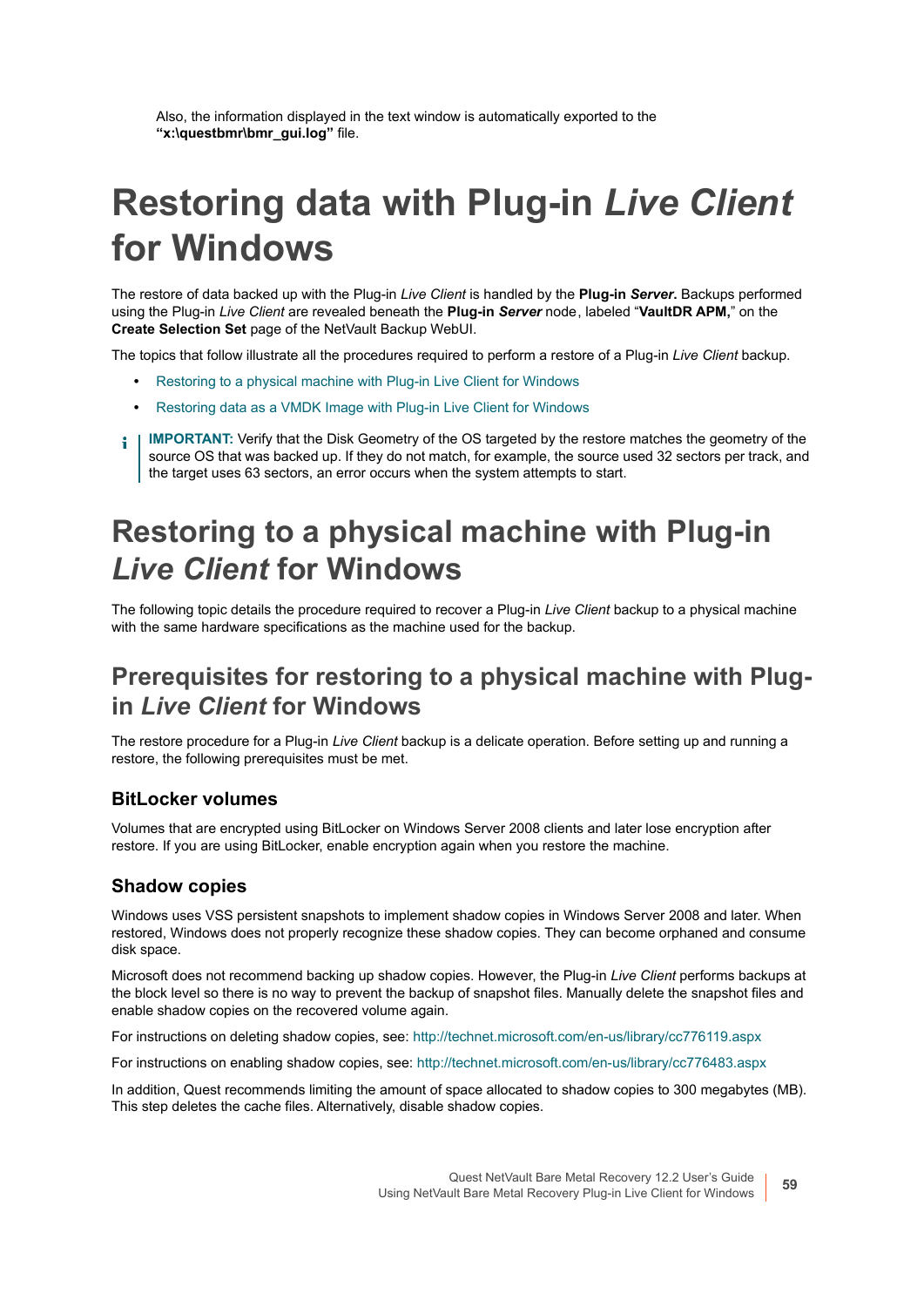For more information on Microsoft-recommended best practices for shadow copies, see: <http://technet.microsoft.com/en-us/library/cc753975.aspx>

#### **Windows disk management**

Windows Server 2008 and later automatically assigns drive letters to new-found partitions following a restore. This behavior can be controlled by using the **diskpart.exe** command. For more information, see <http://technet.microsoft.com/en-us/library/cc773140.aspx>.

#### **Ensure that device filenames match**

The target device name on the NetVault Bare Metal Recovery Client, for example, **"Disk 0 (IDE),"** must be the same as it was at the time of backup.

#### **Boot the NetVault Bare Metal Recovery Client with Plug-in** *Offline Client*

Boot the target NetVault Bare Metal Recovery Client with the Plug-in *Offline Client* to prepare it for the restore of a DR image. To complete the boot routine, perform the steps covered in [Booting a NetVault Bare Metal Recovery](#page-56-0)  [Client with Plug-in Offline Client.](#page-56-0)

#### **Gather noted Device Size and Disk Geometry information**

Have the information noted in [Verifying Disk Geometry and Device Size for use with Plug-in Live Client for](#page-53-1)  [Windows](#page-53-1) handy to complete the restore. This information helps ensure that you back up the correct data.

#### **Verify access to the target NetVault Bare Metal Recovery Client**

The NetVault Bare Metal Recovery Client machine that is to serve as a target for the restore must be accessible to the **Plug-in** *Server*. The topic that follows outlines the required steps for this verification.

- **NOTE:** Quest recommends that the target machine for the restore has the same hardware configuration as ÷ the original machine.
	- 1 With the NetVault Bare Metal Recovery Client booted with Plug-in *Offline Client*, access the NetVault Backup Server, and start the NetVault Backup WebUI.
	- 2 Access the **NetVault Backup Backup** window to verify that the applicable client machine has been added as a NetVault Bare Metal Recovery Client.
		- a Open the Plug-in *Server* to reveal existing clients.
		- b Locate and right-click the applicable NetVault Bare Metal Recovery Client, and select **Edit** from the menu.
		- c When the **Edit Bare Metal Recovery Client** dialog box is displayed, verify that the data is correct or change it as required.
		- d If the NetVault Bare Metal Recovery Client is added correctly, continue to the next topic, [Restore](#page-60-0)  [procedure for restoring data with Plug-in Live Client for Windows;](#page-60-0) otherwise, proceed to the following step.
	- 3 Add the applicable NetVault Bare Metal Recovery Client.

For detailed instructions, see [Adding a NetVault Bare Metal Recovery Client to the Plug-in Server for use](#page-47-0)  [with Plug-in Live Client for Windows.](#page-47-0)

4 Close the **NetVault Backup Backup** window of the Plug-in *Server*, and continue to the [Restore procedure](#page-60-0)  [for restoring data with Plug-in Live Client for Windows](#page-60-0) topic.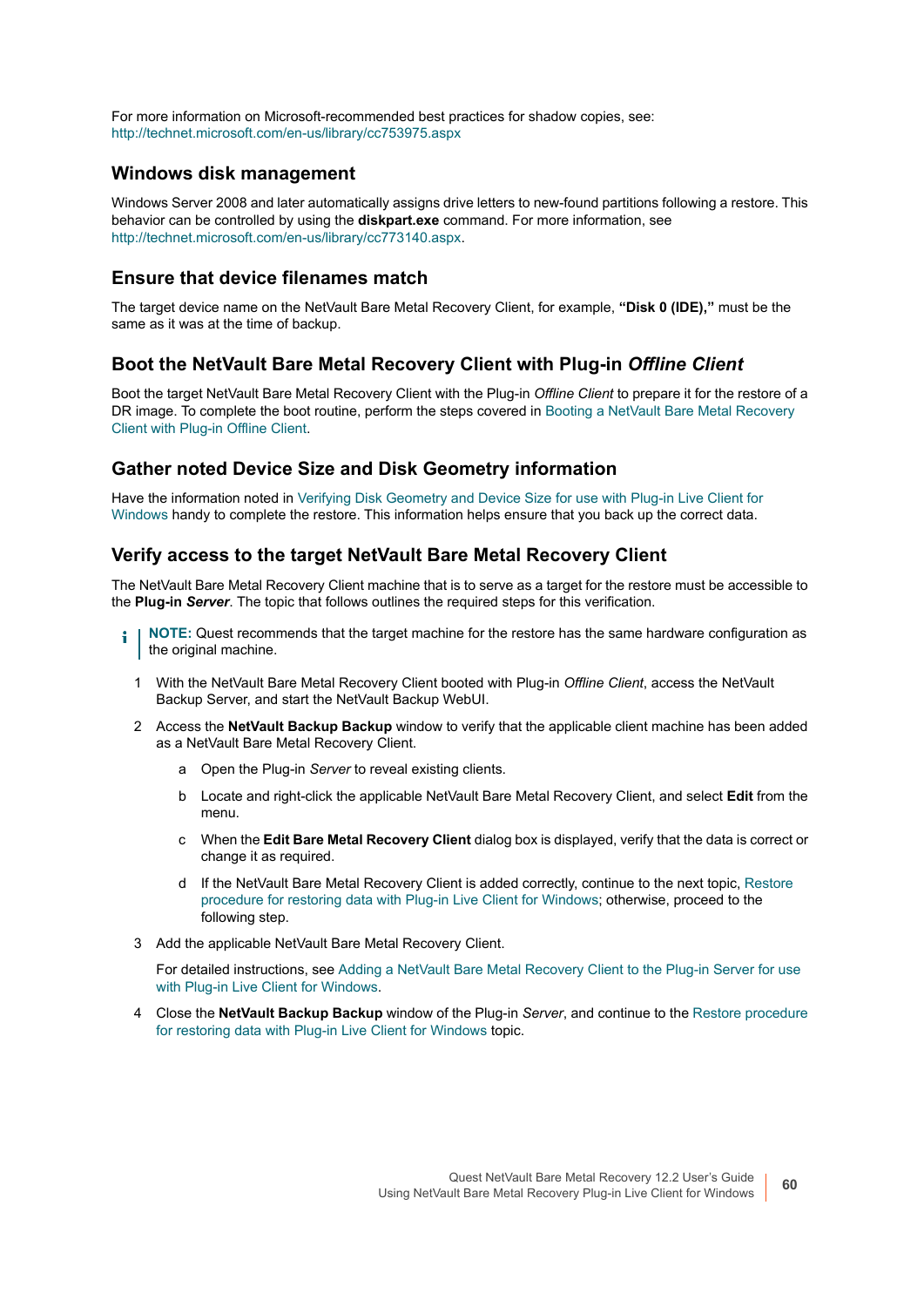### <span id="page-60-0"></span>**Restore procedure for restoring data with Plug-in** *Live Client* **for Windows**

The following topics illustrate how to restore a Plug-in *Live Client* backup to a physical machine.

- **•** [Selecting data for a restore with Plug-in Live Client for Windows](#page-60-1)
- **•** [Setting restore options for restoring data with Plug-in Live Client for Windows](#page-60-2)
- **•** [Finalizing and submitting the job for restoring data with Plug-in Live Client for Windows](#page-61-0)

#### <span id="page-60-1"></span>**Selecting data for a restore with Plug-in** *Live Client* **for Windows**

- 1 With the NetVault Bare Metal Recovery Client booted with Plug-in *Offline Client*, access the NetVault Backup Server, and start the NetVault Backup WebUI.
- 2 In the Navigation pane, click **Create Restore Job**.
- 3 On the **Create Restore Job Choose Saveset** page, select **Plug-in** *Server* from the **Plugin Type** list.
- 4 To filter the items displayed in the saveset table further, use the **Client**, **Date**, and **Job ID** lists.

The table displays the saveset name (job title and saveset ID), creation date and time, and size. By default, the list is sorted by creation date.

5 In the saveset table, locate the applicable client, and select the applicable item.

When you select a saveset, the following details are displayed in the **Saveset Information** area: Job ID, job title, server name, client name, plug-in name, saveset date and time, retirement setting, Incremental Backup or not, Archive or not, saveset size, and snapshot-based backup or not.

- 6 When the backed-up NetVault Bare Metal Recovery Client machine is displayed, double-click it to open it and list the disks that were backed up.
- 7 On the **Create Selection Set** page, locate each applicable disk, and click the box to its left to select it for a restore.

You can also expand each disk to view its contents. To open the applicable disk, double-click it. With a disk open, individual items can be selected for restore if desired. Selectable items for a restore consist of:

- **▪ Master Boot Record and System Partition**
- **▪ Individual Partitions**
- 8 Click **Next**.

#### <span id="page-60-2"></span>**Setting restore options for restoring data with Plug-in** *Live Client* **for Windows**

1 On the **Create Selection Set** page, click **Edit Plugin Options**, and select **Physical Machine** — the default — as the **Restore Type**.

On the **Create Selection Set** page, click **Edit Plugin Options**, and select **Physical Machine** — the default — as the **Restore Type**.

When **Physical Machine** is selected, the **Physical Recovery Options** frame containing the **Restore Name** field is shown. The default is the NetVault Backup name for the NetVault Bare Metal Recovery Client from which this backup was originally performed (based on the saveset selected on the **Create Selection Set** page). This name is associated with the client created under the Plug-in *Server*. You can use this field to relocate restored data to a standby NetVault Bare Metal Recovery Client, if necessary. For complete details on this procedure and the use of this option, see [Using Plug-in Offline Client to recover data to a](#page-41-1)  [standby NetVault Bare Metal Recovery Client](#page-41-1).

- 2 Select the applicable driver-related options; these options support using different hardware during a restore:
	- **▪ Inject Boot-Critical Device Driver**: If you are restoring to different hardware that also uses a different mass storage controller, select this option. After you select this option, the **Boot-Critical Driver Directory** and **Driver Injection Only** options are available.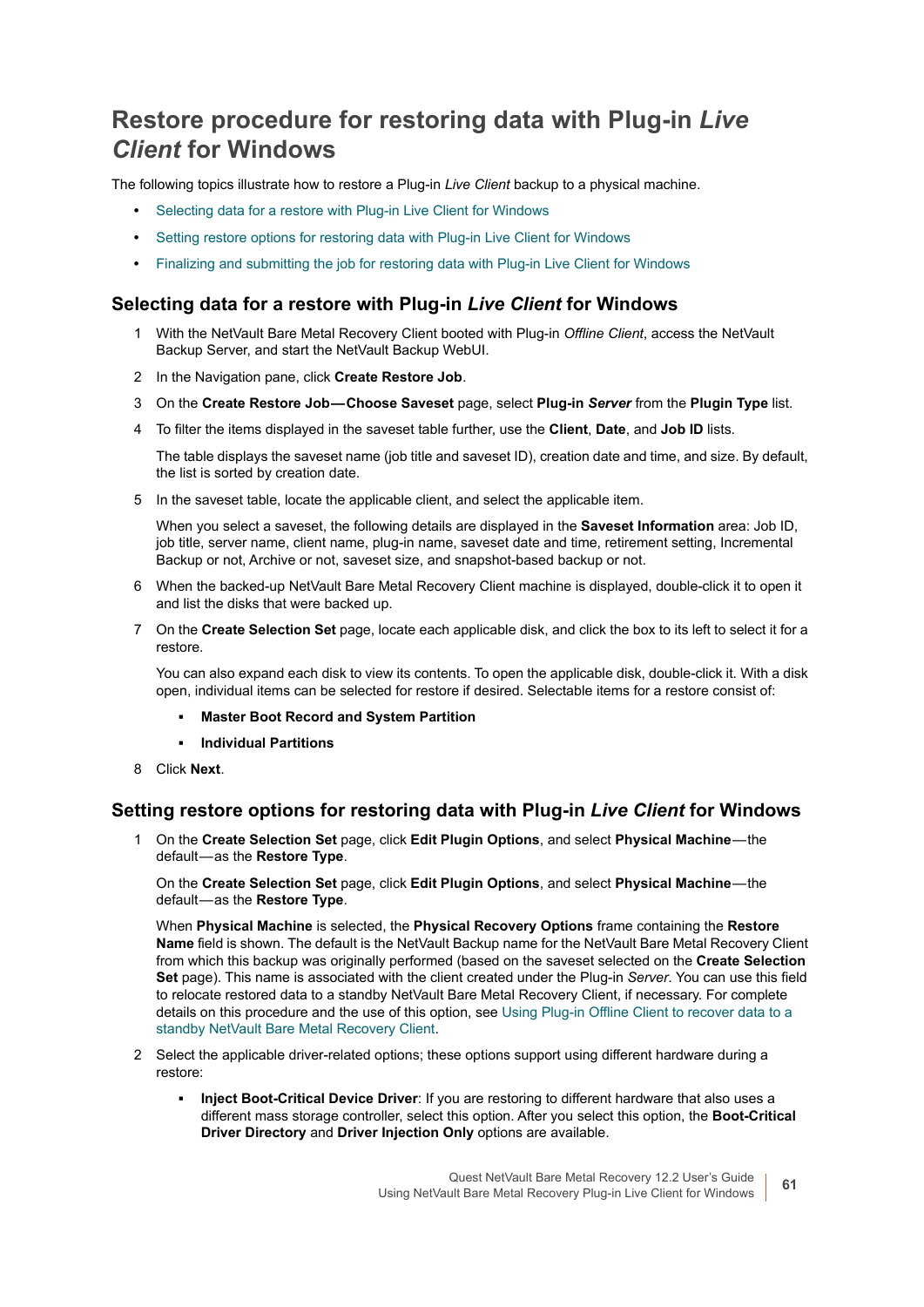- **▪ Boot-Critical Driver Directory**: If you selected the **Inject Boot-Critical Device Driver** option, enter the complete path to the local drive where the drivers for the mass storage controller are stored.
- **Driver Injection Only:** If you previously completed a restore but pointed to an incorrect location in the **Boot-Critical Driver Directory** field, select this option to run the driver-injection portion of the restore process again. This option eliminates the need to restore the data again, but lets you inject the correct drivers. Check that you enter the correct path in the **Boot-Critical Driver Directory** field. By default, the **Inject Boot-Critical Device Driver** option remains selected; do not clear it as this option prevents the **Driver Injection Only** option from working.

#### <span id="page-61-0"></span>**Finalizing and submitting the job for restoring data with Plug-in** *Live Client* **for Windows**

The final steps include setting additional options on the Schedule, Source Options, and Advanced Options pages, submitting the job, and monitoring the progress through the Job Status and View Logs pages. These pages and options are common to all NetVault Backup Plug-ins. For more information, see the *Quest NetVault Backup Administrator's Guide*.

- 1 To save the settings, click **Ok**, and then click **Next**.
- 2 In **Job Name**, specify a name for the job if you do not want to use the default setting.

Assign a descriptive name that lets you easily identify the job when monitoring its progress. The job name can contain alphanumeric and non-alphanumeric characters, but it cannot include non-English characters. On Windows, there is no length restriction; however, a maximum of 40 characters is recommended.

- 3 In the **Target Client** list, select the **NetVault Backup Server** from the list of machines; restores of Plug-in *Live Client* backups *must be* routed through the NetVault Backup Server.
	- **TIP:** You can also click **Choose**, and then locate and select the applicable client in the **Choose the**  i **Target Client** dialog box.

This step sets the chosen machine as the intended target. This setting works in tandem with the **Restore Name** option to route the restore properly.

- 4 Use the **Schedule** and **Advanced Options** lists to configure any additional required options.
- 5 Click **Save** or **Save & Submit**, whichever is applicable.

You can monitor progress on the **Job Status** page and view the logs on the **View Logs** page. For more information, see the *Quest NetVault Backup Administrator's Guide*.

- **NOTE:** Be aware of the following: ÷.
	- **•** When entering a name in the **Restore Name** field, ensure that the value used is the *NetVault Backup machine name* for the target machine, taking case sensitivity into account. The NetVault Backup machine name can be found in the Manage Clients page.
	- **•** As mentioned earlier, route a restore of this type through the NetVault Backup Server to use its locally installed **Plug-in** *Server* components. This step writes all restored data to the machine named in the **Restore Name** field, *not* to the NetVault Backup Server.
	- **•** If you select either of the inject driver-related options, NetVault Bare Metal Recovery attempts to inject the drivers into every disk during the restore process.
	- **•** After you restore the system, it displays the Windows Error Recovery screen when it is started the first time. This behavior is expected, and you can opt to start Windows normally.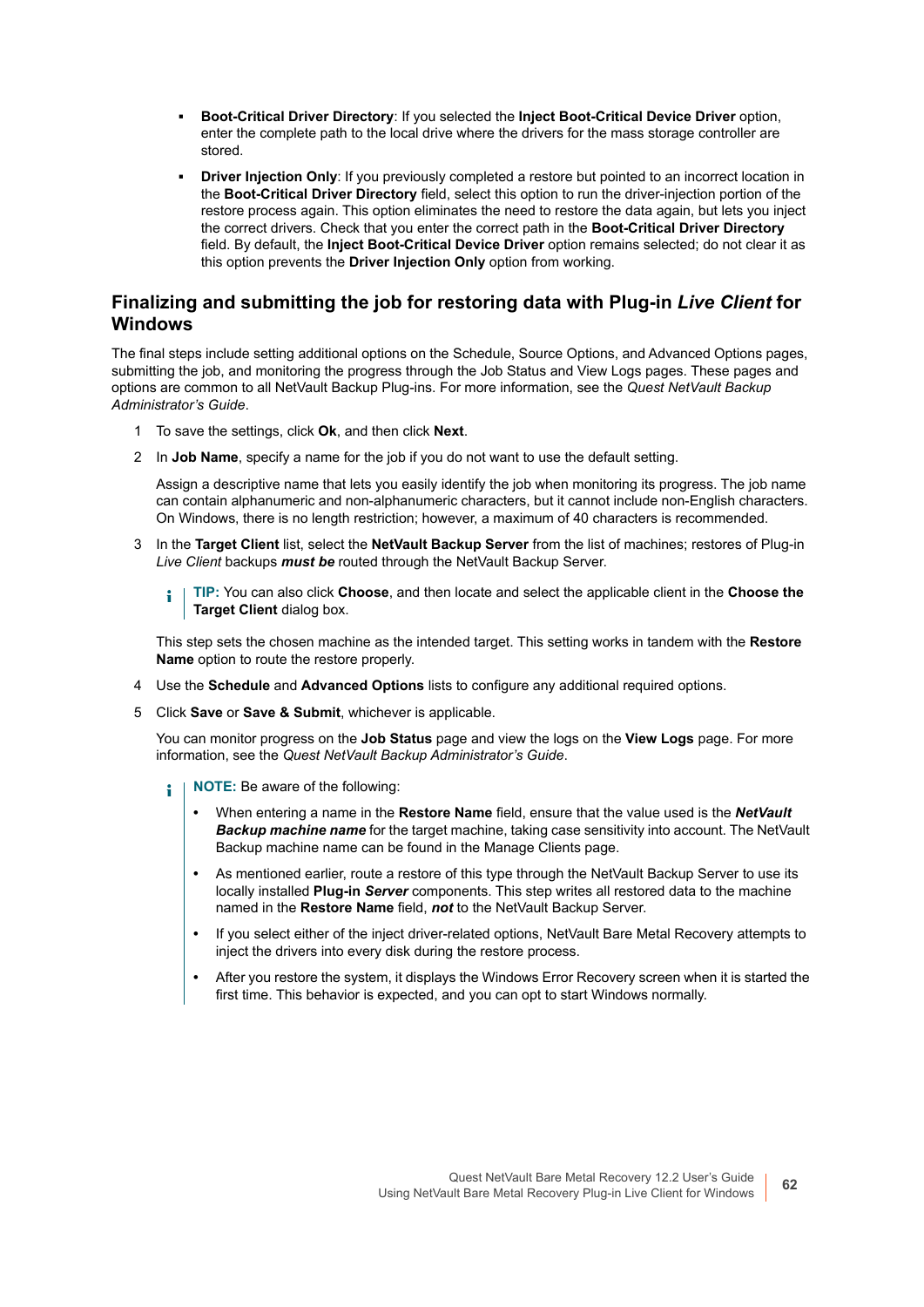## <span id="page-62-0"></span>**Restoring data as a VMDK Image with Plug-in**  *Live Client* **for Windows**

The following topic details the procedures required to recover a Plug-in *Live Client* backup to a VMDK Image, which you can then attach to a VM created from a VMware. This process lets you convert the backup of a physical machine to a VM.

Plug-in *Server* must be installed on the NetVault Backup Server.

This procedure includes the steps outlined in the following topics:

- **•** [Selecting data for a restore as a VMDK Image with Plug-in Live Client for Windows](#page-62-1)
- **•** [Setting restore options for a restore as a VMDK Image with Plug-in Live Client for Windows](#page-62-2)
- **•** [Finalizing and submitting the job for a restore as a VMDK Image with Plug-in Live Client for Windows](#page-63-0)
- **•** [Creating the VM for a restore as a VMDK Image with Plug-in Live Client for Windows](#page-64-0)

#### <span id="page-62-1"></span>**Selecting data for a restore as a VMDK Image with Plug-in**  *Live Client* **for Windows**

- 1 In the Navigation pane of the NetVault Backup WebUI on the NetVault Backup Server, click **Create Restore Job**.
- 2 On the **Create Restore Job Choose Saveset** page, select **Plug-in** *Server* from the **Plugin Type** list.
- 3 To filter the items displayed in the saveset table further, use the **Client**, **Date**, and **Job ID** lists.

The table displays the saveset name (job title and saveset ID), creation date and time, and size. By default, the list is sorted by creation date.

4 In the saveset table, locate the applicable client, and select the applicable item.

When you select a saveset, the following details are displayed in the **Saveset Information** area: Job ID, job title, server name, client name, plug-in name, saveset date and time, retirement setting, Incremental Backup or not, Archive or not, saveset size, and snapshot-based backup or not.

- 5 Click **Next**.
- 6 On the **Create Selection Set** page, locate each applicable disk, and click the box to its left to select it for a restore.

You can also expand each disk to view its contents. To open the applicable disk, double-click it. With a disk open, individual items can be selected for restore if desired. Selectable items for a restore consist of:

- **▪ Master Boot Record and System Partition**
- **▪ Individual Partitions**
- **i** | IMPORTANT: If restoring to a VMDK Image, select both Master Boot Record & System Partition and the individual partitions or the restore job fails.

### <span id="page-62-2"></span>**Setting restore options for a restore as a VMDK Image with Plug-in** *Live Client* **for Windows**

1 On the **Create Selection Set** page, click **Edit Plugin Options**, and select **VMDK Images** as the **Restore Type**.

This type of restore provides two additional options—either to restore the VMDK Image to a local directory of the NetVault Backup Server or to restore to a remote VMware ESX or VMware ESXi Server.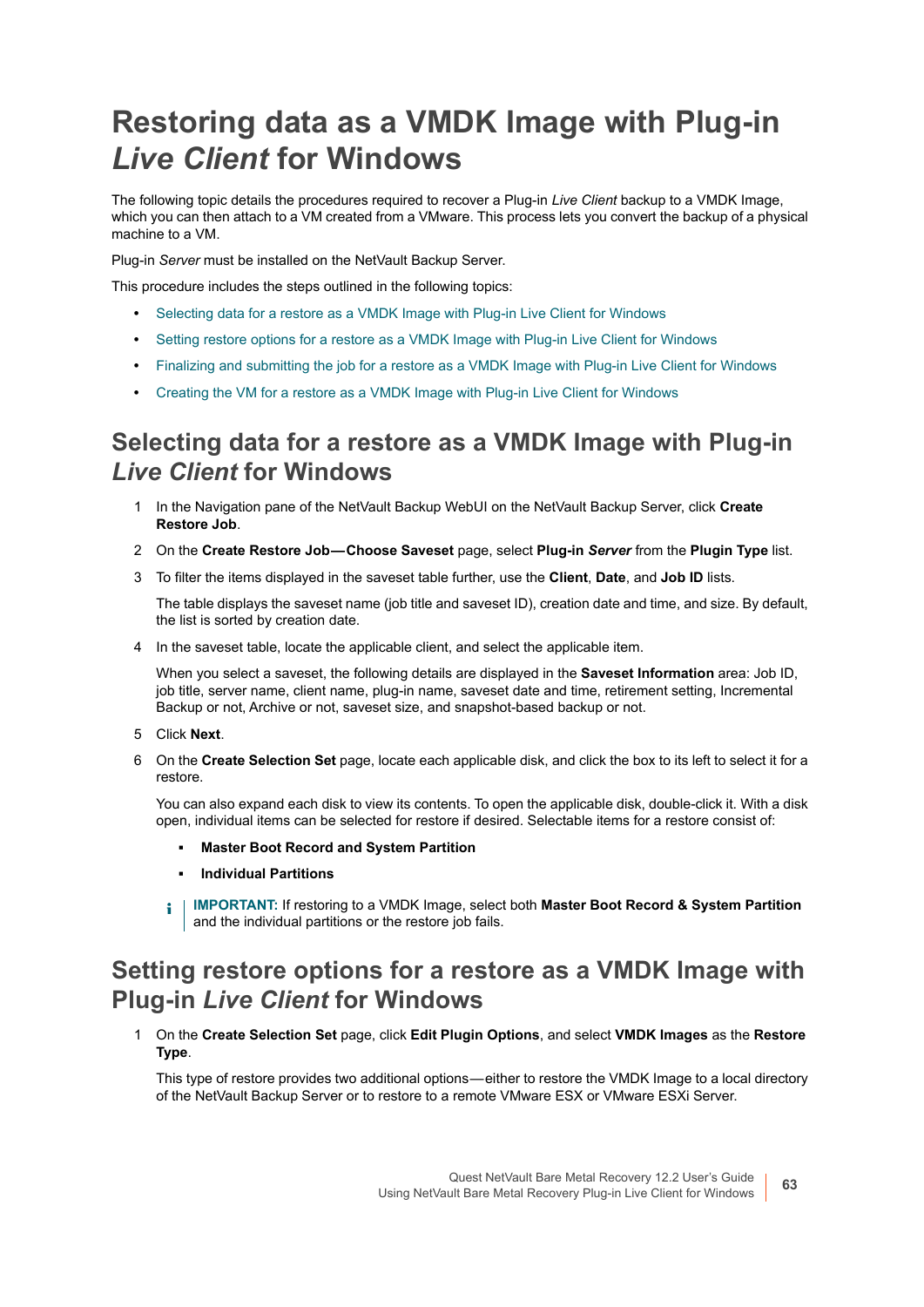- 2 If you want to restore the VMDK Image to a local directory of the NetVault Backup Server, in the **Local Target Directory** box of the **VMDK Recovery Options** frame, enter a valid path to the location for storing recovered images.
	- **▪** Restore the VMDK Image to a local directory of the NetVault Backup Server.

From the **VMDK Recovery Options**, enter a valid path in the **Local Target Directory** field for storing the recovered images. If this field is left blank, the default is the NetVault Backup temp directory, **"…/NetVault Backup/tmp"**.

- Restore the VMDK Image directly to a remote ESX or ESXi Server. This process is useful when there is no space on the local storage on the NetVault Backup Server machine or when users are using an ESX or ESXi Server.
	- a From the **VMDK Recovery Options**, select **Restore to Remote ESX Server**.
	- b Enter the values for **ESX Host**, **Port**, **Username**, **Password**, and **Path**.
		- **ESX Host:** Enter the host name of the IP address of the ESX or ESXi Server.
		- **Port:** Enter the remote console port on the ESX or ESXi Server.
		- **Username**: Enter the user name for logging in to the ESX or ESXi Server.
		- **Password**: Enter the password for the specified user name.
		- Path: Enter the directory on the ESX or ESXi Server where the VMDK files should be created. This path should always start with a datastore within square brackets: **[datastore] dir**. If the path specified does not exist, the plug-in cannot connect to the ESX or ESXi Server.

#### <span id="page-63-0"></span>**Finalizing and submitting the job for a restore as a VMDK Image with Plug-in** *Live Client* **for Windows**

The final steps include setting additional options on the Schedule, Source Options, and Advanced Options pages, submitting the job, and monitoring the progress through the Job Status and View Logs pages. These pages and options are common to all NetVault Backup Plug-ins. For more information, see the *Quest NetVault Backup Administrator's Guide*.

- 1 To save the settings, click **Ok**, and then click **Next**.
- 2 In **Job Name**, specify a name for the job if you do not want to use the default setting.

Assign a descriptive name that lets you easily identify the job when monitoring its progress. The job name can contain alphanumeric and non-alphanumeric characters, but it cannot include non-English characters. On Windows, there is no length restriction; however, a maximum of 40 characters is recommended.

3 To use the Plug-in *Server* components installed on the NetVault Backup Server, in the **Target Client** list, select the NetVault Backup Server from the list of machines

**TIP:** You can also click **Choose**, and then locate and select the applicable client in the **Choose the**  ÷ **Target Client** dialog box.

Restores of Plug-in *Live Client* backups *must* be routed through the NetVault Backup Server. This step sets the chosen machine as the intended target. This setting works in tandem with the **Restore Name** option to route the restore properly.

- 4 Use the **Schedule** and **Advanced Options** lists to configure any additional required options.
- 5 Click **Save** or **Save & Submit**, whichever is applicable.

You can monitor progress on the **Job Status** page and view the logs on the **View Logs** page. For more information, see the *Quest NetVault Backup Administrator's Guide*.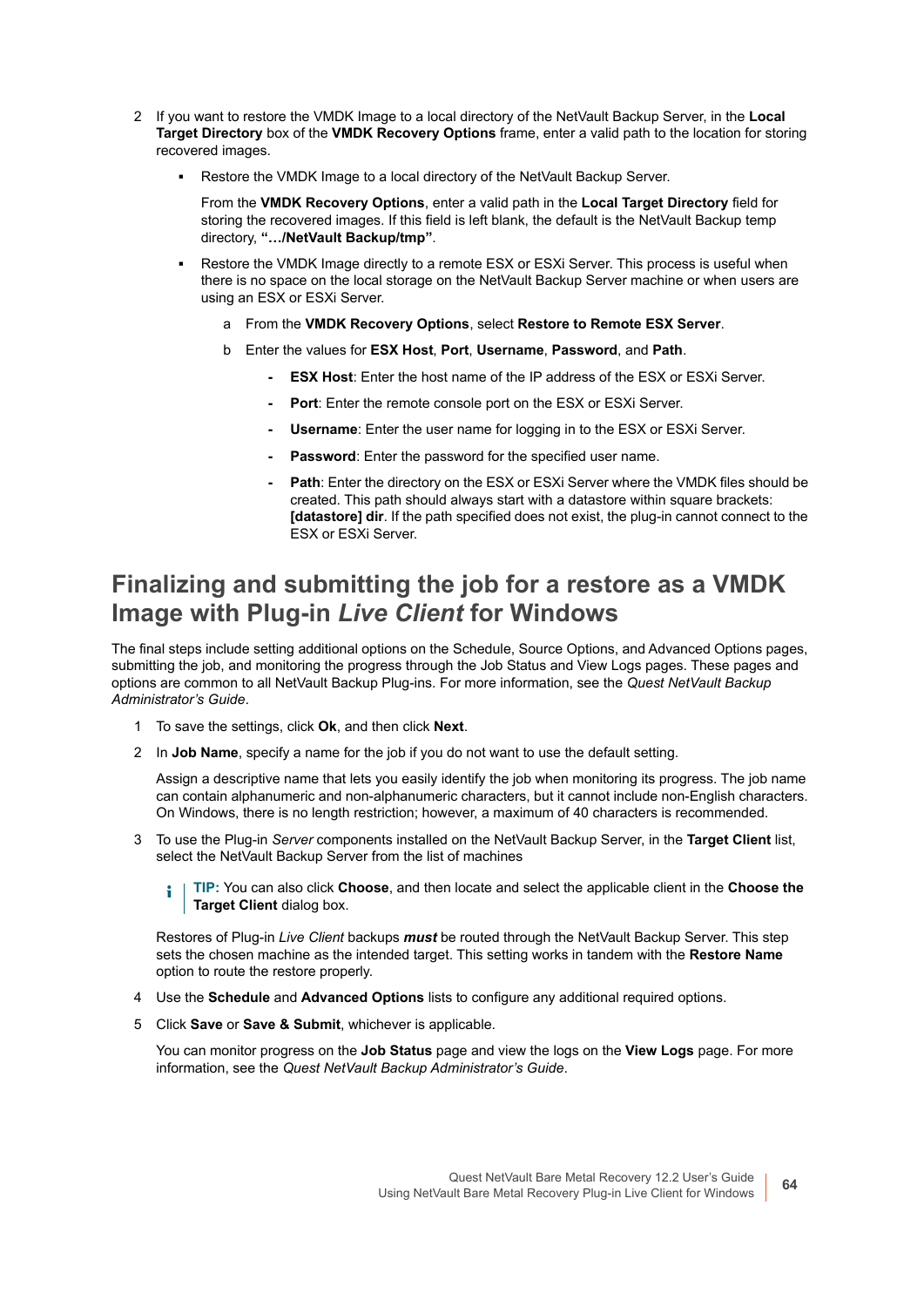### <span id="page-64-0"></span>**Creating the VM for a restore as a VMDK Image with Plug-in**  *Live Client* **for Windows**

After the restore job has completed, you can create a VM from the restored VMDK file by using the VMware Server console.

- 1 Log in the VMware Server console.
- 2 Confirm that the VMDK file is located in the datastore path that was specified under **ESX Server Options**.
- 3 On the VMware ESX or VMware ESXi Server, browse the datastore and navigate to the specified path. The path should contain a file with the extension ".vmdk".
- 4 In the upper-left corner of the VMware Server console, click the **Create Virtual Machines** icon.
- 5 When the **Configuration** dialog box is displayed, select **Custom**, and click **Next**.
- 6 In the **Name** field on the **Name and Location** dialog box, enter a descriptive name for your VM, and click **Next**.
- 7 When the **Datastore** dialog box is displayed, select a datastore in which to store the VM, and click **Next**.
- 8 When the **Virtual Machine Version** dialog box is displayed, select the version, and click **Next**.
- 9 When the **Guest Operating System** dialog box is displayed, select the guest OS, and click **Next**.
- 10 When the **CPUs** dialog box is displayed, select the number of virtual processors on the VM, and click **Next**.
- 11 When the **Memory** dialog box is displayed, configure the VM's memory size, and click **Next**.
- 12 When the **Network** dialog box is displayed, configure the VM's network connections, and click **Next**.
- 13 When the **SCSI Controller** dialog box is displayed, select the SCSI Controller type, and click **Next**.
	- **NOTE:** NetVault Bare Metal Recovery only supports LSI Logic Parallel SCSI controllers for ESX 4.0  $\blacksquare$ and LSI Logic SCSI for ESX 3.5.
- 14 When the **Select a Disk** dialog box is displayed, select **Use an existing virtual disk**, and click **Next**.
- 15 When the **Browse Datastores** dialog box is displayed, navigate to the datastore to locate the VMDK file, select it, and click **OK**.
- 16 When the **Ready to Complete** dialog box is displayed, review the summary of the VM you created, and then click **Finish**.
- 17 When the new VM is displayed in the left pane of the VMware console, right-click it, and select **Open Console** from the menu.
- 18 Turn on the VM from the console.

The Windows logo is displayed following a successful boot.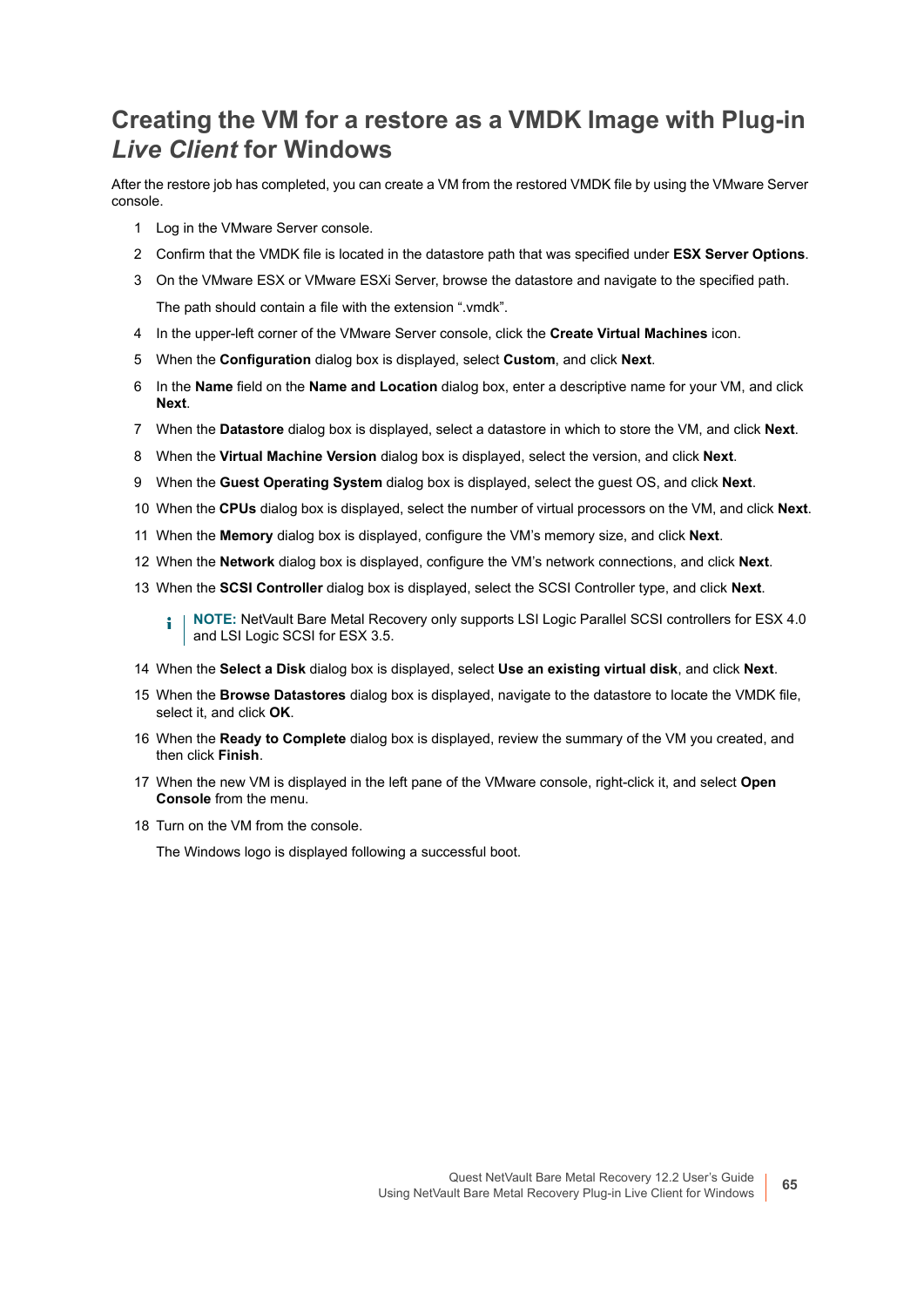- **NOTE:** Be aware of the following: f.
	- **•** Quest recommends installing VMware Tools before using the VM. For instructions, see the VMware documentation.
	- **•** The **"@"** character cannot be used in the datastore path.
	- **•** When restoring to an ESX or ESXi Server, verify that there is sufficient free disk space available on the ESX or ESXi VM. For details on calculating the required disk space, see: [http://kb.vmware.com/selfservice/microsites/search.do?cmd=displayKC&docType=kc&externalId](http://kb.vmware.com/selfservice/microsites/search.do?cmd=displayKC&docType=kc&externalId=1003755) =1003755
	- **•** The block size determines the minimum amount of disk space that any file takes up on VMFS datastores. Choose the block size carefully when creating VMFS datastores. The following block sizes are available:
		- **•** 1 MB block size = 256 GB maximum file size
		- **•** 2 MB block size = 512 GB maximum file size
		- **•** 4 MB block size = 1024 GB (1 TB) maximum file size
		- **•** 8 MB block size = 2048 GB (2 TB) maximum file size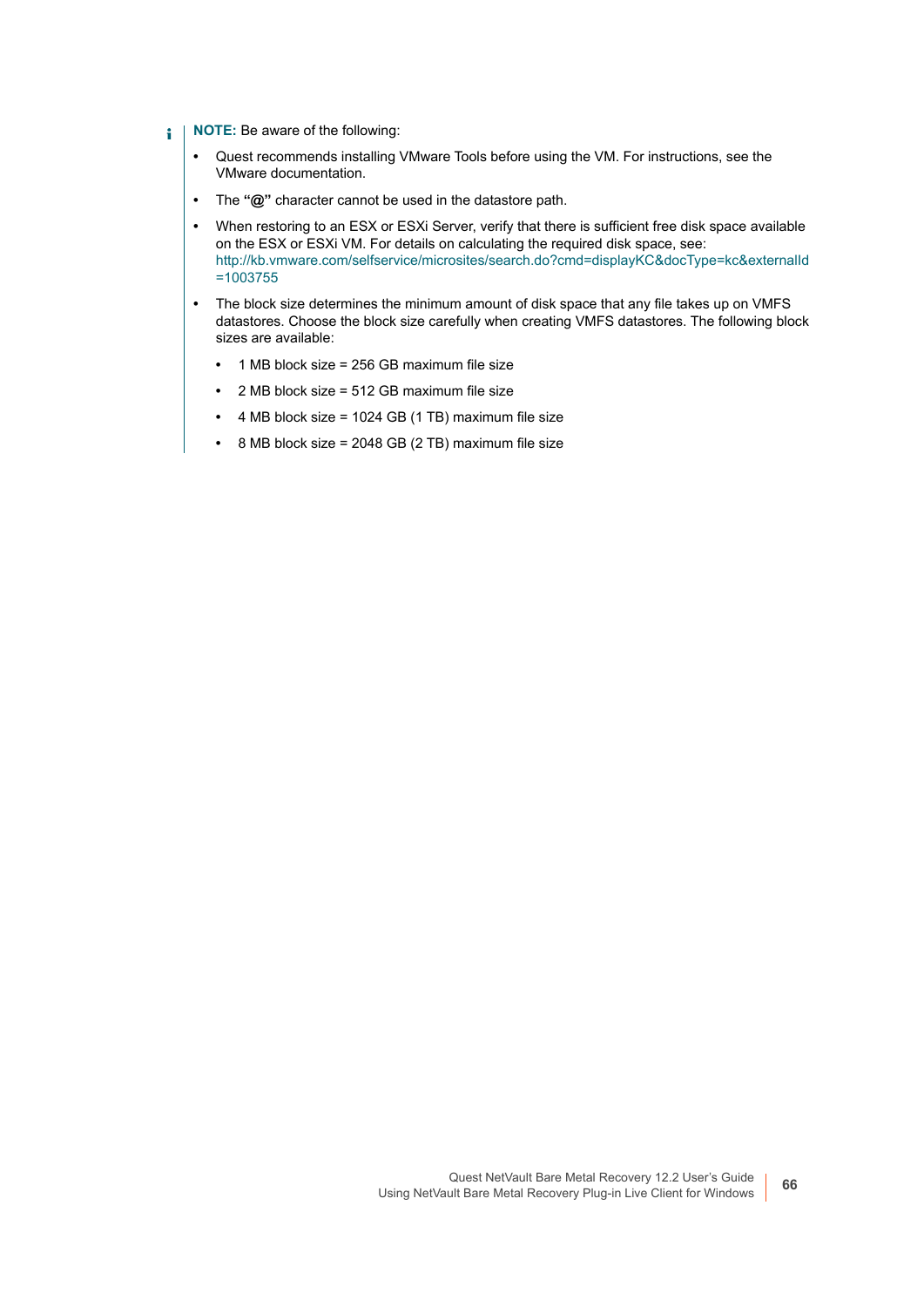# **Using NetVault Bare Metal Recovery Plug-in** *Live Client* **for Linux**

- **•** [Plug-in Live Client for Linux: an overview](#page-66-0)
- **•** [Installing and removing Plug-in Live Client for Linux](#page-67-0)
- **•** [Generating a DR image for use with Plug-in Live Client for Linux](#page-72-0)
- **•** [Creating the required bootable CD for use with Plug-in Live Client for Linux](#page-74-0)
- **•** [Recovering a DR image for use with Plug-in Live Client for Linux](#page-77-0)

# <span id="page-66-0"></span>**Plug-in** *Live Client* **for Linux: an overview**

This topic describes how to install, configure, and use Plug-in *Live Client* for Linux for backing up and restoring data.

The Plug-in *Live Client* for Linux supports DR operations for Linux x86 and x86-64-based systems. This plug-in can back up and recover an entire disk including the OS, applications, system settings, partition information, and data. The plug-in enables online backup a full Linux system, thus allowing system administrators to conduct DR backups while eliminating system downtime for users.

After the plug-in is correctly installed and configured, a DR image of a live system can be taken and saved for future recovery if a system failure occurs. During creation of this image, the Plug-in *Live Client* for Linux can automatically include all information pertaining to the networking hardware in use by the target Linux NetVault Bare Metal Recovery Client machine, that is, driver information files. These files are then compiled into a separate CD creation file, **".iso"** file format, that can be saved along with the DR image. At the time of recovery, this file is recovered and used to create a bootable CD, complete with the necessary driver files that were taken from the Linux NetVault Bare Metal Recovery Client. Using this CD, the Linux NetVault Bare Metal Recovery Client can be successfully booted to a state that allows for the recovery of the DR image.

The Plug-in *Live Client* for Linux does *not* support the following:

- **•** Backup of Named Pipe file and Socket file.
- **•** Backup of unmounted partitions.
- **•** Backup of NFS-mounted partitions.
- **•** Backup of EVMS file system.
- **•** For large sparse files, the **BB Agent Timeout** must be configured to a large value. For details on the **BB Agent Timeout** option, see [Storix installation for Plug-in Live Client for Linux](#page-70-0).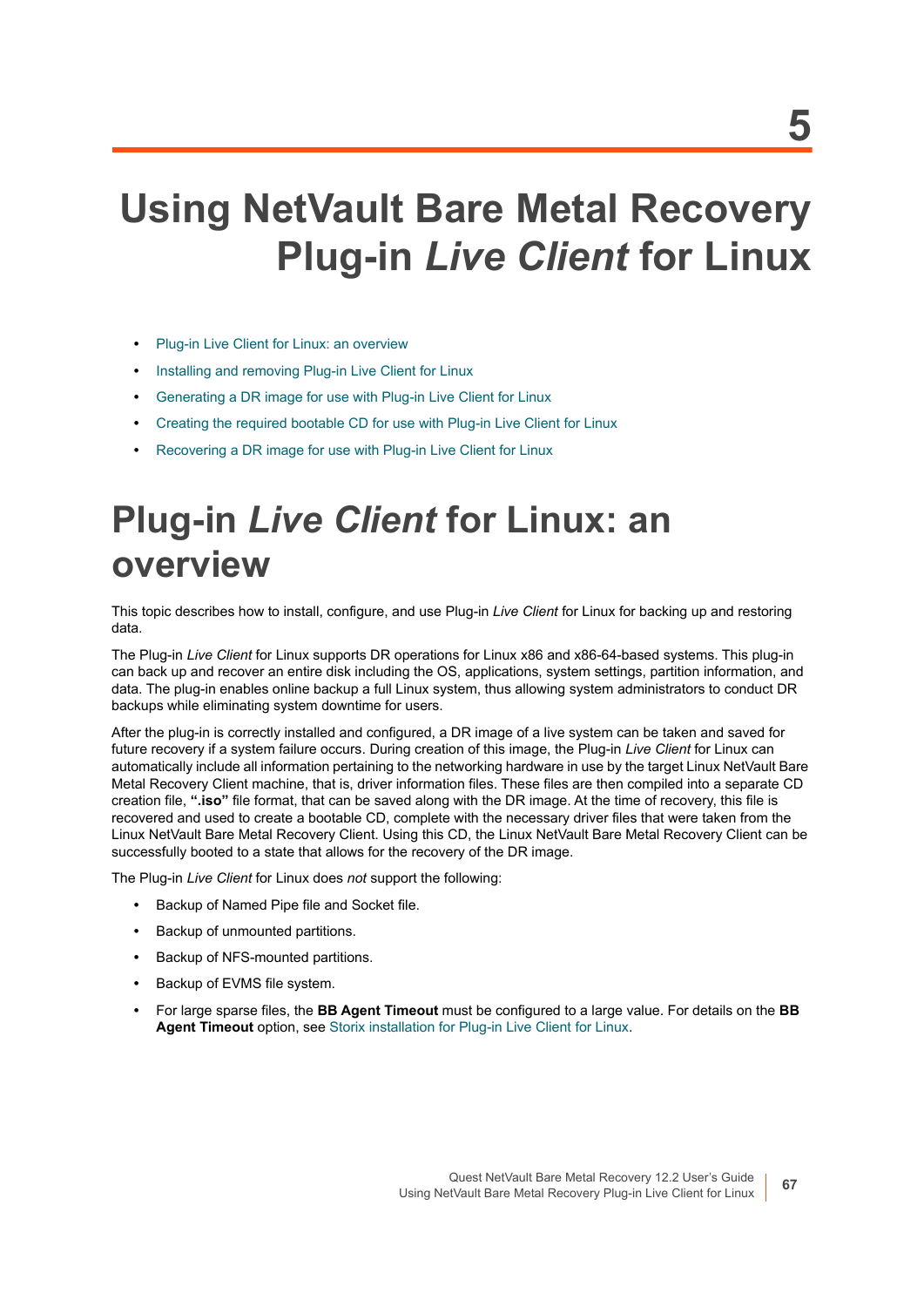# <span id="page-67-0"></span>**Installing and removing Plug-in** *Live Client* **for Linux**

This topic covers the installation procedures required to install Plug-in *Live Client* for Linux for use with NetVault Backup.

- **•** [Prerequisites for installing Plug-in Live Client for Linux](#page-67-1)
- Installing or upgrading Plug-in Live Client for Linux on each Linux-based NetVault Bare Metal Recovery [Client](#page-70-1)
- **•** [Removing Plug-in Live Client for Linux](#page-71-0)

## <span id="page-67-1"></span>**Prerequisites for installing Plug-in** *Live Client* **for Linux**

Certain prerequisites must be met before a system administrator can successfully install this plug-in. Ensure that all the following points have been accounted for:

- **Plug-in** *Live Client* **for Linux obtained**: Download the plug-in from the Quest website or the Quest NetVault Backup Installation CD.
- **Separate NetVault Backup Server established**: A machine that does not serve as a Linux NetVault Bare Metal Recovery Client must be set up with the Server version of NetVault Backup installed. This machine must have network connectivity to all desired Linux NetVault Bare Metal Recovery Clients.
	- **IMPORTANT:** NetVault Backup requires that you install the Plug-in Live Client for Linux on *both* the ÷ NetVault Backup Server *and* each applicable NetVault Backup Client. Installation of the plug-in is required on the Client machine during backup and on the Server machine during restore. If the NetVault Backup Server is running an OS other than Linux, ensure that the correct version of this plug-in is available for installation on this OS. For example, if the NetVault Backup Server is running Windows, the Windows version of the Plug-in Live Client for Linux is required for installation on the NetVault Backup Server, while the Linux-based version of the plug-in is required for installation on all target NetVault Bare Metal Recovery Clients. If both the NetVault Backup Server and the desired NetVault Bare Metal Recovery Clients are running Linux, only a single version of the plug-in is required.
- **Uninstall previous version of Plug-in** *Live Client*: If a previous version of the plug-in is installed, it must be removed before proceeding with the installation. For details, see [Removing Plug-in Live Client for Linux.](#page-71-0)
- **Client machine memory requirement**: All machines that are to serve as NetVault Bare Metal Recovery Clients must have *at least 128 MB of RAM* installed.
- **Linux NetVault Bare Metal Recovery Client machines configured as NetVault Backup Clients**: All machines that serve as Linux NetVault Bare Metal Recovery Clients must have *at least* the Client version of NetVault Backup installed. Also, each machine must be successfully added to the NetVault Backup Server as NetVault Backup Clients by using the Manage Clients page.
	- **NOTE:** For complete instructions on installing the Server or Client version of NetVault Backup and ÷ adding a machine to the NetVault Backup Server to serve as a NetVault Backup Heterogeneous Client, see the *Quest NetVault Backup Administrator's Guide*.
- **100 MB free space on all target machines for plug-in installation**: All machines that the plug-in is to be installed on must have 100 MB of free space to accommodate a third-party DR boot utility application that is used by this plug-in to perform backups and restores.
- **Extra free hard disk space on target NetVault Bare Metal Recovery Clients**: This plug-in uses existing free space on a target NetVault Bare Metal Recovery Client's hard disk to synchronize the backup of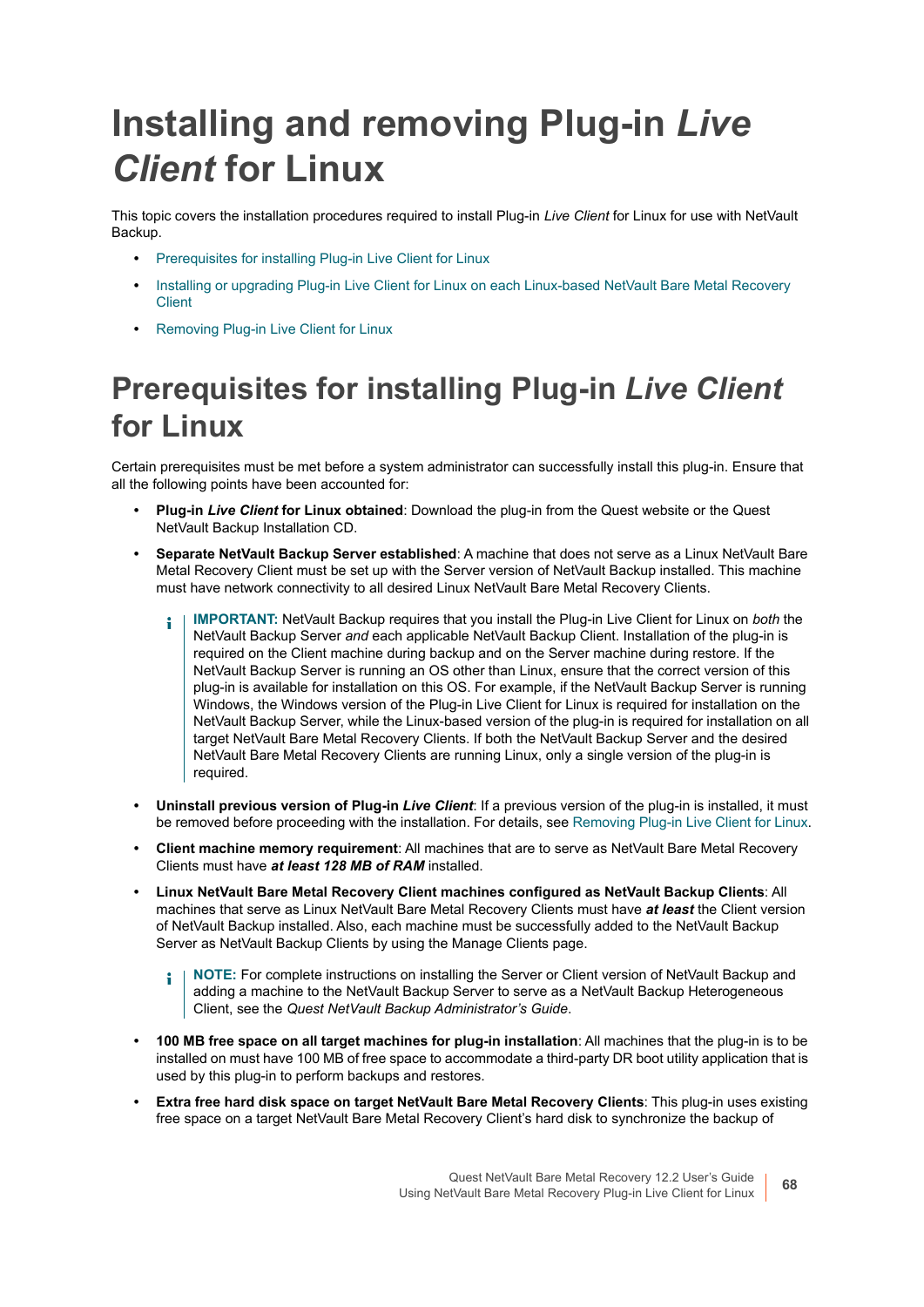currently online files. If a target NetVault Bare Metal Recovery Client's hard disk is full, or nearly full, attempts to perform an online backup may fail.

**• The "genisoimage" or "mkisofs" utility installed and available on all Linux NetVault Bare Metal Recovery Clients**: The plug-in requires installation of either of these components to allow for the creation of **".iso"** CD creation files from any potential Linux NetVault Bare Metal Recovery Clients. These components may not be automatically available with all installations of Linux.

To verify that one of these components is installed, issue the following commands:

rpm -qa | grep genisoimage rpm -qa | grep mkisofs

If the component *does not exist* on an intended Linux NetVault Bare Metal Recovery Client, it can be obtained and installed as follows:

- a Access your copy of the Linux installation media, and locate the **"genisoimage\*.rpm"** or **"mkisofs\*.rpm"** file.
- b With this file available on the NetVault Bare Metal Recovery Client, that is, through copying the file or direct download, open a terminal session, and navigate to the location of the file.
- c To initiate the installation, enter the following command, and follow the install prompts as they appear:

rpm -i <*installationFileName*>

- **The "SYSLINUX" package installed (SUSE Linux 9.0, ONLY)**: This version of the Plug-in *Live Client* for Linux uses a specific boot loader application for the creation of the bootable CD that is required for the restore procedure. Default installations of SUSE Linux 9.0 do not offer support for this boot loader application. Therefore, the SYSLINUX package must be installed on all NetVault Bare Metal Recovery Client systems running SUSE Linux 9.0. At time of this publication, this component could be found for download at:<http://syslinux.zytor.com>
- **The "vim-6.3.84-2.i586.rpm" package installed (SUSE Linux 10, ONLY)**: Backups of SUSE Linux 10 NetVault Bare Metal Recovery Clients fail, unless this package is installed. At time of this publication, this package could be obtained from: [http://rpm.pbone.net/index.php3/stat/17/dept/4/idg/Productivity\\_Editors\\_Vi](http://rpm.pbone.net/index.php3/stat/17/dept/4/idg/Productivity_Editors_Vi)
- **Enable RAM file system and RAM disk (initramfs/initrd) support**: Support for ramdisk is enabled by default. If it is not, run **make menuconfig** or **make xconfig** from the kernel source directory and set the **Initial RAM filesystem and RAM disk (initramfs/initrd) support** option under **General setup**. The **.config** parameters are **BLK\_DEV\_INITRD** and **BLK\_DEV\_RAM**.

During a backup, the Plug-in *Live Client* for Linux uses Storix to create a bootable image from the currently running Linux installation. While booting, it tries to load its data into a temporary ramdisk (**root=/dev/ram0**). To complete this process, the booted kernel must have ramdisk support. Because the plug-in uses the same kernel that the previously running system was using, the original kernel must have support for ramdisk enabled.

If ramdisk support is not enabled, an attempt to boot from the boot image fails with the following messages:

- **▪** "Kernel panic: VFS: Unable to mount root fs on unknown-block(1,0)"
- **■** Message regarding a failed " find\_get\_block\_slow()" function
- **Additional configuration for Xen Dom0 machine**: On a Xen Dom0 machine, complete the following steps:
	- a Open **"/boot/grub/grub.conf"** and find the section from which the machine was booted.
	- b Create a file named **"/storix/config/multibootfile"** with a line specifying the full path to the hypervisor file as shown in the following example:

/boot/xen.gz-2.6.18-53.el5

If this process is not completed, backups may fail with the following error: "Cannot find the Xen hypervisor file which the system was booted with. Without this process, you cannot install a system. Create the file **/storix/config/multibootfile** with a line specifying the full path to the hypervisor file and recreate the boot media."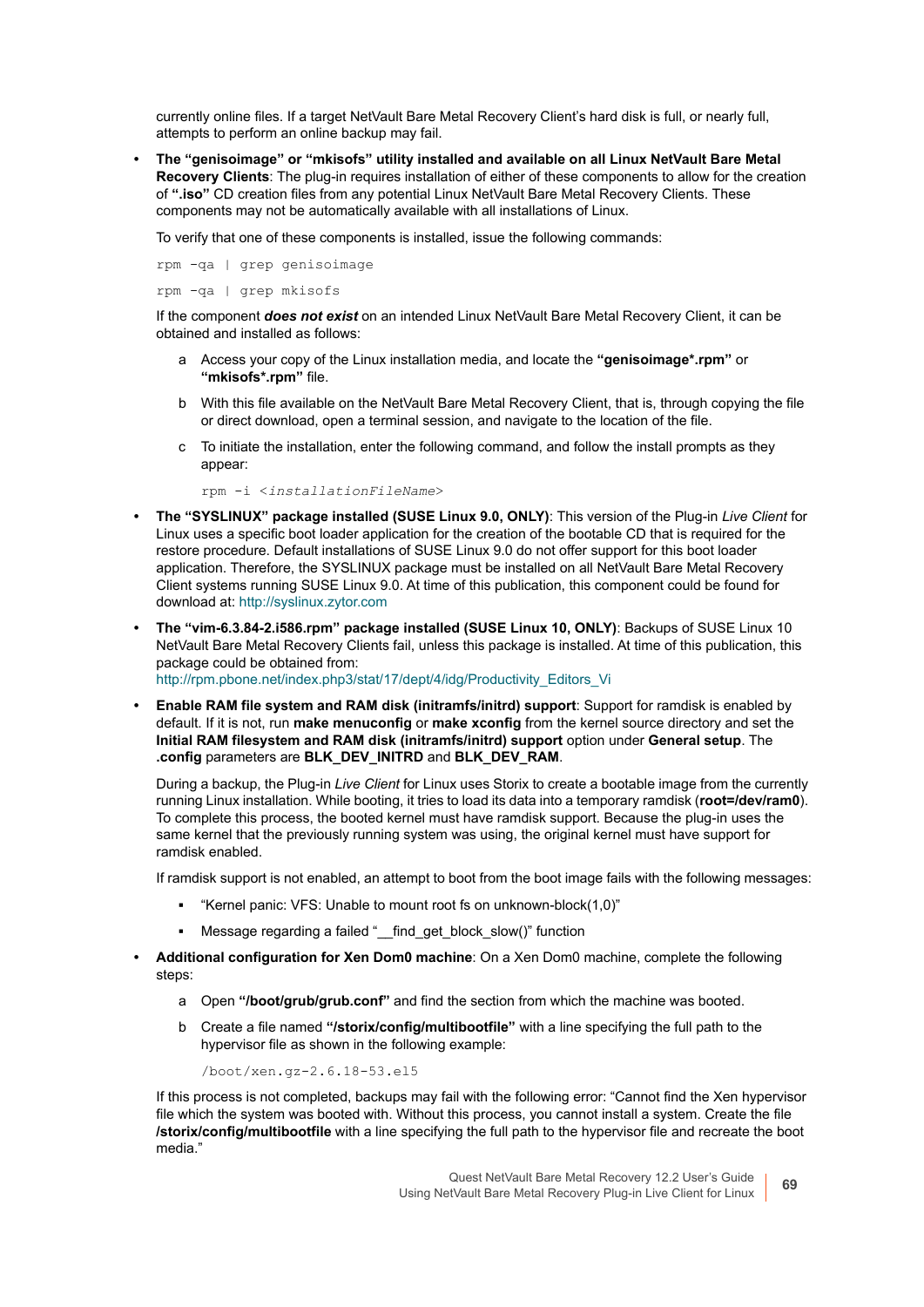- **IMPORTANT:** NetVault Backup's Plug-in *for Encryption* functionality is not supported for use with this  $\blacksquare$ plug-in. Ensure that this functionality is *disabled* before installing and using NetVault Bare Metal Recovery. For details on uninstalling the Plug-in *for Encryption*, see the *Quest NetVault Backup Plugin for Encryption User's Guide*.
- **Multipath support**: If you intend to use multipath support, verify that your environment meets the following requirements. For more information, see the *Storix System Backup Administrator DM-Multipath Guide*, which is available at<http://www.storix.com/download/sbaDM-Multipath.pdf>.
	- **Software requirements:** At a minimum, you must have:
		- **▫** dm-multipath-tools version 0.4.5, also known as device-mapper-multipath
		- **▫** device-mapper version 1.02
		- **▫** udev version 039-10
	- **▪ Device-detection requirements**:
		- **▫ Device naming**: The SBAdmin software must be able to recognize your devices before creating a backup. There are multiple ways your multipath devices can be named. How the devices are named depends on the **"user\_friendly\_names"** setting in **"/etc/multipath.conf,"** aliases set up in **"/etc/multipath.conf,"** and UDEV rules. Multipath support with SBAdmin requires the setting "user friendly names yes" and that you use a UDEV rule that creates a symbolic link from the device node to the device in **"/dev/mpath."**
		- **▫ Entries in "/etc/fstab"**: Different Linux distributions handle multipath devices differently. One area that can cause problems with the SBAdmin software is the mount entry in the **"/etc/fstab"** file. Some distributions use an underlying path device, which causes problems when the software queries the device for size and geometry. If your **"/etc/fstab"** file is using the **"/dev/disk/by-uuid/\*"** — where **\*** is a numerical value — naming convention, change the entries to the dm-multipath device name or to use the **"/dev/disk/by-name/\*"** naming convention.
		- **▫ Systems with non-English characters in filenames or directories:** If you use non-English characters in filenames or system names, you must update the **"/.stdefaults"** file before completing a backup job. In the **"/.stdefaults"** file, specify the applicable language and set the tar flag to blank. For example, if you are using a system that includes files that use Japanese characters, you must update the file with the following entries:

```
LANG=ja_JP.utf8
TARFLAGS=
```
**TIP:** To display a list of supported language values, type: 'locale -a'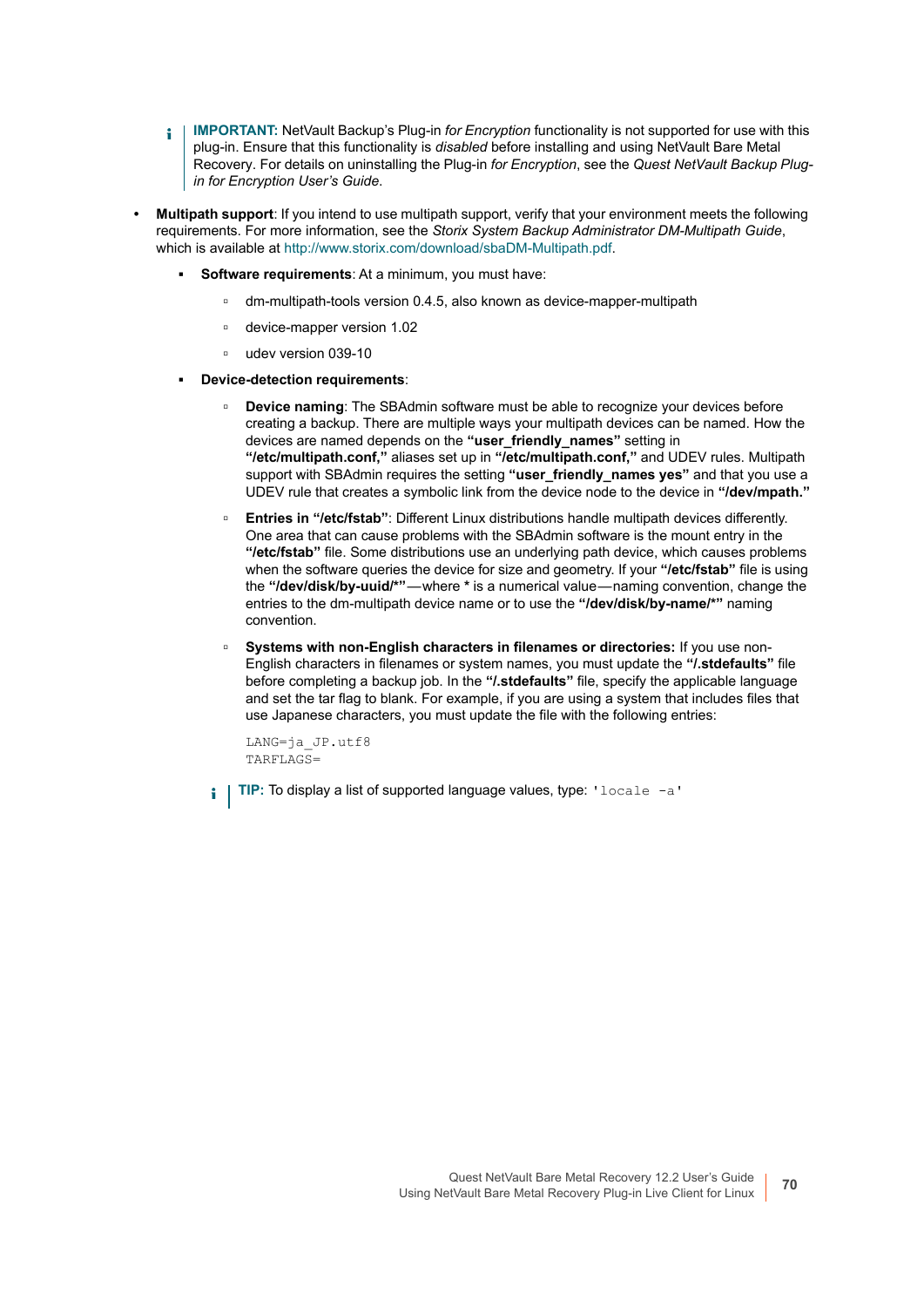## <span id="page-70-1"></span>**Installing or upgrading Plug-in** *Live Client* **for Linux on each Linux-based NetVault Bare Metal Recovery Client**

- 1 From the machine acting as the NetVault Backup Server, access the **NetVault Configuration Wizard** or **Manage Clients** page.
	- **NOTE:** If the selected clients are all the same type, you can use the configuration wizard to install the î plug-in on multiple clients at the same time. When you select multiple clients, verify that the plug-in binary file is compatible with the OS and platforms of the target clients. From the **Manage Clients**  page, you can only select one client for plug-in installation.
		- **▪** To access the **NetVault Configuration Wizard** page:
			- a In the Navigation pane, click **Guided Configuration**.
			- b On the **NetVault Configuration Wizard** page, click **Install Plugins**.
			- c On the next page, select the applicable client, that is, one or more of the Linux-based clients previously added to the NetVault Backup Server as NetVault Backup Clients.
		- **▪** To access the **Manage Clients** page:
			- a In the Navigation pane, click **Manage Clients**.
			- b On the **Manage Clients** page, select the applicable client, that is, a Linux-based client previously added to the NetVault Backup Server as a NetVault Backup Client, and click **Manage**.
			- c On the **View Client** page, click the **Install Plugin** button (**+**).
- 2 Click **Choose Plug-in File**, navigate to the location of the *Linux-based version* of the **".npk"** installation file for the plug-in, for example, on the installation CD or the directory to which the file was downloaded from the website.

Based on the operating system (OS) in use, the path for this software may vary on the installation CD.

- 3 Select the file entitled **"drx-***x-x-x-x***.npk,"** where **xxxxx** represents the version number and platform, and click **Open**.
- 4 To begin installation, click **Install Plugin**.

After the plug-in is successfully installed, a message is displayed.

#### <span id="page-70-0"></span>**Storix installation for Plug-in** *Live Client* **for Linux**

Installation of this plug-in on the NetVault Backup Server and each Linux Client also creates two additional directories on the machine:

- **/storix**
- **/opt/storix**

These directories contain **Storix SBAdmin**—a third-party DR boot utility application that is used by this plug-in to perform backups and restores. The data contained within these directories is required by this plug-in. Removal of these directories results in the inability to use the plug-in.

When you install the Plug-in *Live Client* for Linux, two additional Storix directories are created — the **Storix Bin** directory and the **Storix Temp** directory.

The **Storix Bin** directory is where the Storix software is installed. With Plug-in *Live Client* for Linux 3.0 and earlier, the **Storix Bin** directory is located in **/opt/storix/bin** by default. With Plug-in *Live Client* for Linux 3.1 and later, the default **Storix Bin** directory is **/usr/bin** — the binaries in this directory set up the correct environment and then call the scripts in **/opt/storix/bin**.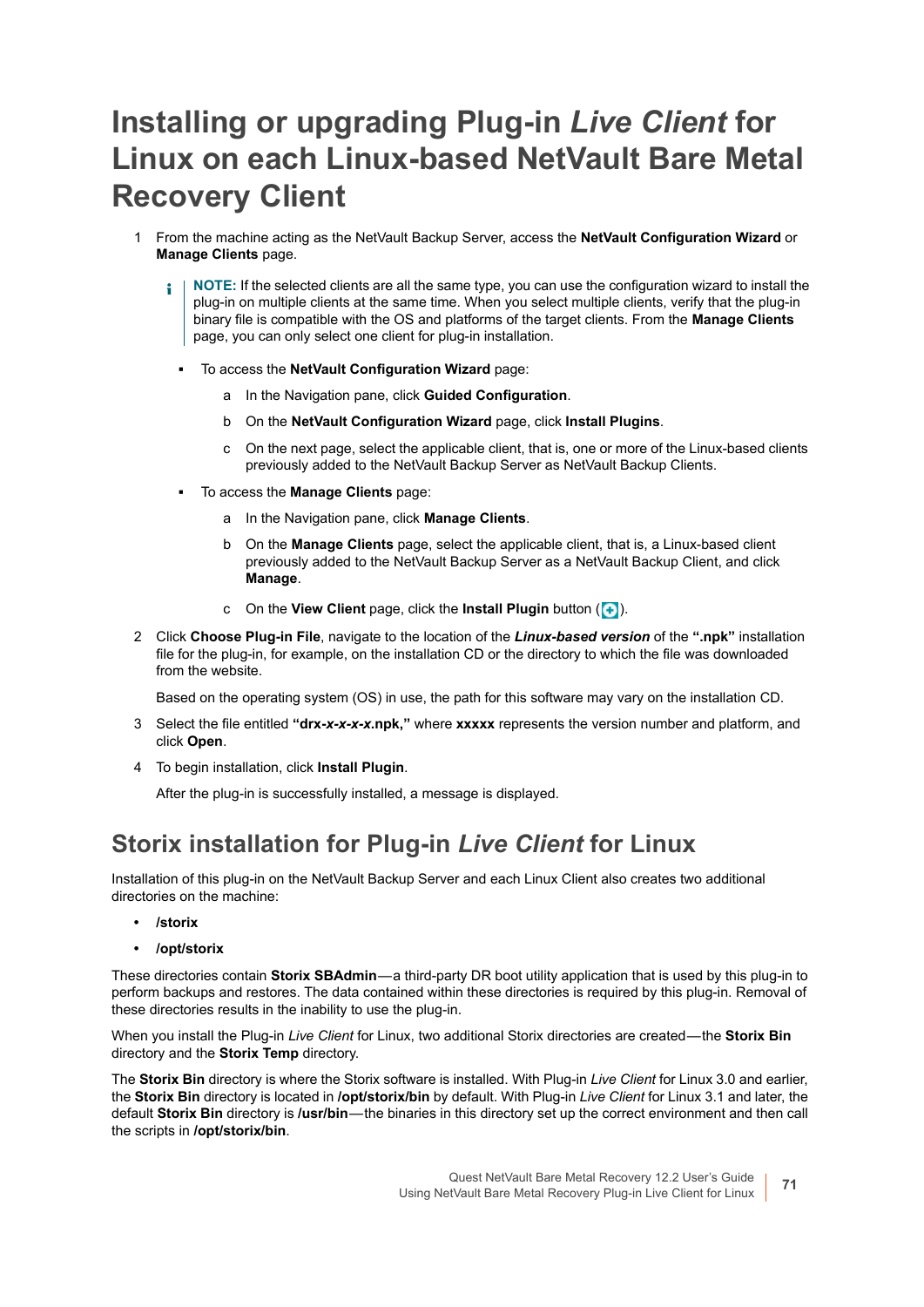The **Storix Temp** directory contains the **"linuxboot.iso"** file after a successful backup. It resides in **/storix/temp** by default. With Plug-in *Live Client* for Linux 3.0 and earlier, both the **Storix Bin** and **Storix Temp** directory locations can be changed by using NetVault Backup Configurator. With Plug-in *Live Client* for Linux 3.1 and later, only the directory location for **Storix Temp** can be changed through the **VaultDR Linux Online** section on the **Plug-in Options** dialog box. The **Storix Bin** directory can only be changed from the configuration file.

The **BB Agent Timeout** option can also be set through the **VaultDR Linux Online** section on the **Plug-in Options** dialog box. This option indicates the time (in seconds) that the plug-in waits for a Storix request before timing out. The default is 360 seconds.

If you change the location of the **Storix Temp** directory, before performing a DR backup by using the NetVault Backup WebUI, configure the new Storix Temp path in the **Plug-in Options** dialog box.

For example, if you change the **Storix Temp** directory to **/storix/temp222**, perform the following steps.

<span id="page-71-1"></span>1 On the Linux Client, create the directory where the Boot Image should reside:

mkdir /storix/temp222

- 2 In the Navigation pane of the NetVault Backup WebUI, click **Change Settings**.
- 3 Click **Client Settings**.
- 4 Select the client on which Plug-in *Live Client* is installed, and click **Next**.
- 5 On the **Settings** page, click **Plugin Options**.
- 6 In the **VaultDR Linux Online** section of the dialog box, modify the path and name in the **Storix Temp Directory** field so that it is identical to the path and name created in [Step 1.](#page-71-1)
- 7 To save the settings, click **Apply**.

## <span id="page-71-0"></span>**Removing Plug-in** *Live Client* **for Linux**

- 1 In the Navigation pane, click **Manage Clients**.
- 2 On the **Manage Clients** page, select the applicable machine, that is, the NetVault Backup Server or an NetVault Backup Client with the Plug-in *Live Client* for Linux installed, and click **Manage**.
- 3 In the **Installed Software** table on the **View Client** page, select the applicable plug-in for removal, for example, Plug-in *Live Client* for Linux, and click the Remove Plugin button ( $\boxed{-}$ ).
- 4 In the **Confirm** dialog box, click **Remove**.

### **Removal of associated subdirectories for Plug-in** *Live Client* **for Linux**

As outlined in [Storix installation for Plug-in Live Client for Linux](#page-70-0), installation of this plug-in on a Linux NetVault Bare Metal Recovery Client creates additional subdirectories that are required for use by this plug-in. The removal process outlined in the previous topic does not automatically remove these additional **"storix"** directories and other related data.

- 1 From the machine containing the installation of this plug-in, navigate to **/opt/storix/bin**:
	- cd /opt/storix/bin
- 2 At the command prompt, issue the following command to remove the remaining directories:

./stuninstall

3 Respond **"y"** to each prompt that is displayed regarding the removal of user configuration and history files. The following shows the screen output for these steps.

```
# cd /opt/storix/bi
```

```
# ./stuninstall
```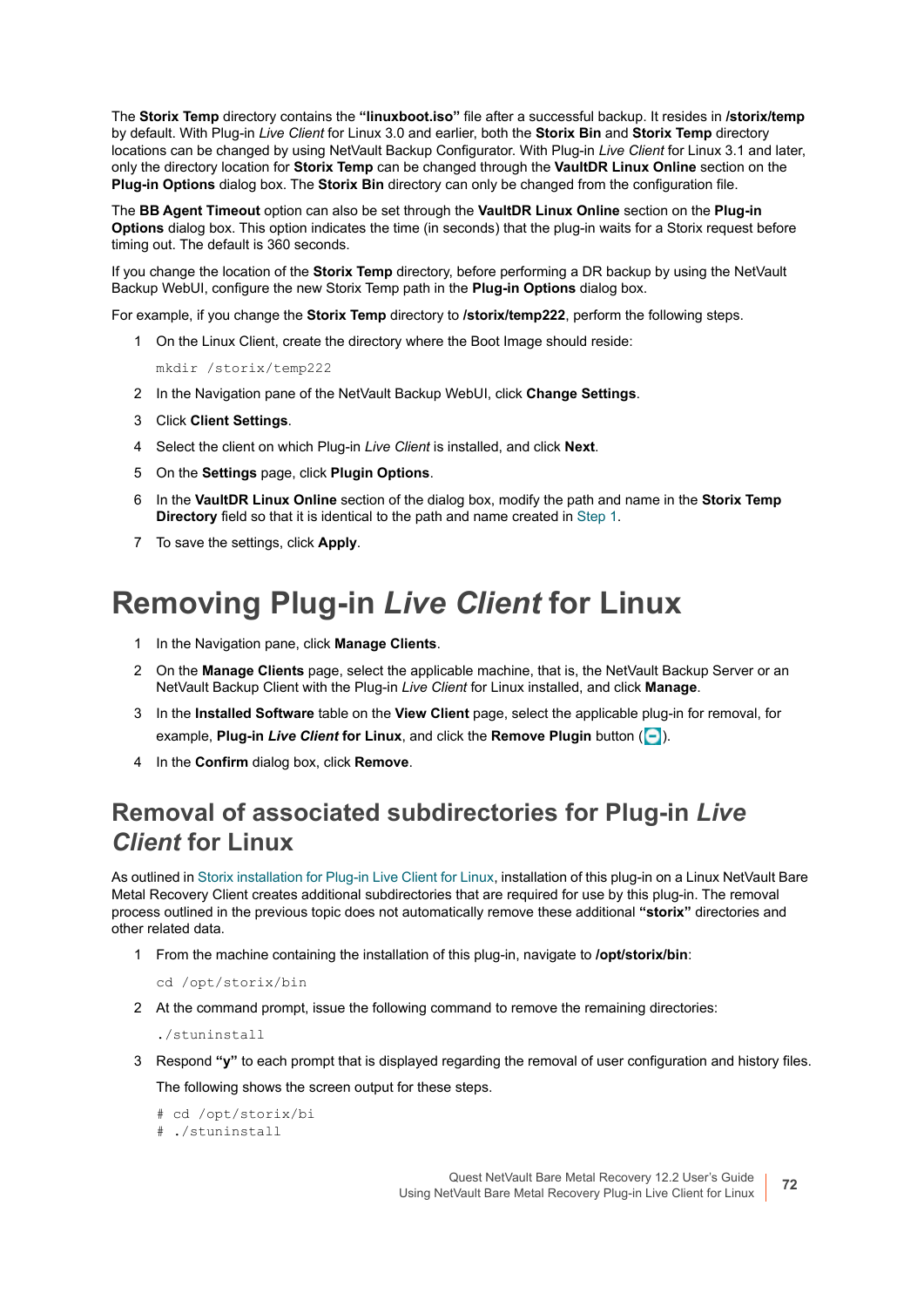This program will remove Storix System Backup Administrator software from the system. You may choose to keep the user configuration files in the /storix directory will not be removed in case you decide to reinstall this or another version at a later time.

Do you wish to also remove the user configuration and history files in the data (/storix) directory (y/n)? y

Are you sure you want to remove the software  $(y/n)$ ? y Removing system startup configuration ... Removing program files ... Removing user data and history files ...

Storix System Backup Administrator has been removed.

4 Remove the **/usr/netvault/util/linux** directory by using the following command:

rm -irf /usr/netvault/util/linux

5 Remove the README files by using the following command:

rm -irf /usr/netvault/util/RE\*

6 Remove the **/usr/netvault/util/stinstall** directory by using the following command:

```
rm -irf /usr/netvault/util/stinstall
```
# **Generating a DR image for use with Plug-in** *Live Client* **for Linux**

**IMPORTANT:** Attempts to perform a Plug-in Live Client for Linux backup of a system whose hard disk is full f. or nearly full, may fail. The plug-in requires a portion of the local system's hard disk to synchronize data. If enough free space is not available for this synchronization of data, the backup fails.

If you changed the default **Storix Temp** directory, described in [Storix installation for Plug-in Live Client for Linux](#page-70-0), ensure that the new **Storix Temp** directory exists before continuing with the steps in the following topics.

- **•** [Selecting data for a backup with Plug-in Live Client for Linux](#page-72-0)
- **•** [Setting backup options for a backup with Plug-in Live Client for Linux](#page-73-0)
- **•** [Finalizing and submitting the job for a backup with Plug-in Live Client for Linux](#page-74-0)

### <span id="page-72-0"></span>**Selecting data for a backup with Plug-in** *Live Client* **for Linux**

You must use sets — Backup Selection Set, Backup Options Set, Schedule Set, Target Set, and Advanced Options Set — to create a backup job and create a DR image. For more information, see the *Quest NetVault Backup Administrator's Guide*.

1 In the Navigation pane of the NetVault Backup WebUI running on the NetVault Backup Server, click **Create Backup Job**.

You can also start the wizard from the Guided Configuration link. In the Navigation pane, click **Guided Configuration**. On the **NetVault Configuration Wizard** page, click **Create backup jobs**.

2 In **Job Name**, specify a name for the job.

Assign a descriptive name that lets you easily identify the job when monitoring its progress or restoring data. The job name can contain alphanumeric and non-alphanumeric characters, but it cannot include non-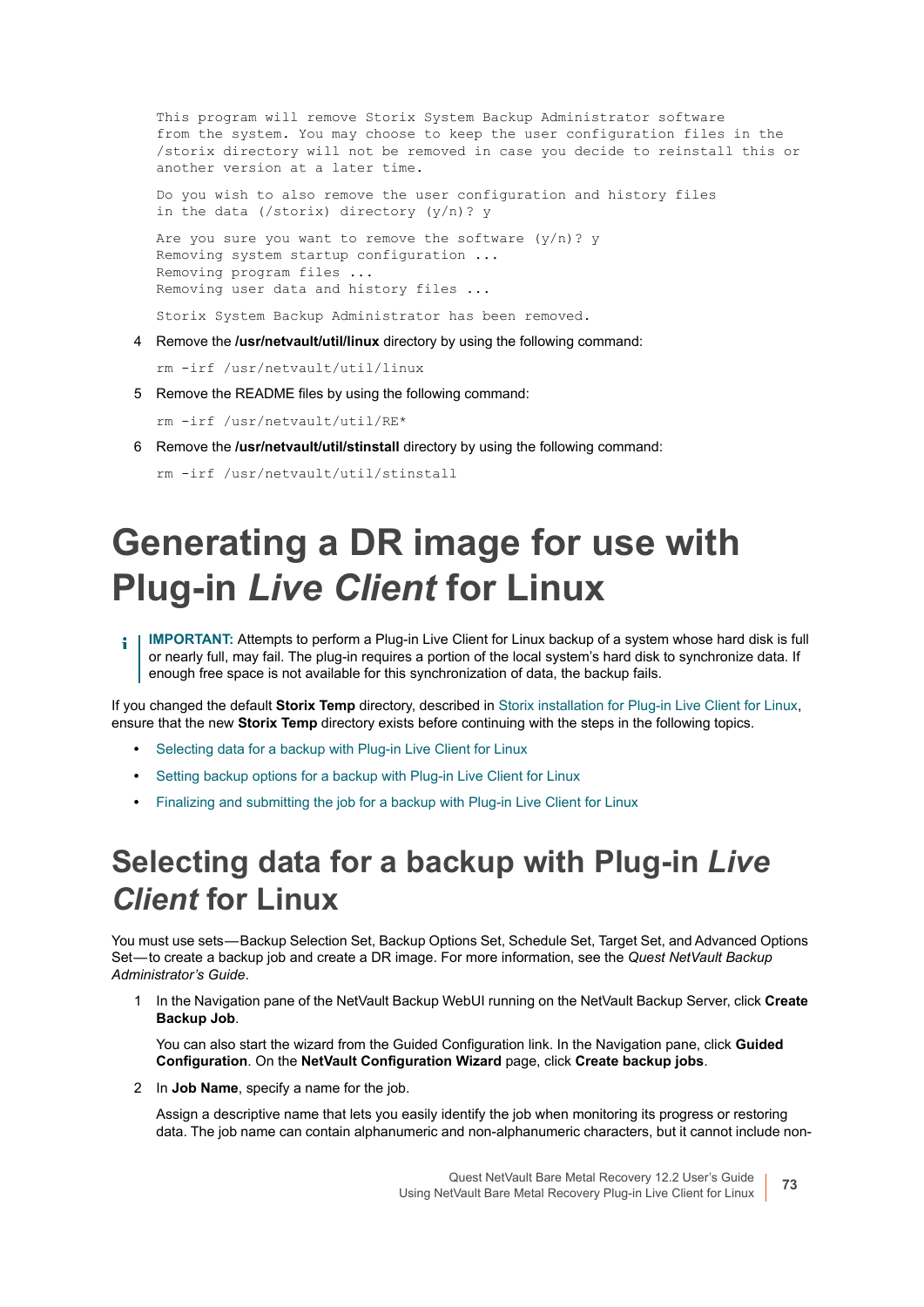English characters. On Linux, the name can have a maximum of 200 characters. However, a maximum of 40 characters is recommended on all platforms.

- 3 Next to the **Selections** list, click **Create New**.
- 4 Double-click the NetVault Backup Client that is to serve as a target for a DR backup, that is, a machine containing an installation of the Plug-in *Live Client* for Linux, to open it.
- 5 In the list of installed plug-ins, locate the Plug-in *Live Client* for Linux, labeled **"Plug-in** *Live Client* **for Linux,"** and double-click it to open it.

An icon representing the NetVault Bare Metal Recovery Client is displayed.

6 From this level of the selection tree, select the entire Linux Client for inclusion in a DR backup.

Two items appear as non-selectable for the Linux NetVault Bare Metal Recovery Client machine:

- **Boot Image:** The plug-in scans the Linux NetVault Bare Metal Recovery Client machine and incorporates required system information, that is, NIC card driver files, and various OS data files into a CD creation file — entitled **"linuxboot.iso"**. This file can be restored to the NetVault Backup Server where it would be used to create a bootable CD. This CD is then used to boot the same Linux NetVault Bare Metal Recovery Client the **Boot Image** data was taken from to prepare it for the recovery of its backed-up **System Image** information.
- **System Image:** The plug-in performs a DR backup of the entire client system. This backup includes all system information for the Linux NetVault Bare Metal Recovery Client, including all partition and **Disk Boot Record** information.

Note the following important points:

**▫** The **Boot Images** data backup incorporates driver information files from the **/lib/modules** directory on the client machine. Before backing up this data, ensure that proper device information files for all the devices used by the target client are available in the **/lib/modules** directory.

Note that:

- **-** The boot CD is unable to load devices for which proper device driver files are not available in the **Boot Images** backup.
- **-** The boot CD only loads those devices for which the device drivers are supported by the third-party DR boot utility application used by the Plug-in *Live Client* for Linux.
- **▫** Plug-in *Live Client* for Linux does not support the backup of Access Control Lists (ACLs) and attribute information. When a backup of a target Linux system is performed, these details are not included. After the restore of this backup is performed, any ACLs/attributes must be manually recreated.
- 7 Click **Save**, enter a name in the **Create New Set** dialog box, and click **Save**.

The name can contain alphanumeric and non-alphanumeric characters, but it cannot include non-English characters. On Linux, the name can have a maximum of 200 characters. However, a maximum of 40 characters is recommended on all platforms.

#### <span id="page-73-0"></span>**Setting backup options for a backup with Plug-in** *Live Client* **for Linux**

Plug-in *Live Client* for Linux does not support any backup options. Although **Create New** is enabled in the WebUI, there are no options to set.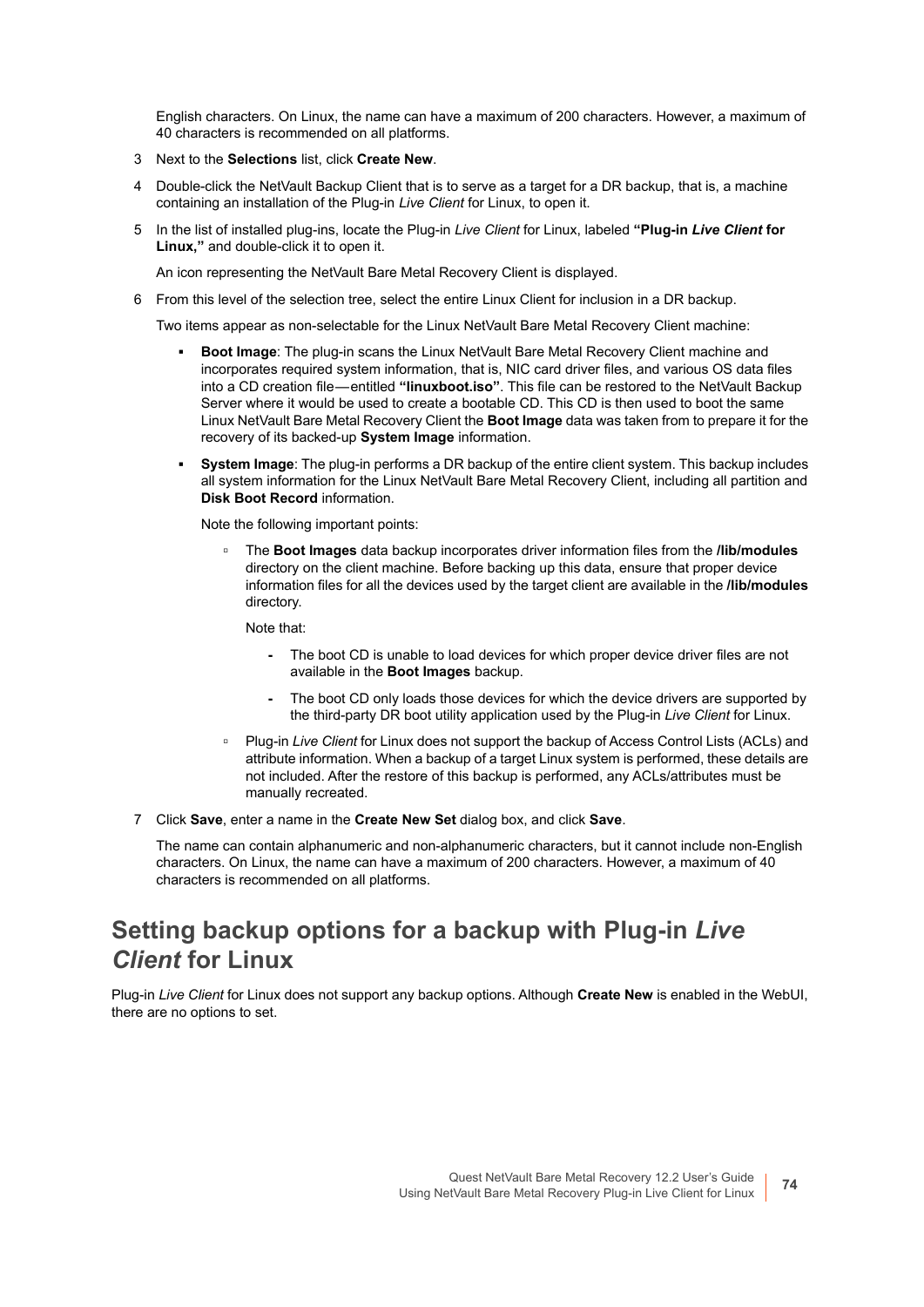### <span id="page-74-0"></span>**Finalizing and submitting the job for a backup with Plug-in** *Live Client* **for Linux**

The final steps include setting additional options on the Schedule, Target Storage, and Advanced Options pages, submitting the job, and monitoring the progress through the Job Status and View Logs pages. These pages and options are common to all NetVault Backup Plug-ins. For more information, see the *Quest NetVault Backup Administrator's Guide*.

- 1 Use the **Schedule**, **Target Storage**, and **Advanced Options** lists to configure any additional required options.
- 2 Click **Save** or **Save & Submit**, whichever is applicable.
	- **TIP:** To run a job that you have already created and saved, select **Manage Job Definitions** in the ÷ Navigation pane, select the applicable job, and click **Run Now**.

You can monitor progress on the **Job Status** page and view the logs on the **View Logs** page. For more information, see the *Quest NetVault Backup Administrator's Guide*.

# <span id="page-74-1"></span>**Creating the required bootable CD for use with Plug-in** *Live Client* **for Linux**

With a successful DR image taken, the next phase of the DR procedure is the creation of a CD that contains the proper OS and device driver files for the target NetVault Bare Metal Recovery Client to boot this machine when a recovery is required. This required data is included in a **Boot Image** during the backup of a target NetVault Bare Metal Recovery Client. A CD-creation file entitled **"linuxboot.iso"** is created and saved on *both* the target NetVault Bare Metal Recovery Client itself and on the piece of media targeted by the backup. This process allows an administrator to select from various different methods to create this CD. Any number of methods can be used to access this data and create this required CD. The following topics cover two example methods that can be used to accomplish this task.

### **Creating the CD and saving it for future use with Plug-in** *Live Client* **for Linux**

Performed before the need for a recovery, this method lets you create this required CD from the **"linuxboot.iso"** file that was saved *locally* on the target NetVault Bare Metal Recovery Client, and then store this CD for later use.

The following items are required to create the CD:

- **•** Writable CD drive available locally on the target NetVault Bare Metal Recovery Client
- **•** One blank, writable CD
- **•** CD-generation software installed locally on the target NetVault Bare Metal Recovery Client

This procedure can be performed on any machine that has access to a writable CD drive and the **"linuxboot.iso"** file.

- 1 From the target NetVault Bare Metal Recovery Client, insert a blank, writable CD into the drive.
- 2 Start the CD-generation software, and access the **"linuxboot.iso"** file.

This file resides in the directory named in the **Boot Images Directory** field for this particular backup job; for example, the default is **/storix/temp**. If this value was not changed before backup, the file is located in this directory.

3 Using this file, create the CD using the utilities within the CD-generation software.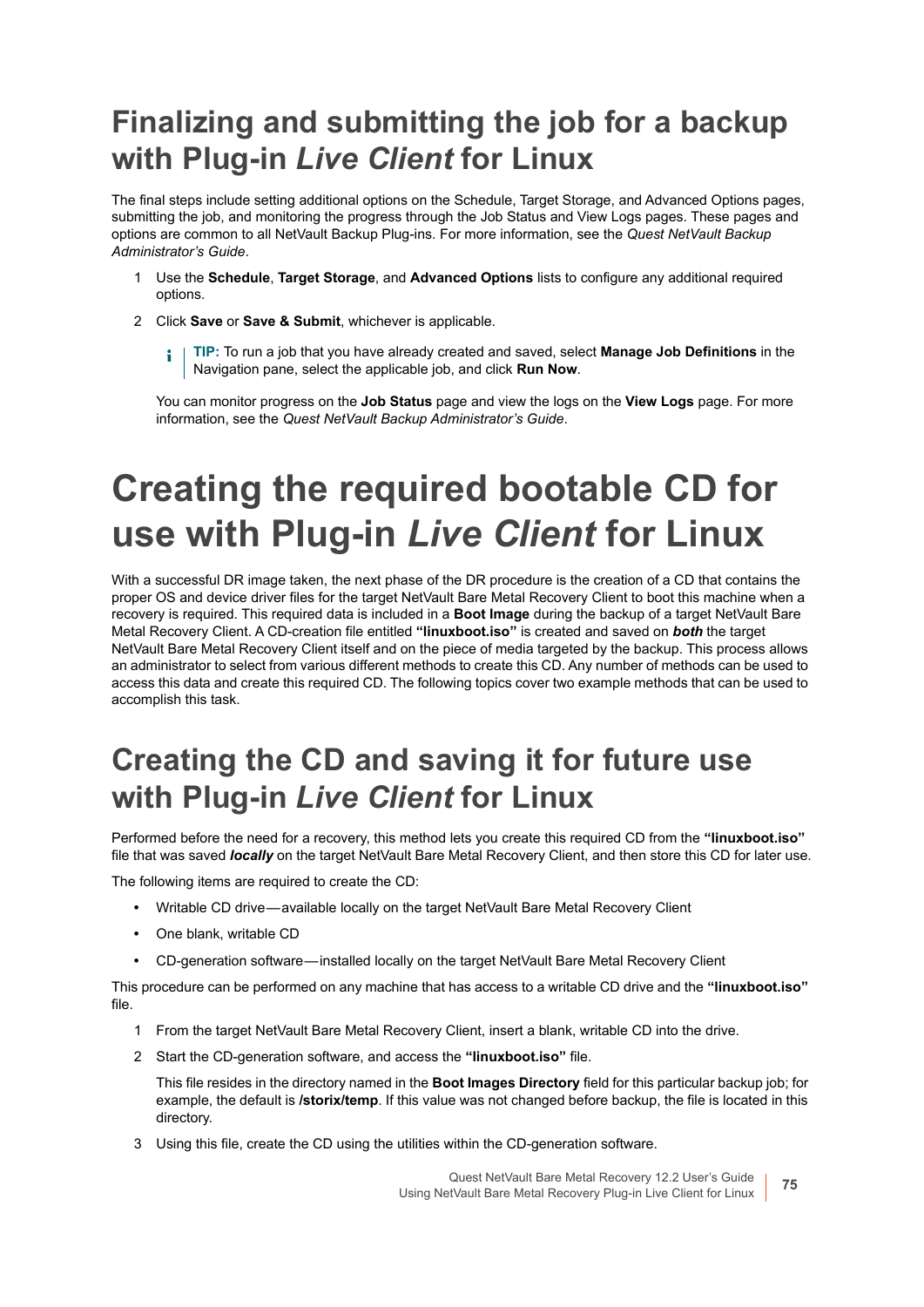- **I IMPORTANT:** As CD-generation software varies, no instruction is given here on how to start or administer its use. For complete instructions on generating a CD using an **".iso"** CD creation file, see the relevant software's documentation.
- 4 With the CD completed, remove it from the drive and label it appropriately so that it can be easily referenced for future use; for example, assign a label corresponding to something specific about the target NetVault Bare Metal Recovery Client, such as its OS-assigned name.

### **Creating the CD at the time of recovery for use with Plug-in** *Live Client* **for Linux**

With this method, you can create this required CD using data recovered from the actual DR image backup, at the point that a recovery is required.

The following items are required to create the CD:

- **•** Writable CD drive available locally on the target NetVault Backup Server
- **•** One blank, writable CD
- **•** CD-generation software installed locally on the target NetVault Backup Server

You must first recover the **Boot Image** data taken from the backup of the target Linux NetVault Bare Metal Recovery Client.

- **•** [Selecting data for a restore with Plug-in Live Client for Linux](#page-75-0)
- **•** [Finalizing and submitting a restore with Plug-in Live Client for Linux](#page-76-0)

#### <span id="page-75-0"></span>**Selecting data for a restore with Plug-in** *Live Client* **for Linux**

- 1 In the Navigation pane of the NetVault Backup WebUI on the NetVault Backup Server, click **Create Restore Job**.
- 2 On the **Create Restore Job Choose Saveset** page, select **Plug-in** *Live Client* **for Linux** from the **Plugin Type** list.
- 3 To filter the items displayed in the saveset table further, use the **Client**, **Date**, and **Job ID** lists.

The table displays the saveset name (job title and saveset ID), creation date and time, and size. By default, the list is sorted by creation date.

4 In the saveset table, locate the NetVault Backup Client that was configured as the Linux NetVault Bare Metal Recovery Client in question, and select the backup saveset that contains a backup of the **Boot Image** data for the target NetVault Bare Metal Recovery Client.

When you select a saveset, the following details are displayed in the **Saveset Information** area: Job ID, job title, server name, client name, plug-in name, saveset date and time, retirement setting, Incremental Backup or not, Archive or not, saveset size, and snapshot-based backup or not.

- 5 When the NetVault Backup Client is displayed in the tree, double-click it to reveal the data included in the DR image.
- 6 Locate the **"linuxboot.iso"** file, and select it for recovery.
	- **I** | IMPORTANT: Only include the "linuxboot.iso" file in this recovery job. Any other items selected for recovery during this procedure are not successfully restored.
- 7 Click **Next**.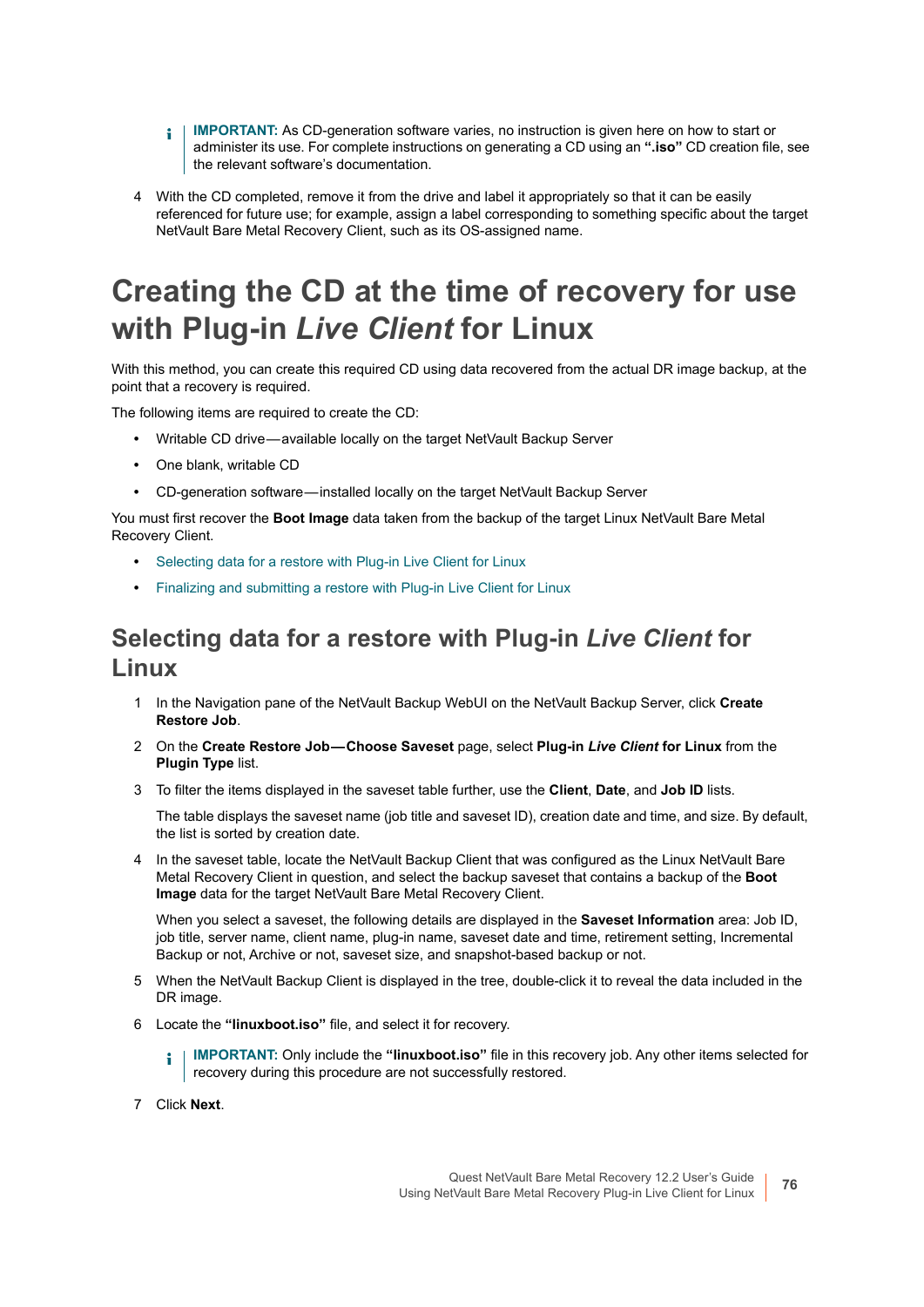### <span id="page-76-0"></span>**Finalizing and submitting a restore with Plug-in** *Live Client* **for Linux**

The final steps include setting additional options on the Schedule, Source Options, and Advanced Options pages, submitting the job, and monitoring the progress through the Job Status and View Logs pages. These pages and options are common to all NetVault Backup Plug-ins. For more information, see the *Quest NetVault Backup Administrator's Guide*.

<span id="page-76-1"></span>1 In **Job Name**, specify a name for the job.

Assign a descriptive name that lets you easily identify the job when monitoring its progress. The job name can contain alphanumeric and non-alphanumeric characters, but it cannot include non-English characters. A maximum of 40 characters is recommended.

2 In the **Target Client** list, select the NetVault Backup Server as the target for the restore.

**TIP:** You can also click **Choose**, and then locate and select the applicable client in the **Choose the**  Î. **Target Client** dialog box.

- 3 Leave all other options available on the **Schedule**, **Source Options**, and **Advanced Options** lists at their default settings.
- 4 Click **Save** or **Save & Submit**, whichever is applicable.

You can monitor progress on the **Job Status** page and view the logs on the **View Logs** page. For more information, see the *Quest NetVault Backup Administrator's Guide*.

The file is recovered to **…/tmp** directory on the NetVault Backup Server, where **…** represents the NetVault Backup installation directory.

- **IMPORTANT:** Recovery of the **Boot Image** information, regardless of the Linux NetVault Bare Metal ÷ Recovery Client it was performed from, creates a CD-creation file entitled **"linuxboot.iso"** in the **…/tmp** directory. If **Boot Image** information is recovered from an additional Linux NetVault Bare Metal Recovery Client using these steps, its **"linuxboot.iso"** file is restored and *overwrites* any file of the same name in this directory *without warning*. Therefore, Quest recommends that you complete this process for a single Linux NetVault Bare Metal Recovery Client, *before* you try to recover backedup **Boot Image** information from an additional Linux NetVault Bare Metal Recovery Client.
- 5 Insert a blank, writable CD into a CD writer that is accessible to the NetVault Backup Server.
- 6 Start the CD-generation software, access the **"linuxboot.iso"** file that resides in the directory named in [Step 1,](#page-76-1) and create the CD using the necessary utilities within the CD-generation software.
	- **NOTE:** As CD-generation software varies, no instruction is given here on how to start or administer ÷ its use. For complete instructions on generating a CD using an **".iso"** CD creation file, see the relevant software's documentation.
- 7 With the CD completed, remove it from the drive, and label it appropriately.

For example, assign a label corresponding to something specific about the target NetVault Bare Metal Recovery Client, such as its OS-assigned name.

**IMPORTANT:** Provided the hardware configuration in the target Linux NetVault Bare Metal Recovery ÷ Client *does not change*, this CD can be saved for future use in booting the client for the recovery of future DR images recorded with this plug-in. However, if new networking hardware is implemented or the device driver files in the client machine change any time, the **Boot Image** data for the client must be backed up again and this procedure must be repeated to create a CD.

The Boot CD is unable to load devices for which proper driver files are not incorporated in the **Boot Image** backup. Quest recommends that you test the boot media on the target Linux NetVault Bare Metal Recovery Client for successful loading of all the devices during boot up process.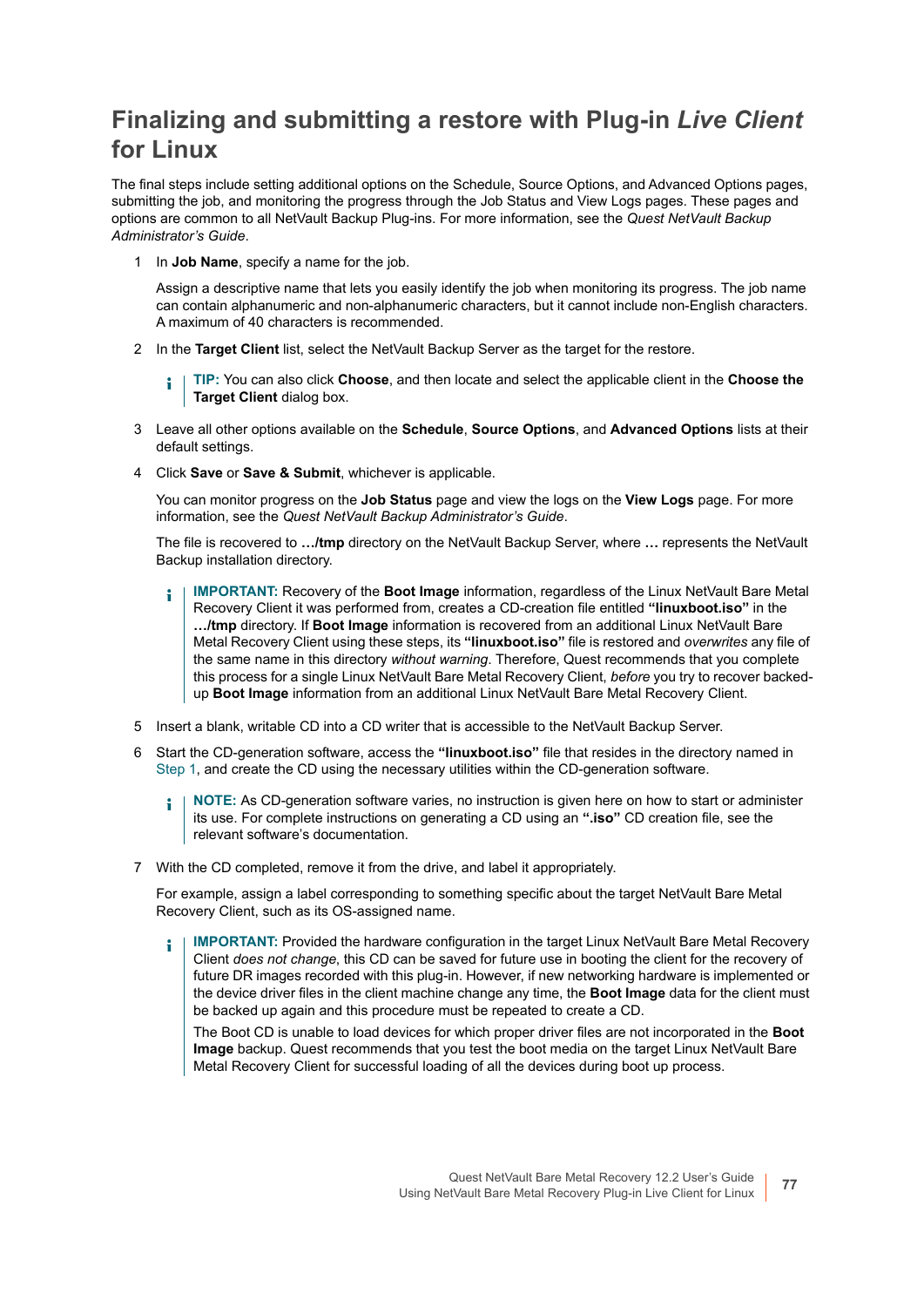# <span id="page-77-2"></span>**Recovering a DR image for use with Plug-in** *Live Client* **for Linux**

The steps required to recover a DR image performed with the Plug-in *Live Client* for Linux vary based on how the data was originally managed during backup. The following topics cover the processes required to complete each of these steps.

**IMPORTANT:** Plug-in Live Client for Linux version 4.0 cannot be used to restore data that was backed up ÷ using a previous version of the Plug-in Live Client. To recover pre-4.0 data, use the same version of the Plug-in Live Client for Linux that was used to back it up.

The Plug-in Live Client for Linux can only process one restore at a time.

The recovery process modifies some of the files. Original copies of the modified files are stored in: **/storix/temp/storix\_install**

### <span id="page-77-1"></span>**Restoring data using a DR image with Plug-in**  *Live Client* **for Linux**

As noted in the previous topic, you must first set up a recovery job for a Linux NetVault Bare Metal Recovery Client from the NetVault Backup WebUI on the NetVault Backup Server. You must also start this job before you try to boot the Linux NetVault Bare Metal Recovery Client with the created CD.

- **•** [Selecting data for a restore with a DR image with Plug-in Live Client for Linux](#page-77-0)
- **•** [Setting restore options for a DR image with Plug-in Live Client for Linux](#page-78-0)
- **•** [Finalizing and submitting the job for a restore with a DR image with Plug-in Live Client for Linux](#page-78-1)

#### <span id="page-77-0"></span>**Selecting data for a restore with a DR image with Plug-in**  *Live Client* **for Linux**

- 1 In the Navigation pane of the NetVault Backup WebUI on the NetVault Backup Server, click **Create Restore Job**.
- 2 On the **Create Restore Job Choose Saveset** page, select **Plug-in** *Live Client* **for Linux** from the **Plugin Type** list.
- 3 To filter the items displayed in the saveset table further, use the **Client**, **Date**, and **Job ID** lists.

The table displays the saveset name (job title and saveset ID), creation date and time, and size. By default, the list is sorted by creation date.

4 In the saveset table, locate the NetVault Backup Client that was configured as the Linux NetVault Bare Metal Recovery Client in question, and select the applicable backup saveset—identified by its title, which is the name given to the DR image in the **Job Name** field at the time of backup.

When you select a saveset, the following details are displayed in the **Saveset Information** area: Job ID, job title, server name, client name, plug-in name, saveset date and time, retirement setting, Incremental Backup or not, Archive or not, saveset size, and snapshot-based backup or not.

5 When the Linux NetVault Bare Metal Recovery Client is displayed in the tree, select the entire DR image.

Although you can double-click it to reveal its individual contents, all data items must be selected for the restore to work correctly. The browse functionality is only intended to allow you to view the contents of the backup saveset — not select individual items for the recovery.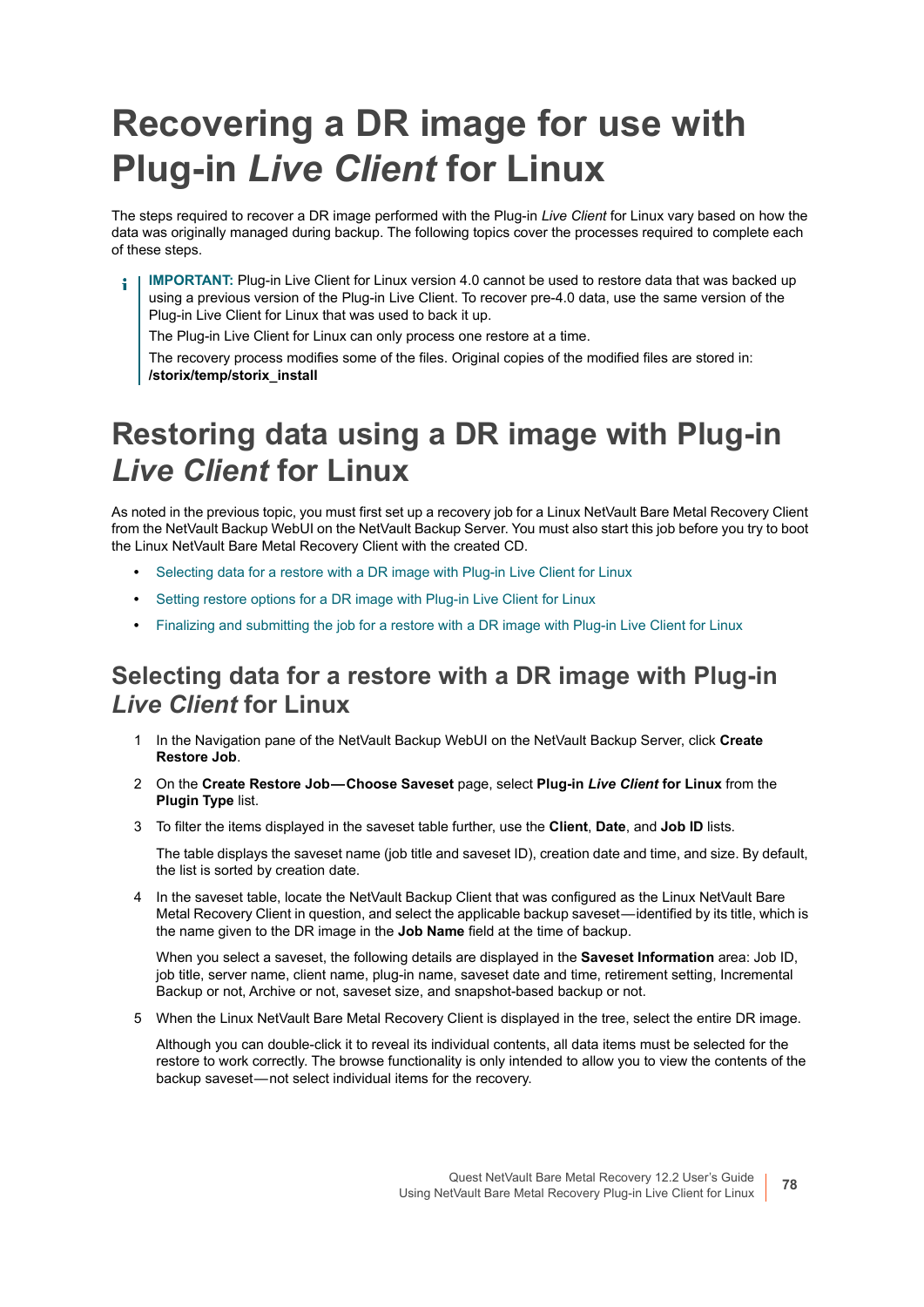- **NOTE:** If a disk is comprised of *four* primary partitions, the *fourth* partition is automatically converted  $\blacksquare$ to an *extended logical* partition during the recovery. Having a fourth primary partition inhibits the ability to add more partitions to the disk later. By converting the fourth partition to a logical one, you can use additional space on a hard disk to create future partitions, for example, if the recovery is being performed to disk that is larger than the original. There is *no* data loss associated with this behavior. You are alerted to this fact during the boot routine in a dialog box of the **System Installation for Linux**; for details on this process, see [Booting the target NetVault Bare Metal](#page-79-0)  [Recovery Client with the appropriate OS and drivers for use with Plug-in Live Client for Linux](#page-79-0).
- 6 Click **Next**.

### <span id="page-78-0"></span>**Setting restore options for a DR image with Plug-in** *Live Client* **for Linux**

On the **Create Selection Set** page, click **Edit Plugin Options** to reveal the following fields:

- **Client Hostname**: This field contains the NetVault Backup Machine Name of the Linux NetVault Bare Metal Recovery Client that was the target of the DR backup.
- **Restore Server Port**: This field lets you choose the port for incoming connections on the server. Usually, the default port of 10666 is available. Follow the procedure under [Reconfiguring the communication port for](#page-80-0)  [the target NetVault Bare Metal Recovery Client for use with Plug-in Live Client for Linux \(optional\)](#page-80-0) if a different port is required.

#### <span id="page-78-1"></span>**Finalizing and submitting the job for a restore with a DR image with Plug-in** *Live Client* **for Linux**

The final steps include setting additional options on the Schedule, Source Options, and Advanced Options pages, submitting the job, and monitoring the progress through the Job Status and View Logs pages. These pages and options are common to all NetVault Backup Plug-ins. For more information, see the *Quest NetVault Backup Administrator's Guide*.

- 1 To save the settings, click **Ok**, and then click **Next**.
- 2 In **Job Name**, specify a name for the job.

Assign a descriptive name that lets you easily identify the job when monitoring its progress. The job name can contain alphanumeric and non-alphanumeric characters, but it cannot include non-English characters. A maximum of 40 characters is recommended.

- 3 In the **Target Client** list, select the NetVault Backup Server from the list of displayed machines to set it as the intended target.
	- **TIP:** You can also click **Choose**, and then locate and select the applicable client in the **Choose the**  f. **Target Client** dialog box.

Restores *must* be routed through the NetVault Backup Server to use the necessary components installed there. The setting in this list works in tandem with the value revealed in the **Client Hostname** field to route the restore properly.

- 4 Use the **Schedule** and **Advanced Options** lists to configure any additional required options.
- 5 Click **Save** or **Save & Submit**, whichever is applicable.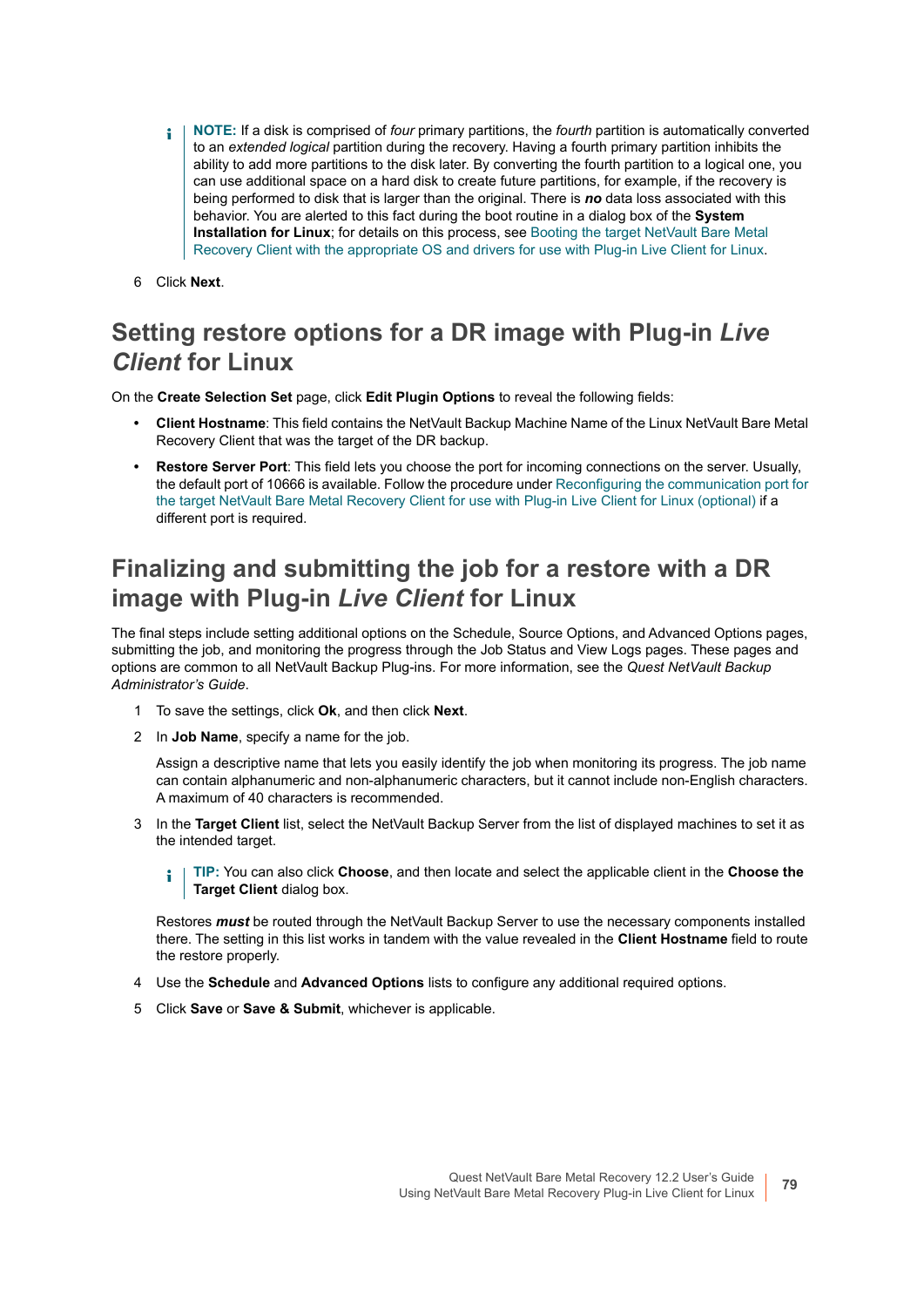**NOTE:** On completion of this process, the job is added to the NetVault Backup job queue; however,  $\blacksquare$ unlike a traditional NetVault Backup restore job, it does not begin running. The steps covered in [Booting the target NetVault Bare Metal Recovery Client with the appropriate OS and drivers for use](#page-79-0)  [with Plug-in Live Client for Linux](#page-79-0) *must* be successfully performed before the job begins.

If you attempt a second restore after processing a restore that failed, the second restore might stop responding (hang) when it begins creating the logical volume. If this issue occurs, blank the target disk and run the restore process again.

### <span id="page-79-0"></span>**Booting the target NetVault Bare Metal Recovery Client with the appropriate OS and drivers for use with Plug-in** *Live Client* **for Linux**

The following topics detail the procedures to be used to boot a target Linux Client machine to recover a DR image backup.

### **Prerequisites for booting the target NetVault Bare Metal Recovery Client for use with Plug-in** *Live Client* **for Linux**

Ensure the following have taken place before attempting to boot the NetVault Bare Metal Recovery Client:

- **Bootable CD created**: A Plug-in *Live Client* Boot CD must have been previously created for the target Linux Client, using the procedures outlined in [Creating the required bootable CD for use with Plug-in Live](#page-74-1)  [Client for Linux.](#page-74-1)
- **CD drive set as primary boot source on target NetVault Bare Metal Recovery Client**: The Linux machine serving as the NetVault Bare Metal Recovery Client must have its CD drive — if connected through a USB port, it must use USB 3.0 protocol or earlier — set up as the primary boot source to have the machine boot from CD, for example, by accessing the system's BIOS application and setting the Drive as the primary boot source.
- **NetVault Backup Server and Client information gathered**: After booting the target Linux Client with the created boot CD, configure the machine using various information, including the following:
	- **▪ NetVault Backup Server IP Address**
	- **▪ Linux NetVault Bare Metal Recovery Client IP Address**
	- **▪ Gateway Address**, if applicable
	- **▪ Subnet Mask**
- **Communication port free for use**: Verify that the communication port is available and accessible to the Plug-in *Live Client* for Linux. If the default port 10666 is not available, reconfigure the communication port before proceeding. For details on reconfiguring the port, see [Reconfiguring the communication port for the](#page-80-0)  [target NetVault Bare Metal Recovery Client for use with Plug-in Live Client for Linux \(optional\)](#page-80-0). If default port 10666 is available, skip to **[Boot procedure for the target NetVault Bare Metal Recovery Client for](#page-80-1)  [use with Plug-in Live Client for Linux](#page-80-1)**.
	- **NOTE:** In most circumstances, the 10666 port is available for use. Circumstances under which it is f. not available include if a system administrator had assigned it for use to a different application or if you have a firewall set up on a different port.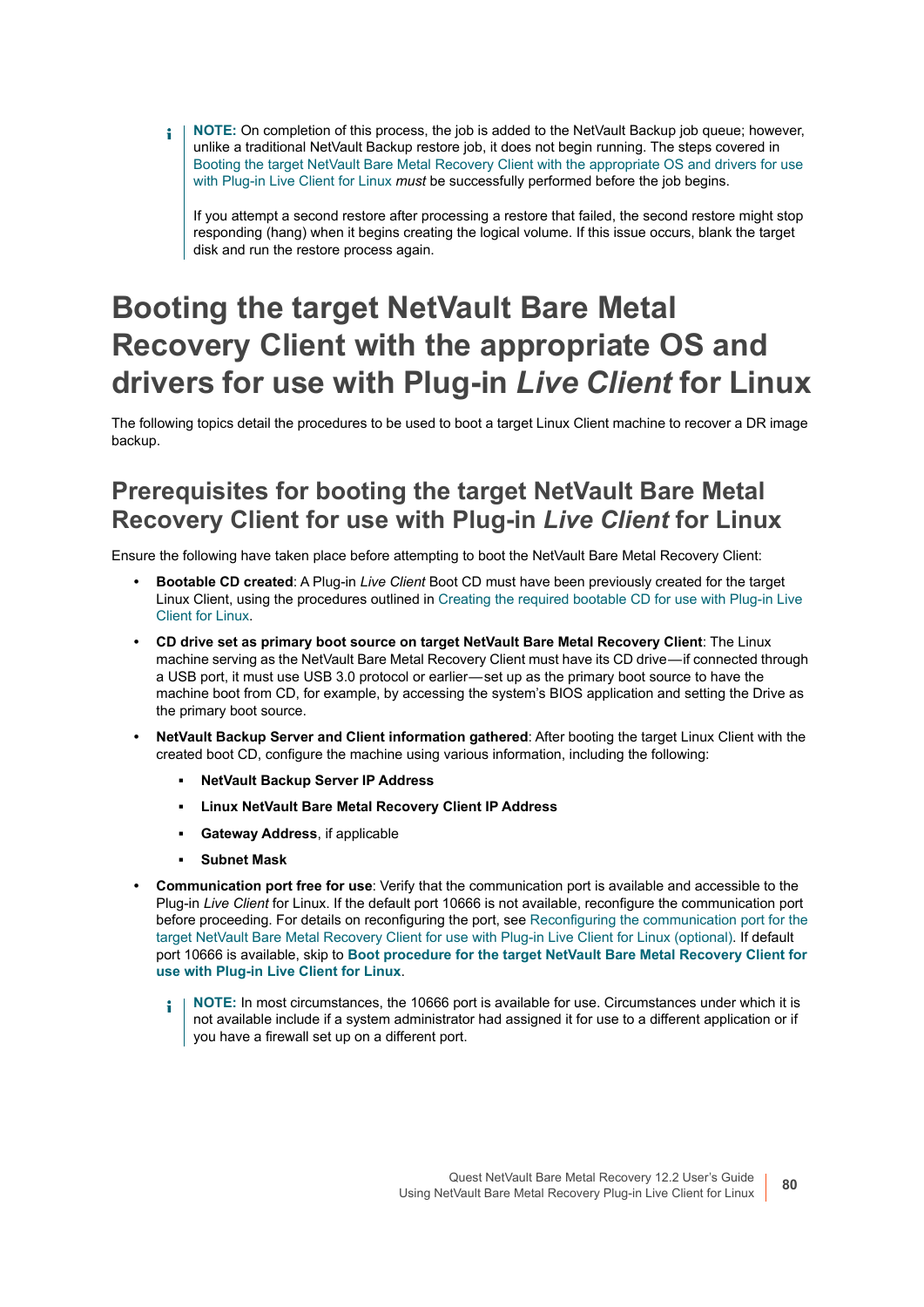### <span id="page-80-0"></span>**Reconfiguring the communication port for the target NetVault Bare Metal Recovery Client for use with Plug-in**  *Live Client* **for Linux (optional)**

The Plug-in *Live Client* for Linux listens on port 10666 by default. If you have a firewall configured, you may need to change the communication port to perform a recovery; for example, you want use port 12345 instead. Perform the following steps:

1 Open the firewall for port 12345.

This step allows communication between the NetVault Bare Metal Recovery Client and the NetVault Backup Server to be restored.

- 2 In the Navigation pane of the NetVault Backup WebUI on the Plug-in *Server*, click **Create Restore Job**.
- 3 On the **Create Restore Job Choose Saveset** page, select the applicable saveset, and click **Next**.
- 4 On the **Create Selection Set** page, click **Edit Plugin Options**.
- 5 In the **Restore Server Port** field, enter **12345**.

After setting the port number on the Plug-in *Server*, update it on the NetVault Bare Metal Recovery Client as well.

- 6 To save the settings, click **Ok**.
- 7 Boot from the CD; described in [Boot procedure for the target NetVault Bare Metal Recovery Client for use](#page-80-1)  [with Plug-in Live Client for Linux.](#page-80-1)
- 8 After the **System Installation for Linux** application starts and the **SYSTEM INSTALLATION AND MAINTENANCE** menu is displayed, select **System Recovery Utility**, and press **Enter**.
- 9 To open a maintenance shell prompt, select **Start a Maintenance Shell**, and press **Enter**.
- 10 From the maintenance shell, run the following commands:

maint> echo "ServerPort=12345" > /tmp/nvdrx.cfg maint> exit

11 Proceed with the boot procedure described in [Boot procedure for the target NetVault Bare Metal Recovery](#page-80-1)  [Client for use with Plug-in Live Client for Linux](#page-80-1).

### <span id="page-80-1"></span>**Boot procedure for the target NetVault Bare Metal Recovery Client for use with Plug-in** *Live Client* **for Linux**

To boot the Linux NetVault Bare Metal Recovery Client, perform the following steps.

- **IMPORTANT:** If the target Linux NetVault Bare Metal Recovery Client includes any Raw format disks, a specific boot procedure must be followed to preserve any data that currently exists on those disks. You must use this procedure because the Plug-in Live Client for Linux does not support the backup and restore of Raw format disks. For more information, see [Accommodating for Raw disks for use with Plug-in Live Client for](#page-82-0)  [Linux](#page-82-0).
	- 1 Insert the created CD into the CD drive if connected through a USB port, the port must use the 3.0 protocol or earlier — on the target Linux NetVault Bare Metal Recovery Client, and reboot the machine.

<span id="page-80-2"></span>The boot routine begins as the necessary files are loaded from the CD to system memory. This procedure can take several minutes, depending on the hardware configuration of the target Linux NetVault Bare Metal Recovery Client.

On successful boot off the CD, the **System Installation for Linux** application starts and the initial screen is displayed.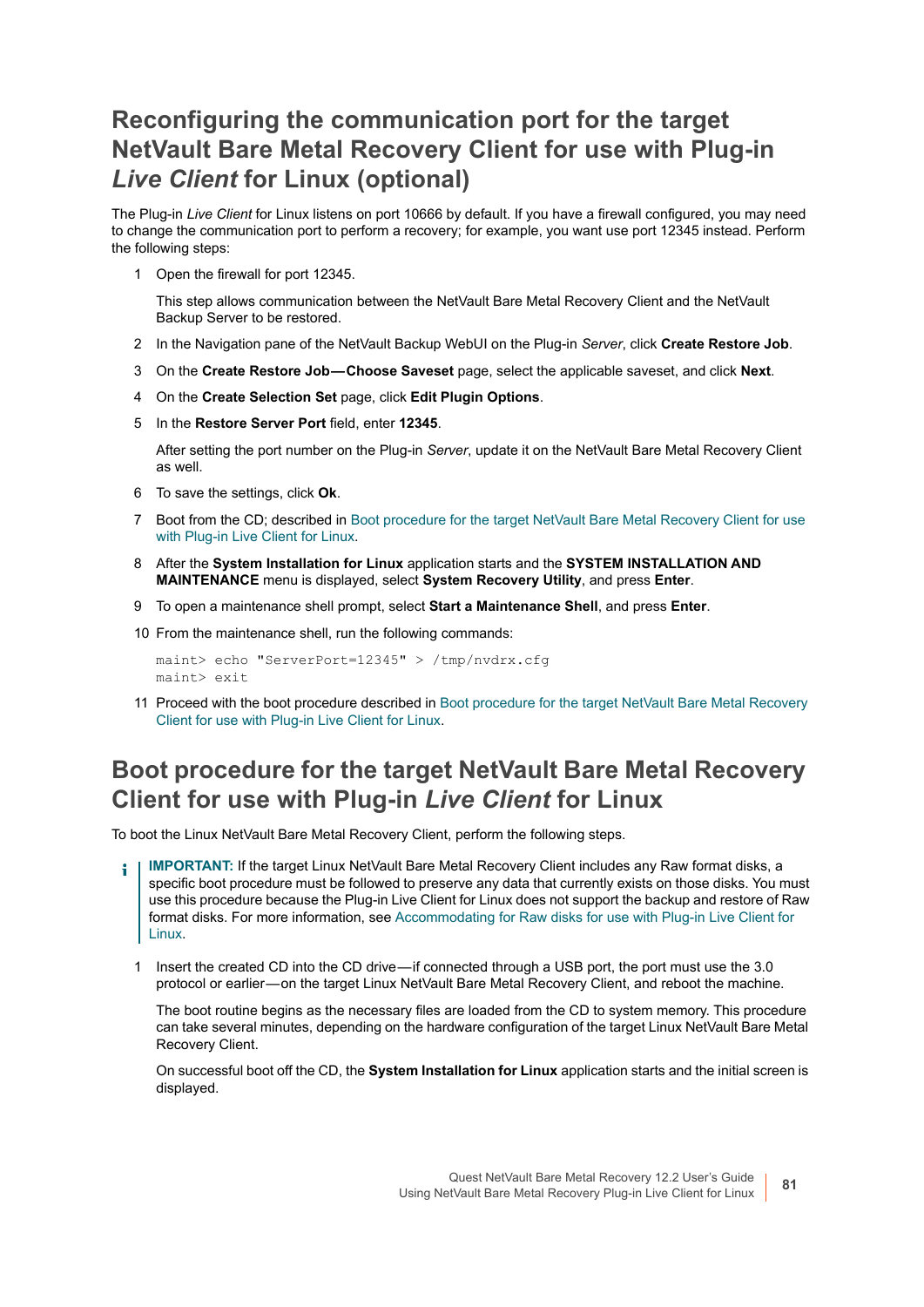- **i** | NOTE: The System Installation for Linux application offers several utilities that can be used to customize a DR recovery. However, the use of all these utilities is not covered in this guide. Only the tools required to perform a standard recovery operation are covered here.
- **IMPORTANT:** While Quest strongly recommends that only the utilities required to perform a standard î DR recovery be used with this plug-in, the **System Installation for Linux** application contains a builtin help system that offers brief instructions on its use. This help system can be accessed on a per screen basis by using the **F1** key.
- 2 If necessary, use the arrow keys to navigate to the **Select Install Device/Backup** option, default selection, and press **Enter** to select it.
- 3 When the **Set Install Device or Server** dialog box is displayed, use the arrow keys to navigate to the **Set or Change Network Configuration** option located following the **Install from Remote Device** heading, and press **Enter** to select it.
- 4 When the **Set or Change Network Install Configuration** dialog box is displayed, enter the following information under the **TCP/IP Configuration** heading, using the arrow keys to navigate between the four fields:
	- **▪ Server IP Address**: Enter the IP address assigned to the NetVault Backup Server that was used to start the job in the previous section.
	- **▪ Client IP Address**: Enter the IP address assigned to the machine serving as the Linux NetVault Bare Metal Recovery Client.
	- **▪ Gateway Address**: Enter the gateway address in use by the network, if applicable.
		- **IMPORTANT:** Use of the **Gateway** field is optional. If Plug-in Server and Plug-in Live Client ÷ are in the same network segment, ensure that this field *remains blank*. Only include a gateway value if Server and Client exist in a *different* segment.
	- **Subnet Mask:** Enter the Subnet Mask value in use by the network.
- 5 With the previous four values entered, use the arrow keys to navigate to the **Network Device** field, following the **Adapter Configuration** heading.
- When the available commands listed in the bar at the bottom of the dialog box are updated to reveal the **"F4=List"** option, press **F4** to display a list of NICs available in the Linux Client.
- 7 In the sub-window that starts, use the arrow keys to navigate to the NIC to be used, and press **Enter** to select it.
- 8 When **Network Device** field is updated to reveal the selected NIC, press either **F3** or **Esc** to confirm all settings, exit the dialog box, and return to the **Set Install Device or Server** dialog box.
- <span id="page-81-0"></span>9 Because no additional settings are required, press either **F3** or **Esc** to the dialog box and return to the **System Installation and Maintenance** dialog box.

The informational fields in the lower-left corner are updated to reveal the values entered; that is, the Service field is updated to reveal the IP address entered for the NetVault Backup Server.

<span id="page-81-1"></span>10 Use the arrow keys to navigate to the **Install the System with Current Settings** option, and press **Enter** to initiate the job.

If all settings were correctly entered, the process continues; otherwise, a red dialog box is displayed stating that the job could not be initiated.

- **IMPORTANT:** For this process to start successfully, the applicable recovery job must have already  $\blacksquare$ been set up and started from the NetVault Backup Server, as outlined in [Restoring data using a DR](#page-77-1)  [image with Plug-in Live Client for Linux.](#page-77-1)
- <span id="page-81-2"></span>11 When the frame in this dialog box is updated with a message stating that the selected disks are erased and overwritten on the Linux NetVault Bare Metal Recovery Client if the operation is continued, press the **Y** key to confirm and start the recovery.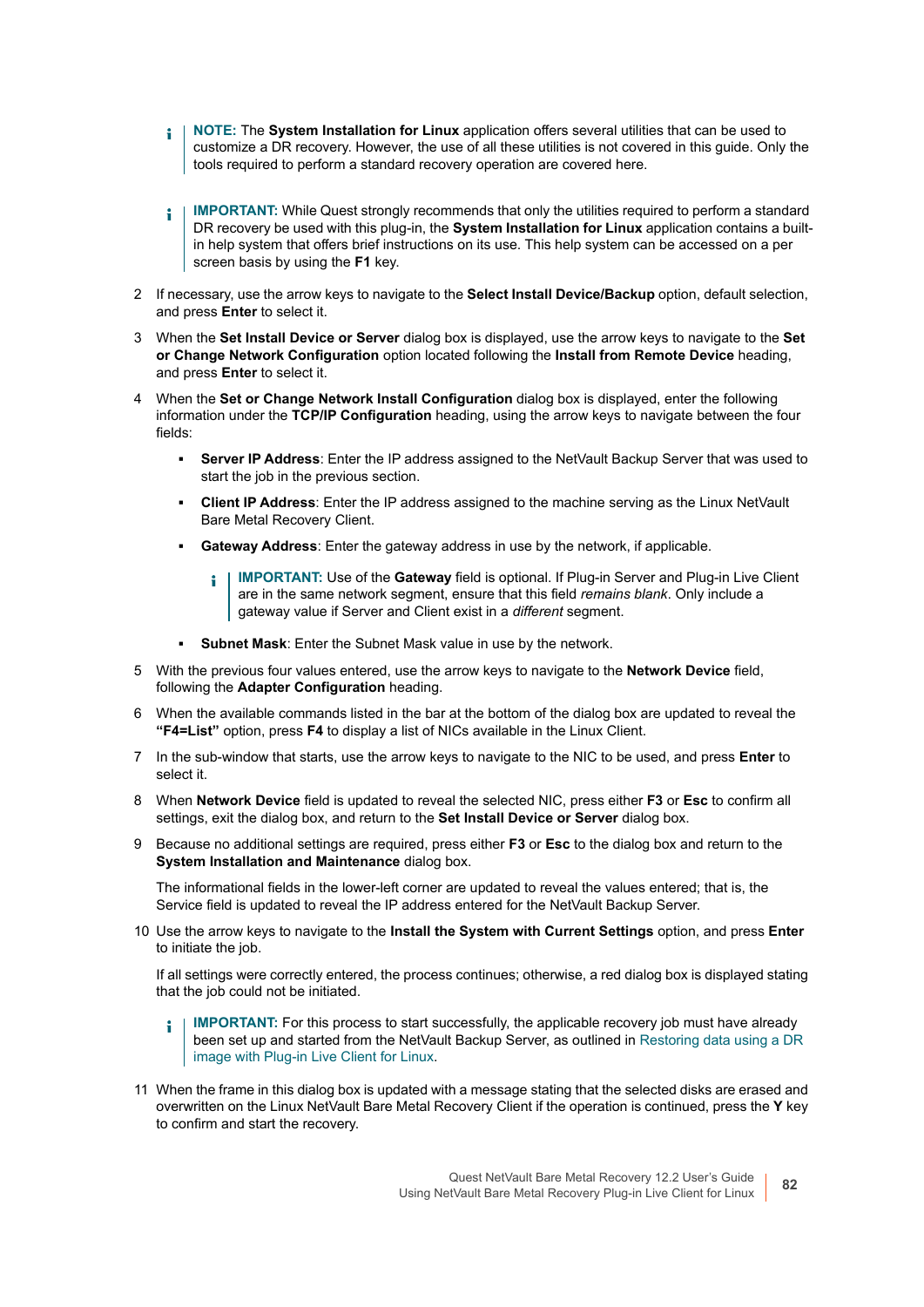The Boot CD ejects automatically before rebuilding the system.

**IMPORTANT:** If you are using Storix, restoring to the same client or a different client of the same disk f. size—either of which is configured as part of a logical group and volume—causes the following message to appear: "The following non-fatal errors must be corrected before continuing: Disk sdb: This disk is not large enough for the partitions as they are currently defined. You must reduce the space requirements on this disk by at least 7MB by removing the partitions or reducing their sizes." To work around this issue, use the **View/Change Installation Settings** feature in Storix to adjust the partition sizes.

To allow the recovery process to re-create a striped logical volume across multiple disks, manually change the stripe size. From the **Main Menu** in Storix, select **View/Change Installation Settings > Logical Volume Management > Add or Change Logical Volume**. Select the applicable volume, and press **Enter**. Change the **Stripe Size** from **0** to the size that was originally configured.

### <span id="page-82-0"></span>**Accommodating for Raw disks for use with Plug-in** *Live Client* **for Linux**

Multiple topics have noted that the Plug-in *Live Client* for Linux does not support the backup and restore of Raw format disks. However, after the standard boot routine discussed in the previous topic is fully followed, any Raw format disks are automatically initialized, and the restore of data starts. As a result, any data that exists on these raw format disks *is lost*. To boot a target Linux NetVault Bare Metal Recovery Client that contains any Raw format disks to omit them from the restore, perform the following steps:

- **CAUTION: This procedure** *must* **be followed to ensure that data items on any existing raw formatted disks are preserved. Quest cannot be held liable if this procedure is not followed to boot a machine containing raw disks and data is lost.**
- **IMPORTANT:** The process described in [Restoring data using a DR image with Plug-in Live Client for Linux](#page-77-1) ÷ must be followed before attempting this configuration. If the DR backup job has not been initially queued up to run, it is not possible to complete this process; that is, this configuration must be performed after the job has been started in the NetVault Backup WebUI.
	- 1 Perform [Step 1](#page-80-2) through [Step 9](#page-81-0) outlined in [Boot procedure for the target NetVault Bare Metal Recovery](#page-80-1)  [Client for use with Plug-in Live Client for Linux](#page-80-1); do not complete the process, that is, do *not* perform [Step](#page-81-1)  [10](#page-81-1) and [Step 11](#page-81-2).
	- 2 After returning to the **System Installation and Maintenance** dialog box, use the arrow keys to navigate to the **View/Change Installation Settings** option, and press **Enter**.

Various dialog boxes appear as the backup job information is read from the NetVault Backup Server. This process may take several minutes to complete.

- 3 If a frame is displayed in this dialog box stating that the disks on the system match the current configuration, press **Enter**.
- 4 When the **Change Installation Settings Menu** dialog box is displayed, press **Enter** to select the default option, **Select Disks to Use for Installation**.
- <span id="page-82-1"></span>5 After the dialog box updates with a frame containing a list of disks that are currently available on the target system, use the **Arrow** keys to select the disk to leave out of the restore, that is, the Raw partition formatted disk, and press **Enter** to select it.
- 6 After the frame updates to display a list of available options for the selected disk, use the **Arrow** keys to select the **DO NOT RESTORE the Disk Backup Data** option, and press **Enter** to select it.
	- **IMPORTANT:** Before selecting the **DO NOT RESTORE This Disk Backup Data** option for a drive, ÷ ensure that the selected drive is the one to omit. After the drive has been omitted from the restore, it cannot be added back in; that is, the only way to change the configuration is to reboot the Linux NetVault Bare Metal Recovery Client, and restart this entire process.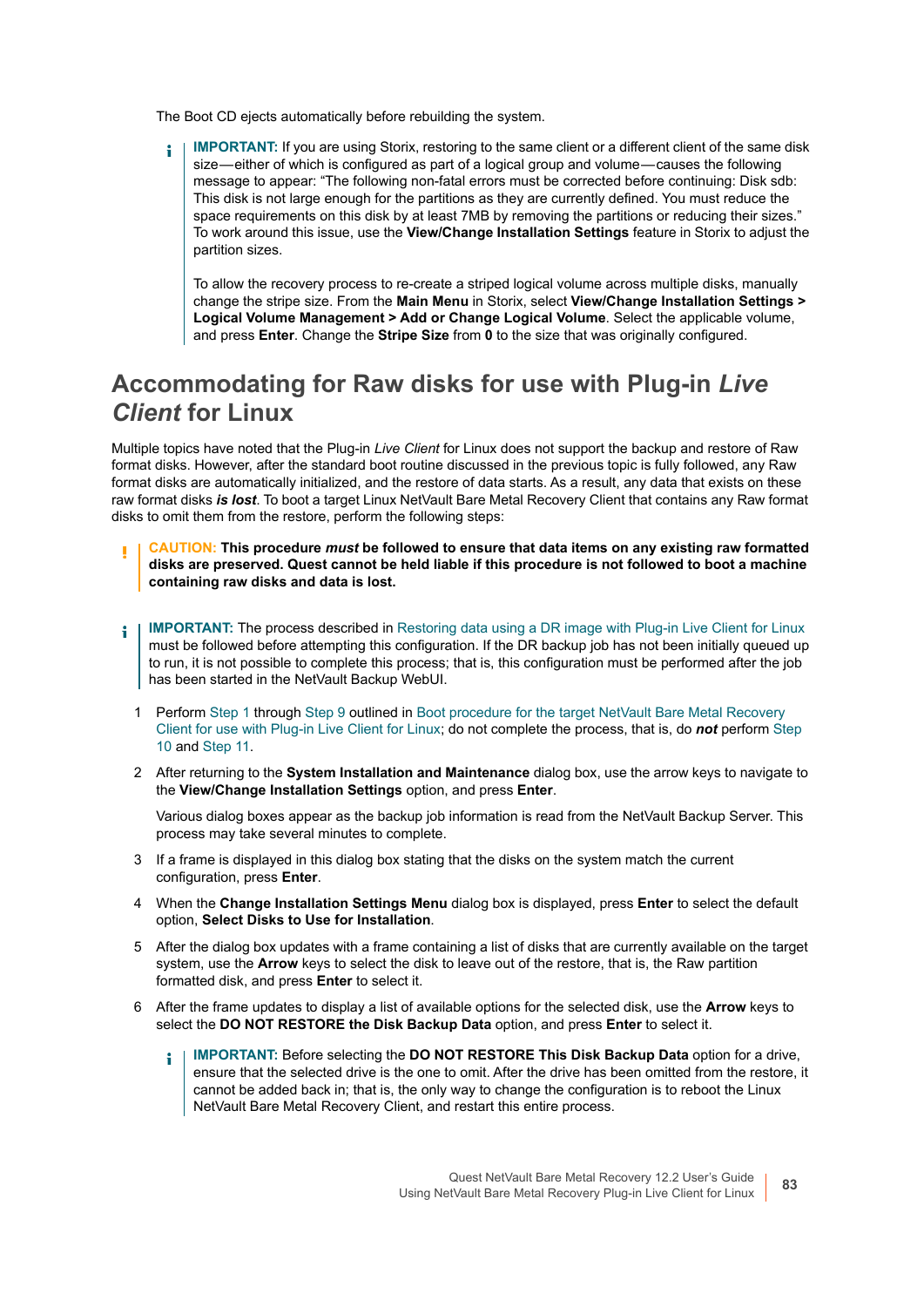<span id="page-83-0"></span>7 After the frame updates with a message indicating that selecting this disk omits it from recovery, press the **Y** key to confirm.

With the omit command confirmed, the frame in the dialog box reveals the list of disks on the target system, and the disk that is to be omitted from the recovery is labeled as **"---------AVAILABLE---------"**.

- 8 To omit additional disks, repeat [Step 5](#page-82-1) through [Step 7](#page-83-0).
- 9 With the applicable disks omitted from the recovery, press **Esc** or **F3** *twice* to return to the **System Installation and Maintenance** dialog box.

The informational fields in the lower-left corner are updated to reveal the values entered; that is, the **Service** field is updated to reveal the IP address entered for the NetVault Backup Server.

10 Use the arrow keys to navigate to the **Install the System with Current Settings** option, and press **Enter** to initiate the job.

If all settings were correctly entered, the process continues; otherwise, a red dialog box is displayed stating that the job could not be initiated.

11 When the frame in this dialog box is updated with a message stating that the selected disks are erased and overwritten on the Linux NetVault Bare Metal Recovery Client if the operation is continued, press the **Y** key to confirm and start the recovery.

The Boot CD ejects automatically before rebuilding the system.

### **Monitoring job progress and finalizing a recovery with Plug-in** *Live Client* **for Linux**

From the NetVault Backup Server, you can monitor the progress of any job through the **Job Status** page. While it is not necessary to monitor a job's progress, Quest recommends that you monitor progress when performing a recovery of a NetVault Bare Metal Recovery Client. After the recovery of a Linux NetVault Bare Metal Recovery Client has completed, you must perform a last task to bring it back online. By monitoring the recovery job, you are alerted to the completion of a job and this final task can be performed.

- **NOTE:** This topic offers an example of the use of the **Job Status** page of the NetVault Backup WebUI for i. monitoring the progress of a Linux DR recovery operation to finalize the job. The tools made available in this dialog box are not exclusive to the Plug-in Live Client for Linux and complete information about their use can be found in the *Quest NetVault Backup Administrator's Guide*.
	- 1 With the recovery job running, click **Monitor Job** in the Navigation pane.
	- 2 In the list of jobs displayed, locate the in-progress Linux DR recovery job.
		- **IMPORTANT:** If you must stop the job, you can also access the **Abort** command the same way. If you ÷ use this command to stop a recovery job, NetVault Backup *stops* the transfer of data. However, the **System Installation for Linux** application currently running on the Linux NetVault Bare Metal Recovery Client stalls and its commands, while still accessible are *not* usable. A full reboot of the Linux NetVault Bare Metal Recovery Client must be performed with the CD inserted in the drive to reactivate the application for use.

Various information pertaining to the selected job is displayed, including the plug-in in use and datatransfer-rate values. The **Run Status** field displays the status of the job, for example, **Waiting for Media** or **Reading from Media**. As the recovery completes, data transfer values stop and this field is updated to **Restore Complete**.

3 To complete the recovery process, locally access the Linux NetVault Bare Metal Recovery Client machine, and reboot it by using the **Reboot the System** command in the **System Installation for Linux** application — type **exit** at the maintenance shell prompt, or manually shut down the system.

The Linux NetVault Bare Metal Recovery Client boots and its file system should be recovered to the point when the DR image was taken.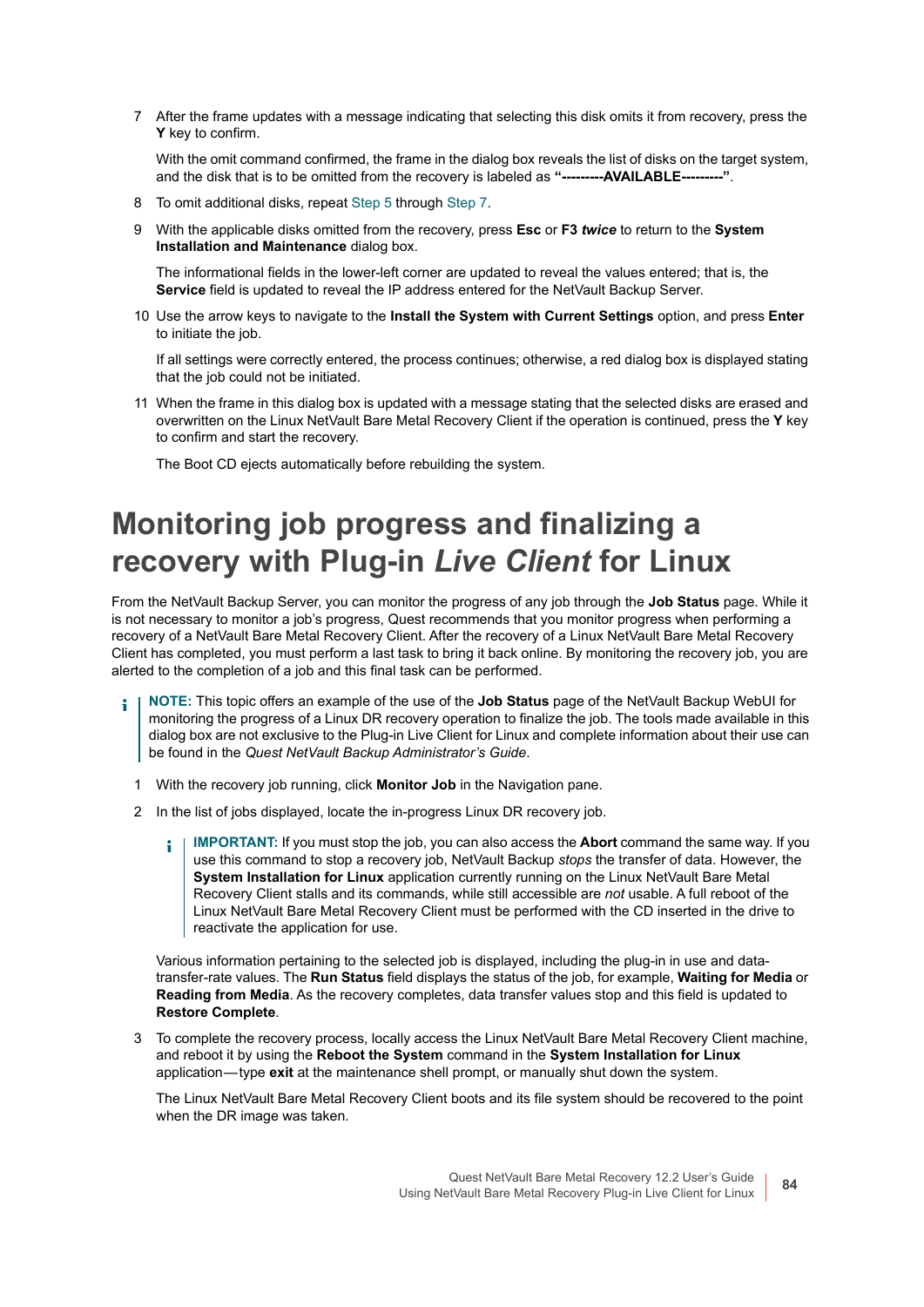#### **"Superblock last…" messages appear during fsck process**

You might encounter an issue with a restore that causes either fsck errors related to clock inconsistencies or forced checks on systems that do not use Universal Time Coordinated (UTC). These errors appear as "Superblock last mount time is in the future" messages the first time that the system is restarted after the restore. You can ignore this issue, or you can work around it by using the following steps:

- 1 Use the Storix media to boot the target client.
- 2 Open a maintenance shell in Storix, and run the following command.

hwclock --hctosys --localtime

3 Perform the restore.

### **Completing post-restore requirements for use with Plug-in** *Live Client* **for Linux**

After a restore process completes on a target Linux Client, the following points apply to that machine:

- **The "hosts" file for the Target is modified**: A restore modifies the target NetVault Bare Metal Recovery Client machine's entry in its **"…/etc/hosts"** file; for example, after recovery, the host name does *not* appear along with the IP address and the alias for this client in the **"…/etc/hosts"** file. The machine is still accessible through its IP address, but for it to be accessible through its host name, this file must be edited to incorporate the appropriate host name information. For information about this "hosts" file and how it should be edited to include the proper host name for the target Linux machine, see the relevant Linux documentation.
- **Perform a restore of the modified files backup (if applicable)**: With the recovery completed, you can now restore the files backed up in the Plug-in *for FileSystem* backup described in [Recovering a DR image](#page-77-2)  [for use with Plug-in Live Client for Linux.](#page-77-2) This process restores these files to their state before the DR recovery.
- **Change to boot loader application**: If running a version of the Linux boot loader utility other than GRUB, after a DR image is recovered on a target Linux Client, the boot loader utility is replaced with the GRUB version of this application.
- **GRUB entries**: Storix never assumes that you are reinstalling onto the same physical hardware or restoring to the same storage configuration. Therefore, it is never guaranteed that the previous GRUB entries are valid. The only GRUB entry guaranteed to be valid after restore is the entry created by Storix.
- **Volume labels and Volume UUIDs:** For systems that use universal unique identifiers (UUIDs) for booting or mounting, review and edit the **"/boot/grub/grub.conf"** and **"/etc/fstab"** with the correct device UUID. For more information, see [Updating the UUID information manually.](#page-85-0)
- **Change in the start-end sector location for a DR restore**: After a recovery of a DR image, the start-end sector for a restored partition may be different from its original backed-up location. The partition size remains the same size, but no unallocated space is created after the Master Boot Record. Therefore, some boot loaders, for example, GRUB, are not usable, because they require this additional, unallocated space. This requirement is because the Linux Loader (LILO) version of the boot loader utility that is automatically established after a recovery, as explained previously, does not require this unallocated space.
- **Change to swap partition**: During a recovery, the NetVault Bare Metal Recovery for Linux module implicitly modifies the **"/etc/fstab"** file entry for the swap partition.

#### **Example:**

For example, before the restore, "fstab" contains the following entry for the swap device:

LABEL=SWAP-sda2 swap swap defaults 0 0

After the restore, the original swap entry is commented out and a new entry is added:

# Updated by Storix System Installation #LABEL=SWAP-sda2 swap swap defaults 0 0

> Quest NetVault Bare Metal Recovery 12.2 User's Guide Using NetVault Bare Metal Recovery Plug-in Live Client for Linux **<sup>85</sup>**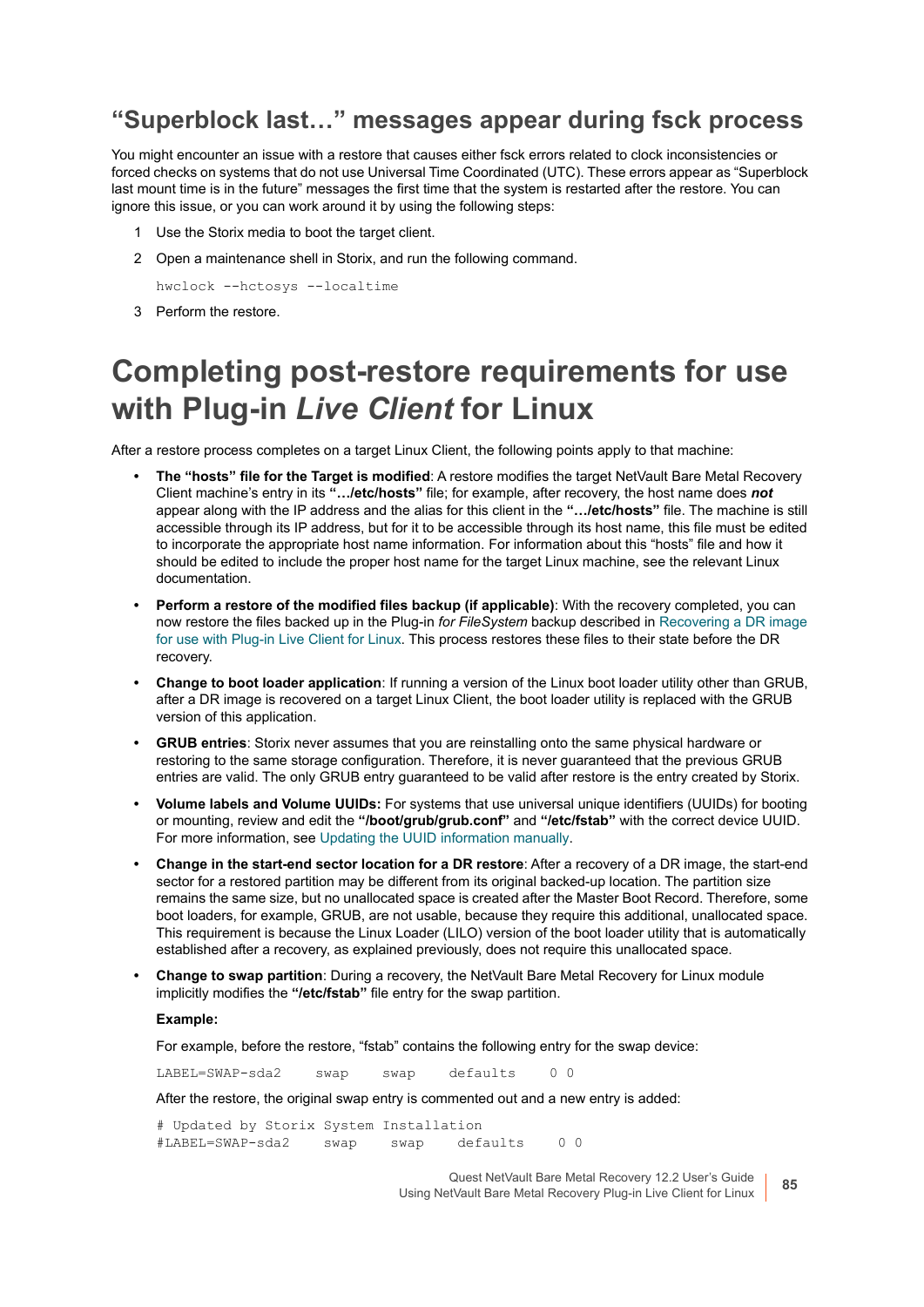```
/dev/sda2 swap swap defaults 0 0
```
The swap partition is enabled automatically, but the label for the swap partition is removed.

- **File-system checking is enabled**: A restore modifies the **"Maximum mount count"** and **"Check interval"** parameters, which enable file-system checking. For systems that should not have these parameters enabled based on the number of mounts or a specific period, use the following commands to disable the options manually:
	- # tune2fs -c -1 *<deviceName>*
	- # tune2fs -i 0 *<deviceName>*

#### <span id="page-85-0"></span>**Updating the UUID information manually**

The UUID of each file system is re-created when you use the Plug-in Live Client for Linux to restore data. If the UUID is used in the **"/boot/grub/grub.conf"** and **"/etc/fstab"** files and they are restored from a previous backup with the Plug-in *for FileSystem*, the system fails to boot because the UUID values do not match the values on the actual file systems. To work around this issue, manually update the files.

The following procedure shows commands that use examples such as "dev" and "sda." When running these commands in your environment, replace the applicable information with the correct information for your environment.

- 1 Log in with root, and change to a working directory.
- 2 Use the Plug-in *for FileSystem* and a previous backup to restore the **"/boot/grub/grub.conf"** and **"/etc/fstab"** files to the working directory.
- <span id="page-85-1"></span>3 To identify and note the name of the device file and its mount point, run the following command:

```
# mount | grep ^/dev
/dev/sda3 on / type ext4 (rw)
/dev/sda1 on /boot type ext4 (rw)
#
```
<span id="page-85-2"></span>4 To identify and note the swap device information, run the following command:

```
# swapon -s
Filename Type Size Used Priority
/dev/sda2 partition 2097144 0 -1
#
```
5 To export the UUID for the device partition, including the swap information, and save it to a file, run the following command.

Specify each device name, such as "sda1", "sda2", and "sda3" after the "in" statement on the command line. A file with the name @device\_partition\_name@ for each device partition that contains an associated UUID is created in the working directory.

```
# export LANG=C; export LC_ALL=C
# for dev in sda1 sda2 sda3
> do
> ls -l /dev/disk/by-uuid/ | awk "/$dev\$/
  {print \$9}" > @$dev@
> done
#
```
- 6 Verify that the files have been created for the partition and that the UUID is recorded in each file for its respective partition.
- 7 Use a text editor to open the **"grub.conf"** file.
- 8 For the entry that contains **"root=UUID=x-x-x-x-x"**, match the **"x-x-x-x-x-x"** to the partition name, and then replace the UUID with the partition name.

#### **Example before change:**

kernel /vmlinuz-2.6.32-131.0.15.el6.x86\_64 ro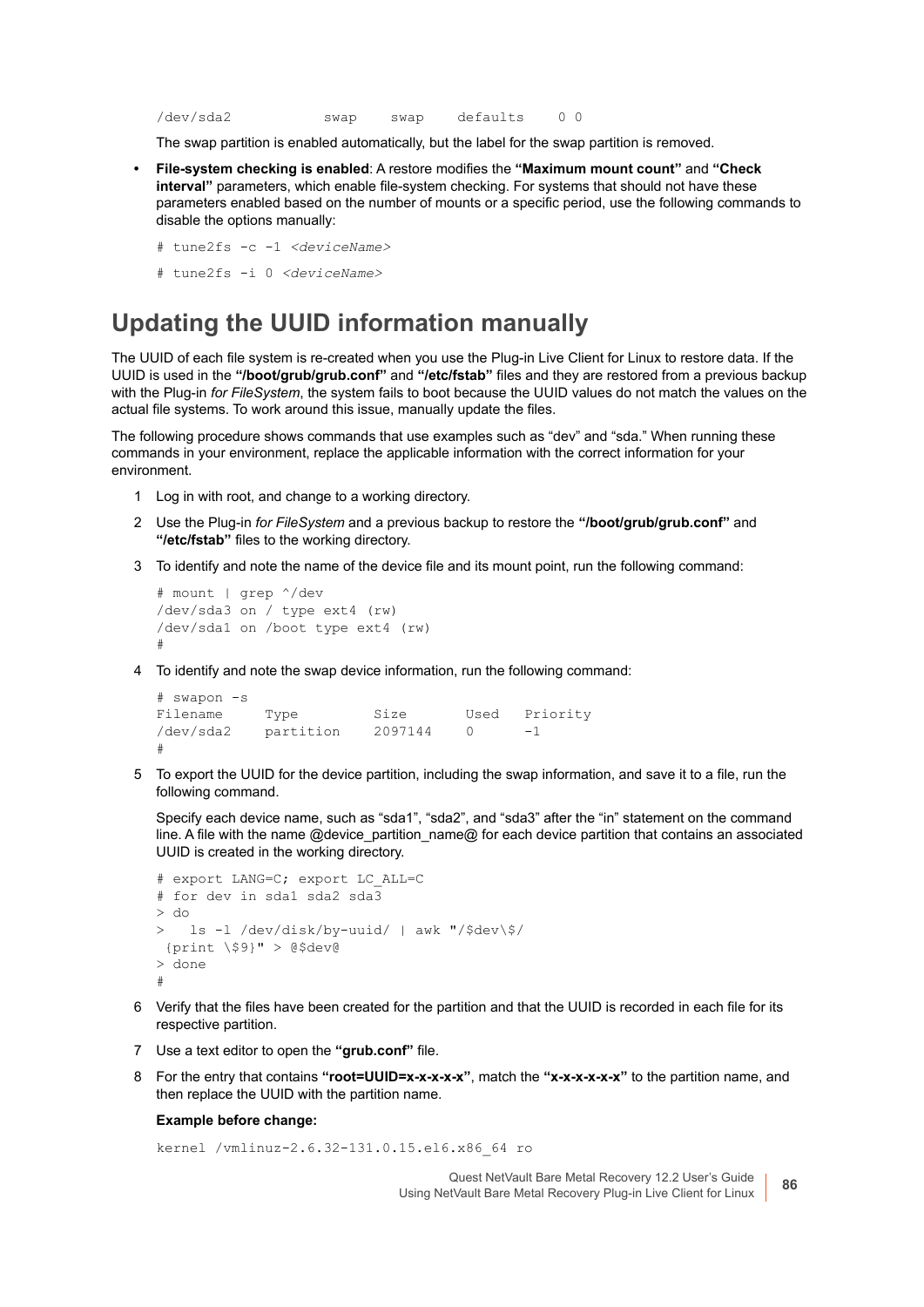root=UUID=dc8ee87c-1ac3-4ece-ab53-f19cd1ebaf7e rd\_NO\_LUKS …

#### **Example after change:**

```
kernel /vmlinuz-2.6.32-131.0.15.el6.x86_64 ro
root=UUID=@sda3@ rd_NO_LUKS …
```
- 9 Use a text editor to open the **"fstab"** file.
- 10 Using the information noted in [Step 3](#page-85-1) and [Step 4,](#page-85-2) change the UUID to the device partition name for all mount and swap partitions.

#### **Example before change:**

```
UID=dc8ee87c-1ac3-4ece-ab53-f19cd1ebaf7e
/ ext4 defaults 1 1
UUID=6c285d5c-9669-4791-a214-2ed007a7e454
/boot ext4 defaults 1 2
UUID=84fd7dad-f9a8-4102-9102-fa62c8def671
swap swap defaults 0 0
```
#### **Example after change:**

```
UUID=@sda3@ / ext4 defaults 1 1
UUID=@sda1@ /boot ext4 defaults 1 2<br>UUID=@sda2@ swap swap defaults 0 0
                      swap defaults 0 0
```
11 To change the device name to its UUID in the **"grub.conf"** and **"fstab"** files, run the following command:

```
# for dev in @*@
> do
> sed -i "s/$dev/$(cat $dev)/g" grub.conf fstab
> done
```
- 12 Use a text editor to open the **"grub.conf"** and **"fstab"** files, and verify that the device names were replaced with their corresponding UUIDs.
- <span id="page-86-0"></span>13 Make a backup copy of **"/boot/grub/grub.conf"** and **"/etc/fstab"**.

```
# cp -a /boot/grub/grub.conf /boot/grub/grub.conf.org
# cp -a /etc/fstab /etc/fstab.org
```
14 Copy the **"grub.conf"** and **"fstab"** files from the working directory to the original location, and re-create the symbolic link from **"grub.conf"** to "menu.lst".

```
# cp -a grub.conf /boot/grub/grub.conf
# cp -a fstab /etc/fstab
## cd /boot/grub
# rm menu.lst
# ln -s ./grub.conf menu.lst
#
```
<span id="page-86-1"></span>15 Restart the server, and verify that it starts correctly.

If the system fails to boot, use a rescue disk to start the system in rescue mode, copy back the backup files created in [Step 13](#page-86-0) to the original location, and restart the server. Review the newly created **"grub.conf"** and **"fstab"** files again, make any necessary corrections, and repeat [Step 13](#page-86-0) through [Step 15](#page-86-1).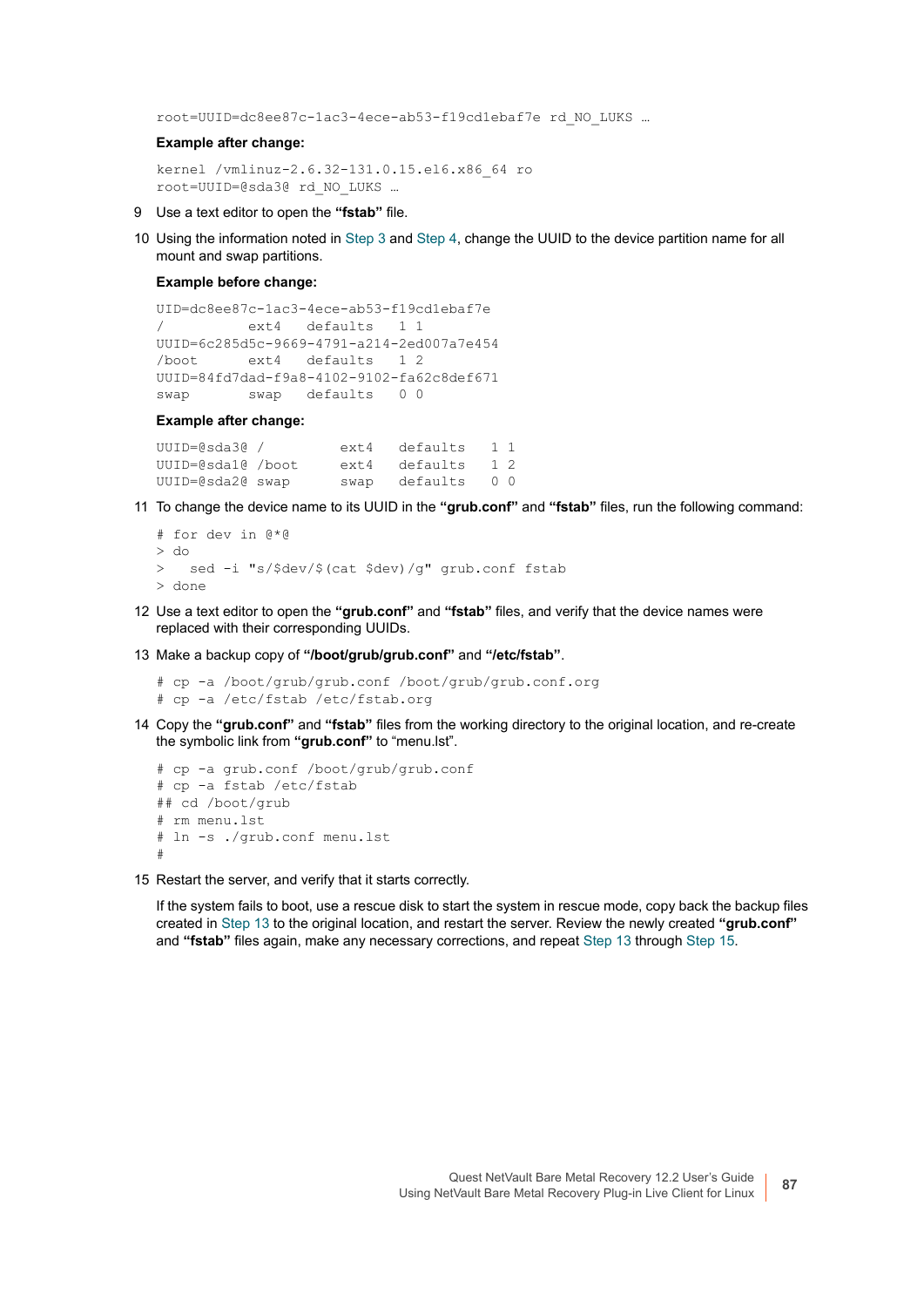# **NetVault Bare Metal Recovery physical-to-virtual (P2V) recovery**

- **•** [Installing SCSI and IDE device drivers on a physical machine](#page-87-0)
- **•** [Supported physical to virtual configurations](#page-88-0)

# <span id="page-87-0"></span>**Installing SCSI and IDE device drivers on a physical machine**

If you are using the Linux-based Plug-in *Offline Client* and you are migrating a physical server to a virtual environment in which the Client is Windows-based, install the disk drivers on the OS before you back up the machine. The restored VM does not boot up because the restored image contains SCSI/IDE drivers for the source physical machine. The restored VM does not have the drivers for the target VM's SCSI/IDE controller. This issue causes a blue screen error and the boot fails, as it cannot find any disks.

The solution is to create the **".inf"** file that informs the Windows installer to load the appropriate drivers to the system and make correct registry entries every time Windows boots. Installation of the ".inf" file is required prior backing up the physical machine so that after the restore, the correct driver is loaded and detects the VMware IDE/SCSI controller.

Quest provides the following device driver ".inf" files:

- **"vm\_ide\_2008.inf"**: IDE device driver for Windows Server 2008 and later
- **"vm\_lsi\_2008.inf"**: SCSI device driver for Windows Server 2008/2008 R2 and later
- **NOTE:** The device driver must be installed on the source (physical) machine, but the type of device driver ÷ must match the target (virtual) machine. For example, to migrate a Windows Server 2008 physical machine with a SATA driver to a VM with a SCSI driver, install **"vm\_lsi\_2008.inf"** on the physical machine. For all supported configurations, see [Supported physical to virtual configurations.](#page-88-0)

You can download the device driver ".inf" files from the Quest website.

- 1 Copy the required device driver, for example, **"vm\_ide\_2008.inf,"** to the physical machine.
- 2 Locate the file on the physical machine, right-click it, and select **Install** from the menu.
- 3 When the **Hardware Installation** warning message is displayed, click **Continue Anyway**.
- 4 Reboot the system for the new settings to take effect.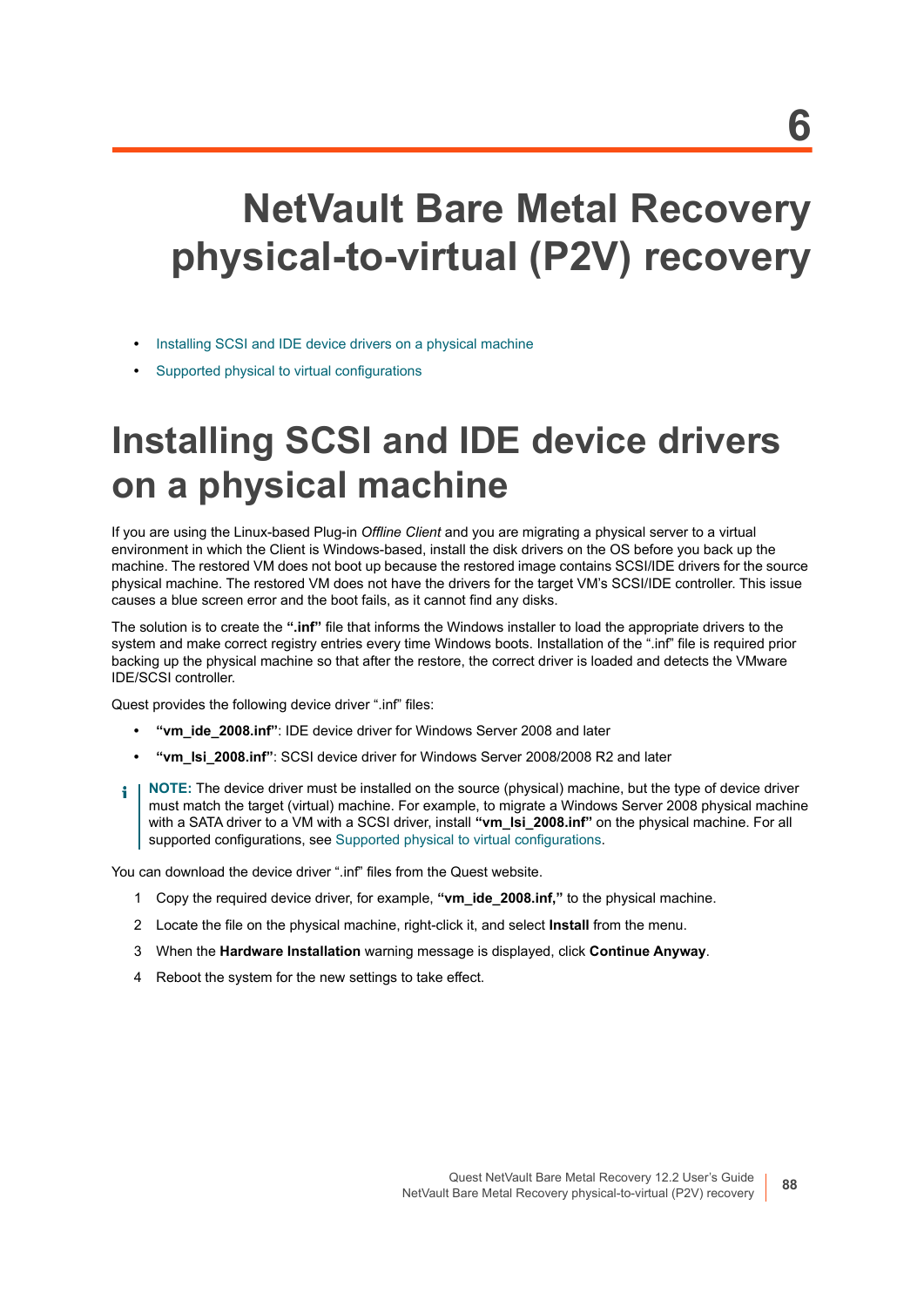# <span id="page-88-0"></span>**Supported physical to virtual configurations**

The following configurations are currently supported for Windows Server 2008 (32/64-bit) and later.

**Table 1. Supported configurations**

| Source (physical) | Target (VM) |
|-------------------|-------------|
| <b>IDE</b>        | <b>IDE</b>  |
| <b>IDE</b>        | SCSI        |
| <b>SATA</b>       | IDE.        |
| <b>SATA</b>       | SCSI        |
| SCSI              | IDE         |
| _____<br>SCSI     | SCSI        |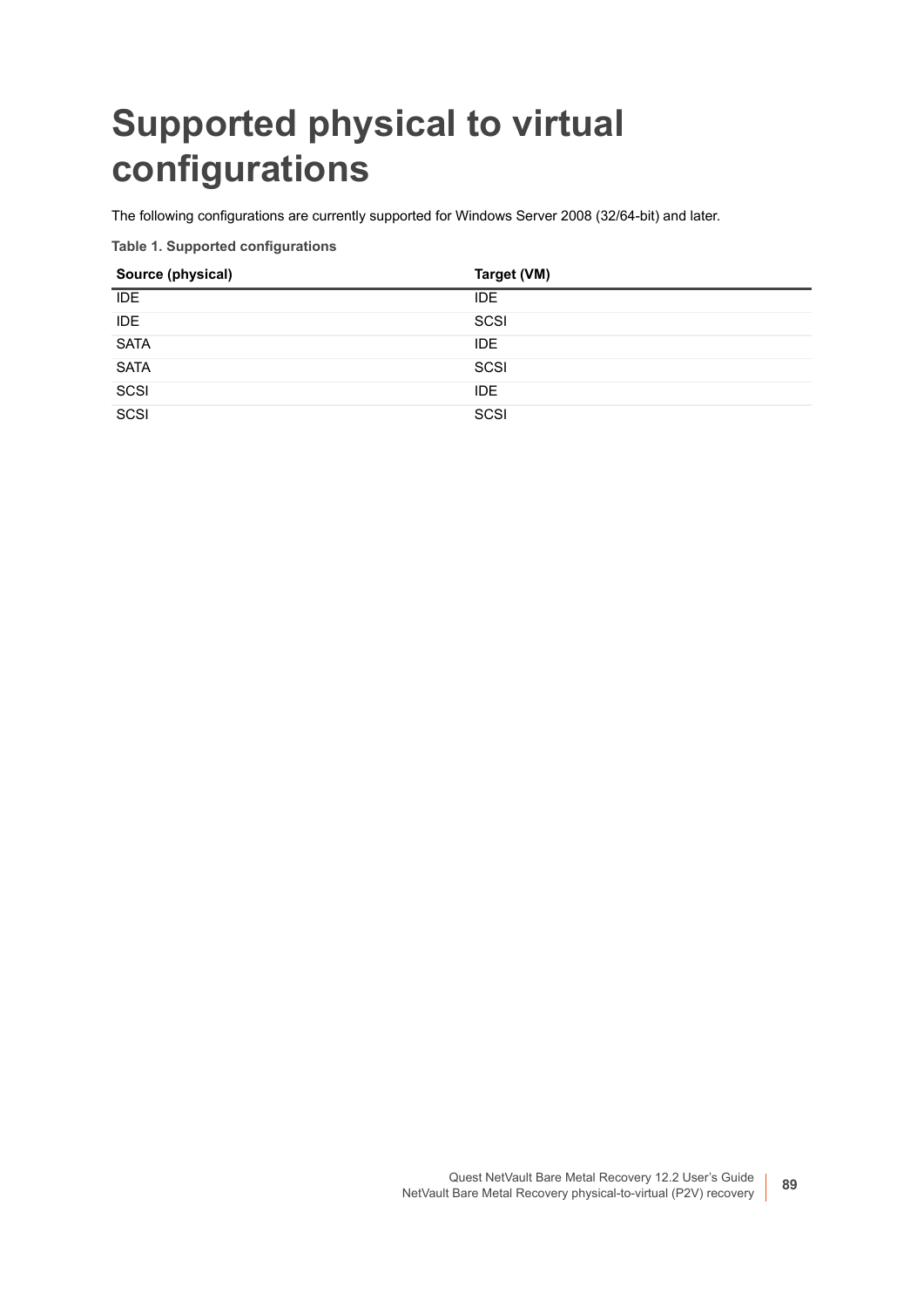# **Troubleshooting**

- **•** [Excluding LUNs from the NetVault Backup Selections pages](#page-89-0)
- **•** [Performing a restore in which Disk Numbers are different from the backup](#page-90-0)
- **•** [Access denied during MBR recovery](#page-90-1)
- **•** [Restoring a saveset creates a filesystem with default parameters](#page-90-2)
- **•** [VMware ESX and ESXi Server 4.x and earlier not supported with Windows PE](#page-91-0)

# <span id="page-89-0"></span>**Excluding LUNs from the NetVault Backup Selections pages**

In some instances of using the Windows PE-based Plug-in *Offline Client*, the logical unit numbers (LUNs) of a Fibre Channel card are identified as drives by the Windows Disk Manager. As a result, NetVault Backup might also interpret the LUNs as drives, display them on the **NetVault Backup Selections** page, and attempt to include them in a backup job if they are selected. The VSS Backup job then fails because of this issue. To work around this issue, you can edit the **"nvdrw.cfg"** file to prevent the LUNs from appear on the **NetVault Backup Selections** page.

To update the file, perform the following steps.

1 Locate and open the **"nvdrw.cfg"** file in a text editor.

For the Plug-in *Offline Client*, this file is located in **\\Windows\System32\**. For the Plug-in *Live Client*, this file is located in **\\NetVault Backup\config\**. If the file does not exist, you can create it.

2 Update the file to include a section similar to the following; replace the applicable segments with the information for your card:

[Disk Vendor:Product] IgnoreDisk=LSI, Universal Xport

- 3 Save and close the file.
- 4 For the Plug-in *Offline Client*, complete the following steps to restart the drdaemon:
	- a On the NetVault Bare Metal Recovery Client, start the Windows Task Manager by typing the following at a command prompt, and pressing **Enter**:

taskmgr

- b In the **Windows Task Manager** screen, select the **Processes** tab, right-click **drdaemon**, select **End Process**, and close the Task Manager.
- c To restart the **drdaemon**, type the following at a command prompt; if necessary, click **Launch CMD** again; and press **Enter**:

drdaemon

5 For the Plug-in *Live Client*, access the Windows Task Manager on the NetVault Bare Metal Recovery Client, select the **Processes** tab, right-click **nvdrw**, select **End Process**, and close the Task Manager.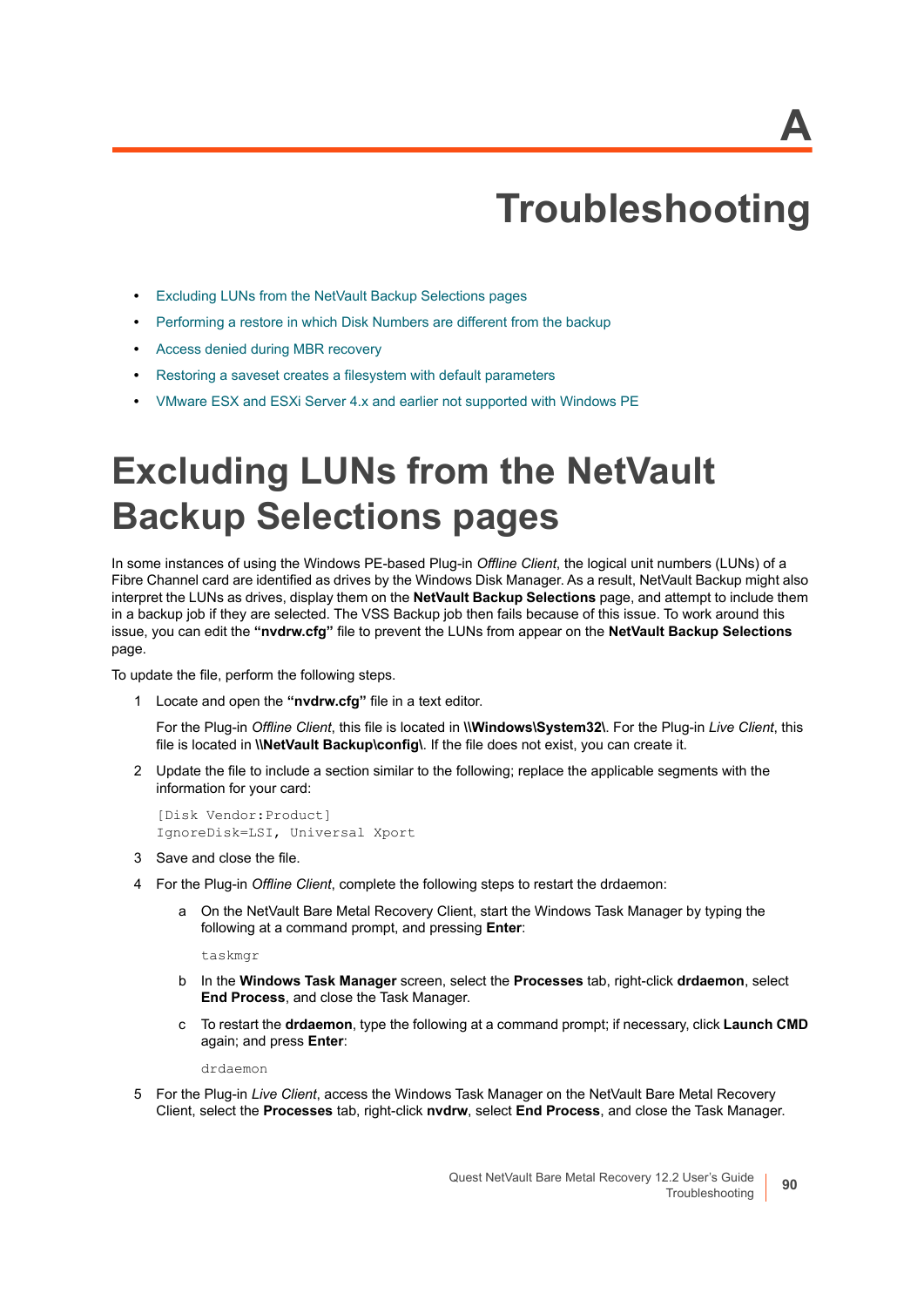6 Access the **NetVault Backup Selections** page of the **NetVault Backup Backup** window, and verify that the changes are reflected.

# <span id="page-90-0"></span>**Performing a restore in which Disk Numbers are different from the backup**

In some instances, the Disk Number assigned to a drive during backup might be different for the restore. To work around this issue, note the Disk ID and disk order displayed on the **Create Selection Set** page, use the **Plug-in**  *Offline Client* to boot the machine that is targeted for the restore, and then note whether the disk order is different. If the order is different, use the **Rename** option during the restore process to prevent data loss.

To determine whether the disk order is different, perform the following steps.

- 1 In the Navigation pane of the NetVault Backup WebUI on the NetVault Backup Server, click **Create Restore Job**.
- 2 On the **Create Restore Job Choose Saveset** page, select **Plug-in** *Server* from the **Plugin Type** list.
- 3 In the saveset table, double-click the applicable saveset to open it.
- 4 When the backed-up client machine is displayed, double-click it to open it and list the disks that were backed up.
- 5 Note the information displayed within the parentheses for each disk.
- 6 Use the Plug-in *Offline Client* to boot the NetVault Bare Metal Recovery Client that is targeted by the restore, access the NetVault Backup Server, and open the **NetVault Backup Selections** page.
- 7 Drill down to the disk-level of the client, and note the current disk order.

If the order is different, use the Rename option during the restore.

## <span id="page-90-1"></span>**Access denied during MBR recovery**

During recovery of a Master Boot Record (MBR), if you receive an error message that indicates access was denied because a filesystem is still mounted, you must manually unmount the filesystem and complete the recovery process again.

## <span id="page-90-2"></span>**Restoring a saveset creates a filesystem with default parameters**

If you customize parameters for a filesystem that is backed up using Plug-in *Live Client* for Linux, the parameters are not retained during the restore process. Instead, the system is restored and set to use the default parameters. For example, if you use performance tuning to set the mode to **journal\_data\_writeback**, the restored system uses the default setting, **journal\_data\_ordered**

To work around this issue, use one of the following approaches:

- **•** Update the **"/etc/fstab"** file to reflect the customized parameters before backing up the system. This ensures that the restored system retains the customized parameters.
- **•** With your recovery software, select the backup saveset that you intend to restore, and then update the installation settings to specify the customized parameters.
- **•** Update the restored system manually to use the customized parameters.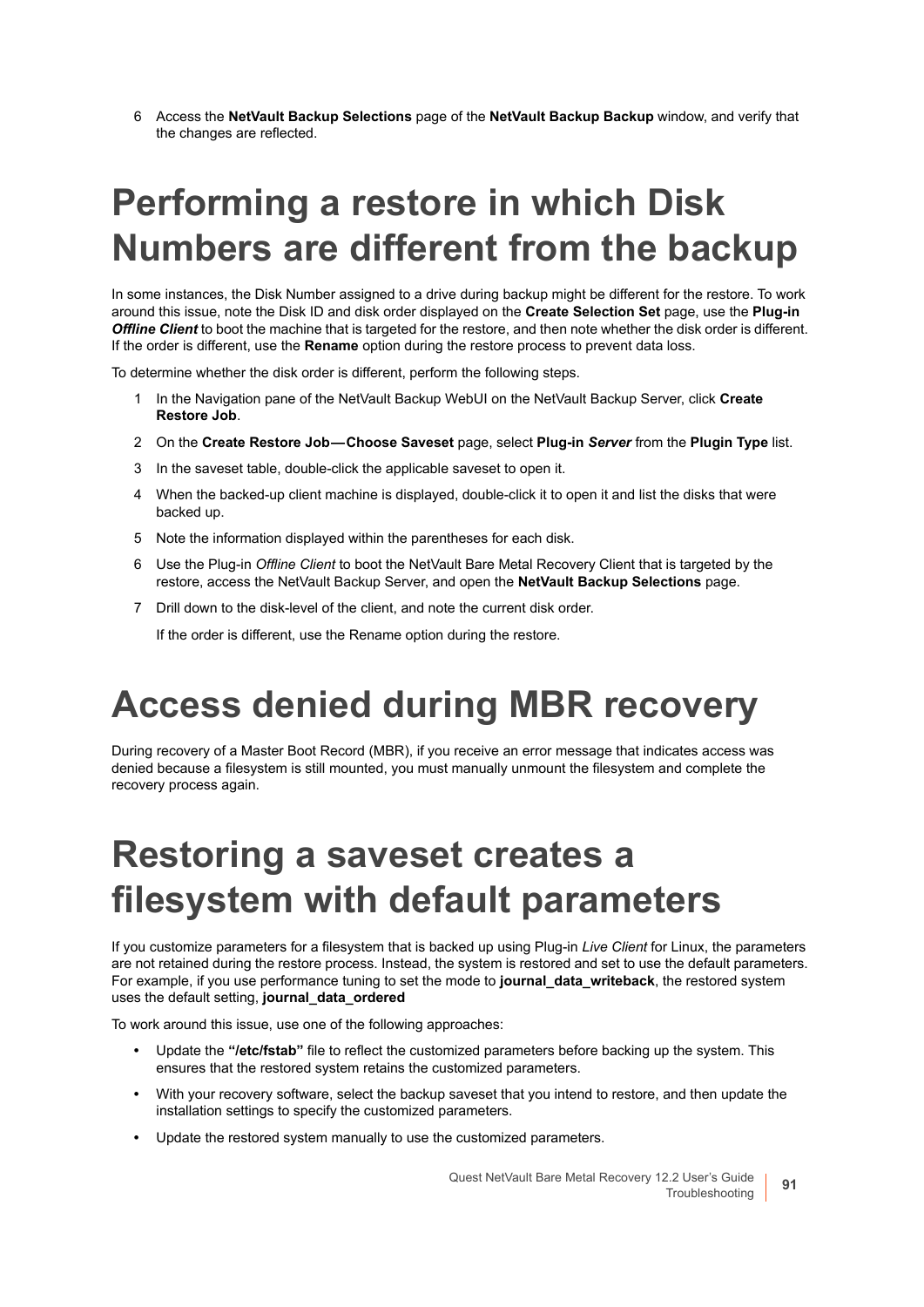# <span id="page-91-0"></span>**VMware ESX and ESXi Server 4.x and earlier not supported with Windows PE**

Because the Plug-in *Offline Client* for Windows PE is based on Windows 8, you might encounter the following error if you boot a VM that resides on VMware ESX or ESXi Server 4.x or earlier:

Your PC ran into a problem and needs to restart. We're just collecting some error info, and then we'll restart for you. (0% complete) If you would like to know more, you can search online later for this error: HAL INITIALIZATION FAILED

For more information, see [http://support.microsoft.com/kb/2814803.](http://support.microsoft.com/kb/2814803)